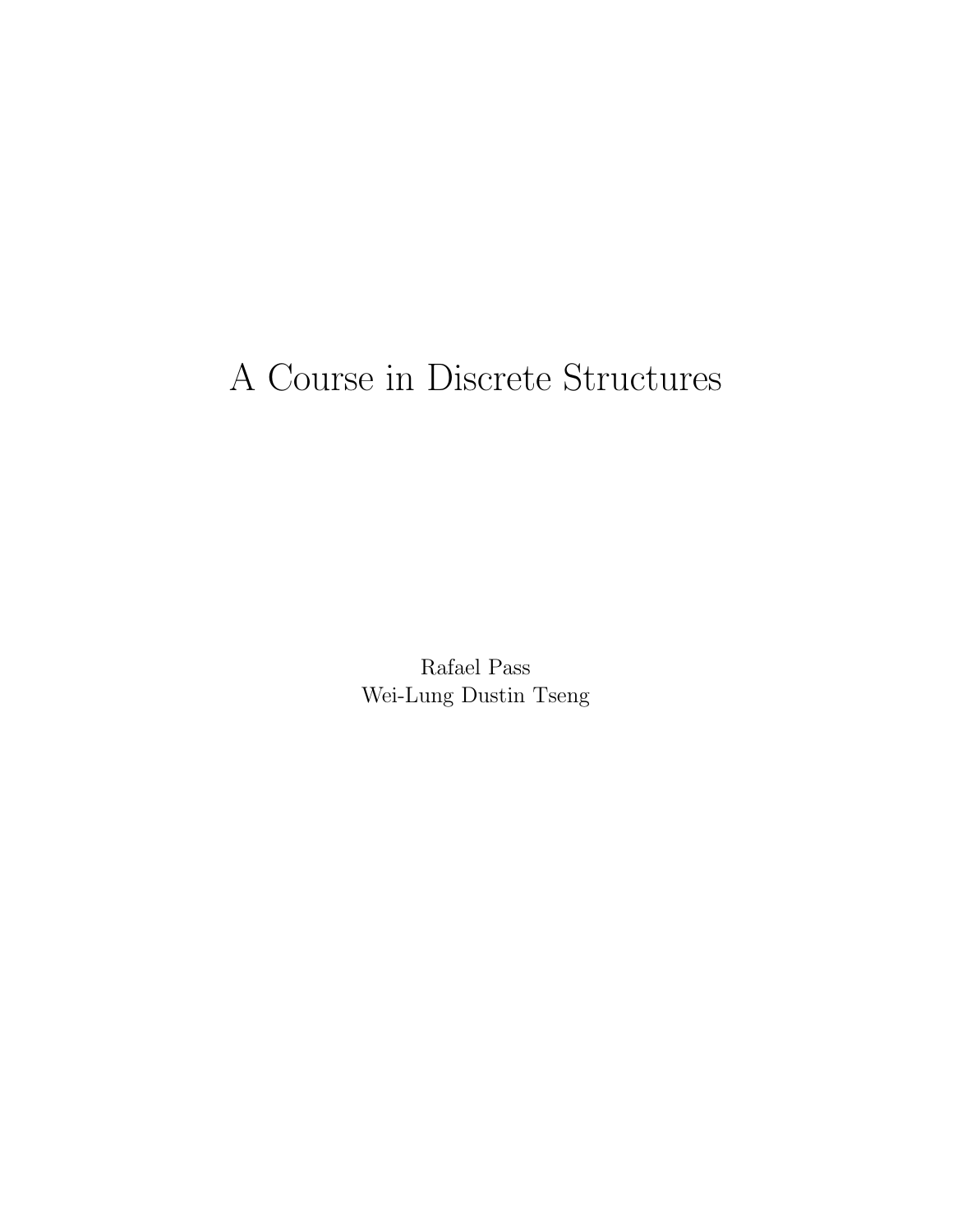# Preface

Discrete mathematics deals with objects that come in *discrete* bundles, e.g., 1 or 2 babies. In contrast, continuous mathematics deals with objects that vary continuously, e.g., 3.42 inches from a wall. Think of digital watches versus analog watches (ones where the second hand loops around continuously without stopping).

Why study discrete mathematics in computer science? It does not directly help us write programs. At the same time, it is the mathematics underlying almost all of computer science. Here are a few examples:

- Designing high-speed networks and message routing paths.
- Finding good algorithms for sorting.
- Performing web searches.
- Analysing algorithms for correctness and efficiency.
- Formalizing security requirements.
- Designing cryptographic protocols.

Discrete mathematics uses a range of techniques, some of which is seldom found in its continuous counterpart. This course will roughly cover the following topics and specific applications in computer science.

- 1. Sets, functions and relations
- 2. Proof techniques and induction
- 3. Number theory
	- a) The math behind the RSA Crypto system
- 4. Counting and combinatorics
- 5. Probability
	- a) Spam detection
	- b) Formal security
- 6. Logic

a) Proofs of program correctness

7. Graph theory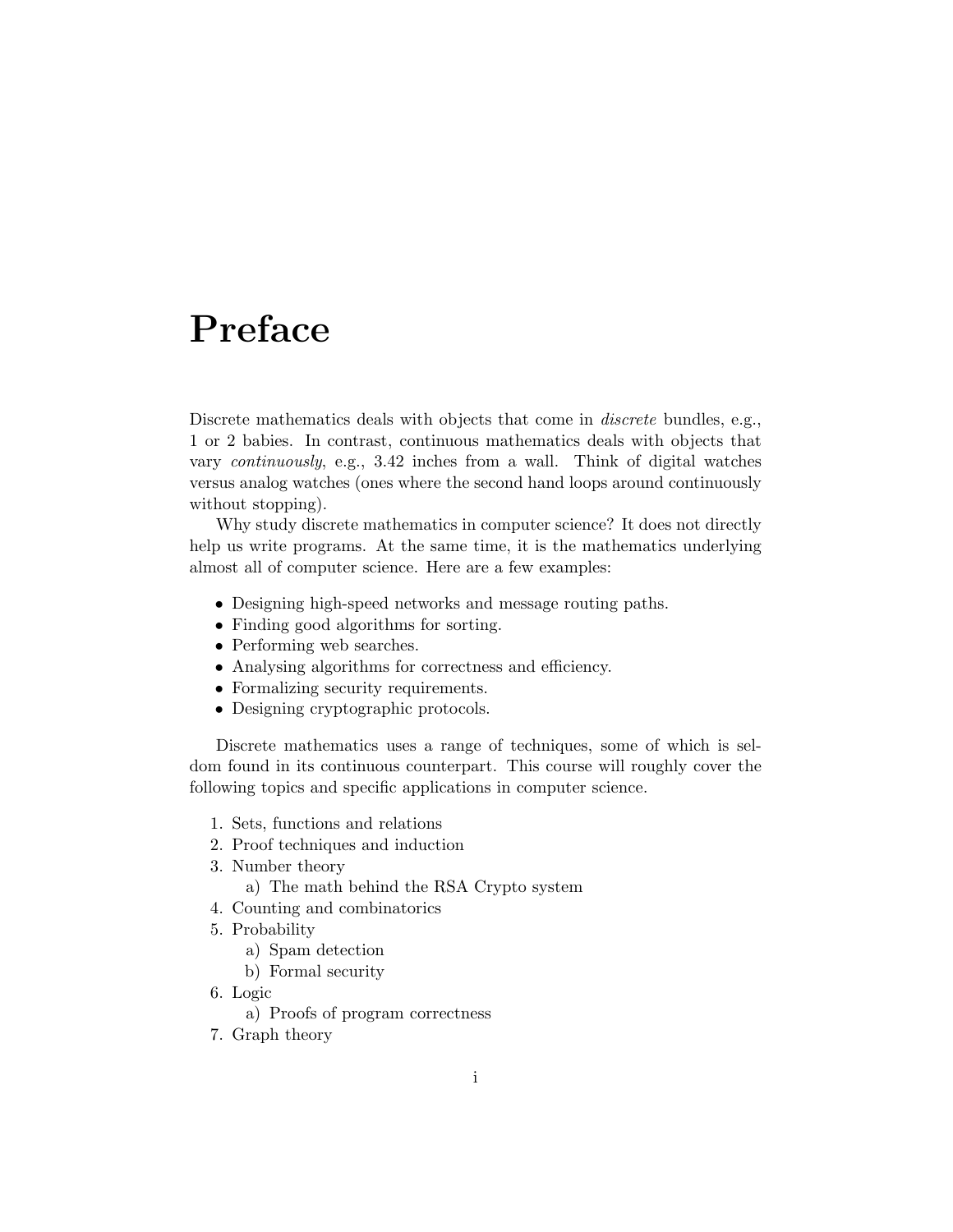- a) Message Routing
- b) Social networks
- 8. Finite automata and regular languages
	- a) Compilers

In the end, we will learn to write precise mathematical statements that captures what we want in each application, and learn to prove things about these statements. For example, how will we formalize the infamous zeroknowledge property? How do we state, in mathematical terms, that a banking protocol allows a user to prove that she knows her password, without ever revealing the password itself?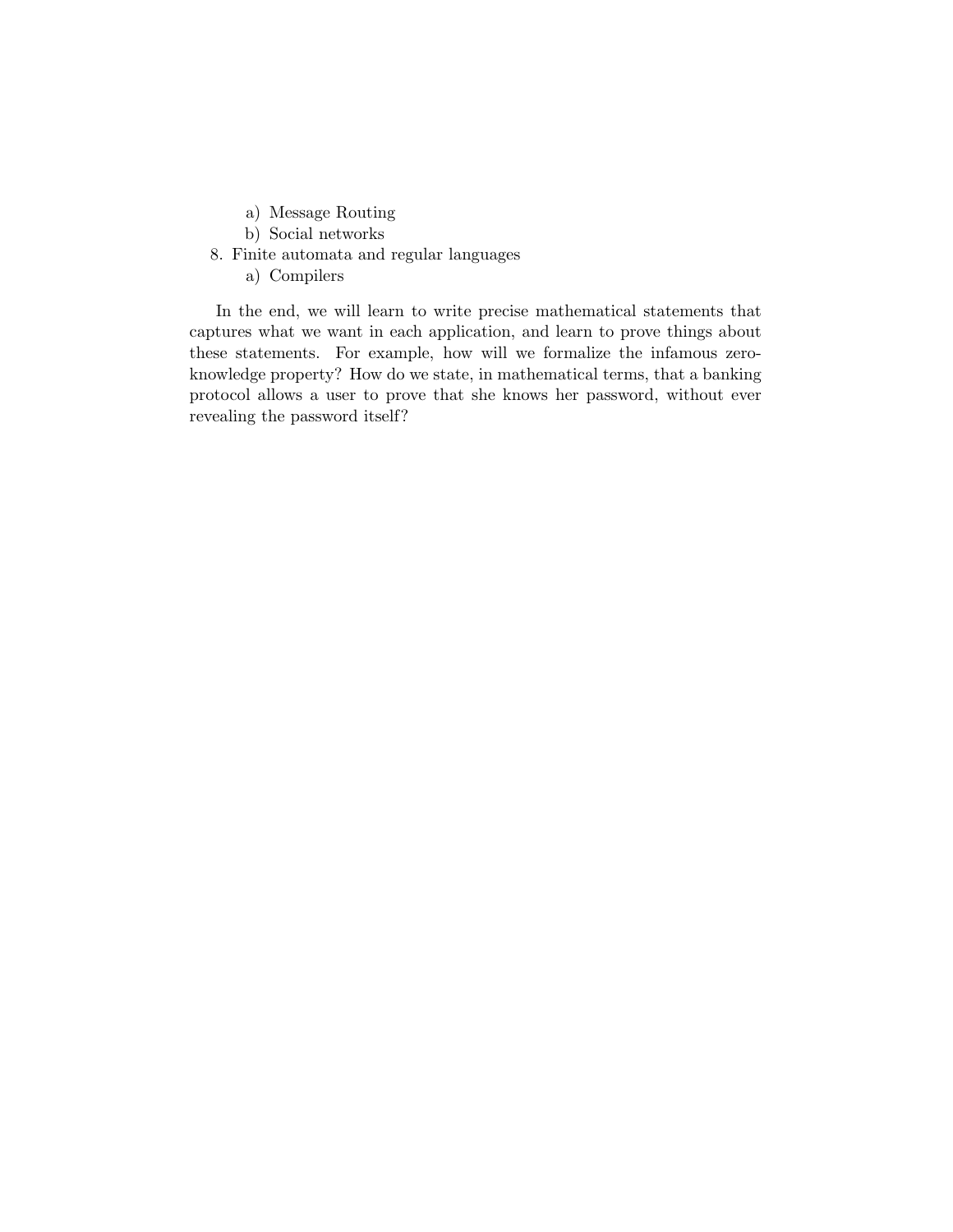# **Contents**

|                | Contents |                                  | iii            |
|----------------|----------|----------------------------------|----------------|
| 1              |          | Sets, Functions and Relations    | $\mathbf{1}$   |
|                | 1.1      | <b>Sets</b>                      | $\mathbf{1}$   |
|                | 1.2      | Relations                        | $\overline{5}$ |
|                | 1.3      | <b>Functions</b>                 | $\overline{7}$ |
|                | 1.4      |                                  | 8              |
| $\bf{2}$       |          | <b>Proofs and Induction</b>      | 13             |
|                | 2.1      |                                  | 13             |
|                | 2.2      |                                  | 15             |
|                | 2.3      |                                  | 17             |
|                | 2.4      |                                  | 26             |
|                | 2.5      |                                  | 31             |
| 3              |          | <b>Number Theory</b>             | 37             |
|                | 3.1      |                                  | 37             |
|                | 3.2      |                                  | 41             |
|                | 3.3      |                                  | 47             |
|                | 3.4      |                                  | 52             |
|                | 3.5      | Public-Key Cryptosystems and RSA | 56             |
| $\overline{4}$ |          | Counting                         | 61             |
|                | 4.1      |                                  | 61             |
|                | 4.2      | Permutations and Combinations    | 63             |
|                | 4.3      |                                  | 65             |
|                | 4.4      |                                  | 69             |
|                | 4.5      |                                  | 72             |
| 5              |          | Probability                      | 73             |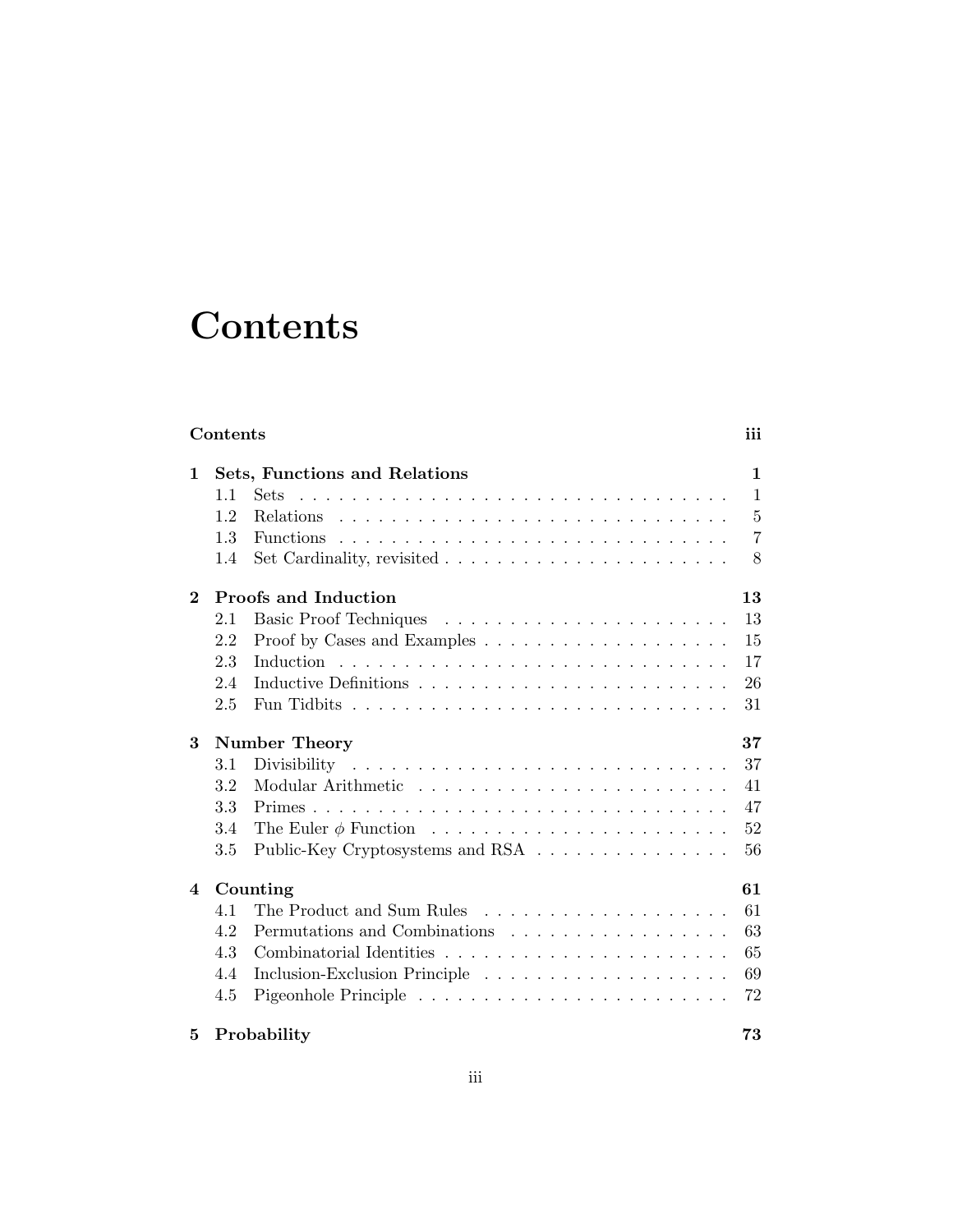|    | 5.1<br>5.2<br>5.3<br>5.4<br>5.5 | Conditional Probability and Independence<br>Expectatation $\ldots \ldots \ldots \ldots \ldots \ldots \ldots \ldots \ldots \ldots$ | 73<br>77<br>85<br>87<br>92 |
|----|---------------------------------|-----------------------------------------------------------------------------------------------------------------------------------|----------------------------|
|    |                                 |                                                                                                                                   |                            |
| 6  | Logic                           |                                                                                                                                   | 95                         |
|    | 6.1                             |                                                                                                                                   | 95                         |
|    | 6.2                             | Logical Inference $\ldots \ldots \ldots \ldots \ldots \ldots \ldots \ldots \ldots \ldots 100$                                     |                            |
|    | 6.3                             |                                                                                                                                   |                            |
|    | 6.4                             |                                                                                                                                   |                            |
| 7  | Graphs                          |                                                                                                                                   | 109                        |
|    | 7.1                             |                                                                                                                                   |                            |
|    | 7.2                             |                                                                                                                                   |                            |
|    | 7.3                             | Graph Coloring $\ldots \ldots \ldots \ldots \ldots \ldots \ldots \ldots \ldots 120$                                               |                            |
|    | 7.4                             |                                                                                                                                   |                            |
| 8  |                                 | Finite Automata                                                                                                                   | 125                        |
|    | 8.1                             |                                                                                                                                   |                            |
|    | 8.2                             | Non-Deterministic Finite Automata  130                                                                                            |                            |
|    | 8.3                             | Regular Expressions and Kleene's Theorem $\ldots \ldots \ldots \ldots 133$                                                        |                            |
|    |                                 | A Problem Sets                                                                                                                    | 137                        |
|    |                                 |                                                                                                                                   |                            |
| B. | B.1                             | <b>Solutions to Problem Sets</b>                                                                                                  | 141                        |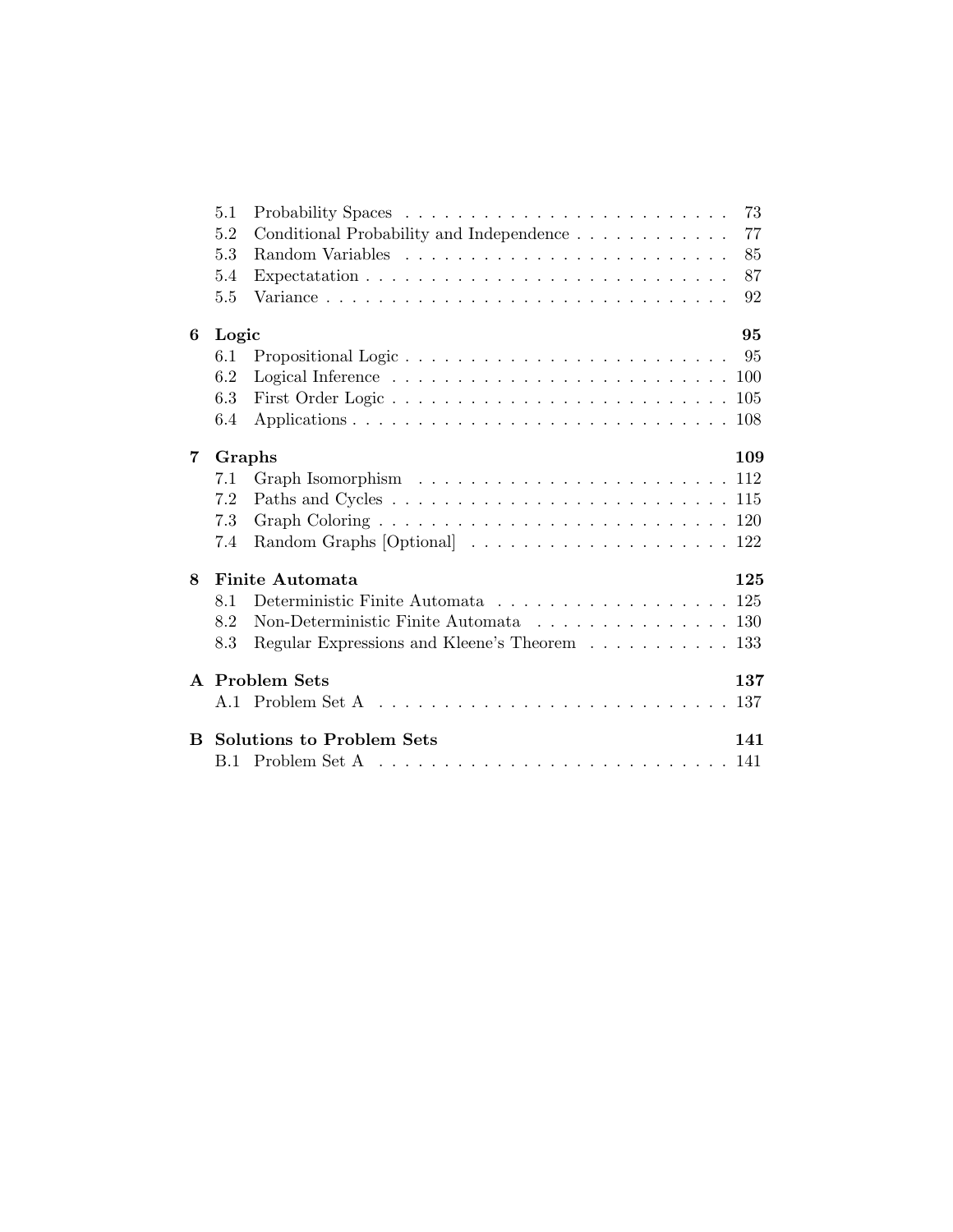# Chapter 1

# Sets, Functions and Relations

"A happy person is not a person in a certain set of circumstances, but rather a person with a certain set of attitudes." – Hugh Downs

# 1.1 Sets

A set is one of the most fundamental object in mathematics.

Definition 1.1 (Set, informal). A set is an unordered collections of objects.

Our definition is informal because we do not define what a "collection" is; a deeper study of sets is out of the scope of this course.

Example 1.2. The following notations all refer to the same set:

 $\{1, 2\}, \{2, 1\}, \{1, 2, 1, 2\}, \{x \mid x \text{ is an integer}, 1 \leq x \leq 2\}$ 

The last example read as "the set of all  $x$  such that  $x$  is an integer between 1 and 2 (inclusive)".

We will encounter the following sets and notations throughout the course:

- $\emptyset = \{\}$ , the empty set.
- $\mathbb{N} = \{0, 1, 2, 3, \dots\}$ , the non-negative integers
- $\mathbb{N}^+ = \{1, 2, 3, \dots\}$ , the positive integers
- $\mathbb{Z} = {\ldots, -2, -1, 0, 1, 2 \ldots}$ , the integers
- $\mathbb{Q} = \{q \mid q = a/b, a, b \in \mathbb{Z}, b \neq 0\}$ , the rational numbers
- $\mathbb{Q}^+ = \{q \mid q \in \mathbb{Q}, q > 0\}$ , the positive rationals
- $\mathbb{R}$ , the real numbers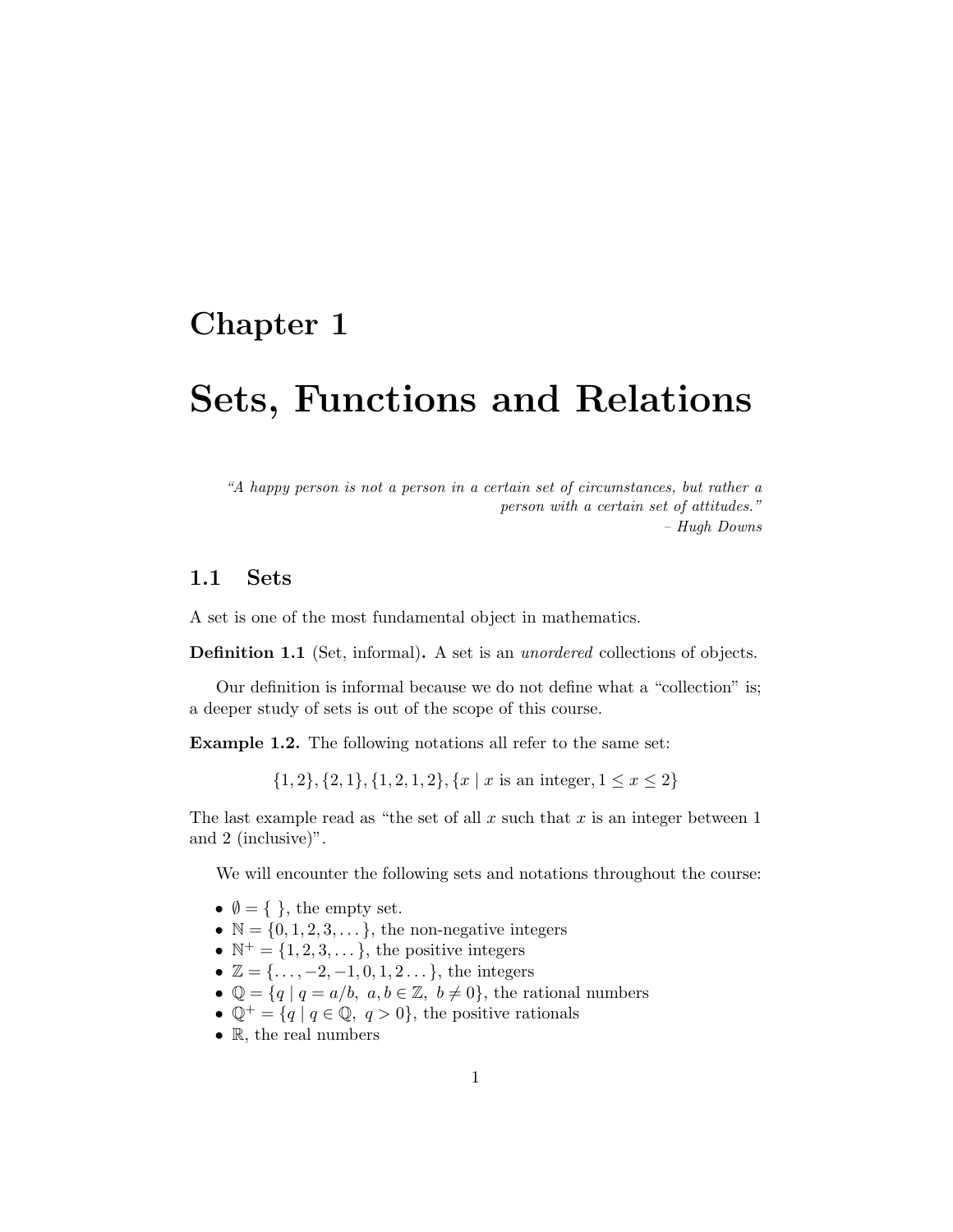•  $\mathbb{R}^+$ , the positive reals

Given a collection of objects (a set), we may want to know how large is the collection:

**Definition 1.3** (Set cardinality). The cardinality of a set  $A$  is the number of (distinct) objects in A, written as |A|. When  $|A| \in \mathbb{N}$  (a finite integer), A is a finite set; otherwise  $A$  is an infinite set. We discuss the cardinality of infinite sets later.

Example 1.4.  $|\{1, 2, 3\}| = |\{1, 2, \{1, 2\}\}| = 3.$ 

Given two collections of objects (two sets), we may want to know if they are equal, or if one collection contains the other. These notions are formalized as set equality and subsets:

**Definition 1.5** (Set equality). Two sets S and T are equal, written as  $S = T$ , if S and T contains exactly the same elements, i.e., for every  $x, x \in S \leftrightarrow x \in T$ .

**Definition 1.6** (Subsets). A set S is a subset of set T, written as  $S \subseteq T$ , if every element in S is also in T, i.e., for every  $x, x \in S \to x \in T$ . Set S is a strict subset of T, written as  $S \subset T$  if  $S \subseteq T$ , and there exist some element  $x \in T$  such that  $x \notin S$ .

## Example 1.7.

- $\{1,2\} \subseteq \{1,2,3\}.$
- $\{1,2\} \subset \{1,2,3\}.$
- $\{1, 2, 3\} \subseteq \{1, 2, 3\}.$
- $\{1, 2, 3\} \not\subset \{1, 2, 3\}.$
- For any set  $S, \emptyset \subseteq S$ .
- For every set  $S \neq \emptyset$ ,  $\emptyset \subset S$ .
- $S \subseteq T$  and  $T \subseteq S$  if and only if  $S = T$ .

Finally, it is time to formalize operations on sets. Given two collection of objects, we may want to merge the collections (set union), identify the objects in common (set intersection), or identify the objects unique to one collection (set difference). We may also be interested in knowing all possible ways of picking one object from each collection (Cartesian product), or all possible ways of picking some objects from just one of the collections (power set).

**Definition 1.8** (Set operations). Given sets S and T, we define the following operations: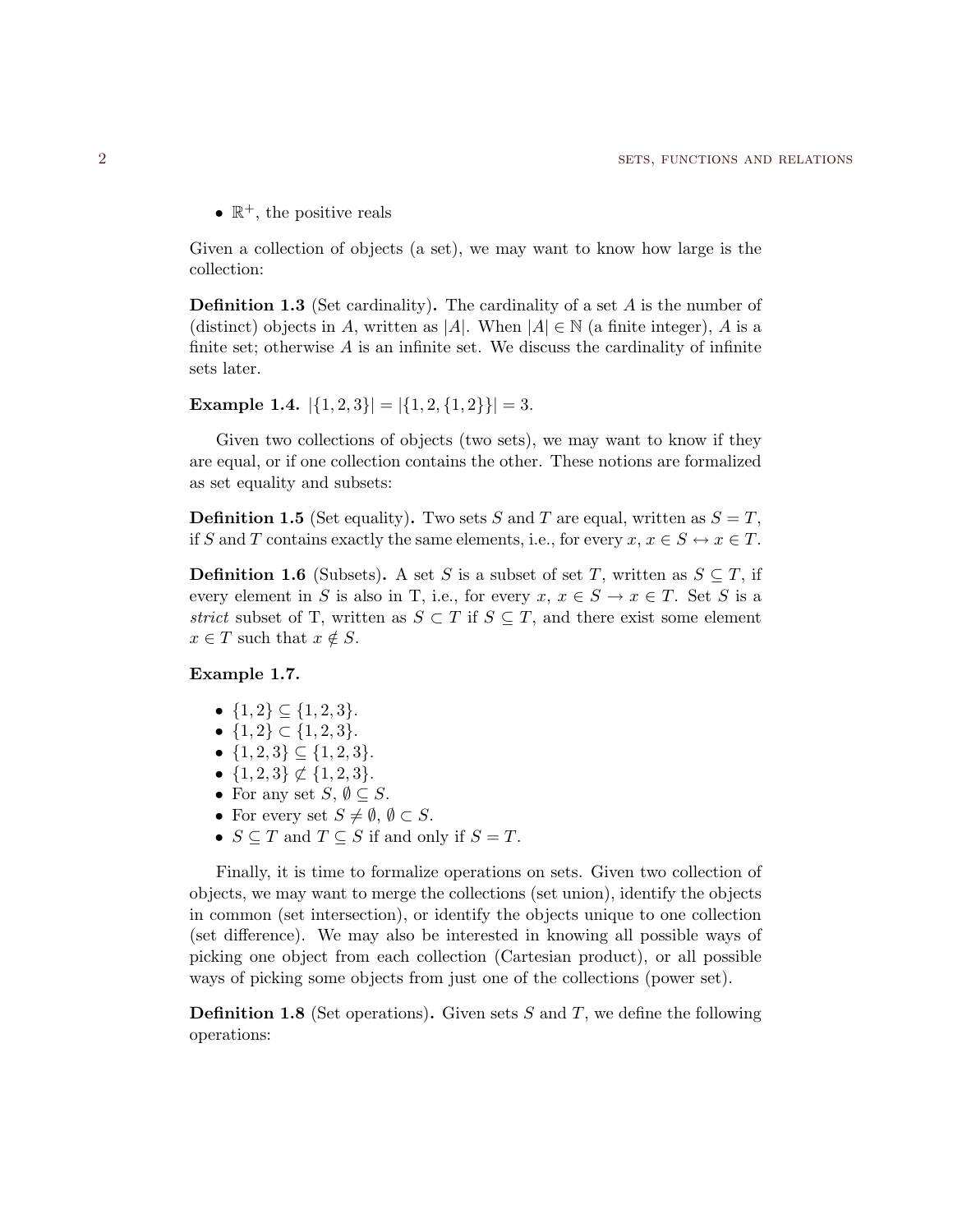- Power Sets.  $\mathcal{P}(S)$  is the set of all subsets of S.
- Cartesian Product.  $S \times T = \{(s, t) \mid s \in S, t \in T\}.$
- Union.  $S \cup T = \{x \mid x \in S \text{ or } x \in T\}$ , set of elements in S or T.
- Intersection.  $S \cap T = \{x \mid x \in S, x \in T\}$ , set of elements in S and T.
- Difference.  $S T = \{x \mid x \in S, x \notin T\}$ , set of elements in S but not T.
- Complements.  $\overline{S} = \{x \mid x \notin S\}$ , set of elements not in S. This is only meaningful when we have an implicit universe  $U$  of objects, i.e.,  $\overline{S} = \{x \mid x \in \mathcal{U}, x \notin S\}.$

**Example 1.9.** Let  $S = \{1, 2, 3\}$ ,  $T = \{3, 4\}$ ,  $V = \{a, b\}$ . Then:

- $\mathcal{P}(T) = \{\emptyset, \{3\}, \{4\}, \{3, 4\}\}.$
- $S \times V = \{(1, a), (1, b), (2, a), (2, b), (3, a), (3, b)\}.$
- $S \cup T = \{1, 2, 3, 4\}.$
- $S \cap T = \{3\}.$
- $S T = \{1, 2\}.$
- If we are dealing with the set of all integers,  $\overline{S} = \{ \ldots, -2, -1, 0, 4, 5, \ldots \}$ .

Some set operations can be visualized using Venn diagrams. See Figure 1.1. To give an example of working with these set operations, consider the following set identity.

**Theorem 1.10.** For all sets S and T,  $S = (S \cap T) \cup (S - T)$ .

Proof. We can visualize the set identity using Venn diagrams (see Figure 1.1b and 1.1c). To formally prove the identity, we will show both of the following:

$$
S \subseteq (S \cap T) \cup (S - T) \tag{1.1}
$$

$$
(S \cap T) \cup (S - T) \subseteq S \tag{1.2}
$$

To prove (1.1), consider any element  $x \in S$ . Either  $x \in T$  or  $x \notin T$ .

- If  $x \in T$ , then  $x \in S \cap T$ , and thus also  $x \in (S \cap T) \cup (S T)$ .
- If  $x \notin T$ , then  $x \in (S T)$ , and thus again  $x \in (S \cap T) \cup (S T)$ .

To prove (1.2), consider any  $x \in (S \cap T) \cup (S - T)$ . Either  $x \in S \cap T$  or  $x \in S - T$ 

• If  $x \in S \cap T$ , then  $x \in S$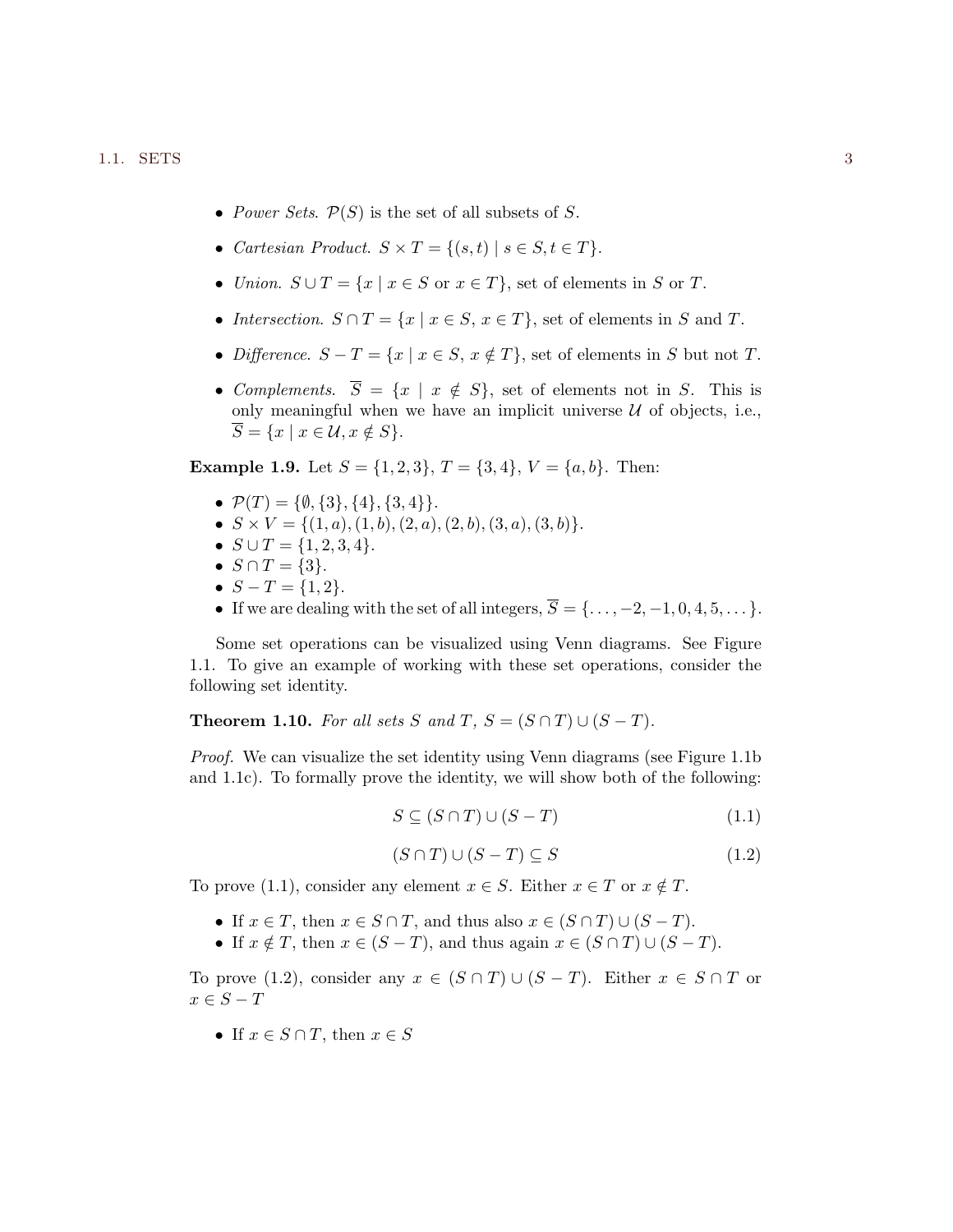

(e) Venn diagram with three sets.

Figure 1.1: Venn diagrams of sets  $S, T$ , and V under universe  $U$ .

• If  $x \in S - T$ , then  $x \in S$ .

In computer science, we frequently use the following additional notation (these notation can be viewed as short hands):

**Definition 1.11.** Given a set S and a natural number  $n \in \mathbb{N}$ ,

- $S<sup>n</sup>$  is the set of length n "strings" (equivalently n-tuples) with alphabet S. Formally we define it as the product of n copies of S (i.e.,  $S \times S \times$  $\cdots \times S$ ).
- $S^*$  is the set of finite length "strings" with alphabet S. Formally we define it as the union of  $S^0 \cup S^1 \cup S^2 \cup \cdots$ , where  $S^0$  is a set that contains only one element: the empty string (or the empty tuple " $()$ ").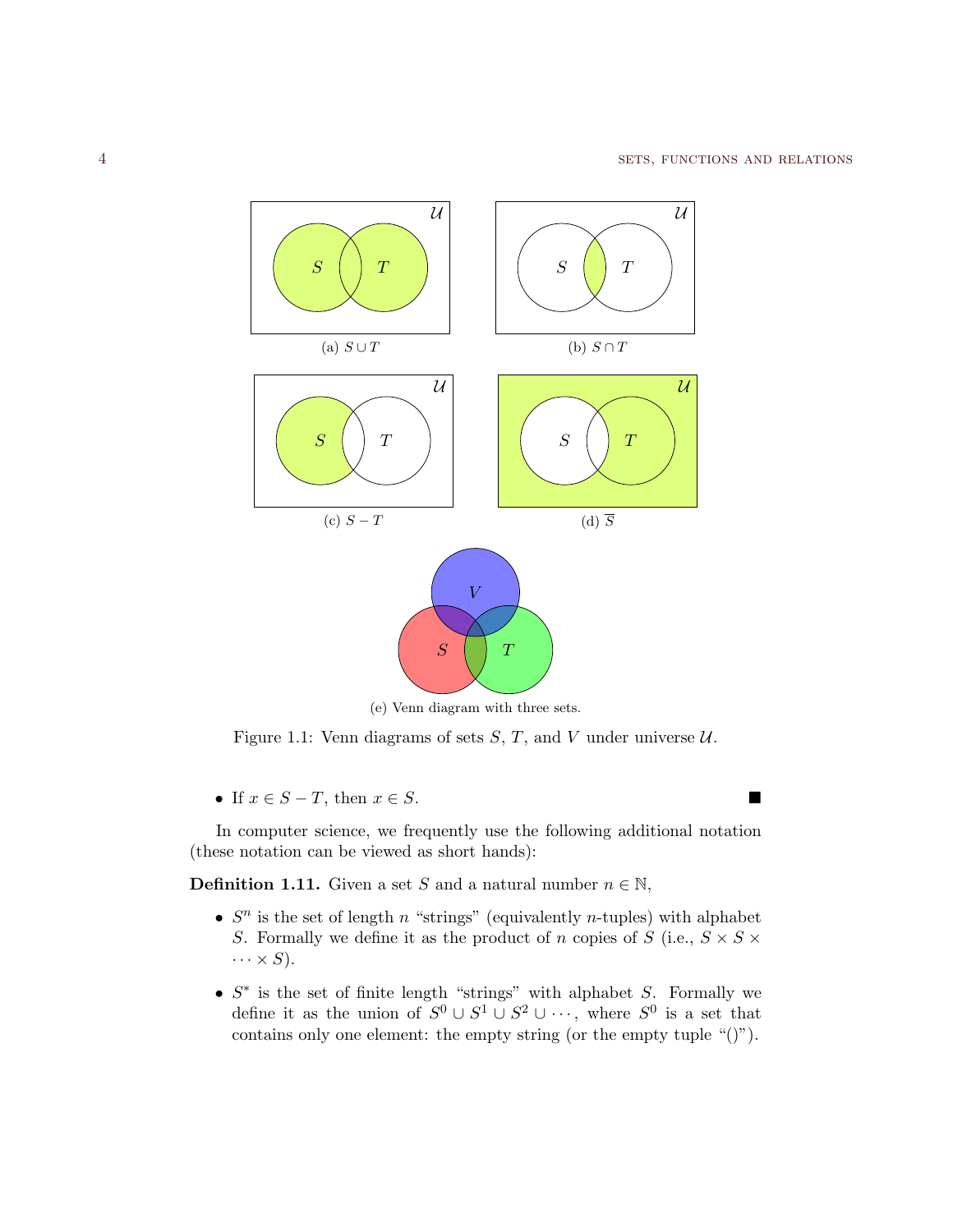#### 1.2. RELATIONS 5

• [n] is the set  $\{0, 1, \ldots, n-1\}.$ 

Commonly seen set includes  $\{0,1\}^n$  as the set of *n*-bit strings, and  $\{0,1\}^*$ as the set of finite length bit strings. Also observe that  $||n|| = n$ .

Before we end this section, let us revisit our informal definition of sets: an unordered "collection" of objects. In 1901, Russel came up with the following "set", known as Russel's paradox<sup>1</sup>:

$$
S = \{x \mid x \notin x\}
$$

That is, S is the set of all sets that don't contain themselves as an element. This might seem like a natural "collection", but is  $S \in \mathcal{S}$ ? It's not hard to see that  $S \in S \leftrightarrow S \notin S$ . The conclusion today is that S is not a good "collection" of objects; it is not a set.

So how will know if  $\{x \mid x \text{ satisfies some condition}\}\$ is a set? Formally, sets can be defined axiomatically, where only collections constructed from a careful list of rules are considered sets. This is outside the scope of this course. We will take a short cut, and restrict our attention to a well-behaved universe. Let E be all the objects that we are interested in (numbers, letters, etc.), and let  $\mathcal{U} =$  $E \cup \mathcal{P}(E) \cup \mathcal{P}(\mathcal{P}(E))$ , i.e., E, subsets of E and subsets of subsets of E. In fact, we may extend  $U$  with three power set operations, or indeed any *finite* number of power set operations. Then,  $S = \{x \mid x \in \mathcal{U} \text{ and some condition holds}\}\$ is always a set.

# 1.2 Relations

**Definition 1.12** (Relations). A relation on sets S and T is a subset of  $S \times T$ . A relation on a single set S is a subset of  $S \times S$ .

**Example 1.13.** "Taller-than" is a relation on people;  $(A, B) \in$  "Taller-than" if person A is taller than person B. "≥" is a relation on R; "≥" = { $(x, y)$  $x, y \in \mathbb{R}, x \geq y$ .

**Definition 1.14** (Reflexitivity, symmetry, and transitivity). A relation  $R$  on set  $S$  is:

- Reflexive if  $(x, x) \in R$  for all  $x \in S$ .
- Symmetric if whenever  $(x, y) \in R$ ,  $(y, x) \in R$ .

<sup>&</sup>lt;sup>1</sup>A folklore version of this paradox concerns itself with barbers. Suppose in a town, the only barber shaves all and only those men in town who do not shave themselves. This seems perfectly reasonable, until we ask: Does the barber shave himself?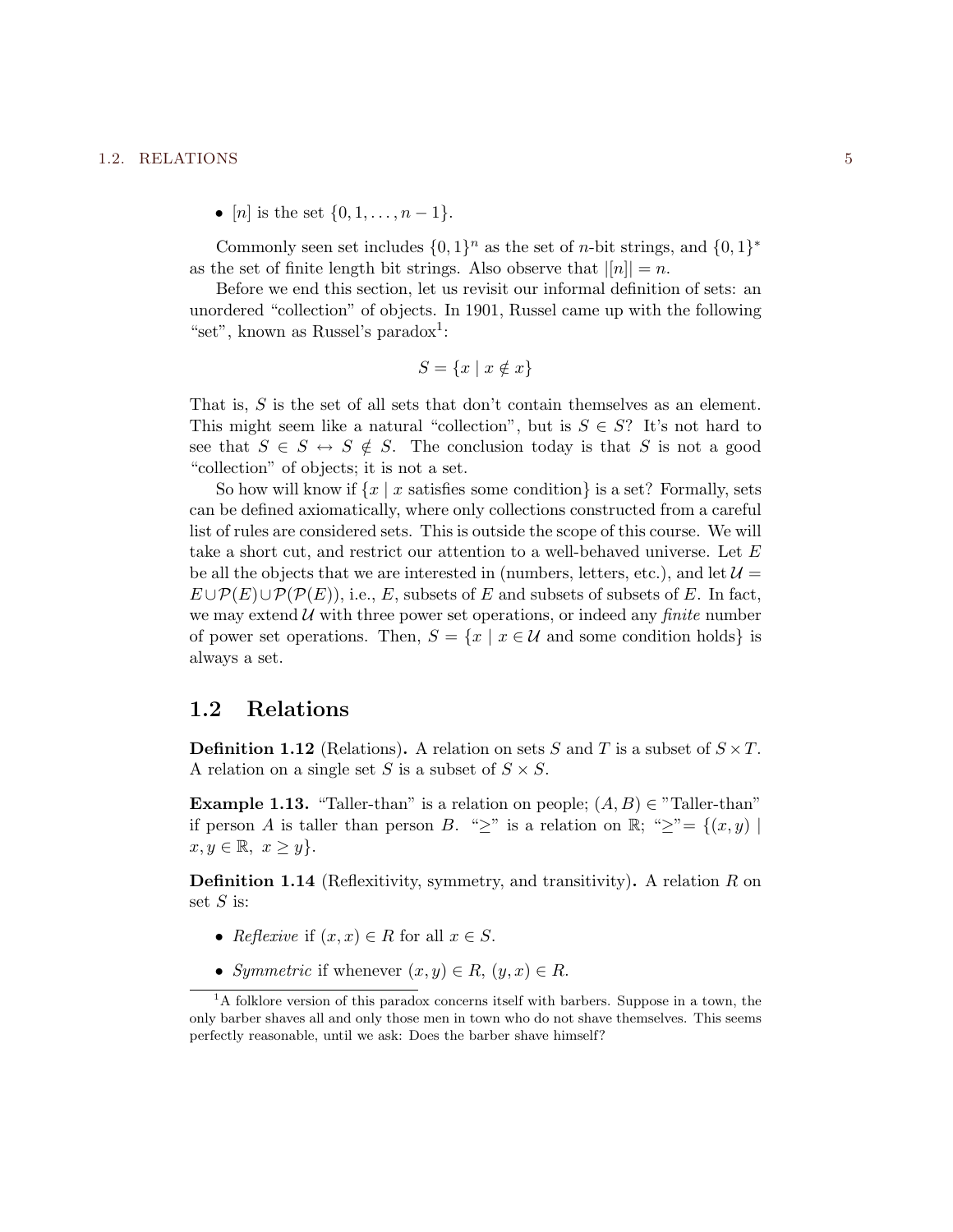• Transitive if whenever  $(x, y), (y, z) \in R$ , then  $(x, z) \in R$ 

### Example 1.15.

- " $\leq$ " is reflexive, but " $\lt$ " is not.
- $\bullet$  "sibling-of" is symmetric, but " $\leq$  " and "sister-of" is not.
- "sibling-of", " $\leq$ ", and " $\lt$ " are all transitive, but "parent-of" is not ("ancestor-of" is transitive, however).

**Definition 1.16** (Graph of relations). The graph of a relation R over S is an directed graph with nodes corresponding to elements of S. There is an edge from node x to y if and only if  $(x, y) \in R$ . See Figure 1.2.

**Theorem 1.17.** Let R be a relation over S.

- R is reflexive iff its graph has a self-loop on every node.
- $R$  is symmetric iff in its graph, every edge goes both ways.
- R is transitive iff in its graph, for any three nodes  $x, y$  and  $z$  such that there is an edge from x to y and from y to z, there exist an edge from x to z.
- More naturally,  $R$  is transitive iff in its graph, whenever there is a path from node x to node y, there is also a direct edge from x to y.

*Proof.* The proofs of the first three parts follow directly from the definitions. The proof of the last bullet relies on induction; we will revisit it later.

**Definition 1.18** (Transitive closure). The transitive closure of a relation  $R$ is the least (i.e., smallest) transitive relation  $R^*$  such that  $R \subseteq R^*$ .

Pictorially,  $R^*$  is the connectivity relation: if there is a path from x to y in the graph of R, then  $(x, y) \in R^*$ .

**Example 1.19.** Let  $R = \{(1, 2), (2, 3), (1, 4)\}$  be a relation (say on set  $\mathbb{Z}$ ). Then  $(1,3) \in R^*$  (since  $(1,2), (2,3) \in R$ ), but  $(2,4) \notin R^*$ . See Figure 1.2.

**Theorem 1.20.** A relation R is transitive iff  $R = R^*$ .

**Definition 1.21** (Equivalence relations). A relation R on set S is an equivalence relation if it is reflexive, symmetric and transitive.

Equivalence relations capture the every day notion of "being the same" or "equal".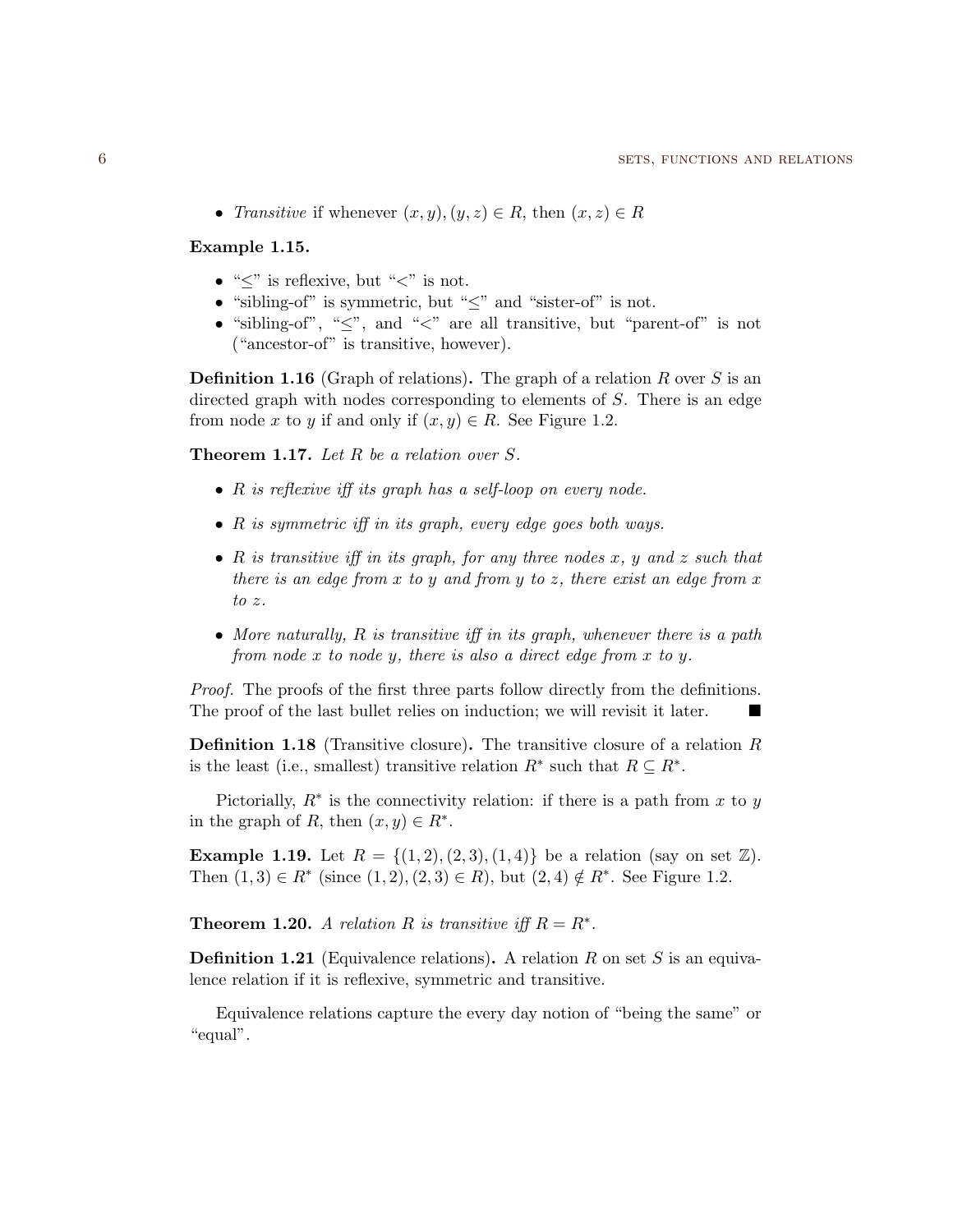

(a) The relation  $R = \{(1, 2), (2, 3), (1, 4)\}$  (b) The relation  $R^*$ , transitive closure of R

Figure 1.2: The graph of a relation and its transitive closure.

Example 1.22. The following are equivalence relations:

- Equality, "=", a relation on numbers (say  $\mathbb N$  or  $\mathbb R$ ).
- Parity =  $\{(x, y) | x, y \text{ are both even or both odd}\},\$ a relation on integers.

# 1.3 Functions

**Definition 1.23.** A function  $f : S \to T$  is a "mapping" from elements in set S to elements in set T. Formally, f is a relation on S and T such that for each  $s \in S$ , there exists a unique  $t \in T$  such that  $(s, t) \in R$ . S is the *domain* of f, and T is the range of f.  $\{y \mid y = f(x) \text{ for some } x \in S\}$  is the *image* of f.

We often think of a function as being characterized by an algebraic formula, e.g.,  $y = 3x - 2$  characterizes the function  $f(x) = 3x - 2$ . Not all formulas characterizes a function, e.g.  $x^2 + y^2 = 1$  is a relation (a circle) that is not a function (no unique  $y$  for each  $x$ ). Some functions are also not easily characterized by an algebraic expression, e.g., the function mapping past dates to recorded weather.

**Definition 1.24** (Injection).  $f : S \to T$  is injective (one-to-one) if for every  $t \in T$ , there exists at most one  $s \in S$  such that  $f(s) = t$ , Equivalently, f is injective if whenever  $s \neq s$ , we have  $f(s) \neq f(s)$ .

## Example 1.25.

•  $f : \mathbb{N} \to \mathbb{N}, f(x) = 2x$  is injective.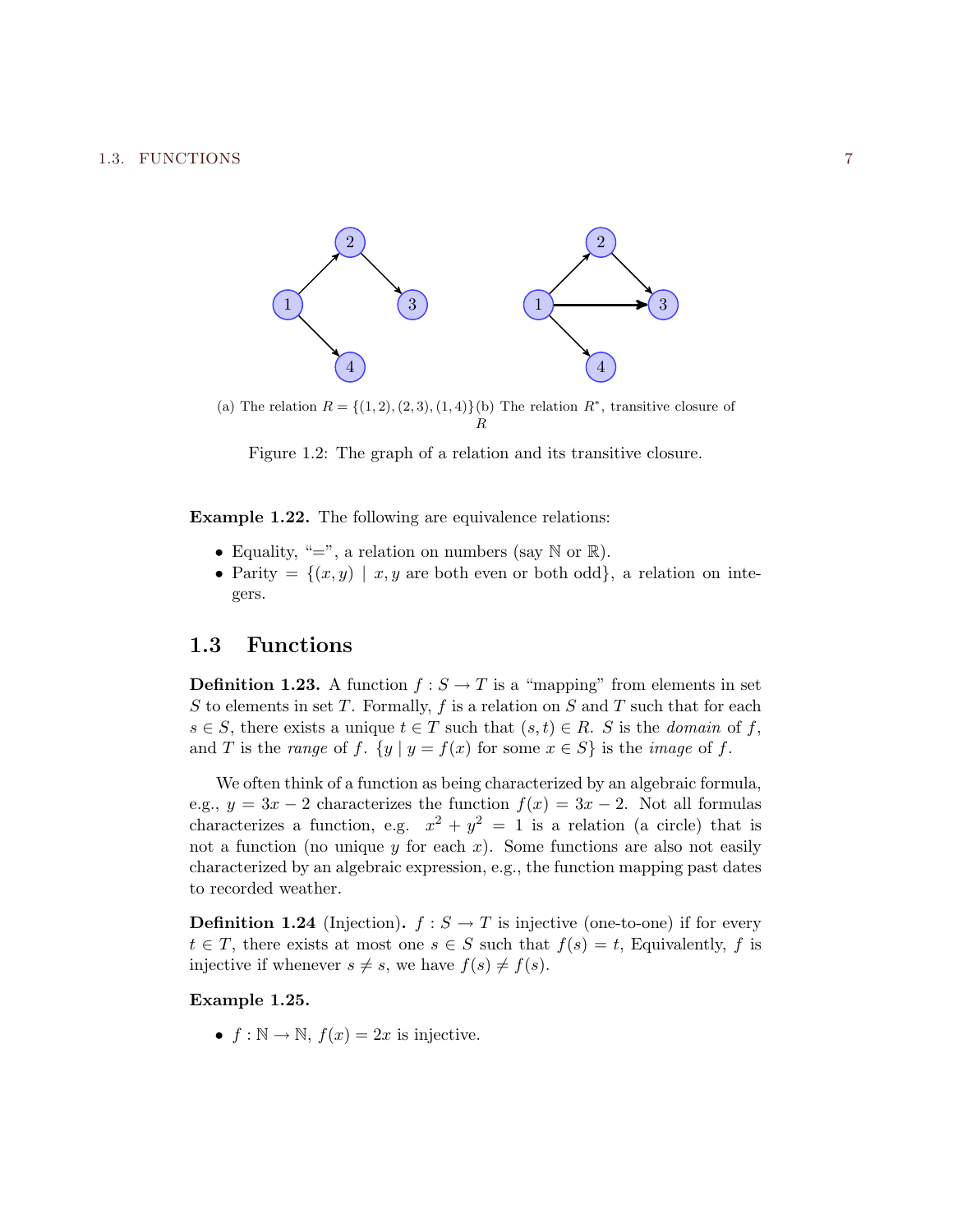- $f: \mathbb{R}^+ \to \mathbb{R}^+$ ,  $f(x) = x^2$  is injective.
- $f: \mathbb{R} \to \mathbb{R}, f(x) = x^2$  is not injective since  $(-x)^2 = x^2$ .

**Definition 1.26** (Surjection).  $f : S \to T$  is surjective (onto) if the image of f equals its range. Equivalently, for every  $t \in T$ , there exists some  $s \in S$  such that  $f(s) = t$ .

Example 1.27.

- $f : \mathbb{N} \to \mathbb{N}, f(x) = 2x$  is not surjective.
- $f: \mathbb{R}^+ \to \mathbb{R}^+$ ,  $f(x) = x^2$  is surjective.
- $f : \mathbb{R} \to \mathbb{R}$ ,  $f(x) = x^2$  is not injective since negative reals don't have real square roots.

**Definition 1.28** (Bijection).  $f : S \to T$  is bijective, or a *one-to-one corre*spondence, if it is injective and surjective.

See Figure 1.3 for an illustration of injections, surjections, and bijections.

**Definition 1.29** (Inverse relation). Given a function  $f : S \to T$ , the inverse relation  $f^{-1}$  on T and S is defined by  $(t, s) \in f^{-1}$  if and only if  $f(s) = t$ .

If f is bijective, then  $f^{-1}$  is a function (unique inverse for each t). Similarly, if f is injective, then  $f^{-1}$  is a also function if we restrict the domain of  $f^{-1}$  to be the image of f. Often an easy way to show that a function is one-to-one is to exhibit such an inverse mapping. In both these cases,  $f^{-1}(f(x)) = x$ .

# 1.4 Set Cardinality, revisited

Bijections are very useful for showing that two sets have the same number of elements. If  $f : S \to T$  is a bijection and S and T are finite sets, then  $|S| = |T|$ . In fact, we will extend this definition to infinite sets as well.

**Definition 1.30** (Set cardinality). Let S and T be two potentially infinite sets. S and T have the same cardinality, written as  $|S| = |T|$ , if there exists a bijection  $f: S \to T$  (equivalently, if there exists a bijection  $f': T \to S$ ). T has cardinality at larger or equal to S, written as  $|S| \leq |T|$ , if there exists an injection  $g: S \to T$  (equivalently, if there exists a surjection  $g': T \to S$ ).

To "intuitively justify" Definition 1.30, see Figure 1.3. The next theorem shows that this definition of cardinality corresponds well with our intuition for size: if both sets are at least as large as the other, then they have the same cardinality.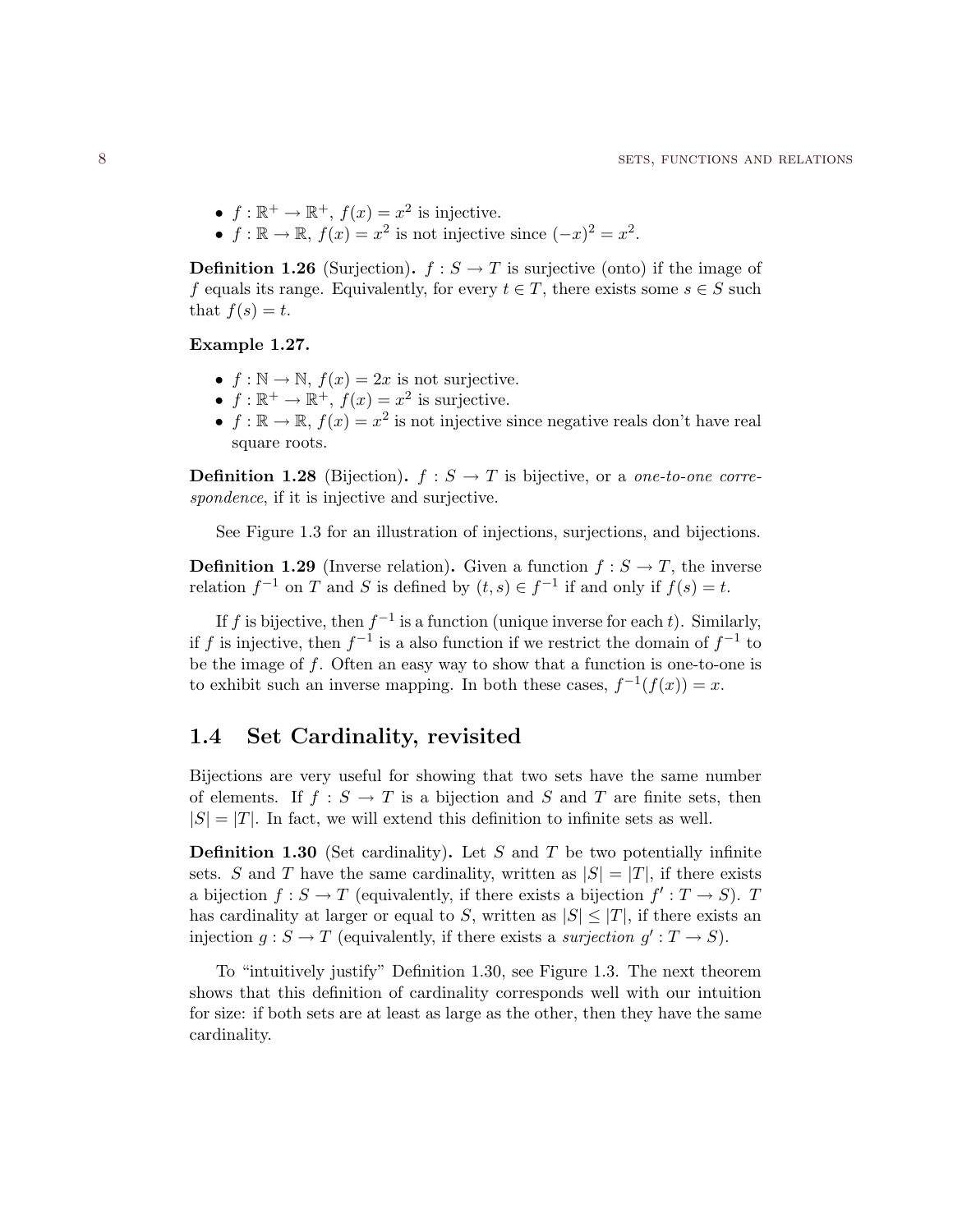

(a) An injective function from  $X$  to (b) A surjective function from  $X$  to  $Y$ .  $Y$ .



(c) A bijective function from  $X$  to  $Y$ .

Figure 1.3: Injective, surjective and bijective functions.

**Theorem 1.31** (Cantor-Bernstein-Schroeder). If  $|S| \leq |T|$  and  $|T| \leq |S|$ , then  $|S| = |T|$ . In other words, given injective maps,  $g : S \to T$  and  $h : T \to S$ , we can construct a bijection  $f : S \to T$ .

We omit the proof of Theorem 1.31; interested readers can easily find multiple flavours of proofs online. Set cardinality is much more interesting when the sets are infinite. The cardinality of the natural numbers is extra special, since you can "count" the numbers. (It is also the "smallest infinite set", a notion that is outside the scope of this course.)

**Definition 1.32.** A set  $S$  is countable if it is finite or has the same cardinality as  $\mathbb{N}^+$ . Equivalently, S is countable if  $|S| \leq |\mathbb{N}^+|$ .

## Example 1.33.

- $\{1, 2, 3\}$  is countable because it is finite.
- $\mathbb N$  is countable because it has the same cardinality as  $\mathbb N^+$ ; consider f:  $\mathbb{N}^+ \to \mathbb{N}, f(x) = x - 1.$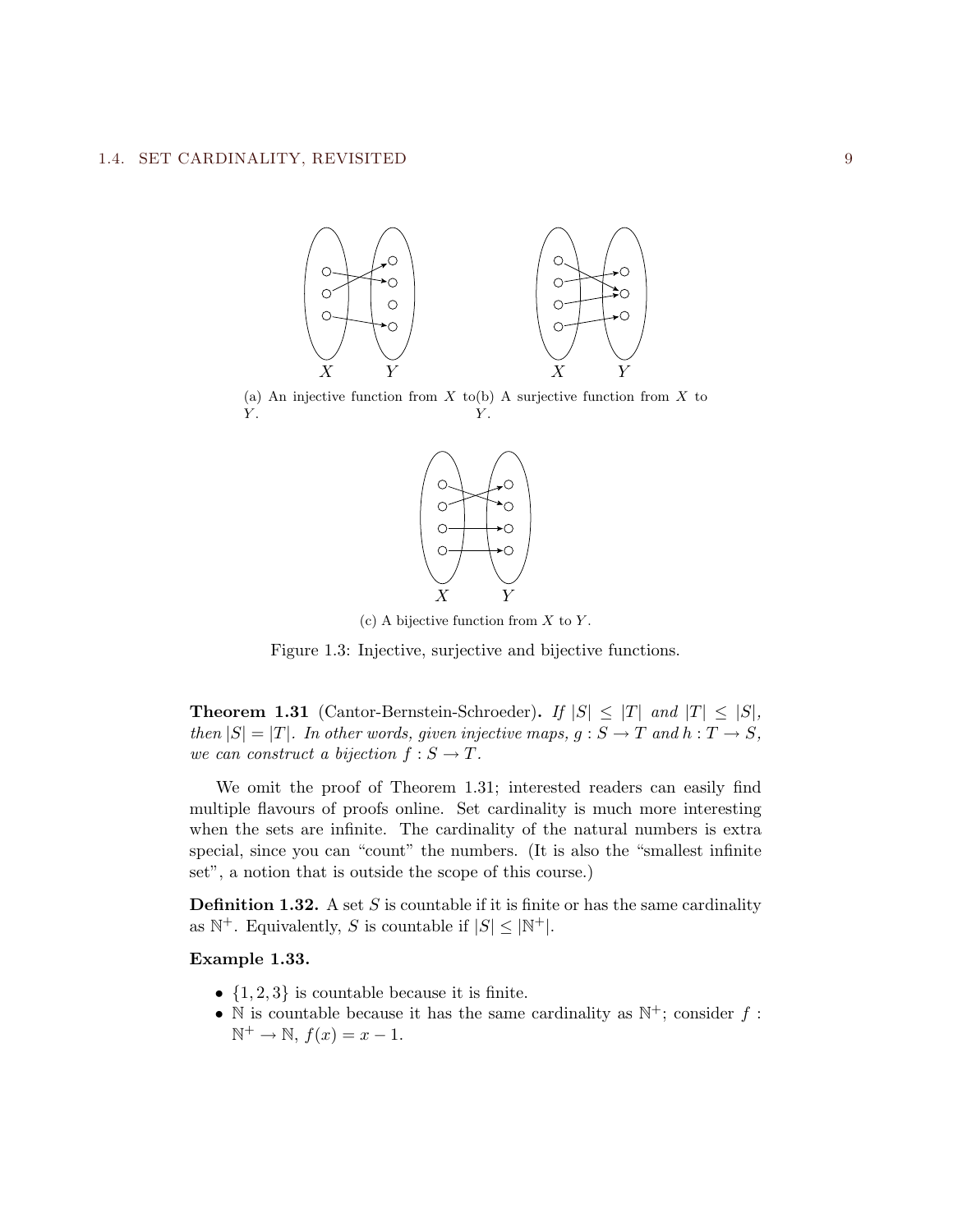• The set of positive even numbers,  $S = \{2, 4, \dots\}$ , is countable consider  $f: \mathbb{N}^+ \to S, f(x) = 2x.$ 

**Theorem 1.34.** The set of positive rational numbers  $\mathbb{Q}^+$  are countable.

*Proof.*  $\mathbb{Q}^+$  is clearly not finite, so we need a way to count  $\mathbb{Q}^+$ . Note that double counting, triple counting, even counting some element infinite many times is okay, as long as we eventually count all of  $\mathbb{Q}^+$ . I.e., we implicitly construct a surjection  $f : \mathbb{N}^+ \to \mathbb{Q}^+$ .

Let us count in the following way. We first order the rational numbers  $p/q$  by the value of  $p+q$ ; then we break ties by ordering according to p. The ordering then looks like this:

- First group  $(p+q=2)$ : 1/1
- Second group  $(p+q=3)$ :  $1/2$ ,  $2/1$
- Third group  $(p+q=4)$ :  $1/3$ ,  $2/2$ ,  $3/1$

Implicitly, we have  $f(1) = 1/1$ ,  $f(2) = 1/2$ ,  $f(3) = 2/1$ , etc. Clearly, f is a surjection. See Figure 1.4 for an illustration of  $f$ .

| 1/2 | $\frac{1}{3}$ | $\frac{1}{4}$     | 1/5 |
|-----|---------------|-------------------|-----|
|     | 2/3           | $2\!\!\!/_A$<br>4 | 2/5 |
| 3/2 | 3/3           | 3/4               | 3/5 |
| 4/2 | 4/3           | 4/4               | 4/5 |
| 5/2 | 5/3           | 5/4               | 5/5 |

Figure 1.4: An infinite table containing all positive rational numbers (with repetition). The red arrow represents how  $f$  traverses this table—how we count the rationals.

### Theorem 1.35. There exists sets that are not countable.

Proof. Here we use Cantor's diagonlization argument. Let S be the set of infinite sequences  $(d_1, d_2, ...)$  over digits  $\{0, 1\}$ . Clearly S is infinite. To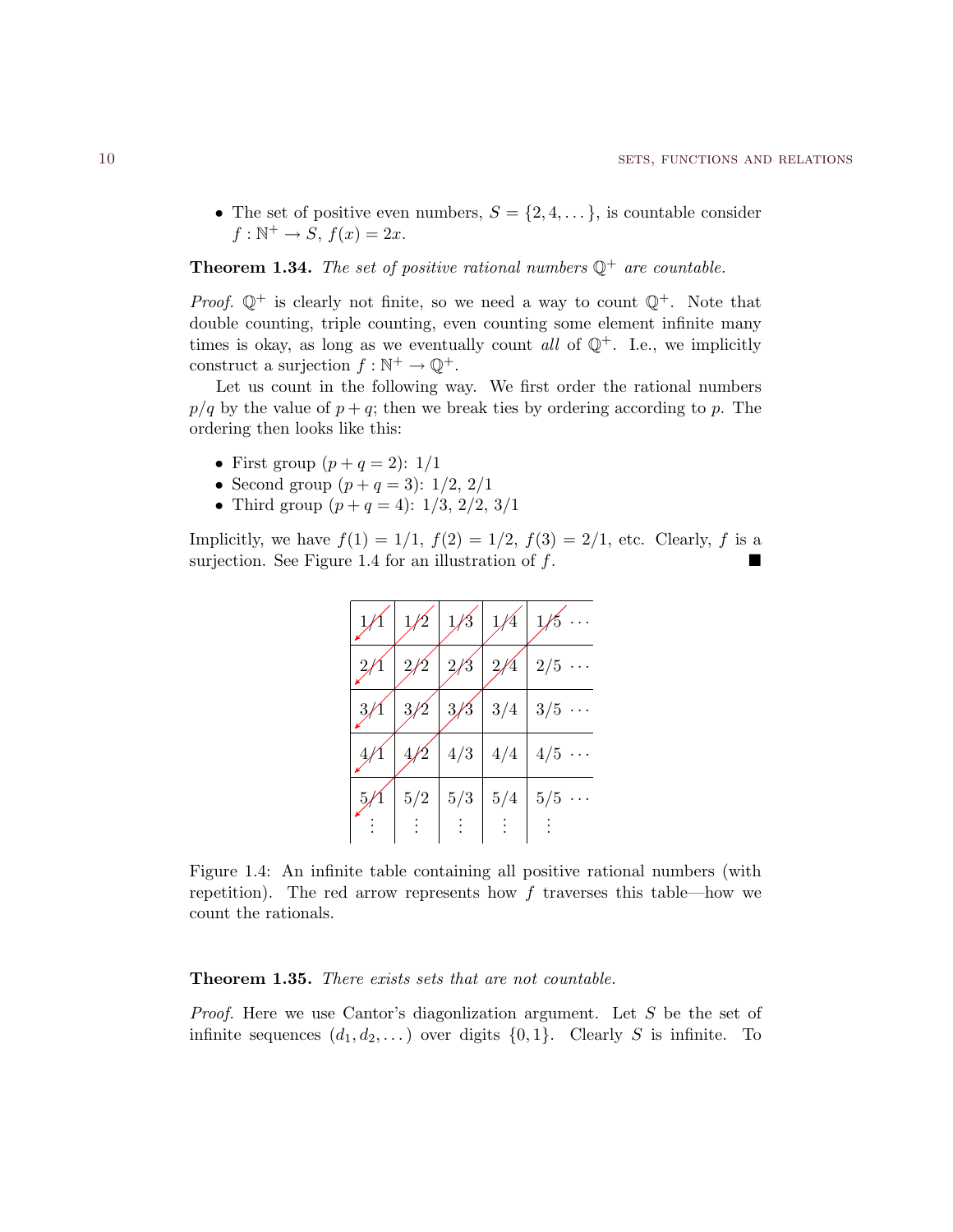show that there cannot be a bijection with  $\mathbb{N}^+$ , we proceed by contradiction. Suppose  $f : \mathbb{N}^+ \to S$  is a bijection. We can then enumerate these strings using  $f$ , producing a 2-dimensional table of digits:

$$
f(1) = s1 = (d11, d21, d31, ...)
$$
  
\n
$$
f(2) = s2 = (d12, d22, d32, ...)
$$
  
\n
$$
f(3) = s3 = (d13, d23, d33, ...)
$$

Now consider  $s^* = (1 - d_1^1, 1 - d_2^2, 1 - d_3^3, \dots)$ , i.e., we are taking the diagonal of the above table, and flipping all the digits. Then for any  $n, s^*$  is different from  $s^n$  in the  $n^{\text{th}}$  digit. This contradicts the fact that f is a bijection.

**Theorem 1.36.** The real interval  $[0, 1]$  (the set of real numbers between 0 and 1, inclusive) is uncountable.

*Proof.* We will show that  $|[0, 1]| \geq |S|$ , where S is the same set as in the proof of Theorem 1.35. Treat each  $s = (d_1, d_2, ...) \in S$  as the real number between 0 and 1 with the binary expansion  $0.d_1d_2\cdots$ . Note that this does not establish a bijection; some real numbers have two binary expansions, e.g.,  $0.1 = 0.0111 \cdots$  (similarly, in decimal expansion, we have  $0.1 = 0.0999 \cdots^2$ ).

We may overcome this "annoyance" in two ways:

- Since each real number can have at most two decimal representations (most only have one), we can easily extend the above argument to show that  $|S| \leq |[0,2]|$  (i.e., map  $[0,1]$  to one representation, and  $[1,2]$  to the other). It remains to show that  $|[0,1]| = |[0,2]|$  (can you think of a bijection here?).
- We may repeat Cantor's diagonlization argument as in the proof of Theorem 1.35, in decimal expansion. When we construct  $s^*$ , avoid using the digits 9 and 0 (e.g., use only the digits 4 and 5).

A major open problem in mathematics (it was one of Hilbert's 23 famous problems listed 1900) was whether there exists some set whose cardinality is between N and R (can you show that R has the same cardinality as  $[0, 1]$ ?).

Here is a naive candidate:  $\mathcal{P}(\mathbb{N})$ . Unfortunately,  $\mathcal{P}(\mathbb{N})$  has the same cardinality as [0, 1]. Note that every element  $S \in \mathcal{P}(\mathbb{N})$  corresponds to an infinitely long sequence over digits  $\{0,1\}$  (the  $n^{\text{th}}$  digit is 1 if and only if the number  $n \in S$ ). Again, we arrive at the set S in the proof of Theorem 1.35.

<sup>&</sup>lt;sup>2</sup>For a proof, consider letting  $x = 0.0999...$ , and observe that  $10x - x = 0.999...$  $0.0999 \dots = 0.9$ , which solves to  $x = 0.1$ .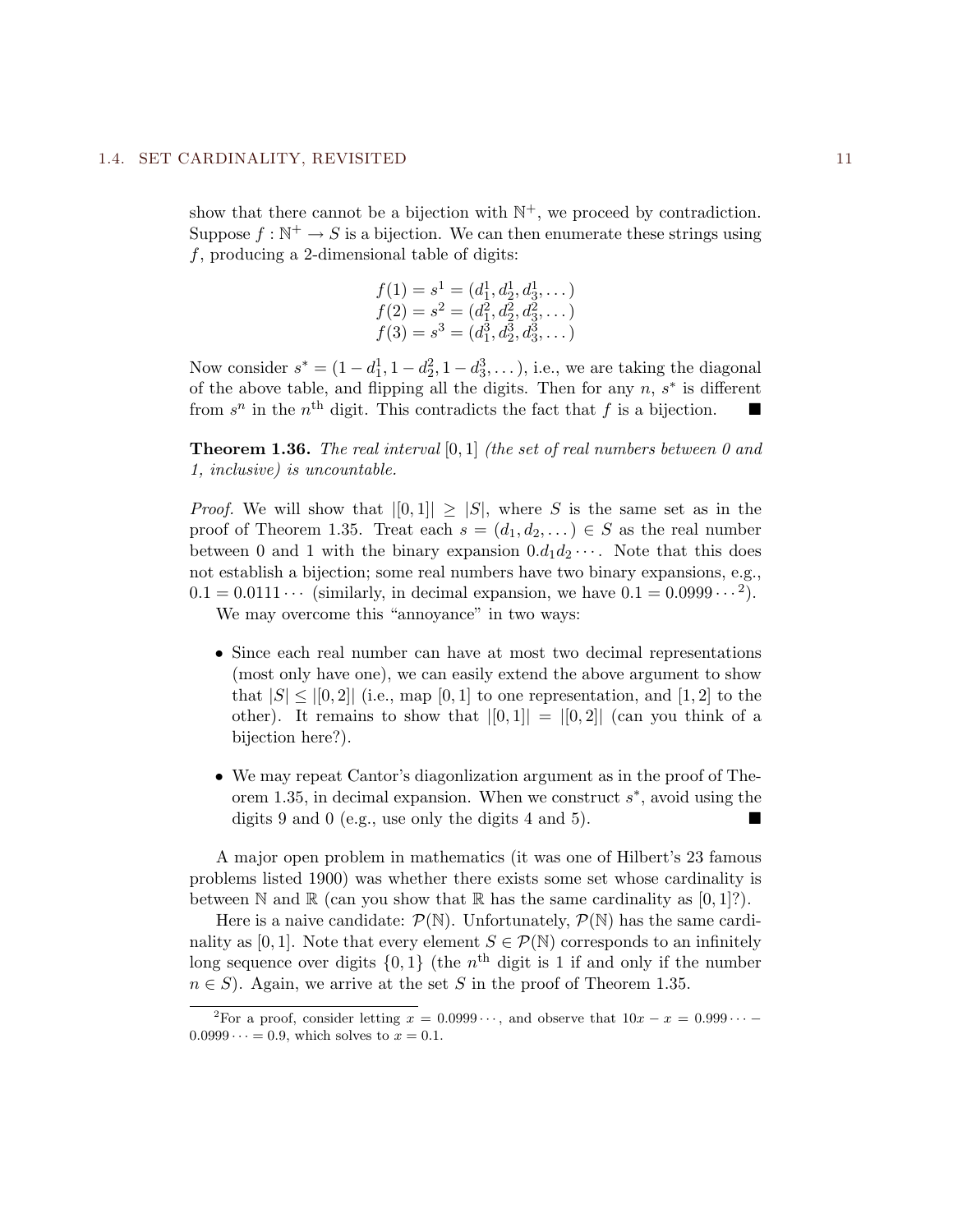The Continuum Hypothesis states that no such set exists. Gödel and Cohen together showed (in 1940 and 1963) that this can neither be proved nor disproved using the standard axioms underlying mathematics (we will talk more about axioms when we get to logic).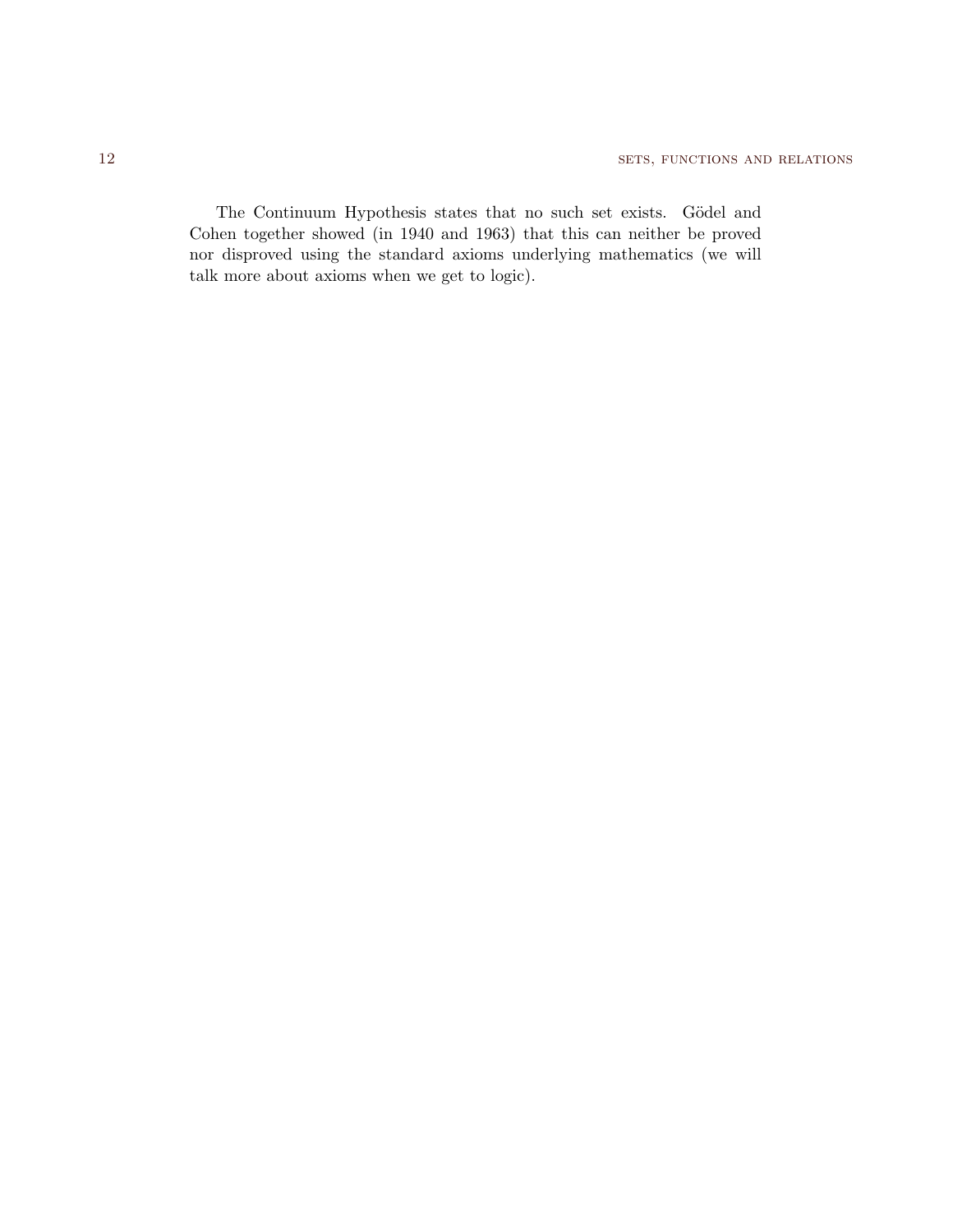# Chapter 2

# Proofs and Induction

"Pics or it didn't happen." – the internet

There are many forms of mathematical proofs. In this chapter we introduce several basic types of proofs, with special emphasis on a technique called induction that is invaluable to the study of discrete math.

# 2.1 Basic Proof Techniques

In this section we consider the following general task: given a premise  $X$ , how do we show that a conclusion  $Y$  holds? One way is to give a **direct proof.** Start with premise  $X$ , and directly deduce  $Y$  through a series of logical steps. See Claim 2.1 for an example.

**Claim 2.1.** Let n be an integer. If n is even, then  $n^2$  is even. If n is odd, then  $n^2$  is odd.

Direct proof. If n is even, then  $n = 2k$  for an integer k, and

$$
n^2 = (2k)^2 = 4k^2 = 2 \cdot (2k^2)
$$
, which is even.

If n is odd, then  $n = 2k + 1$  for an integer k, and

 $n^2 = (2k+1)^2 = 4k^2 + 4k + 1 = 2 \cdot (2k^2 + 2k) + 1$ , which is odd.

There are also several forms of indirect proofs. A proof by contrapositive starts by assuming that the conclusion  $Y$  is false, and deduce that the premise X must also be false through a series of logical steps. See Claim 2.2 for an example.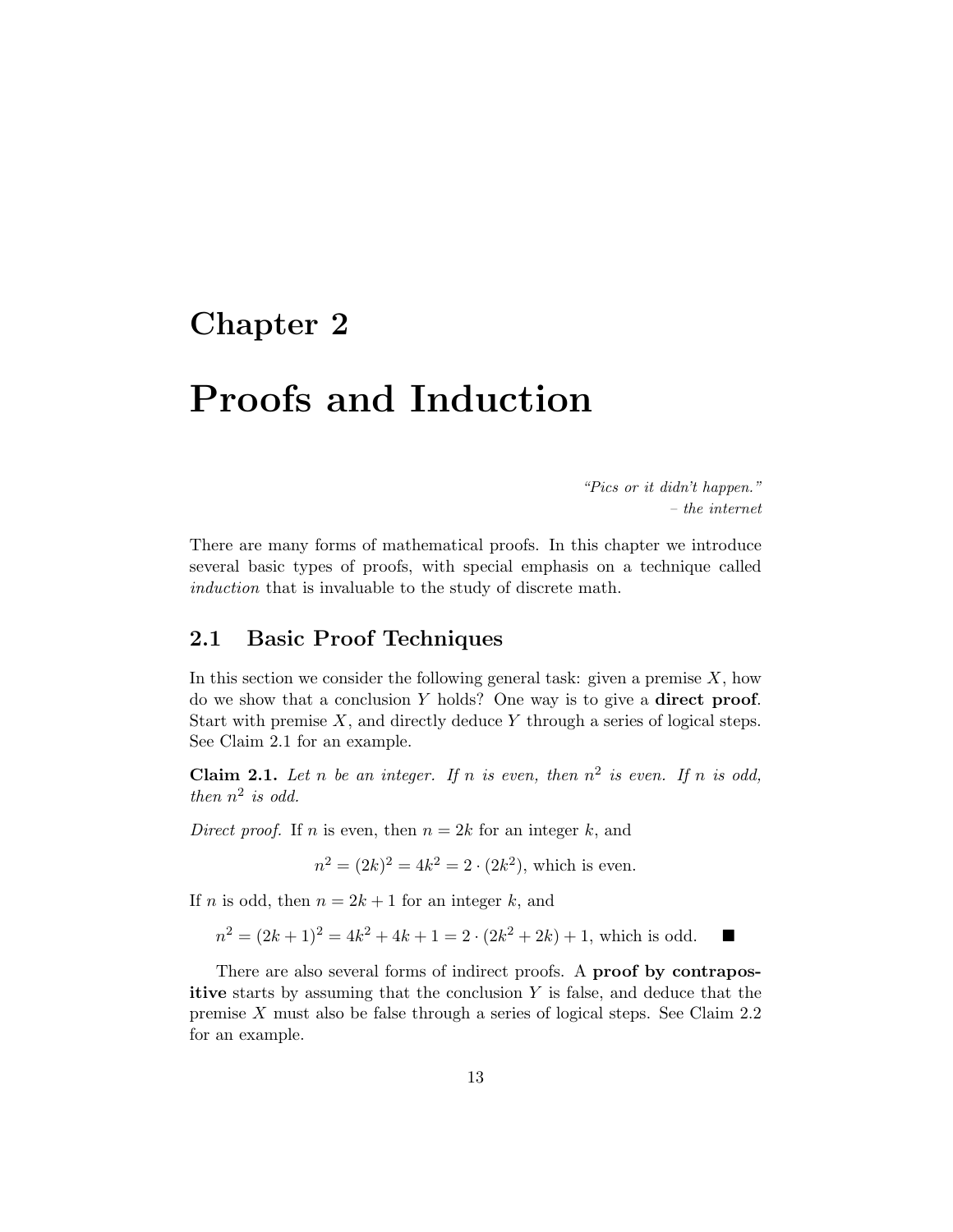# **Claim 2.2.** Let n be an integer. If  $n^2$  is even, then n is even.

*Proof by contrapositive.* Suppose that *n* is not even. Then by Claim 2.1,  $n^2$ is not even as well. (Yes, the proof ends here.)

A proof by contradiction, on the other hand, assumes both that the premise  $X$  is true and the conclusion  $Y$  is false, and reach a logical fallacy. We give another proof of Claim 2.2 as example.

*Proof by contradiction.* Suppose that  $n^2$  is even, but *n* is odd. Applying Claim 2.1, we see that  $n^2$  must be odd. But  $n^2$  cannot be both odd and even!

In their simplest forms, it may seems that a direct proof, a proof by contrapositive, and a proof and contradiction may just be restatements of each other; indeed, one can always phrase a direct proof or a proof by contrapositive as a proof by contradiction (can you see how?). In more complicated proofs, however, choosing the "right" proof technique sometimes simplify or improve the aesthetics of a proof. Below is an interesting use of proof by contradiction.

# **Theorem 2.3.**  $\sqrt{2}$  is irrational.

*Proof by contradiction.* Assume for contradiction that  $\sqrt{2}$  is rational. Then *there exists integers p and q, with no common divisors, such that*  $\sqrt{2} = p/q$ (i.e., the reduced fraction). Squaring both sides, we have:

$$
2 = \frac{p^2}{q^2} \qquad \Rightarrow \qquad 2q^2 = p^2
$$

This means  $p^2$  is even, and by Claim 2.2 p is even as well. Let us replace p by  $2k$ . The expression becomes:

$$
2q^2 = (2k)^2 = 4k^2 \qquad \Rightarrow \qquad q^2 = 2k^2
$$

This time, we conclude that  $q^2$  is even, and so q is even as well. But this leads to a contradiction, since p and q now shares a common factor of 2.  $\Box$ 

We end the section with the (simplest form of the) AM-GM inequality.

**Theorem 2.4** (Simple AM-GM inequality). Let x and y be non-negative reals. Then,

$$
\frac{x+y}{2} \geq \sqrt{xy}
$$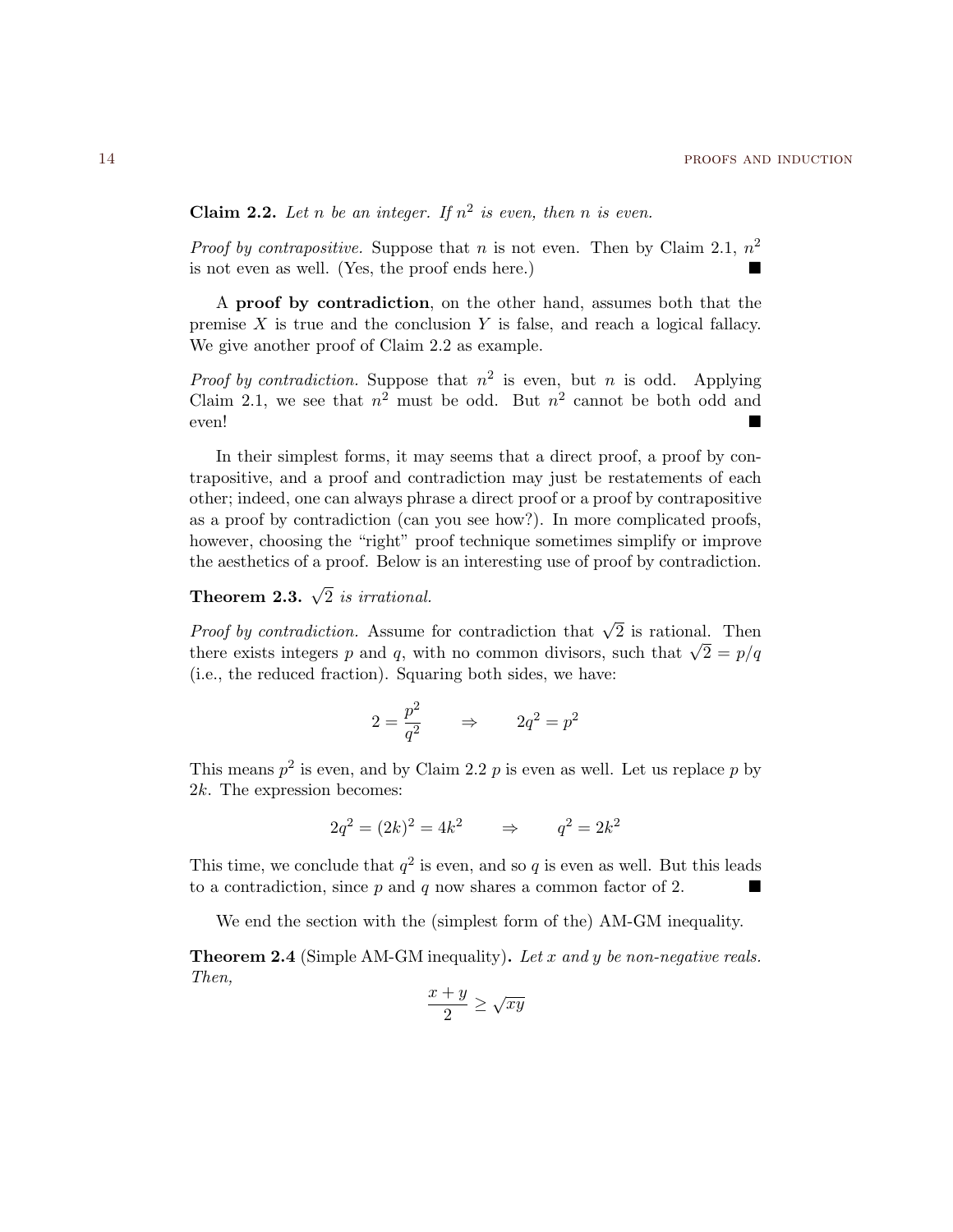### 2.2. PROOF BY CASES AND EXAMPLES 15

Proof by contradiction. Assume for contradiction that

 $x + y$  $\frac{+y}{2} < \sqrt{xy}$ ⇒  $\frac{1}{4}(x+y)^2 < xy$  squaring non-negative values 4  $\Rightarrow$   $x^2 + 2xy + y^2 < 4xy$  $\Rightarrow$   $x^2 - 2xy + y^2 < 0$  $\Rightarrow$   $(x-y)^2 < 0$ 

But this is a contradiction since squares are always non-negative.

Note that the proof Theorem 2.4 can be easily turned into a direct proof; the proof of Theorem 2.3, on the other hand, cannot.

# 2.2 Proof by Cases and Examples

Sometimes the easiest way to prove a theorem is to split it into several cases.

**Claim 2.5.**  $(n+1)^2 \geq 2^n$  for all integers n satisfying  $0 \leq n \leq 5$ .

*Proof by cases.* There are only 6 different values of  $n$ . Let's try them all:

| $\,n$ | $(n+1)^2$ |          | $2^n$          |
|-------|-----------|----------|----------------|
| U     |           | $\geq$   |                |
|       |           | $\geq 2$ |                |
| 2     | 9         | $\geq$   | $\overline{4}$ |
| 3     | 16        | $\geq$ 8 |                |
|       | 25        |          | >16            |
| 5     | 36        | >        | 32             |

Claim 2.6. For all real x,  $|x^2| = |x|^2$ .

*Proof by cases.* Split into two cases:  $x \ge 0$  and  $x < 0$ .

- If  $x \ge 0$ , then  $|x^2| = x^2 = |x|^2$ .
- If  $x < 0$ , then  $|x^2| = x^2 = (-x)^2 = |x|^2$

When presenting a proof by cases, make sure that *all* cases are covered! For some theorems, we only need to construct one case that satisfy the theorem statement.

.

**Claim 2.7.** Show that there exists some n such that  $(n+1)^2 \geq 2^n$ .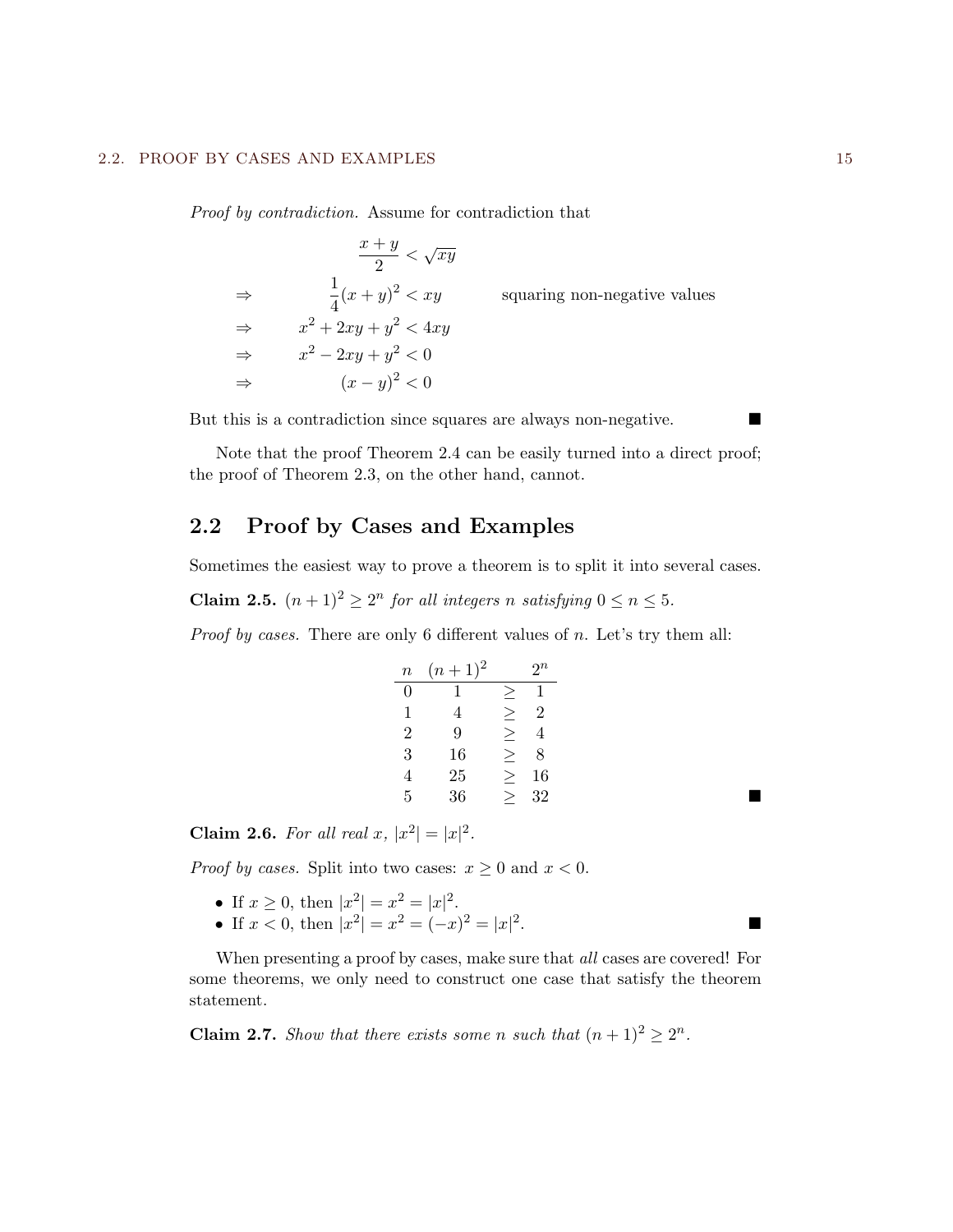Proof by example.  $n = 6$ .

Sometimes we find a counterexample to disprove a theorem.

**Claim 2.8.** Prove or disprove that  $(n+1)^2 \ge 2^n$  for all  $n \in \mathbb{N}$ .

Proof by (counter)example. We choose to disprove the statement. Check out  $n = 6$ . Done.

The next proof does not explicitly construct the example asked by the theorem, but proves that such an example exists anyways. These type of proofs (among others) are non-constructive.

**Theorem 2.9.** There exists irrational numbers x and y such that  $x^y$  is rational.

*Non-constructive proof of existence.* We know  $\sqrt{2}$  is irrational from Theorem 2.3. Let  $z =$ √  $\overline{2}^{\sqrt{2}}$ .

- If z is rational, then we are done  $(x = y =$ √  $y = \sqrt{2}$ . √
- If z is irrational, then take  $x = z =$  $\overline{2}^{\sqrt{2}}$ , and  $y=$ √ 2. Then:

$$
x^y = (\sqrt{2}^{\sqrt{2}})^{\sqrt{2}} = \sqrt{2}^{\sqrt{2}\sqrt{2}} = \sqrt{2}^2 = 2
$$

is indeed a rational number.

Here is another non-constructive existence proof. The game of Chomp is a 2-player game played on a "chocolate bar" made up of a rectangular grid. The players take turns to choose one block and "eat it" (remove from the board), together all other blocks that are below it or to its right (the whole lower right quadrant). The top left block is "poisoned" and the player who eats this loses.

**Theorem 2.10.** Suppose the game of Chomp is played with rectangular grid strictly larger than  $1 \times 1$ . Player 1 (the first player) has a winning strategy.

Proof. Consider following first move for player 1: eat the lower right most block. We have two  $\text{cases}^1$ :

<sup>&</sup>lt;sup>1</sup> Here we use the well-known fact of 2-player, deterministic, finite-move games without ties: any move is either a winning move (i.e., there is a strategy following this move that forces a win), or allows the opponent to follow up with a winning move. See Theorem 2.14 later for a proof of this fact.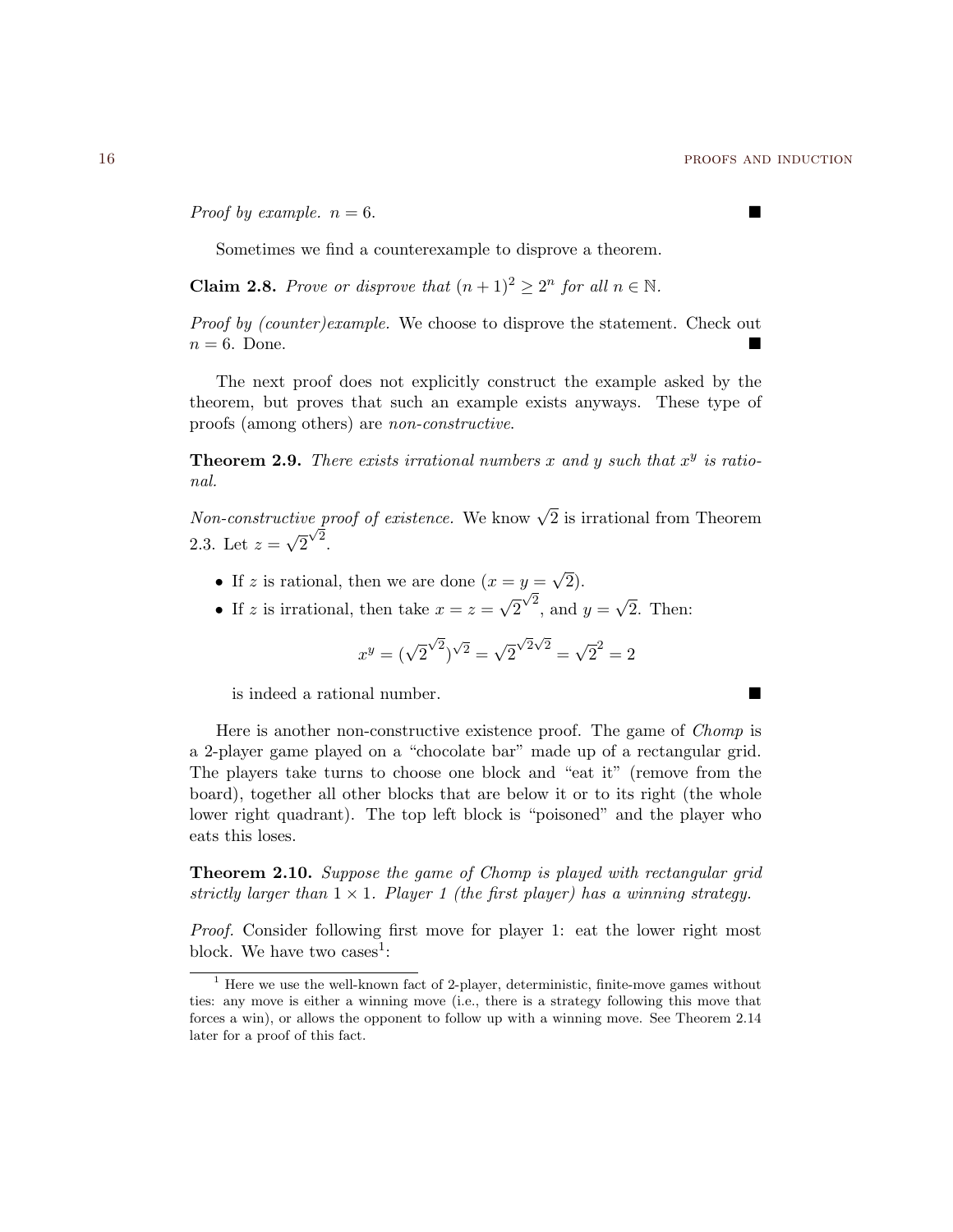#### 2.3. INDUCTION 17

- Case 1: There is a winning strategy for player 1 starting with this move. In this case we are done.
- Case 2: There is no winning strategy for player 1 starting with this move. In this case there is a winning strategy for player 2 following this move. But this winning strategy for player 2 is also a valid winning strategy for players 1, since the next move made by player 2 can be mimicked by player 1 (here we need the fact that the game is symmetric between the players).

While we have just shown that Player 1 can always win in a game of Chomp, no constructive strategy for Player 1 has been found for general rectangular grids (i.e., you cannot buy a strategy guide in store that tells you how to win Chomp). For a few specific cases though, we do know good strategies for Player 1. E.g., given a  $n \times n$  square grid, Player 1 starts by removing a  $n-1 \times n-1$  (unique) block, leaving an L-shaped piece of chocolate with two "arms"; thereafter, Player 1 simply mirrors Player 2's move, i.e., whenever Player 2 takes a bite from one of the arms, Player 1 takes the same bite on the other arm.

A our last example, consider tilling a  $8 \times 8$  chess board with dominoes  $(2 \times 1)$  pieces), i.e., the whole board should be covered by dominoes without any dominoes over lapping each other or sticking out.

Q: Can we tile it?

A: Yes. Easy to give a proof by example (constructive existence proof).

Q: What if I remove one grid of the check board?

A: No. Each domino covers 2 grids, so the number of covered grids is always even, but the board has 63 pieces (direct proof / proof by contradiction).

Q: What if I remove the top left and bottom right grids?

A: No. Each domino covers 1 grid of each colors. The top left and bottom right grids have the same color, however, so the remaining board has more white grids than black (or more black grids than white) (direct proof / proof by contradiction).

# 2.3 Induction

We start with the most basic form of induction: induction over the natural numbers. Suppose we want to show that a statement is true for all natural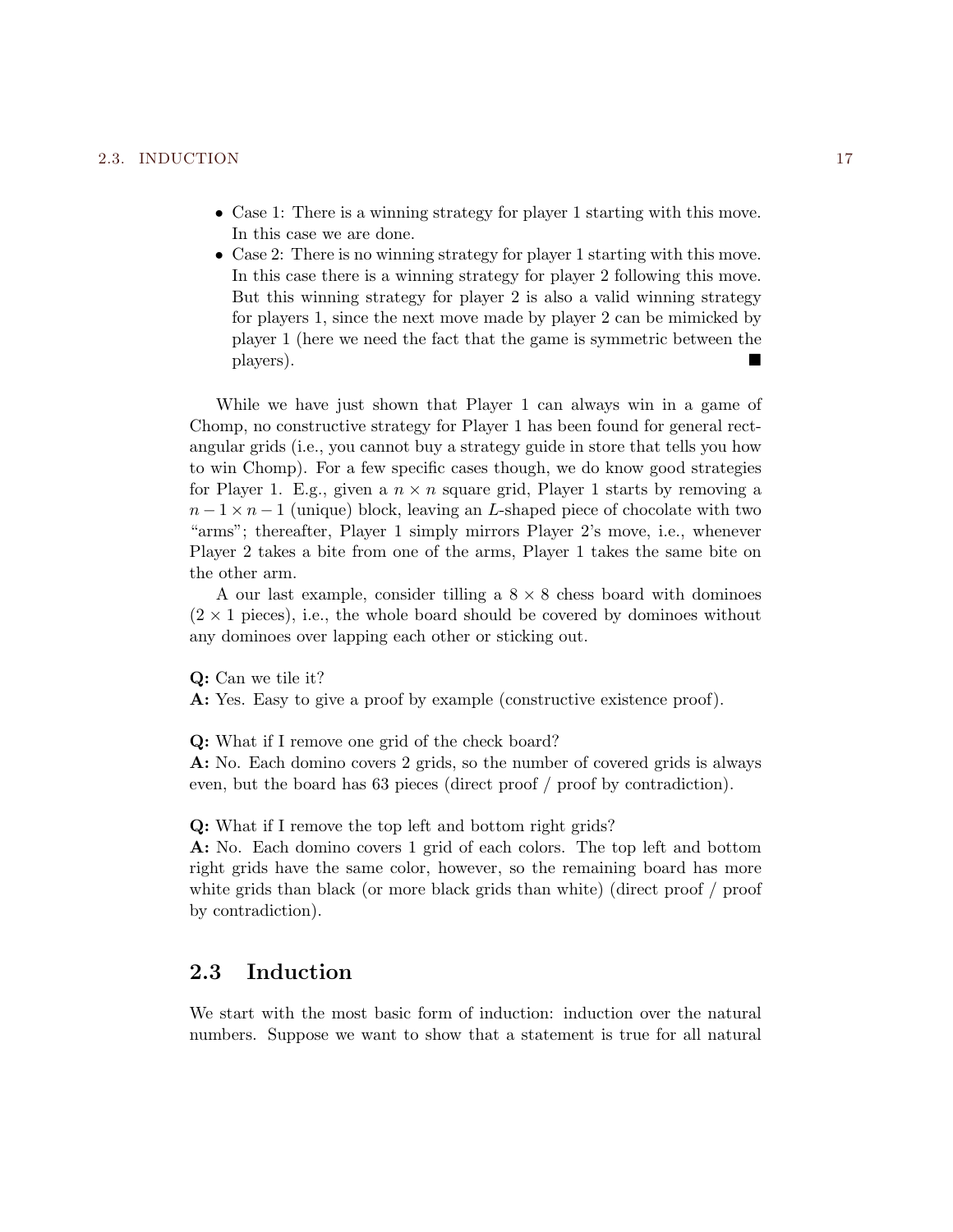numbers, e.g., for all  $n, 1 + 2 + \cdots + n = n(n + 1)/2$ . The basic idea is to approach the proof in two steps:

- 1. First prove that the statement is true for  $n = 1$ . This is called the **base** case.
- 2. Next prove that whenever the statement is true for case  $n$ , then it is also true for case  $n + 1$ . This is called the **inductive step**.

The base case shows that the statement is true for  $n = 1$ . Then, by repeatedly applying the inductive step, we see that the statement is true for  $n = 2$ , and then  $n = 3$ , and then  $n = 4, 5, \ldots$ ; we just covered all the natural numbers! Think of pushing over a long line of dominoes. The induction step is just like setting up the dominoes; we make sure that if a domino falls, so will the next one. The base case is then analogous to pushing down the first domino. The result? All the dominoes fall.

Follow these steps to write an inductive proof:

- 1. Start by formulating the inductive hypothesis (i.e., what you want to prove). It should be parametrized by a natural number. E.g.,  $P(n)$ :  $1 + 2 + \cdots + n = n(n + 1)/2.$
- 2. Show that  $P(base)$  is true for some appropriate base case. Usually base is 0 or 1.
- 3. Show that the inductive step is true, i.e., assume  $P(n)$  holds and prove that  $P(n + 1)$  holds as well.

Violà, we have just shown that  $P(n)$  holds for all  $n \geq base$ . Note that the base case does not always have to be 0 or 1; we can start by showing that something is  $P(n)$  is true for  $n = 5$ ; this combined with the inductive step shows that  $P(n)$  is true for all  $n \geq 5$ . Let's put our new found power of inductive proofs to the test!

Claim 2.11. For all positive integers  $n, 1 + 2 + \cdots + n = n(n + 1)/2$ .

*Proof.* Define out induction hypothesis  $P(n)$  to be true if

$$
\sum_{i=1}^{n} i = \frac{1}{2}n(n+1)
$$

**Base case:**  $P(1)$  is clearly true by inspection.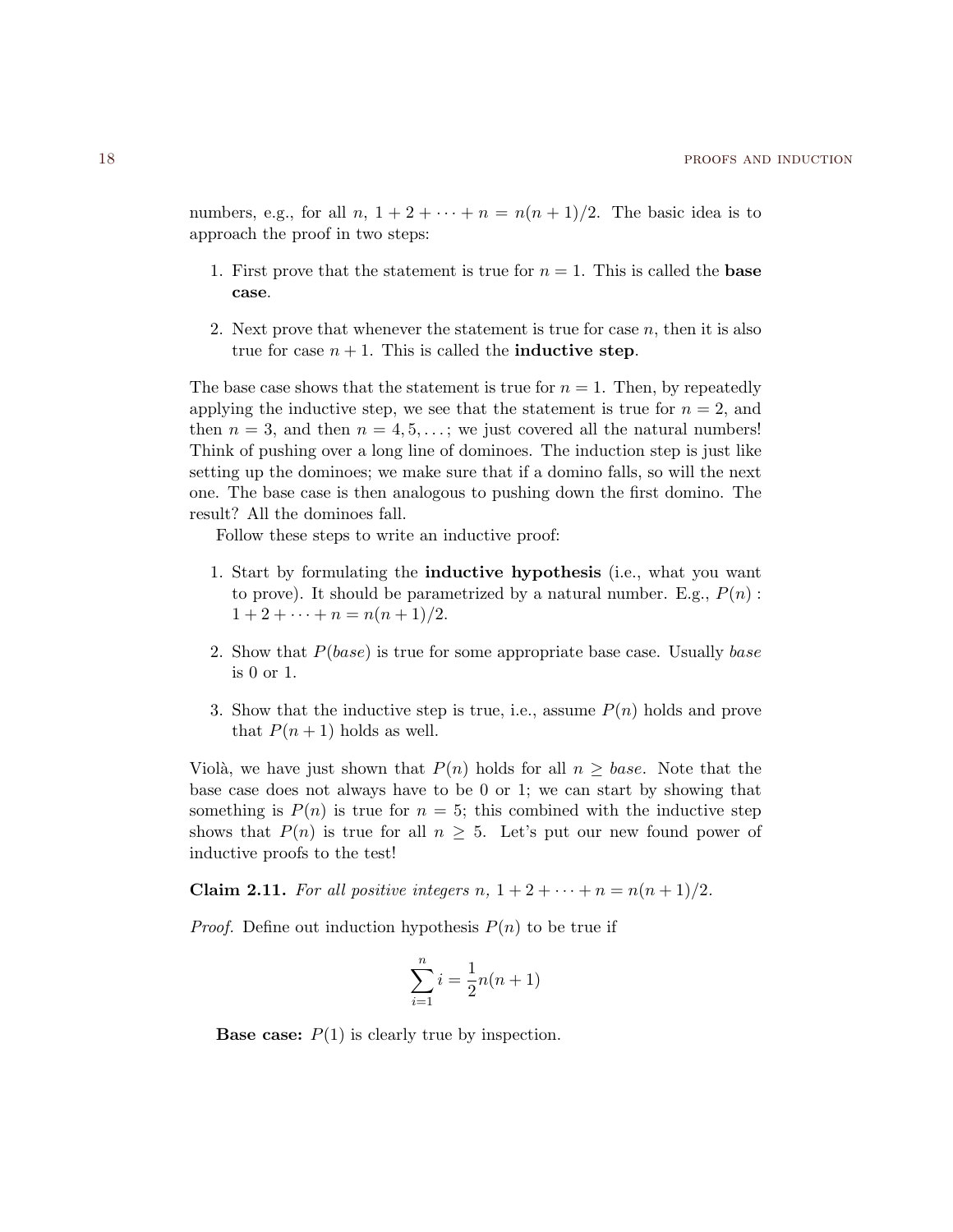#### 2.3. INDUCTION 19

**Inductive Step:** Assume  $P(n)$  is true; we wish to show that  $P(n+1)$  is true as well:

$$
\sum_{i=1}^{n+1} i = \left(\sum_{i=1}^{n} i\right) + (n+1)
$$
  
=  $\frac{1}{2}n(n+1) + n + 1$  using  $P(n)$   
=  $\frac{1}{2}(n(n+1) + 2(n+1)) = \frac{1}{2}((n+1)(n+2))$ 

This is exactly  $P(n + 1)$ .

Claim 2.12. For any finite set S,  $|\mathcal{P}(S)| = 2|S|$ .

*Proof.* Define our induction hypothesis  $P(n)$  to be true if for every finite set S of cardinality  $|S| = n$ ,  $|\mathcal{P}(S)| = 2^n$ .

**Base case:**  $P(0)$  is true since the only finite set of size 0 is the empty set  $\emptyset$ , and the power set of the empty set,  $\mathcal{P}(\emptyset) = {\emptyset}$ , has cardinality 1.

**Inductive Step:** Assume  $P(n)$  is true; we wish to show that  $P(n+1)$ is true as well. Consider a finite set S of cardinality  $n + 1$ . Pick an element  $e \in S$ , and consider  $S' = S - \{e\}$ . By the induction hypothesis,  $|\mathcal{P}(S')| = 2^n$ .

Now consider  $\mathcal{P}(S)$ . Observe that a set in  $\mathcal{P}(S)$  either contains e or not; furthermore, there is a one-to-one correspondence between the sets containing  $e$  and the sets not containing  $e$  (can you think of the bijection?). We have just partitioned  $P(S)$  into two equal cardinality subsets, one of which is  $P(S')$ . Therefore  $|\mathcal{P}(S)| = 2|\mathcal{P}(S)| = 2^{n+1}$ . .

Claim 2.13. The following two properties of graphs are equivalent (recall that these are the definitions of transitivity on the graph of a relation):

- 1. For any three nodes x, y and z such that there is an edge from x to y and from y to z, there exist an edge from x to z.
- 2. Whenever there is a path from node x to node y, there is also a direct edge from x to y.

*Proof.* Clearly property 2 implies property 1. We use induction to show that property 1 implies property 2 as well. Let  $G$  be a graph on which property 1 holds. Define our induction hypothesis  $P(n)$  to be true if for every path of length n in G from node x to node y, there exists a direct edge from x to y.

**Base case:**  $P(1)$  is simply true (path of length 1 is already a direct edge).

**Inductive Step:** Assume  $P(n)$  is true; we wish to show that  $P(n+1)$  is true as well. Consider a path of length  $n + 1$  from node x to node y, and let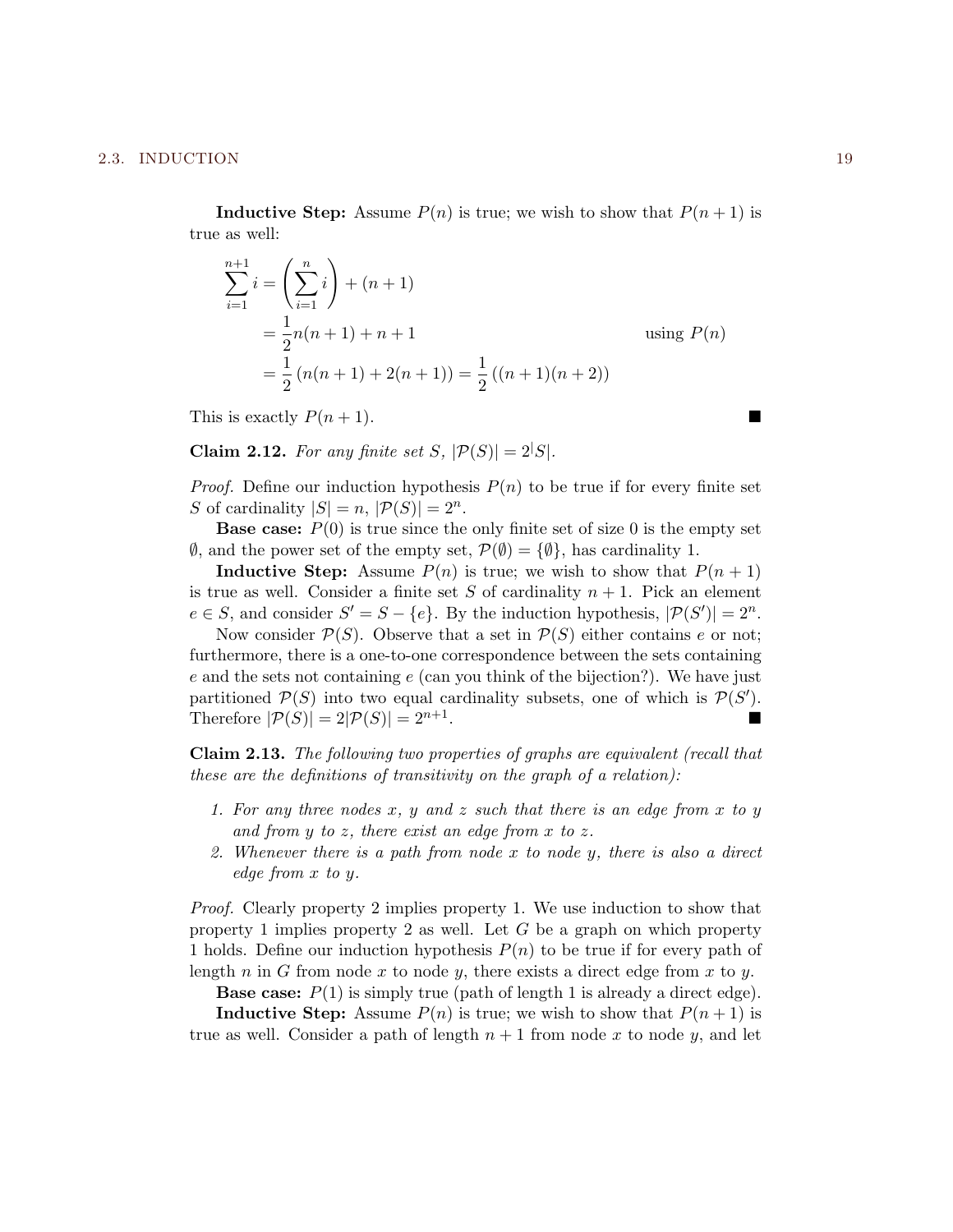$z$  be the first node after x on the path. We now have a path of length n from node z to y, and by the induction hypothesis, a direct edge from z to y. Now that we have a directly edge from  $x$  to  $z$  and from  $z$  to  $y$ , property 1 implies that there is a direct edge from  $x$  to  $y$ .

**Theorem 2.14.** In a deterministic, finite 2-player game of perfect information without ties, either player 1 or player 2 has a winning strategy, i.e., a strategy that guarantees a win.<sup>2,3</sup>

*Proof.* Let  $P(n)$  be the theorem statement for *n*-move games.

**Base case:**  $P(1)$  is trivially true. Since only player 1 gets to move, if there exists some move that makes player 1 win, then player 1 has a winning strategy; otherwise player 2 always wins and has a winning strategy (the strategy of doing nothing).

**Inductive Step:** Assume  $P(n)$  is true; we wish to show that  $P(n+1)$  is true as well. Consider some  $n + 1$ -move game. After player 1 makes the first move, we end up in a  $n$ -move game. Each such game has a winning strategy for either player 1 or player 2 by  $P(n)$ .

- If all these games have a winning strategy for player  $2<sup>4</sup>$ , then no matter what move player 1 plays, player 2 has a winning strategy
- If one these games have a winning strategy for player 1, then player 1 has a winning strategy (by making the corresponding first move).

In the next example, induction is used to prove only a subset of the theorem to give us a jump start; the theorem can then be completed using other techniques.

**Theorem 2.15** (AM-GM Inequality). Let  $x_1, x_2, \ldots, x_n$  be a sequence of nonnegative reals. Then

$$
\frac{1}{n}\sum_{i}x_{i}\geq\left(\prod_{i}x_{i}\right)^{1/n}
$$

<sup>&</sup>lt;sup>3</sup>By deterministic, we mean the game has no randomness and depends on only on player moves (e.g., not backgammon). By finite, we mean the game is always ends in some predetermined fix number of moves; in chess, even though there are infinite sequences of moves that avoid both checkmates and stalemates, many draw rules (e.g., cannot have more than 100 consecutive moves without captures or pawn moves) ensures that chess is a finite game. By perfect information, we mean that both players knows each other's past moves (e.g., no fog of war).

 $4$  By this we mean the player 1 of the *n*-move game (the next player to move) has a winning strategy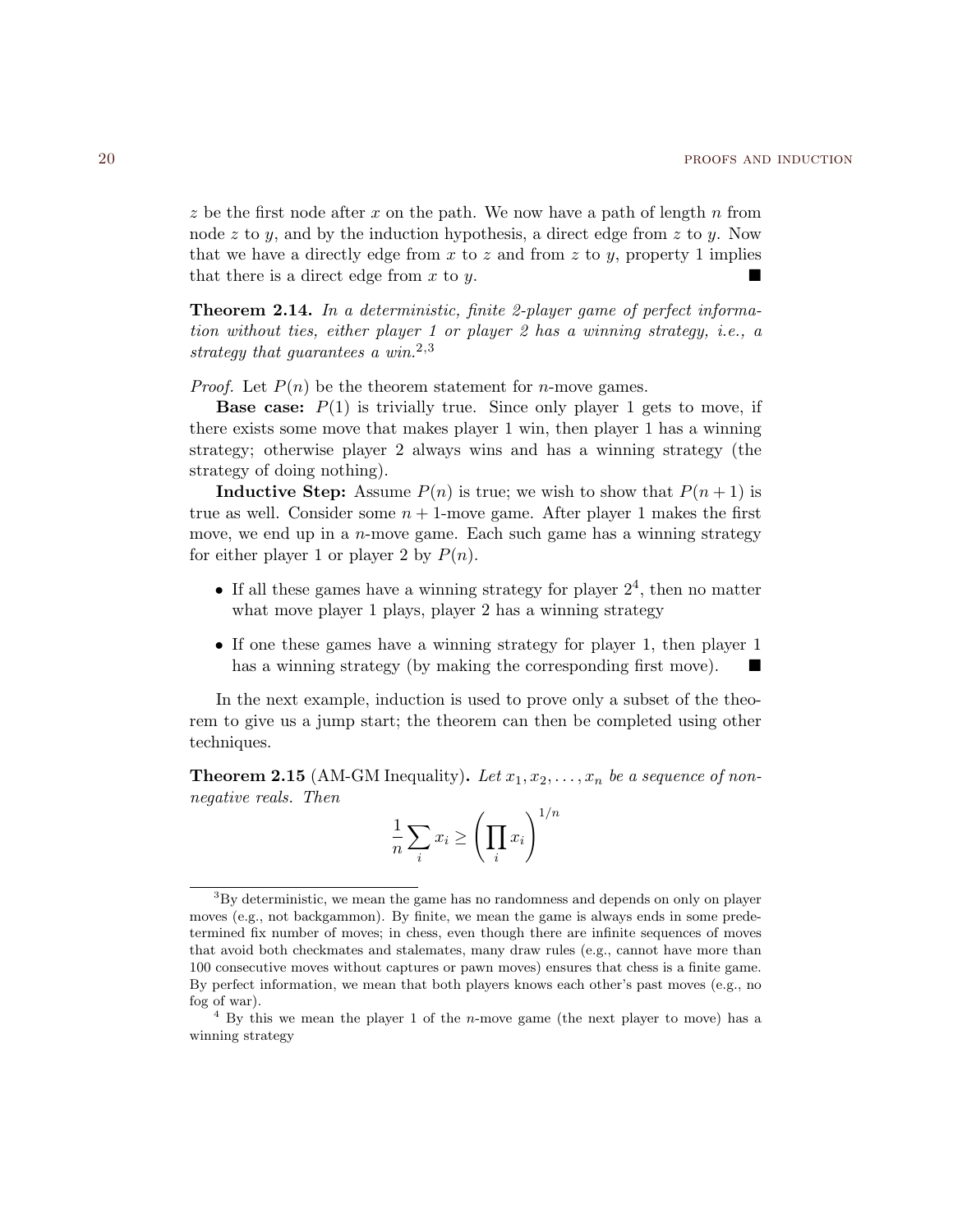### 2.3. INDUCTION 21

Proof. In this proof we use the notation

$$
AM(x_1,...,x_n) = \frac{1}{n} \sum_{i=1}^n x_i
$$
  $GM(x_1,...,x_n) = \left(\prod_{i=1}^n x_i\right)^{1/n}$ 

Let us first prove the AM-GM inequality for values of  $n = 2<sup>k</sup>$ . Define our induction hypothesis  $P(k)$  to be true if AM-GM holds for  $n = 2<sup>k</sup>$ .

**Base case:**  $P(0)$  (i.e.,  $n = 1$ ) trivially holds, and  $P(1)$  (i.e.,  $n = 2$ ) was shown in Theorem 2.4.

**Inductive Step:** Assume  $P(k)$  is true; we wish to show that  $P(k+1)$  is true as well. Given a sequence of length  $2^{k+1}$ ,  $\vec{X} = (x_1, ..., x_{2^{k+1}})$ , we split it into two sequences  $\vec{X}_1 = (x_1, \ldots, x_2^k), \vec{X}_2 = (x_{2^k+1}, x_{2^k+2}, \ldots, x_{2^{k+1}}).$  Then:

$$
AM(\vec{X}) = \frac{1}{2}(AM(\vec{X}_1) + AM(\vec{X}_2))
$$
  
\n
$$
\geq \frac{1}{2}(GM(\vec{X}_1) + GM(\vec{X}_2))
$$
 by the induction hypothesis  $P(k)$   
\n
$$
= AM(GM(\vec{X}_1), GM(\vec{X}_2))
$$
  
\n
$$
\geq GM(GM(\vec{X}_1), GM(\vec{X}_2))
$$
 by Theorem 2.4, i.e.,  $P(1)$   
\n
$$
= \left(\prod_{i=1}^{2^k} x_i\right)^{\frac{1}{2^k}} \left(\prod_{i=2^{k+1}}^{2^{k+1}} x_i\right)^{\frac{1}{2^k}}\right)^{1/2}
$$
  
\n
$$
= \left(\prod_{i=1}^{2^{k+1}} x_i\right)^{\frac{1}{2^{k+1}}} = GM(\vec{X})
$$

We are now ready to show the AM-GM inequality for sequences of all lengths. Given a sequence  $\vec{X} = (x_1, \ldots, x_n)$  where n is not a power of 2, find the smallest k such that  $2^k > n$ . Let  $\alpha = AM(\vec{X})$ , and consider a new sequence

$$
\vec{X}' = (x_1, \dots, x_n, x_{n+1} = \alpha, x_{n+2} = \alpha, \dots, x_{2^k} = \alpha)
$$

and verify that  $AM(\vec{X}') = AM(\vec{X}) = \alpha$ . Apply  $P(k)$  (the AM-GM inequality for sequences of length  $2^k$ ), we have: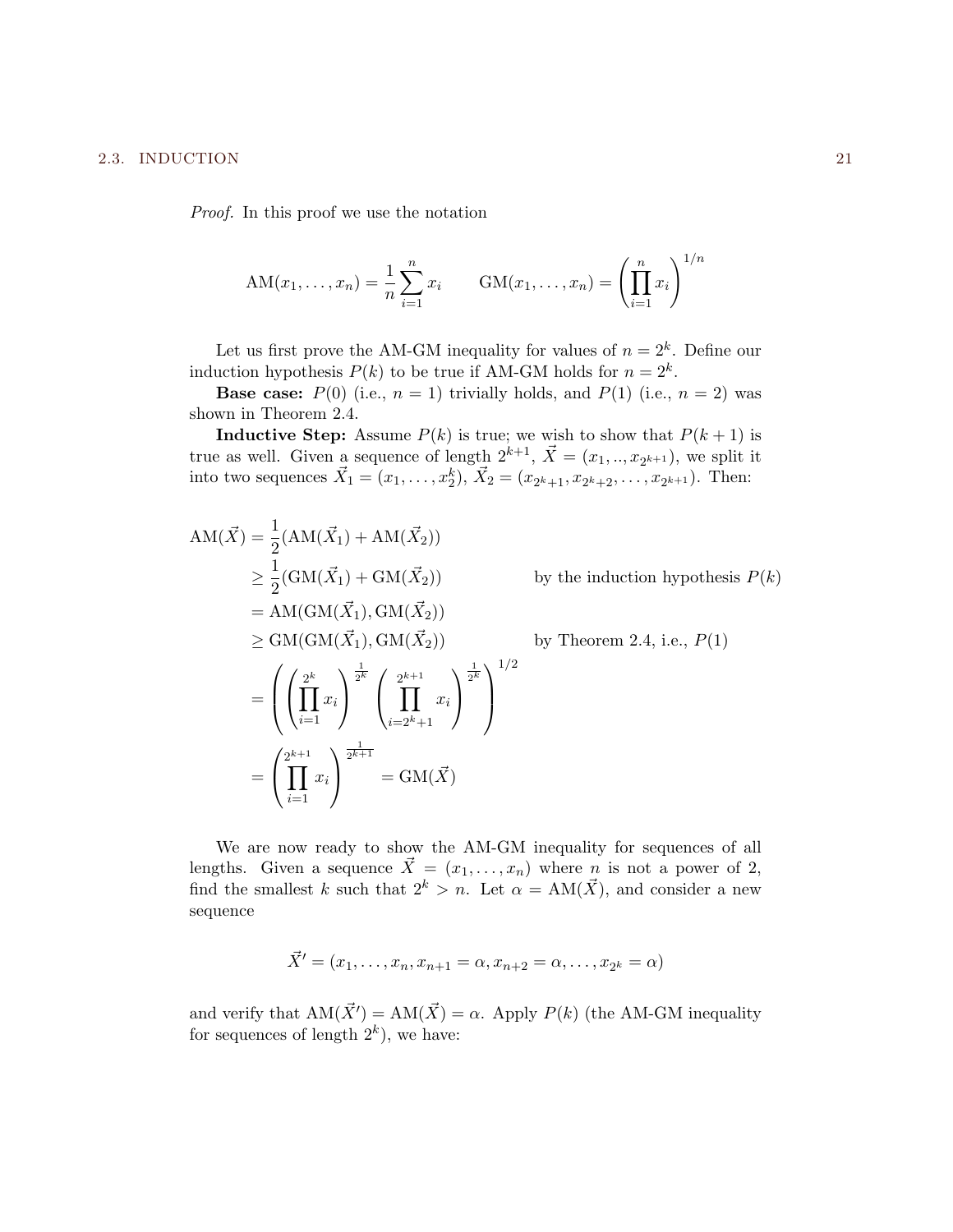$$
AM(\vec{X}') = \alpha \ge GM(\vec{X}') = \left(\prod_{i=1}^{2^k} x_i\right)^{1/2^k}
$$
  
\n
$$
\Rightarrow \qquad \alpha^{2^k} \ge \prod_{i=1}^{2^k} x_i = \prod_{i=1}^n x_i \cdot \alpha^{2^k - n}
$$
  
\n
$$
\Rightarrow \qquad \alpha^n \ge \prod_{i=1}^n x_i
$$
  
\n
$$
\Rightarrow \qquad \alpha \ge \left(\prod_{i=1}^n x_i\right)^{1/n} = GM(\vec{X})
$$

This finishes our proof (recalling that  $\alpha = AM(\vec{X})$ ).

Note that for the inductive proof in Theorem 2.15, we needed to show both base cases  $P(0)$  and  $P(1)$  to avoid circular arguments, since the inductive step relies on  $P(1)$  to be true.

A common technique in inductive proofs is to define a stronger induction hypothesis than is needed by the theorem. A stronger induction hypothesis  $P(n)$  sometimes make the induction step simpler, since we would start each induction step with a stronger premise. As an example, consider the game of "coins on the table". The game is played on a round table between two players. The players take turns putting on one penny at a time onto the table, without overlapping with previous pennies; the first player who cannot add another coin losses.

Theorem 2.16. The first player has a winning strategy in the game of "coins" on the table".

Proof. Consider the following strategy for player 1 (the first player). Start first by putting a penny centered on the table, and in all subsequent moves, simply mirror player 2's last move (i.e., place a penny diagonally opposite of player 2's last penny). We prove by induction that player 1 can always put down a coin, and therefore will win eventually (when the table runs out of space).

Define the induction hypothesis  $P(n)$  to be true if on the  $n<sup>th</sup>$  move of player 1, player 1 can put down a penny according to its strategy, and leave the table symmetric about the centre (i.e., looks the same if rotated 180 degrees).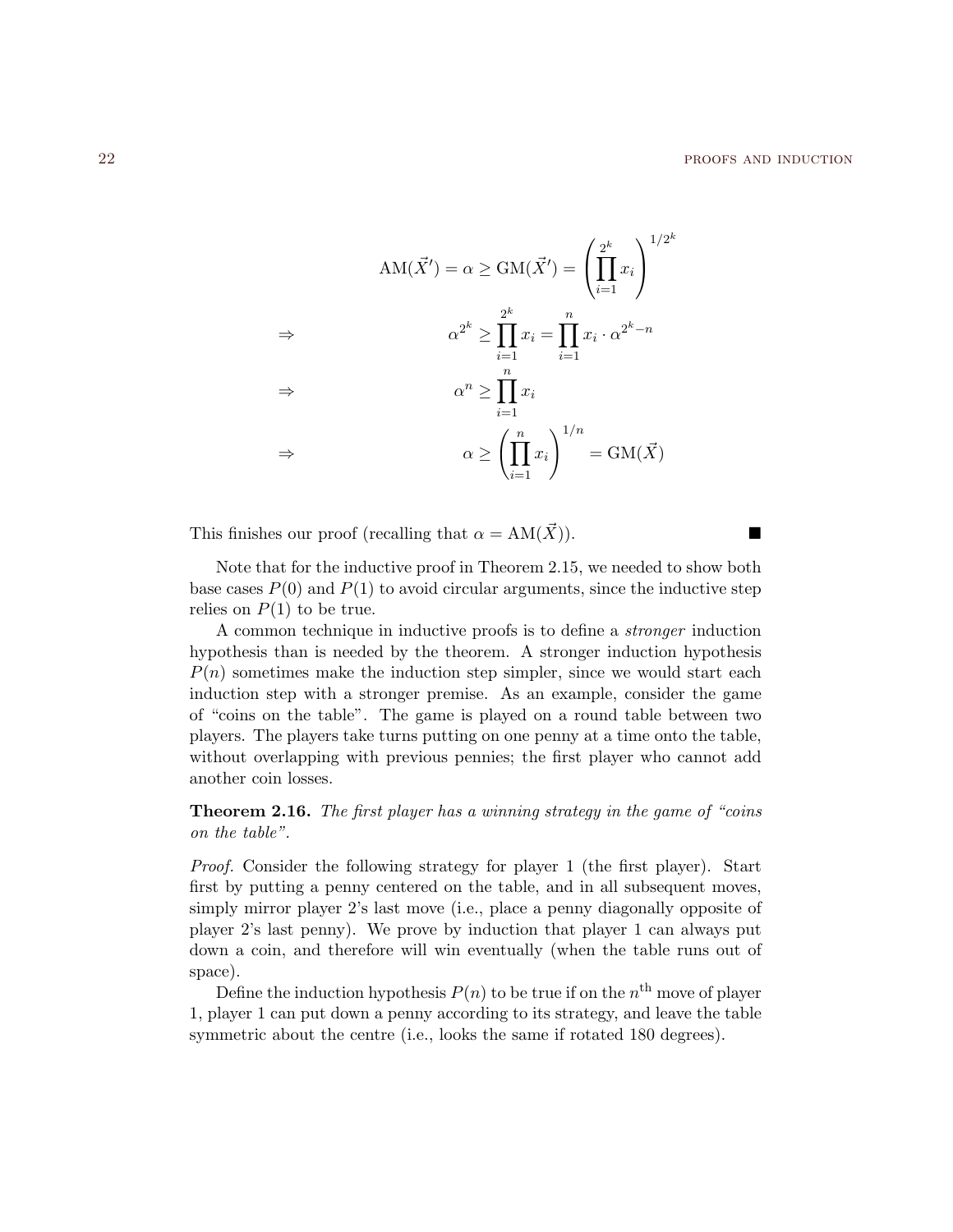**Base case:**  $P(1)$  holds since player 1 can always start by putting one penny at the centre of the table, leaving the table symmetric.

**Inductive Step:** Assume  $P(n)$  is true; we wish to show that  $P(n+1)$  is true as well. By the induction hypothesis, after player 1's  $n<sup>th</sup>$  move, the table is symmetric. Therefore, if player 2 now puts down a penny, the diagonally opposite spot must be free of pennies, allowing player 1 to set down a penny as well. Moreover, after player 1's move, the table is back to being symmetric.  $\blacksquare$ 

The Towers of Hanoi is a puzzle game where there is threes poles, and a number of increasingly larger rings that are originally all stacked in order of size on the first pole, largest at the bottom. The goal of the puzzle is to move all the rings to another pole (pole 2 or pole 3), with the rule that:

- You may only move one ring a time, and it must be the top most ring in one of the three potential stacks.
- At any point, no ring may be placed on top of a smaller ring.<sup>5</sup>

**Theorem 2.17.** The Towers of Hanoi with n rings can be solved in  $2^n - 1$ moves.

*Proof.* Define the induction hypothesis  $P(n)$  to be true if the theorem statement is true for  $n$  rings.

**Base case:**  $P(1)$  is clearly true. Just move the ring.

**Inductive Step:** Assume  $P(n)$  is true; we wish to show that  $P(n + 1)$ is true as well. Number the rings 1 to  $n + 1$ , from smallest to largest (top to bottom on the original stack). First move rings 1 to  $n$  from pole 1 to pole 2; this takes  $2^{n} - 1$  steps by the induction hypothesis  $P(n)$ . Now move ring  $n+1$  from pole 1 to pole 3. Finally, move rings 1 to n from pole 2 to pole 3; again, this takes  $2^{n} - 1$  steps by the induction hypothesis  $P(n)$ . In total we have used  $(2^{n} - 1) + 1 + (2^{n} - 1) = 2^{n+1} - 1$  moves. (Convince yourself that this recursive definition of moves will never violate the rule that no ring may be placed on top of a smaller ring.)

Legends say that such a puzzle was found in a temple with  $n = 64$  rings, left for the priests to solve. With our solution, that would require  $2^{64} - 1 \approx 1.8 \times 10^{19}$ moves. Is our solution just silly and takes too many moves?

**Theorem 2.18.** The Towers of Hanoi with n rings requires at least  $2^n - 1$ moves to solve. Good luck priests!

<sup>5</sup>Squashing small rings with large rings is bad, m'kay?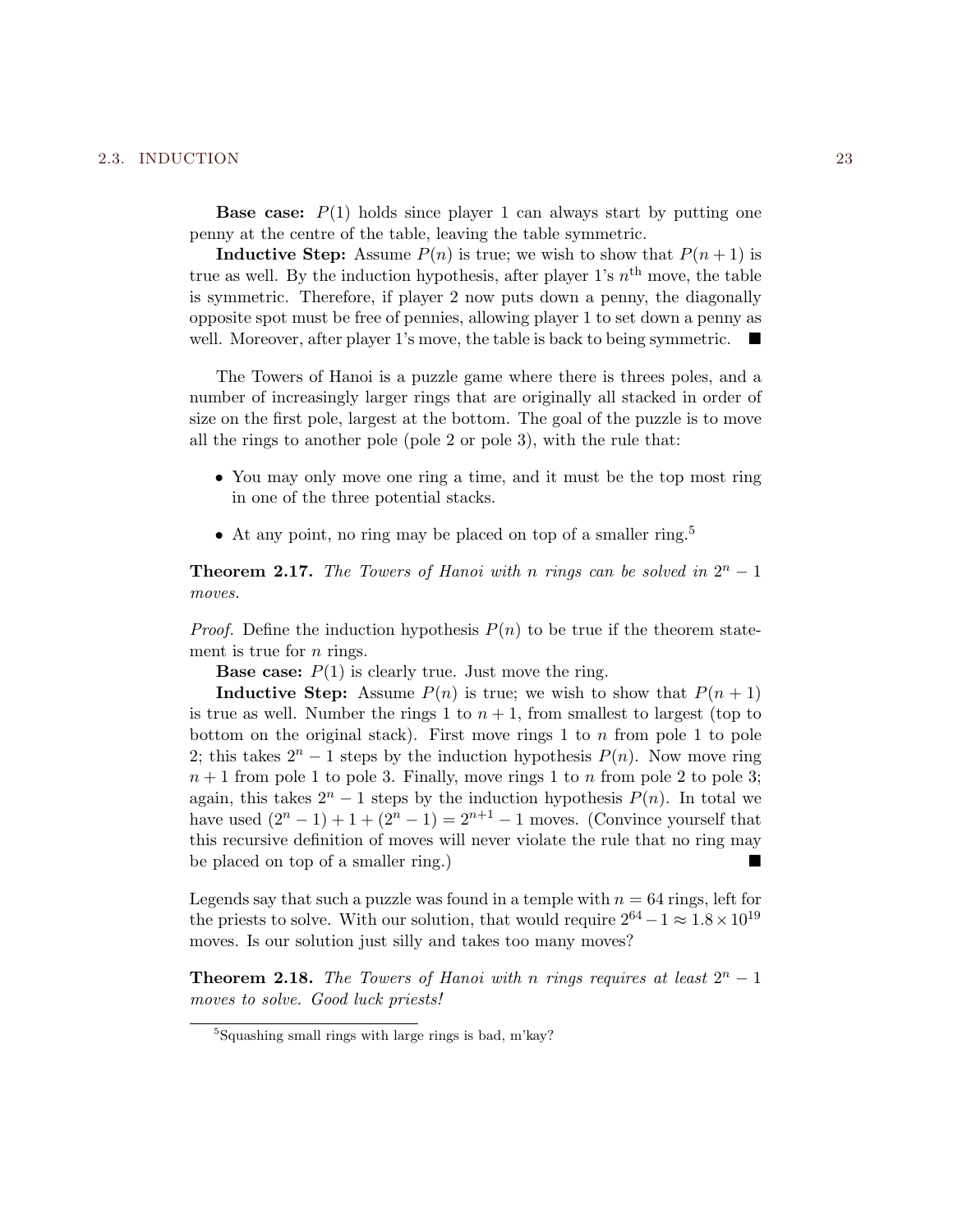*Proof.* Define the induction hypothesis  $P(n)$  to be true if the theorem statement is true for  $n$  rings.

**Base case:**  $P(1)$  is clearly true. You need to move the ring.

**Inductive Step:** Assume  $P(n)$  is true; we wish to show that  $P(n+1)$  is true as well. Again we number the rings 1 to  $n + 1$ , from smallest to largest (top to bottom on the original stack). Consider ring  $n + 1$ . It needs to be moved at some point. Without loss of generality, assume its final destination is pole 3. Let the  $k^{\text{th}}$  move be the first move where ring  $n+1$  is moved away from pole 1 (to pole 2 or 3), and let the  $k<sup>'th</sup>$  move be the last move where ring  $n+1$  is moved to pole 3 (away from pole 1 to pole 2),

Before performing move  $k$ , all  $n$  other rings must first be moved to the remaining free pole (pole 3 or 2); by the induction hypothesis  $P(n)$ ,  $2<sup>n</sup> - 1$ steps are required before move  $k$ . Similarly, after performing move  $k$ , all  $n$ other rings must be on the remaining free pole (pole 2 or 1); by the induction hypothesis  $P(n)$ ,  $2<sup>n</sup> - 1$  steps are required after move k' to complete the puzzle. In the best case where  $k = k'$  (i.e., they are the same move), we still need at least  $(2^{n} - 1) + 1 + (2^{n} - 1) = 2^{n+1} - 1$  moves.

### Strong Induction

Taking the dominoes analogy one step further, a large domino may require the combined weight of all the previous toppling over before it topples over as well. The mathematical equivalent of this idea is *strong induction*. To prove that a statement  $P(n)$  is true for (a subset of) positive integers, the basic idea is:

- 1. First prove that  $P(n)$  is true for some base values of n (e.g.,  $n = 1$ ). These are the base cases.
- 2. Next prove that if  $P(k)$  is true for  $1 \leq k \leq n$ , then  $P(n + 1)$  is true. This is called the inductive step.

How many base cases do we need? It roughly depends on the following factors:

- What is the theorem? Just like basic induction, if we only need  $P(n)$  to be true for  $n \geq 5$ , then we don't need base cases  $n < 5$ .
- What does the induction hypothesis need? Often to show  $P(n + 1)$ , instead of requiring that  $P(k)$  be true for  $1 \leq k \leq n$ , we actually need, say  $P(n)$  and  $P(n-1)$  to be true. Then having the base case of  $P(1)$ isn't enough for the induction hypothesis to prove  $P(3)$ ;  $P(2)$  is another required base case.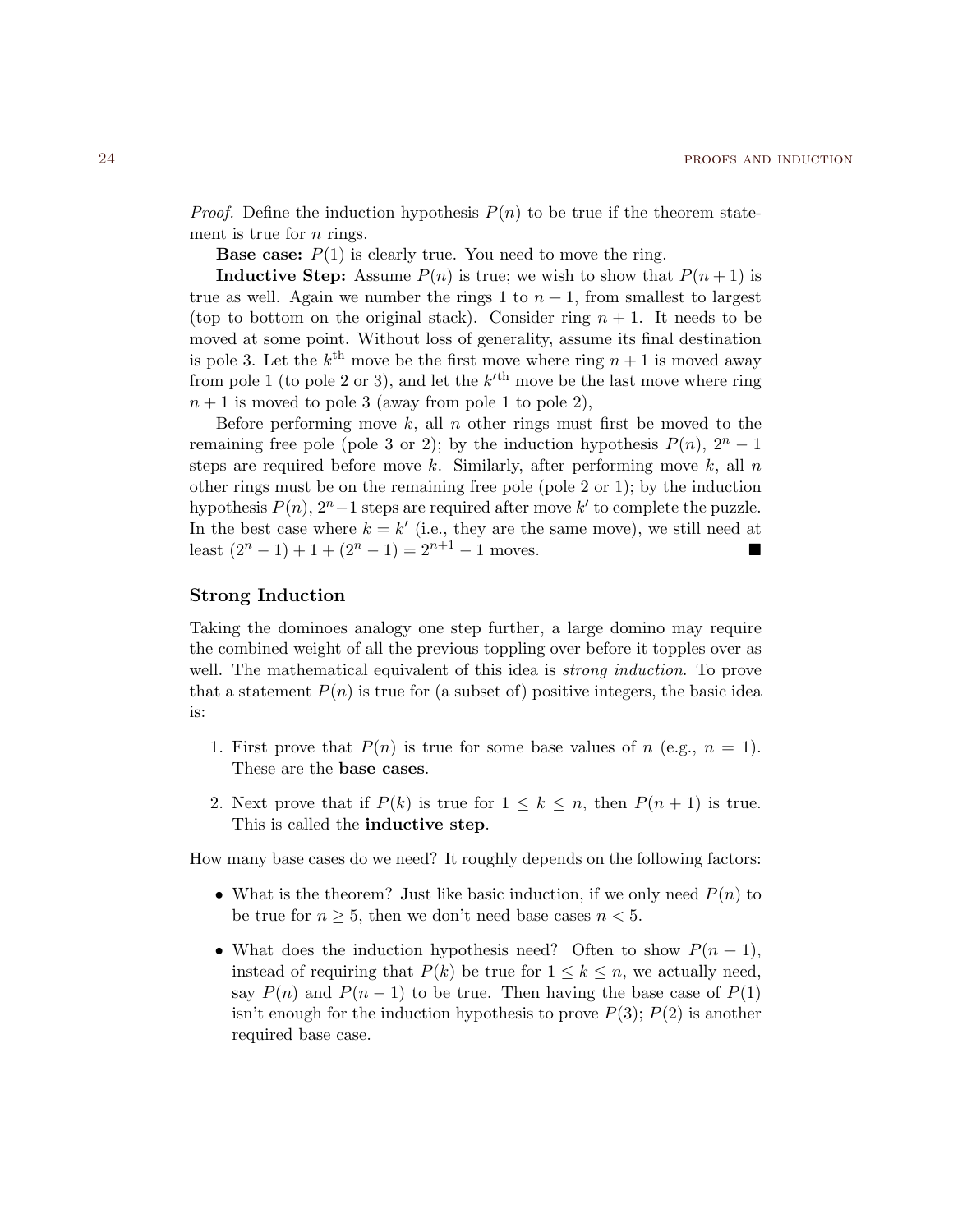#### 2.3. INDUCTION 25

Let us illustrate both factors with an example.

Claim 2.19. Suppose we have an unlimited supply of 3 cent and 5 cent coins. Then we can pay any amount  $\geq 8$  cents.

*Proof.* Let  $P(n)$  be the true if we can indeed form n cents with 3 cent and 5 cent coins.

**Base case:**  $P(8)$  is true since  $3 + 5 = 8$ .

**Inductive Step:** Assume  $P(k)$  is true for  $8 \leq k \leq n$ ; we wish to show that  $P(n+1)$  is true as well. This seems easy; if  $P(n-2)$  is true, then adding another 3 cent coin gives us  $P(n + 1)$ . But the induction hypothesis doesn't necessarily say  $P(n-2)$  is true! For  $(n+1) \ge 11$ , the induction hypothesis does apply (since  $n - 2 \ge 8$ ). For  $n + 1 = 9$  or 10, we have to do more work.

**Additional base cases:**  $P(9)$  is true since  $3 + 3 + 3 = 9$ , and  $P(10)$  is true since  $5 + 5 = 10$ .

With any induction, especially strong induction, it is *very important* to check for sufficient base cases! Here is what might happen in a faulty strong inductive proof.<sup>6</sup> Let  $P(n)$  be true if for all groups of n women, whenever one women is blonde, then all of the women are blonde; since there is at least one blonde in the world, once I am done with the proof, every women in the world will be blonde!

**Base case:**  $P(1)$  is clearly true.

**Induction step:** Suppose  $P(k)$  is true for all  $1 \leq k \leq n$ ; we wish to show  $P(n + 1)$  is true as well. Given a set W of  $n + 1$  women in which  $x \in W$  is blonde, take any two strict subsets  $A, B \subsetneq W$  (in particular  $|A|, |B| < n+1$ ) such that they both contain the blonde  $(x \in A, x \in B)$ , and  $A \cup B = W$  (no one is left out). Applying the induction hypothesis to  $A$  and  $B$ , we conclude that all the women in  $A$  and  $B$  are blonde, and so everyone in  $W$  is blonde.

What went wrong?<sup>7</sup>

<sup>&</sup>lt;sup>6</sup>Another example is to revisit Claim 2.19. If we use the same proof to show that  $P(n)$  is true for all  $n \geq 3$ , without the additional base cases, the proof will be "seemingly correct". What is the obvious contradiction?

<sup>&</sup>lt;sup>7</sup>Hint: Can you trace the argument when  $n = 2$ ?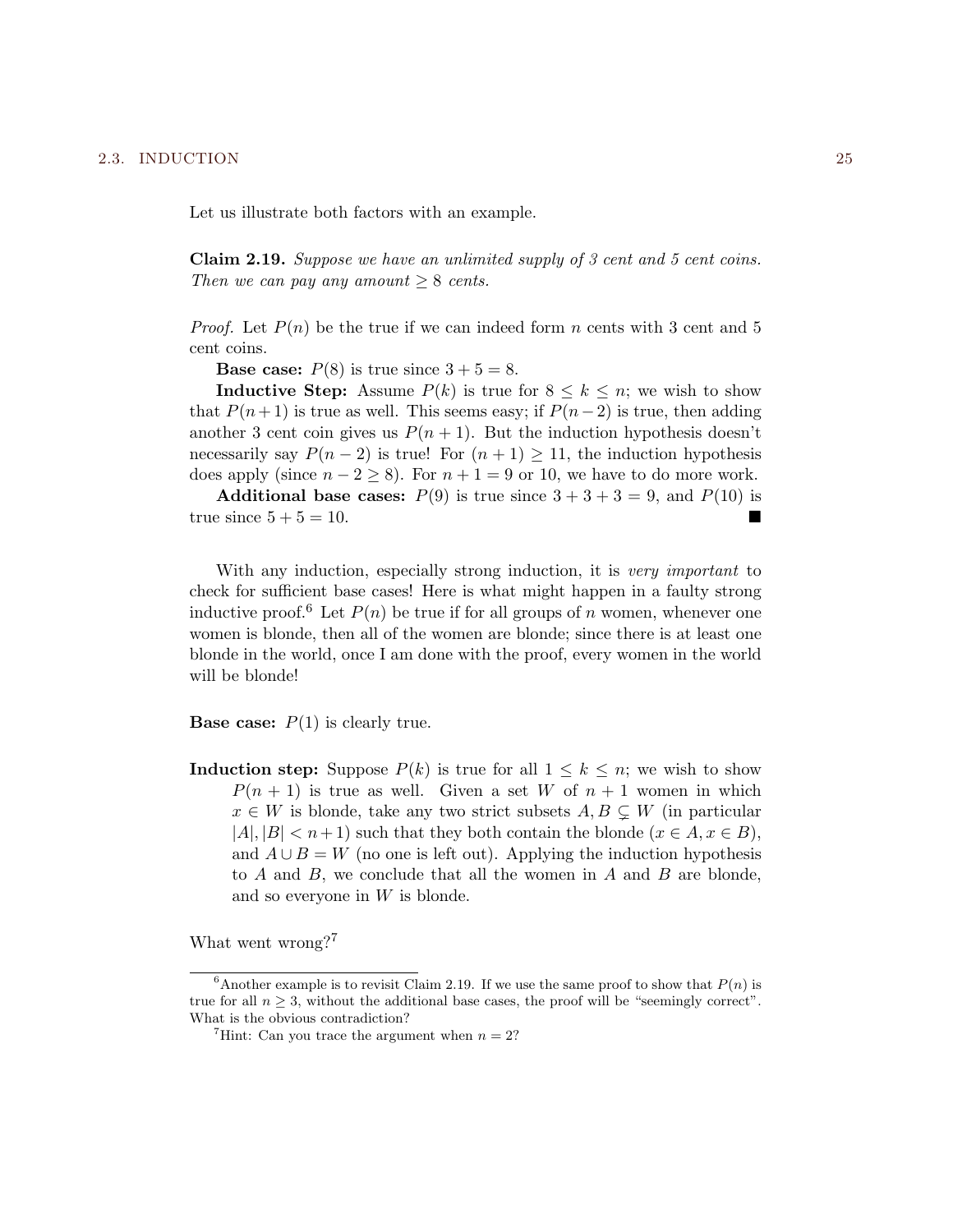# 2.4 Inductive Definitions

In addition to being a proof technique, induction can be used to *define* mathematical objects. Some basic examples include products or sums of sequences:

• The factorial function  $n!$  over non-negative integers can be formally defined by

$$
0! = 1; \qquad (n+1)! = n! \cdot (n+1)
$$

• The cumulative sum of a sequence  $x_1, \ldots, x_k$ , often written as  $S(n) =$  $\sum_{i=1}^{n} x_i$ , can be formally defined by

$$
S(0) = 0; \qquad S(n+1)! = S(n) + x_{n+1}
$$

Just like inductive proofs, inductive definitions start with a "base case" (e.g., defining  $0! = 1$ , and has an "inductive step" to define the rest of the values (e.g., knowing  $0! = 1$ , we can compute  $1! = 1 \cdot 1 = 1$ ,  $2! = 1 \cdot 2 = 2$ , and so on).

### Recurrence Relations

When an inductive definition generates a sequence (e.g., the factorial sequence is  $1, 1, 2, 6, 24, \ldots$ , we call the definition a *recurrence relation*. We can generalize inductive definitions and recurrence relations in a way much like we generalize inductive proofs with strong induction. For example, consider a sequence defined by:

$$
a_0 = 1; \qquad a_1 = 2; \qquad a_n = 4a_{n-1} - 4a_{n-2}
$$

According to the definition, the next few terms in the sequence will be

$$
a_2 = 4; \qquad a_3 = 8
$$

At this point, the sequence looks suspiciously as if  $a_n = 2^n$ . Let's prove this by induction!

*Proof.* Define  $P(n)$  to be true if  $a_n = 2^n$ .

**Base case:**  $P(0)$  and  $P(1)$  are true since  $a_0 = 1 = 2^0, a_1 = 2 = 2^1$ .

**Inductive Step:** Assume  $P(k)$  is true for  $0 \leq k \leq n$ ; we wish to show that  $P(n + 1)$  is true as well for  $n + 1 \geq 2$ . We have

$$
a_{n+1} = 4a_n - 4a_{n-1}
$$
  
=  $4 \cdot 2^n - 4 \cdot 2^{n-1}$  by  $P(n)$  and  $P(n-1)$   
=  $2^{n+2} - 2^{n+1} = 2^{n+1}$ 

This is exactly  $P(n + 1)$ .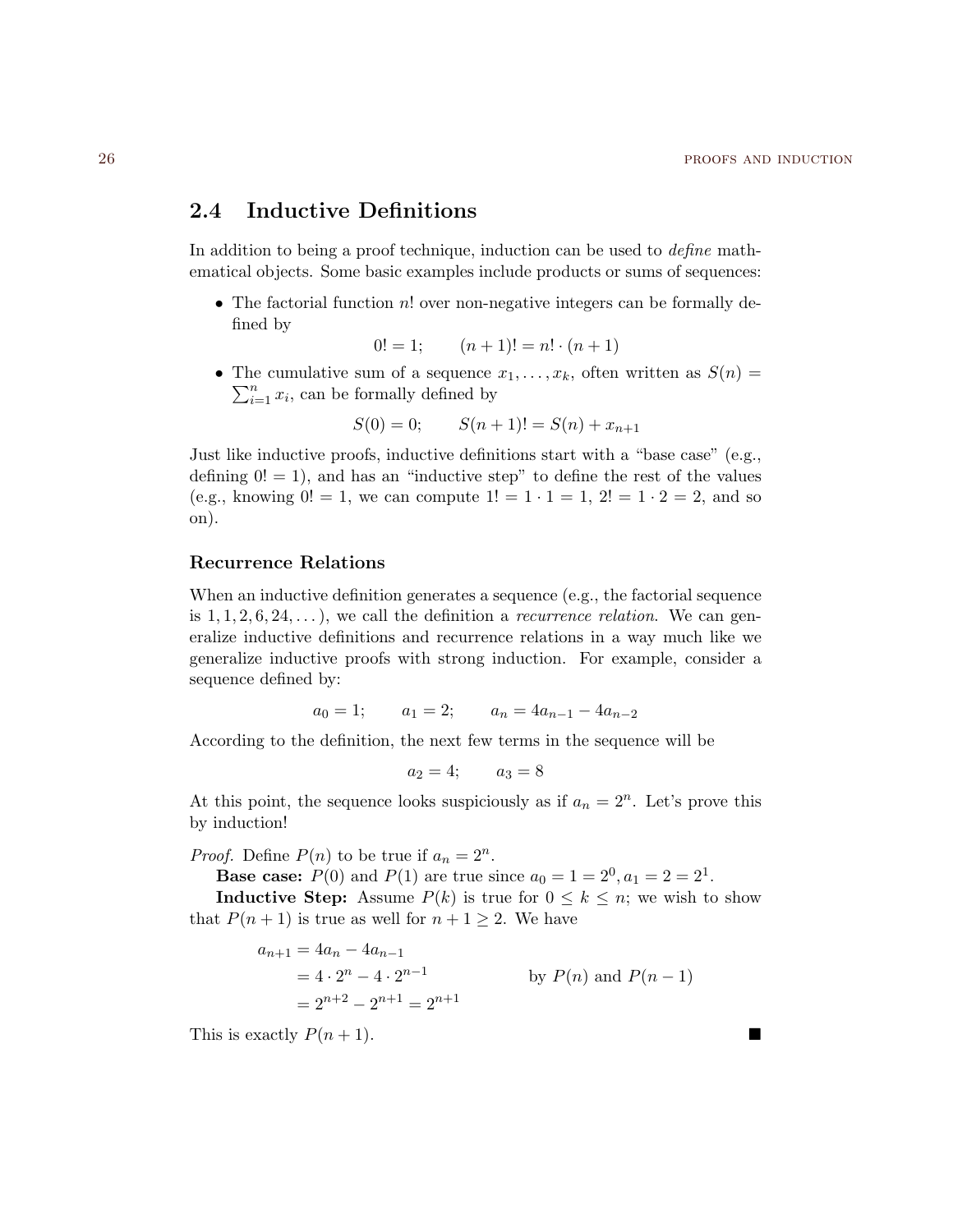#### 2.4. INDUCTIVE DEFINITIONS 27

Remember that it is very important to check the *all* the base cases (especially since this proof uses strong induction). Let us consider another example:

$$
b_0 = 1; \qquad b_1 = 1; \qquad b_n = 4b_{n-1} - 3b_{n-2}
$$

From the recurrence part of the definition, its looks like the sequence  $(b_n)_n$ will eventually out grow the sequence  $(a_n)_n$ . Based only on this intuition, let us conjecture that  $b_n = 3^n$ .

Possibly correct proof. Define  $P(n)$  to be true if  $b_n = 3^n$ .

**Base case:**  $P(0)$  is true since  $b_0 = 1 = 3^0$ .

**Inductive Step:** Assume  $P(k)$  is true for  $0 \leq k \leq n$ ; we wish to show that  $P(n + 1)$  is true as well for  $n + 1 \geq 3$ . We have

$$
b_{n+1} = 4b_n - 3b_{n-1}
$$
  
=  $4 \cdot 3^n - 3 \cdot 3^{n-1}$  by  $P(n)$  and  $P(n-1)$   
=  $(3^{n+1} + 3^n) - 3^n = 3^{n+1}$ 

Wow! Was that a lucky guess or what. Let us actually compute a few terms of  $(b_n)_n$  to make sure...

$$
b_2 = 4b_1 - 3b_0 = 4 - 3 = 1,
$$
  
\n
$$
b_3 = 4b_2 - 3b_1 = 4 - 3 = 1,
$$
  
\n
$$
\vdots
$$

Looks like in fact,  $b_n = 1$  for all n (as an exercise, prove this by induction). What went wrong with our earlier "proof"? Note that  $P(n-1)$  is only well defined if  $n \geq 1$ , so the inductive step does not work when we try to show  $P(1)$  (when  $n = 0$ ). As a result we need an extra base case to handle  $P(1)$ ; a simple check shows that it is just not true:  $b_1 = 1 \neq 3^1 = 3$ . (On the other hand, if we define  $b'_0 = 1$ ,  $b'_1 = 3$ , and  $b'_n = 4b'_{n-1} - 3b'_{n-2}$ , then we can recycle our "faulty proof" and show that  $b'_n = 3^n$ ).

In the examples so far, we guessed at a closed form formula for the sequences  $(a_n)_n$  and  $(b_n)_n$ , and then proved that our guesses were correct using induction. For certain recurrence relations, there are direct methods for computing a closed form formula of the sequence.

**Theorem 2.20.** Consider the recurrence relation  $a_n = c_1 a_{n-1} + c_2 a_{n-2}$  with  $c_2 \neq 0$ , and arbitrary base cases for  $a_0$  and  $a_1$ . Suppose that the polynomial  $x^2 - (c_1x + c_2)$  has two distinct roots  $r_1$  and  $r_2$  (these roots are non-zero since  $c_2 \neq 0$ ). Then there exists constants  $\alpha$  and  $\beta$  such that  $a_n = \alpha x_1^n + \beta x_2^n$ .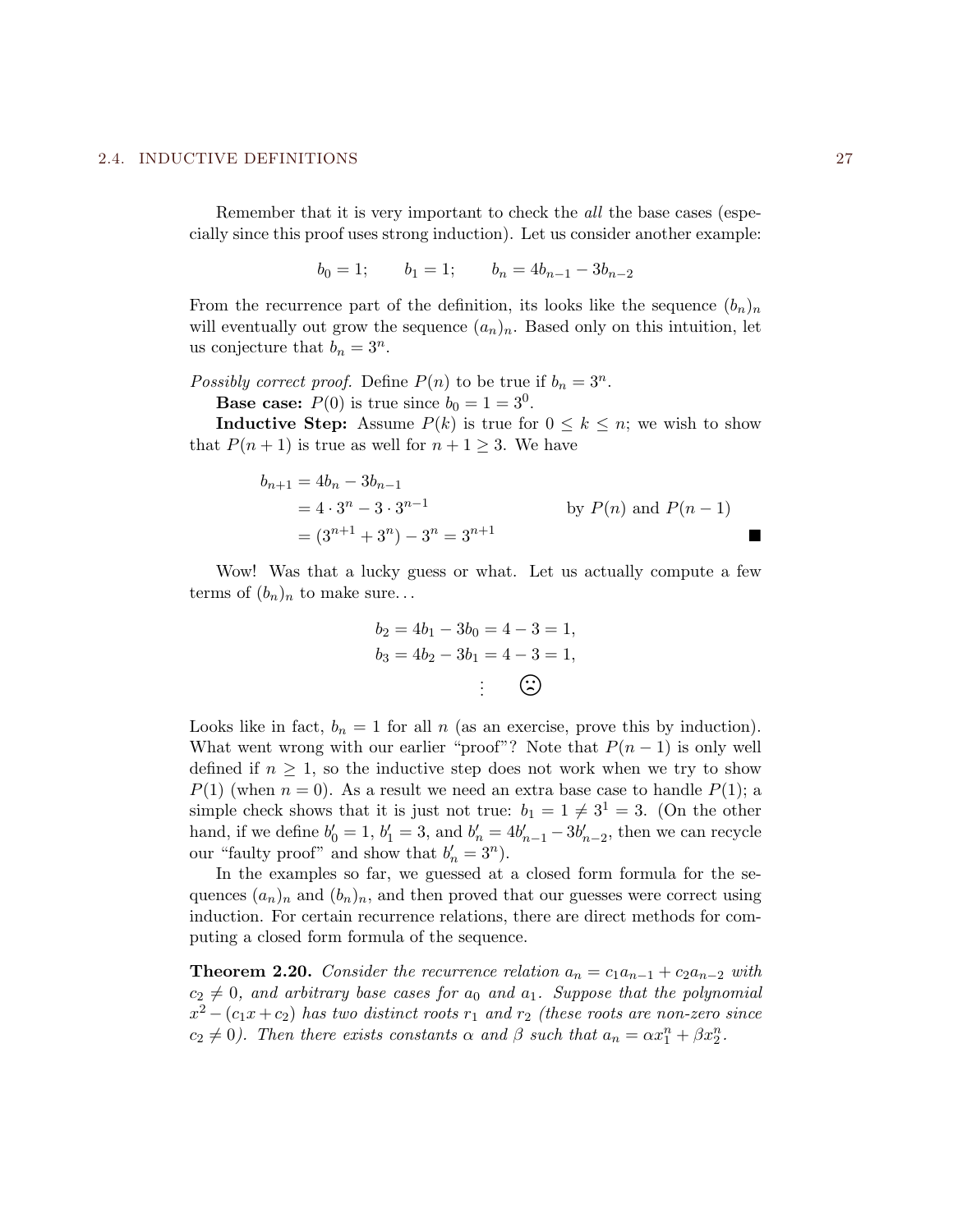*Proof.* The polynomial  $f(x) = x^2 - (c_1x + c_2)$  is called the *characteristic* polynomial for the recurrence relation  $a_n = c_1 a_{n-1} + c_2 a_{n-2}$ . Its significance can be explained by the sequence  $(r^0, r^1, \dots)$  where r is a root of  $f(x)$ ; we claim that this sequence satisfies the recurrence relation (with base cases set as  $r^0$  and  $r^1$ ). Let  $P(n)$  be true if  $a_n = r^n$ .

**Inductive Step:** Assume  $P(k)$  is true for  $0 \leq k \leq n$ ; we wish to show that  $P(n + 1)$  is true as well. Observe that:

$$
a_{n+1} = c_1 a_n + c_2 a_{n-1}
$$
  
\n
$$
= c_1 r^n + c_2 r^{n-1}
$$
  
\n
$$
= r^{n-1} (c_1 r + c_2)
$$
  
\n
$$
= r^{n-1} \cdot r^2
$$
  
\n
$$
= r^{n+1}
$$
  
\nby  $P(n-1)$  and  $P(n)$   
\n
$$
= r^{n-1} \cdot r^2
$$
  
\nsince  $r$  is a root of  $f(x)$   
\n
$$
= r^{n+1}
$$

Recall that there are two distinct roots,  $r_1$  and  $r_2$ , so we actually have two sequences that satisfy the recurrence relation (under proper base cases). In fact, because the recurrence relation is *linear* ( $a_n$  depends linearly on  $a_{n-1}$  and  $a_{n-2}$ ), and homogeneous (there is no constant term in the recurrence relation), any sequence of the form  $a_n = \alpha r_1^n + \beta r_2^n$  will satisfy the recurrence relation; (this can be shown using a similar inductive step as above).

Finally, does sequences of the form  $a_n = \alpha r_1^n + \beta r_2^n$  cover all possible base cases? The answer is yes. Given any base case  $a_0 = a_0^*$ ,  $a_1 = a_1^*$ , we can solve for the unique value of  $\alpha$  and  $\beta$  using the linear system:

$$
a_0^* = \alpha r_1^0 + \beta r_2^0 = \alpha + \beta
$$
  

$$
a_1^* = \alpha r_1^1 + \beta r_2^1 = \alpha r_1 + \beta r_2
$$

The studious reader should check that this linear system always has a unique solution (say, by checking that the determinant of the system is non-zero).  $\blacksquare$ 

The technique outlined in Theorem 2.20 can be extended to any recurrence relation of the form

$$
a_n = c_1 a_{n-1} + c_2 a_{n-2} + \dots + c_k a_{n-k}
$$

for some constant k; the solution is always a linear combination of  $k$  sequences of the form  $(r^0, r^1, r^2, \dots)$ , one for each distinct root r of the characteristic polynomial

$$
f(x) = x^{k} - (c_1 x^{k-1} + c_2 x^{k-2} + \dots + c_k)
$$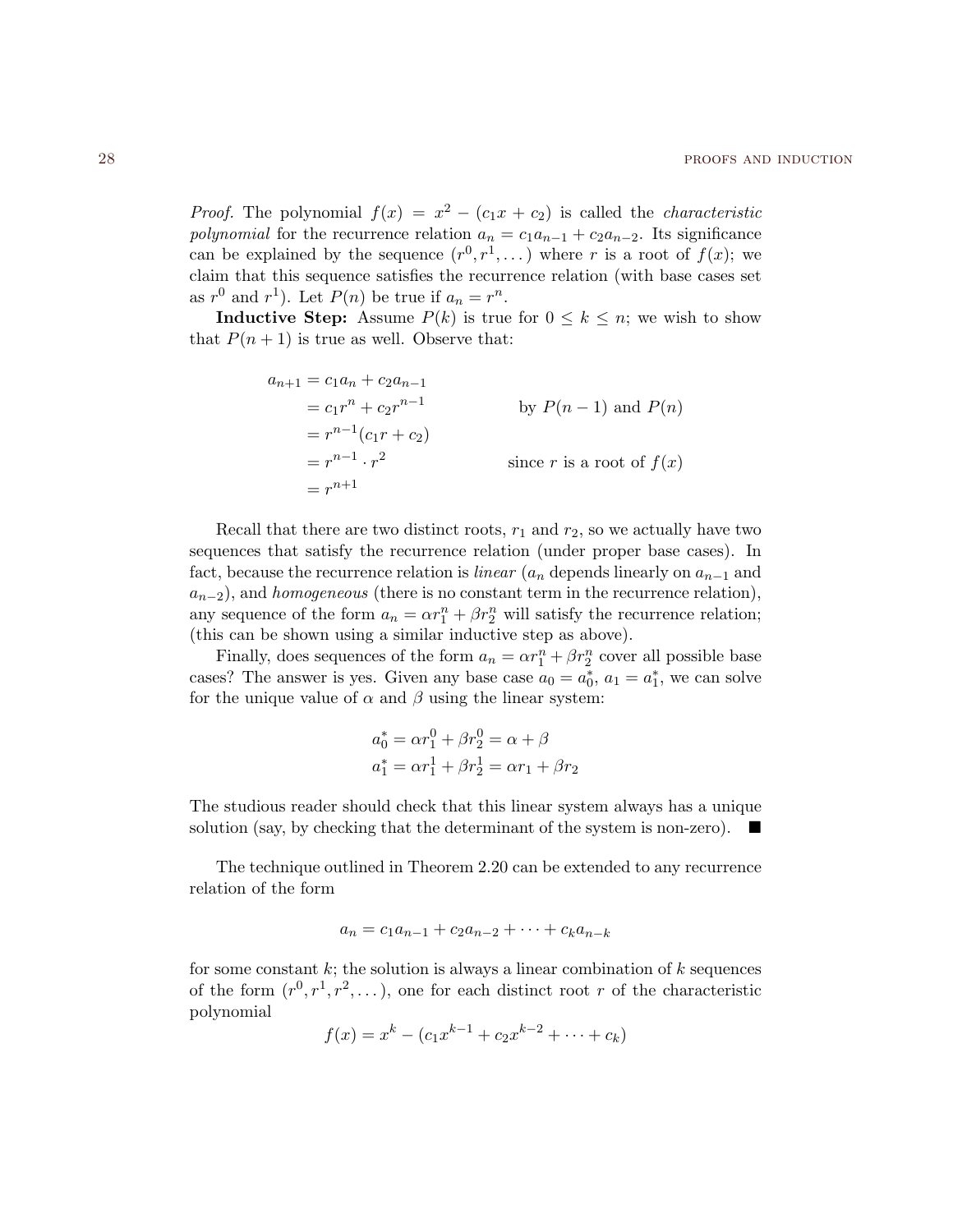### 2.4. INDUCTIVE DEFINITIONS 29

In the case that  $f(x)$  has duplicate roots, say when a root r has multiplicity m, in order to still have a total of  $k$  distinct sequences, we associate the following  $m$  sequences with  $r$ :

> $(r^0, r^1, r^2, ..., r^n, ...)$  $($  0 ·  $r^0$ ,  $1 \cdot r^1$ ,  $2 \cdot r^2$ , ...,  $nr^n$ , ...)  $($  0<sup>2</sup> ·  $r^0$ , 1<sup>2</sup> ·  $r^1$ , 2<sup>2</sup> ·  $r^2$ , ...,  $n^2 r^n$ , ... . . .  $(0^{m-1} \cdot r^0, 1^{m-1} \cdot r^1, 2^{m-1} \cdot r^2, \ldots, n^{m-1} r^n, \ldots)$

For example, if  $f(x)$  has degree 2 and has a unique root r with multiplicity 2, then the general form solution to the recurrence is

$$
a_n = \alpha r^n + \beta n r^n
$$

We omit the proof of this general construction. Interestingly, the same technique is used in many other branches of mathematics (for example, to solve linear ordinary differential equations).

As an example, let us derive a closed form expression to the famous Fibonacci numbers.

Theorem 2.21. Define the Fibonacci sequence inductively as

$$
f_0 = 0;
$$
  $f_1 = 1;$   $f_n = f_{n-1} + f_{n-2}$ 

Then

$$
f_n = \frac{1}{\sqrt{5}} \left( \frac{1 + \sqrt{5}}{2} \right)^n - \frac{1}{\sqrt{5}} \left( \frac{1 - \sqrt{5}}{2} \right)^n
$$
 (2.1)

*Proof.* It is probably hard to guess  $(2.1)$ ; we will derive it from scratch. The characteristic polynomial here is  $f(x) = x^2 - (x+1)$ , which has roots

$$
\frac{1+\sqrt{5}}{2}, \qquad \frac{1-\sqrt{5}}{2}
$$

This means the Fibonacci sequence can be expressed as

$$
f_n = \alpha \left(\frac{1+\sqrt{5}}{2}\right)^n + \beta \left(\frac{1-\sqrt{5}}{2}\right)^n
$$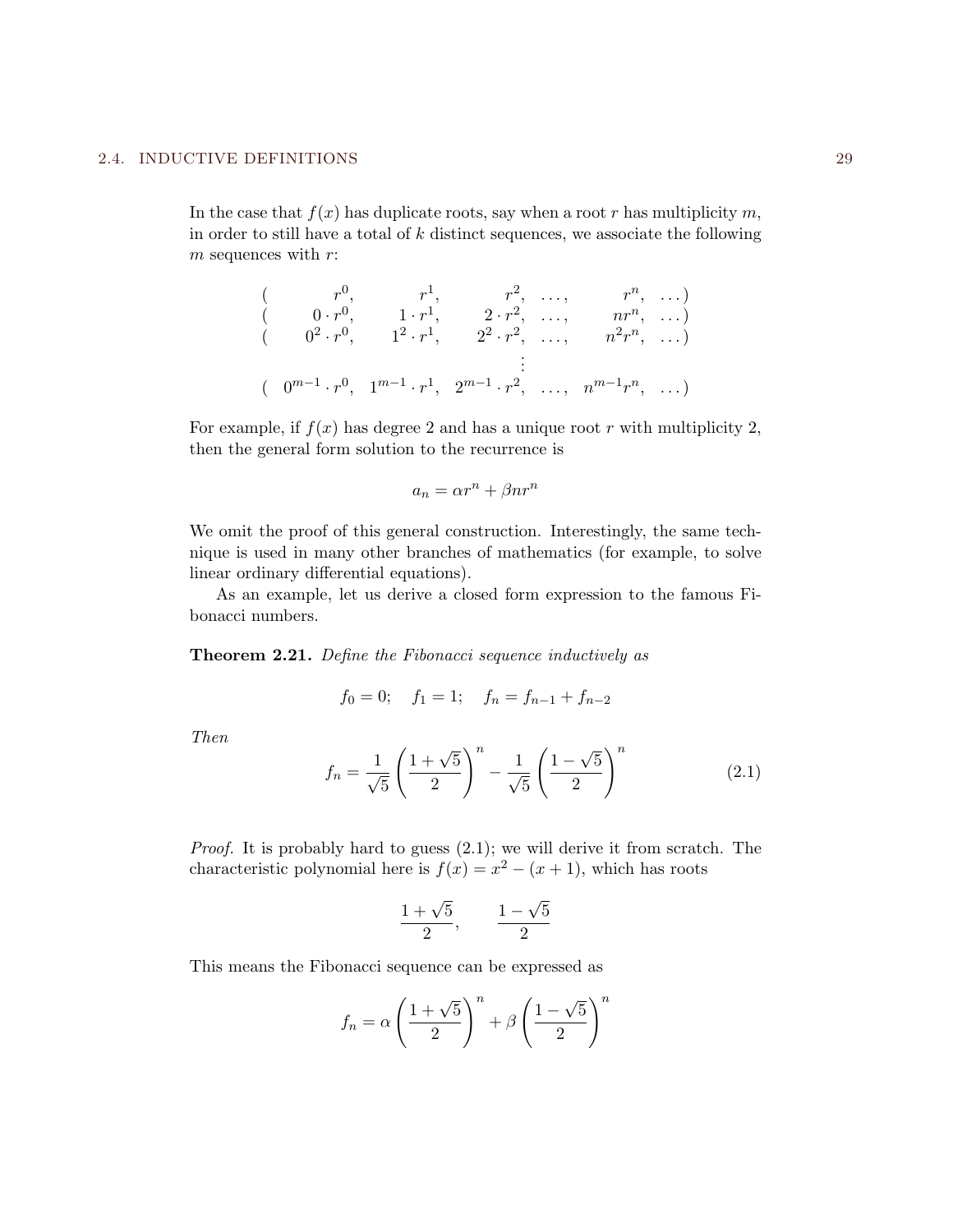

Figure 2.1: Approximating the golden ratio with rectangles whose side lengths are consecutive elements of the Fibonacci sequence. Do the larger rectangles look more pleasing than the smaller rectangles to you?

for constants  $\alpha$  and  $\beta$ . Substituting  $f_0 = 0$  and  $f_1 = 1$  gives us

$$
0 = \alpha + \beta
$$
  

$$
1 = \alpha \left(\frac{1 + \sqrt{5}}{2}\right) + \beta \left(\frac{1 - \sqrt{5}}{2}\right)
$$

which solves to  $\alpha = 1/$ √  $5, \beta = -1/$ √

As a consequence of  $(2.1)$ , we know that for large n,

$$
f_n \approx \frac{1}{\sqrt{5}} \left(\frac{1+\sqrt{5}}{2}\right)^n
$$

because the other term approaches zero. This in term implies that

$$
\lim_{n \to \infty} \frac{f_{n+1}}{f_n} = \frac{1 + \sqrt{5}}{2}
$$

which is the **golden ratio**. It is widely believed that a rectangle whose ratio (length divided by width) is golden is pleasing to the eye; as a result, the golden ratio can be found in many artworks and architectures throughout history.

 $\overline{5}$ .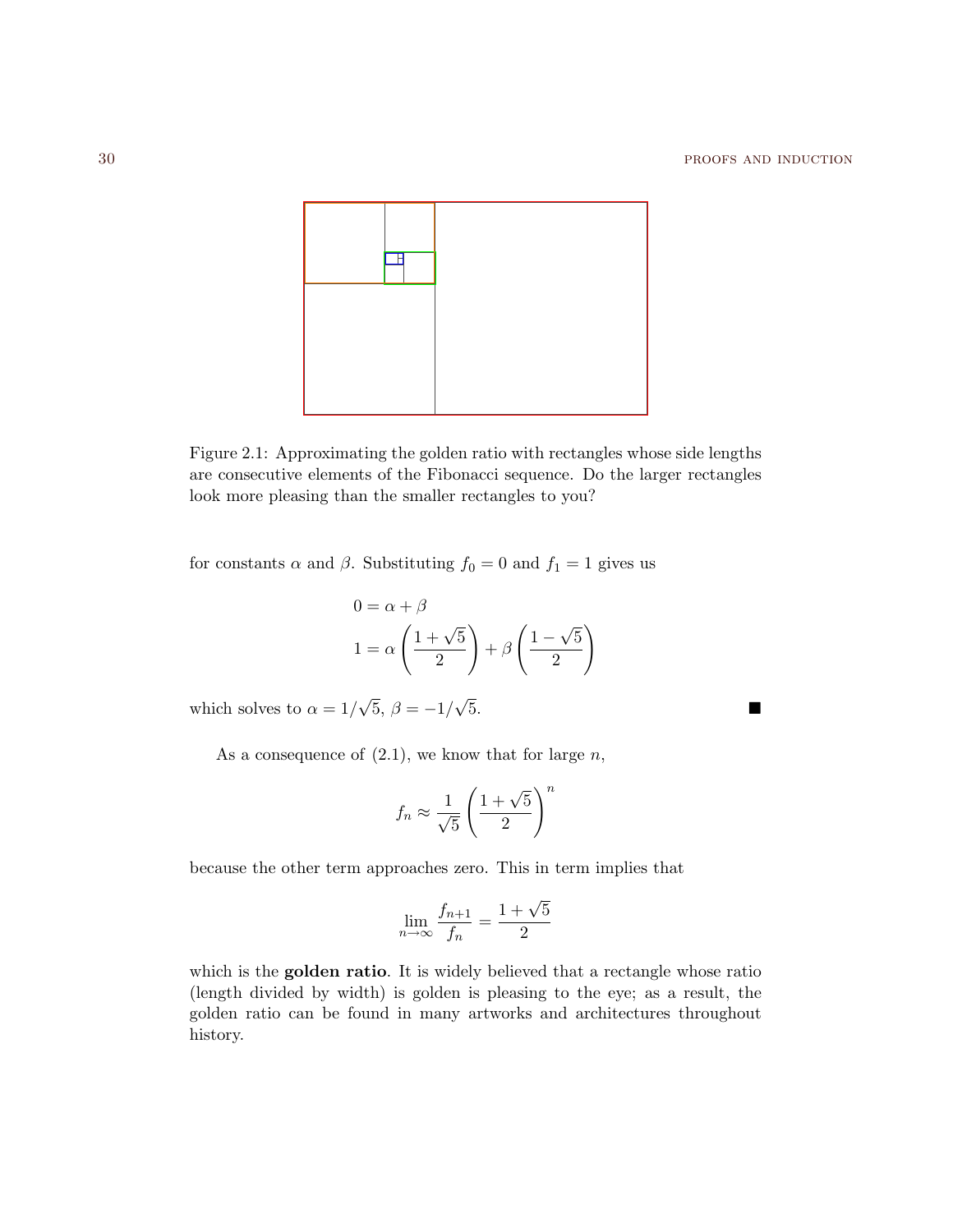### 2.5. FUN TIDBITS 31

# 2.5 Fun Tidbits

We end the section with a collection of fun examples and anecdotes on induction.

### Induction and Philosophy: the Sorites Paradox

The sorites paradox, stated below, seems to question to validity of inductive arguments:

Base Case: One grain of sand is not a heap of sand.

**Inductive Step:** If n grains of sand is not a heap of sand, then  $n + 1$  grains of sand is not a heap of sand either.

We then conclude that a googol  $(10^{100})$  grains of sand is not a heap of sand (this is more than the number of atoms in the observable universe by some estimates). What went wrong? The base case and the inductive step is perfectly valid! There are many "solutions" to this paradox, one of which is to blame it on the vagueness of the word "heap"; the notion of vagueness is itself a topic of interest in philosophy.

### Induction and Rationality: the Traveller's Dilemma

Two travelers, Alice and Bob, fly with identical vases; the vases get broken. The airline company offers to reimburse Alice and Bob in the following way. Alice and Bob, separately, is asked to quote the value of the vase at between 2 to 100 dollars. If they come up with the same value, then the airline will reimburse both Alice and Bob at the agreed price. If they come up with different values, m and m' with  $m < m'$ , then the person who quoted the smaller amount m gets  $m + 2$  dollars in reimbursement, while the person who quoted the bigger amount m' gets  $m - 2$  dollars. What should they do?

Quoting \$100 seems like a good strategy. But if Alice knows Bob will quote \$100, then Alice should quote \$99. In fact, quoting quoting 99 is sometimes better and never worse than quoting \$100. We conclude that it is never "rational" to quote \$100.

But now that Alice and Bob knows that the other person will never quote \$100, quoting \$98 is now a better strategy than quoting \$99. We conclude that it is never "rational" to quote \$99 or above.

We can continue the argument by induction (this argument is called backward induction in the economics literature) that the only rational thing for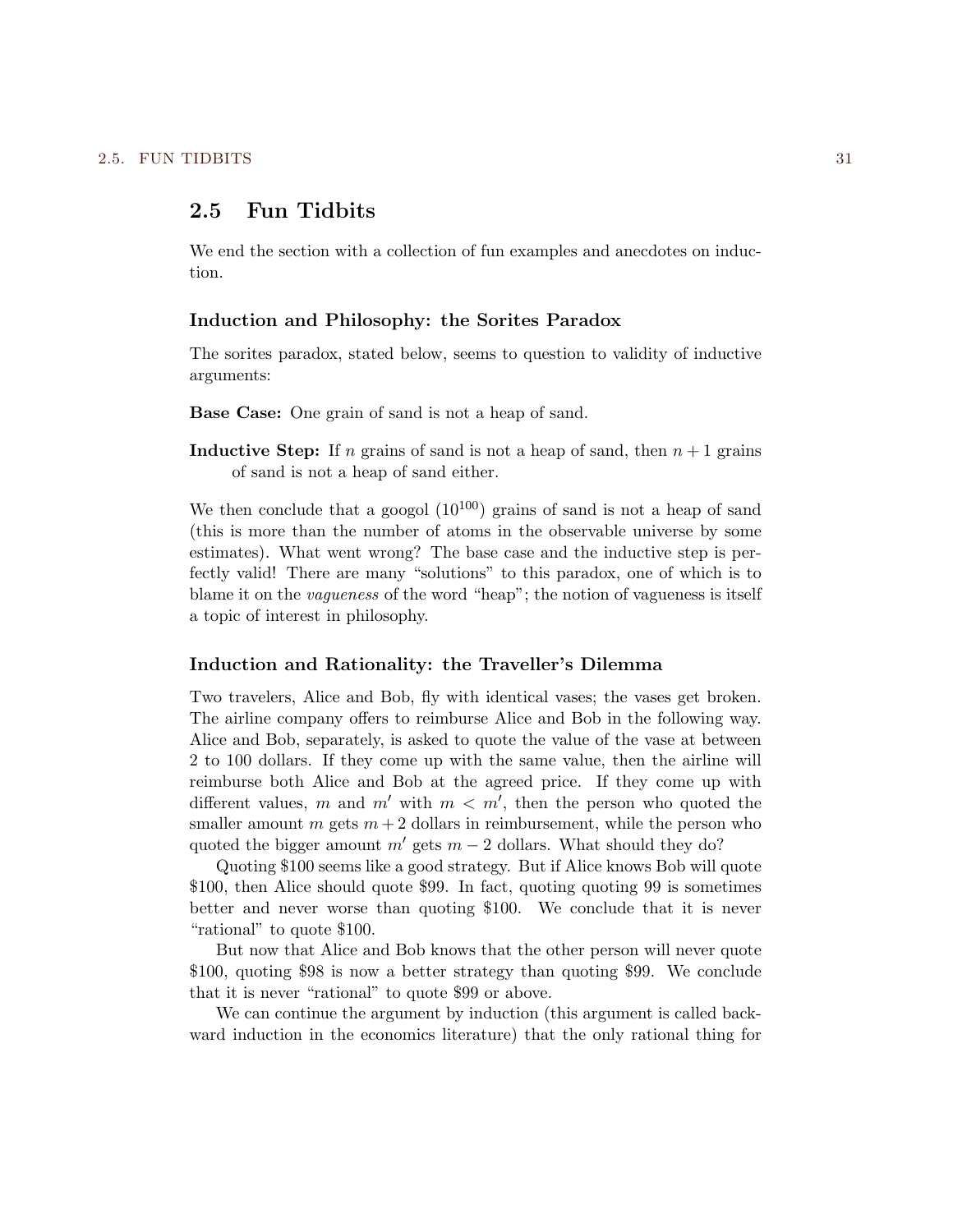Alice and Bob to quote is \$2. Would you quote \$2 (and do you think you are "rational")?

## Induction and Knowledge: the Muddy Children

Suppose a group of children are in a room, and some have mud on their forehead. All the children can see everyone else's forehead, but not their won (no mirrors, and no touching), and so they do not know if they themselves are muddy. The father comes into the room and announce that some of the children are muddy, and asks if anyone knows (for sure) that they are the ones who are muddy. Everyone says no. The father then asks the same question again, but everyone still says no. The father keeps asking the same question over and over again, until all of a sudden, all the muddy children in the room simultaneously says yes, that they do know they are muddy. How many children said yes? How many rounds of questioning has there been?

**Claim 2.22.** All the muddy children says yes in the  $n^{th}$  round of questioning (and not earlier) if and only if there are n muddy children.

Proof Sketch. Since we have not formally defined the framework of knowledge, we are constrained to an informal proof sketch. Let  $P(n)$  be true if the claim is true for  $n$  muddy children.

**Base case:** We start by showing  $P(1)$ . If there is only one child that is muddy, the child sees that everyone else is clean, and can immediately deduces that he/she must be muddy (in order for there to be someone muddy in the room). On the other hand, if there are 2 or more muddy children, then all the muddy children see at least another muddy child, and cannot tell apart whether "some kids are muddy" refer to them or the other muddy children in the room.

**Inductive Step:** Assume  $P(k)$  is true for  $0 \leq k \leq n$ ; we wish to show  $P(n + 1)$ . Suppose there are exactly  $n + 1$  muddy children. Since there are more than  $n$  muddy children, it follows by the induction hypothesis that that no one will speak before round  $n + 1$ . From the view of the muddy children, they see n other muddy kids, and know from the start that there are either  $n \text{ or } n+1$  muddy children in total (depending on whether they themselves are muddy). But, by the induction hypothesis, they know that if there were n muddy children, then someone would have said yes in round  $n$ ; since no one has said anything yet, each muddy child deduces that he/she is indeed muddy and says yes in round  $n + 1$ . Now suppose there are strictly more than  $n + 1$  muddy children. In this case, everyone sees at least  $n + 1$  muddy children already. By the induction hypothesis, every children knows from the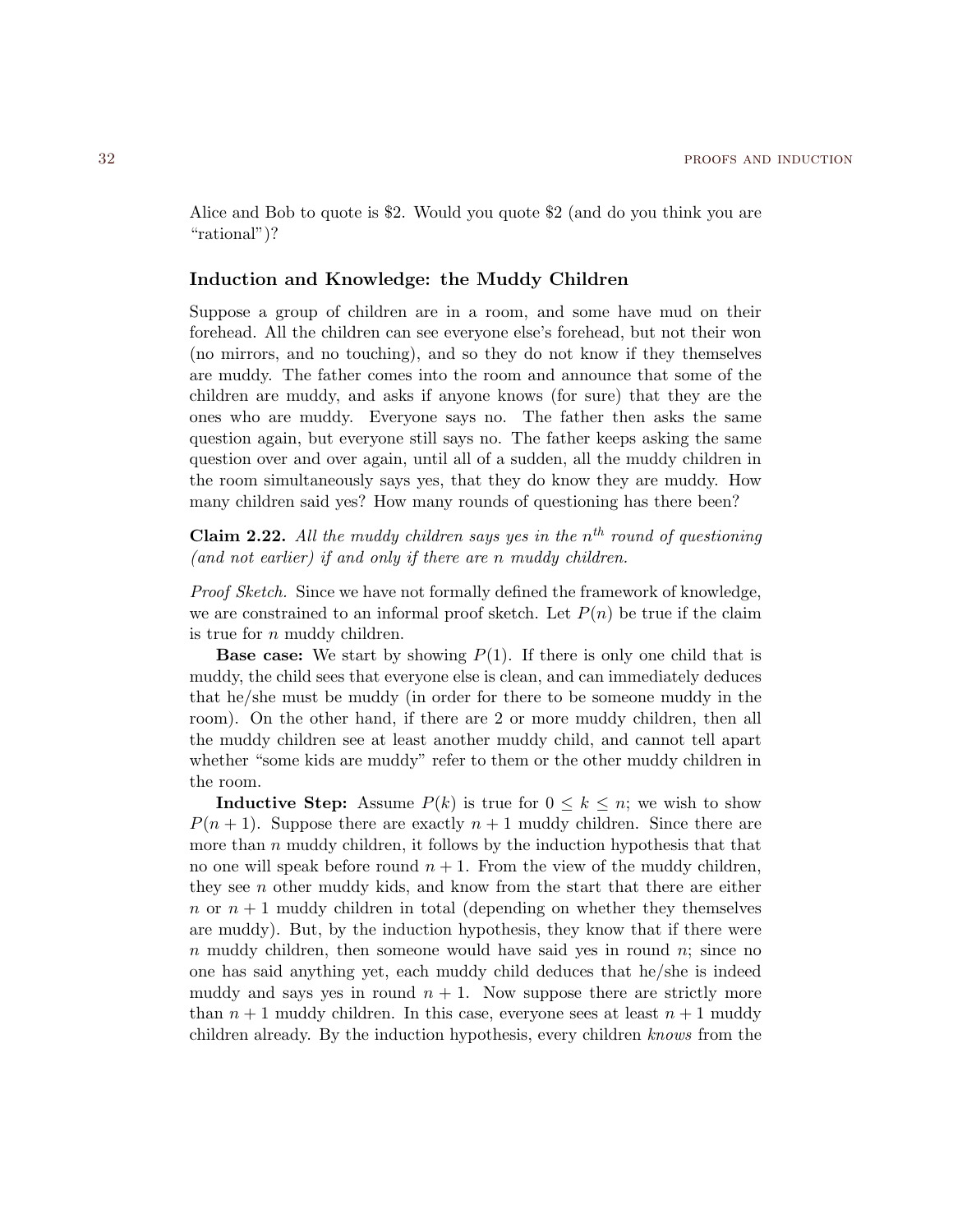#### 2.5. FUN TIDBITS 33

beginning that that no one will speak up in the first n round. Thus in  $n+1<sup>st</sup>$ round, they have no more information about who is muddy than when the father first asked the question, and thus they cannot say yes.

### Induction Beyond the Natural Numbers [Optional Material]

In this chapter we have restricted our study of induction to the natural numbers. Our induction hypotheses (e.g.,  $P(n)$ ) are always parametrized by a natural number, and our inductive definitions (e.g., the Fibonacci sequence) have always produced a sequence of objects indexed by the natural numbers. Can we do induction over some other set that is not the natural numbers? Clearly we can do induction on, say, all the even natural numbers, but what about something more exotic, say the rational numbers, or say the set of C programs?

Rational Numbers. Let us start with an ill-fated example of induction on the rational numbers. We are going to prove (incorrectly) that all nonnegative rational numbers q, written in reduced form  $a/b$ , must be even in the numerator (a) and odd in the denominator (b). Let  $P(q)$  be true if the claim is true for rational number  $q$ .

**Base Case:**  $P(0)$  is true since  $0 = 0/1$  in its reduced form.

**Inductive Step:** Suppose  $P(k)$  is true for all rationals  $0 \leq k < n$ . We wish to show that  $P(n)$  is true as well. Consider the rational number  $n/2$ and let  $a'/b'$  be its reduced form. By the induction hypothesis  $P(n/2)$ , a' is even and b' is odd. It follows that n, in its reduced form, is  $(2a')/b$ , and thus  $P(n)$  is true.

Looking carefully at the proof, we are not making the same mistakes as before in our examples for strong induction: to show  $P(n)$ , we rely only on  $P(n/2)$ , which *always* satisfies  $0 \leq n/2 < n$ , so we are not simply missing base cases. The only conclusion is that induction just "does not make sense" for the rational numbers.

C programs. On the other hand, we can inductively define and reason about C programs. Let us focus on a simpler example: the set of (very limited) arithmetic expressions defined by the following context free grammar:

$$
expr \rightarrow 0 | 1 | (expr + expr) | (expr \times expr)
$$

We can interpret this context free grammar as an inductive definition of arithmetic expressions: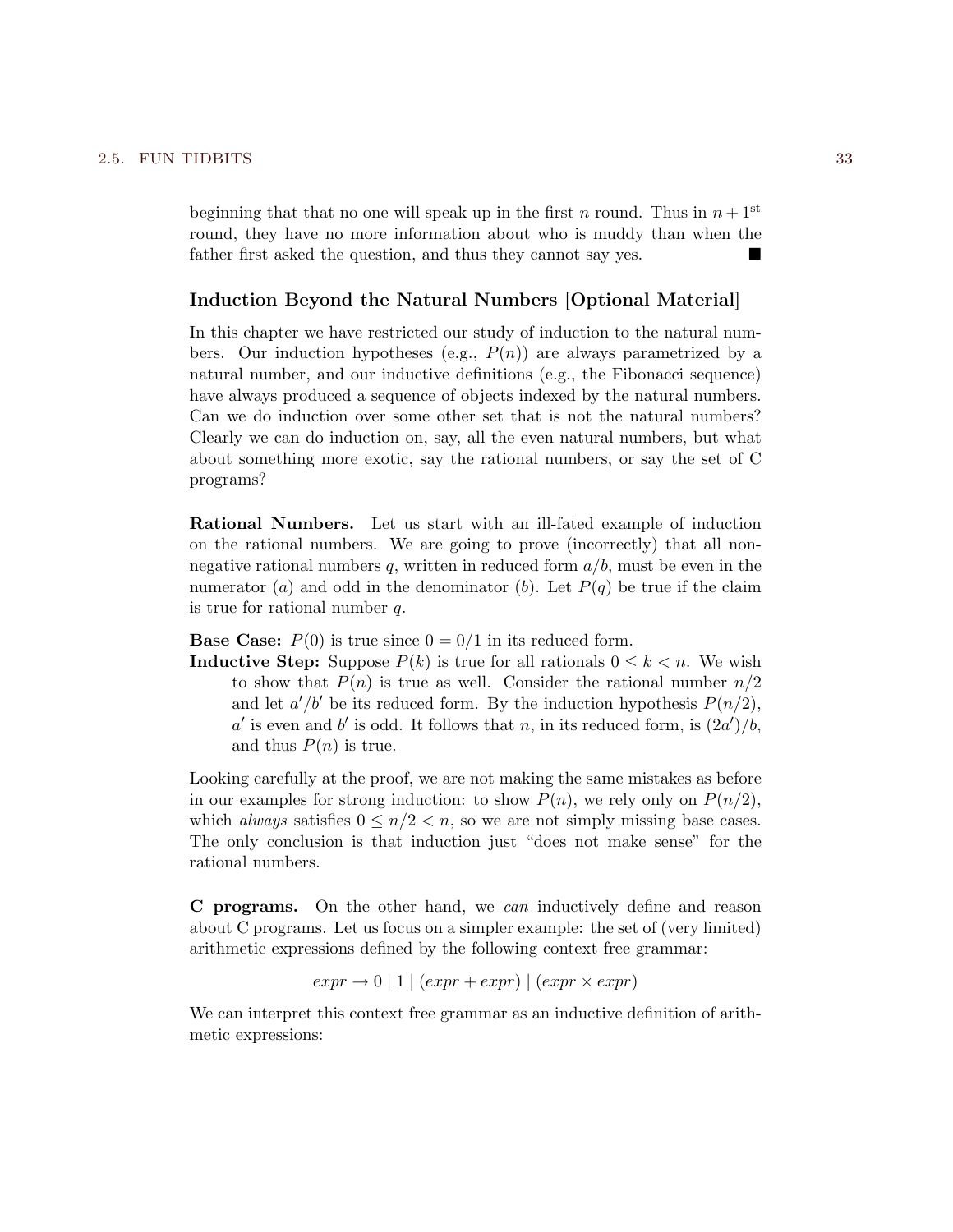Base Case: An arithmetic can be the digit 0 or 1.

Inductive (Recursive) Definition: An arithmetic expression can be of the form " $(exp_1 + expr_2)$ " or " $(exp_1 \times expr_2)$ ", where  $expr_1$  and  $expr_2$  are itself arithmetic expressions.

Notice that this inductive definition does not give us a sequence of arithmetic expressions! We can also define the value of an arithmetic expression inductively:

- Base Case: The arithmetic expression "0" has value 0, and the expression "1" has value 1.
- **Inductive Definition:** An arithmetic expression of the form " $(exp_1+expr_2)$ " has value equal to the sum of the values of  $expr_1$  and  $expr_2$ . Similarly, an arithmetic expression of the form " $(exp_1 \times expr_2)$ " has value equal to the *product* of the values of  $expr_1$  and  $expr_2$ .

We can even use induction to prove, for example, that any expression of length *n* must have value  $\leq 2^{2^n}$ .

So how are natural numbers, rational numbers and C programs different from one another? To make it more bewildering, did we not show a mapping between the rational numbers and the natural numbers? The answer lies in the way we induct through these sets or, metaphorically speaking, how the dominoes are lined up. The formal desired property on lining up the dominoes is called well-founded relations, and is beyond the scope of this course. Instead, here is a thought experiment that illustrates the difference in the inductive procedure between the numerous correct inductive proofs in this chapter, and the (faulty) inductive proof on the rational numbers. Suppose we want to verify that  $1 + 2 + \cdots + 10 = 10 \cdot 11/2 = 55$ ; this is shown in Claim 2.11, our very first inductive argument. Here is how we may proceed, knowing the inductive proof:

- We verify the inductive step, and conclude that if  $1+2+\cdots+9=9.10/2$ is true (the induction hypothesis), then  $1 + 2 + \cdots + 10 = 10 \cdot 11/2$  is true. It remains to verify that  $1 + 2 + \cdots + 9 = 9 \cdot 10/2$ .
- To verify that  $1 + 2 + \cdots + 9 = 9 \cdot 10/2$ , we again look at the inductive step and conclude that it remains to verify that  $1 + 2 + \cdots + 8 = 8 \cdot 9/2$ .
- Eventually, after a *finite* number of steps  $(9$  steps in this case), it remains to verify the that  $1 = 1$ , which is shown in the base case of the induction.

Similarly, to verify that " $((1+(0\times1))\times(1+1))$ " is a valid arithmetic expression, we first verify that it is of the form " $(exp_1 \times expr_2)$ ", and recursively verify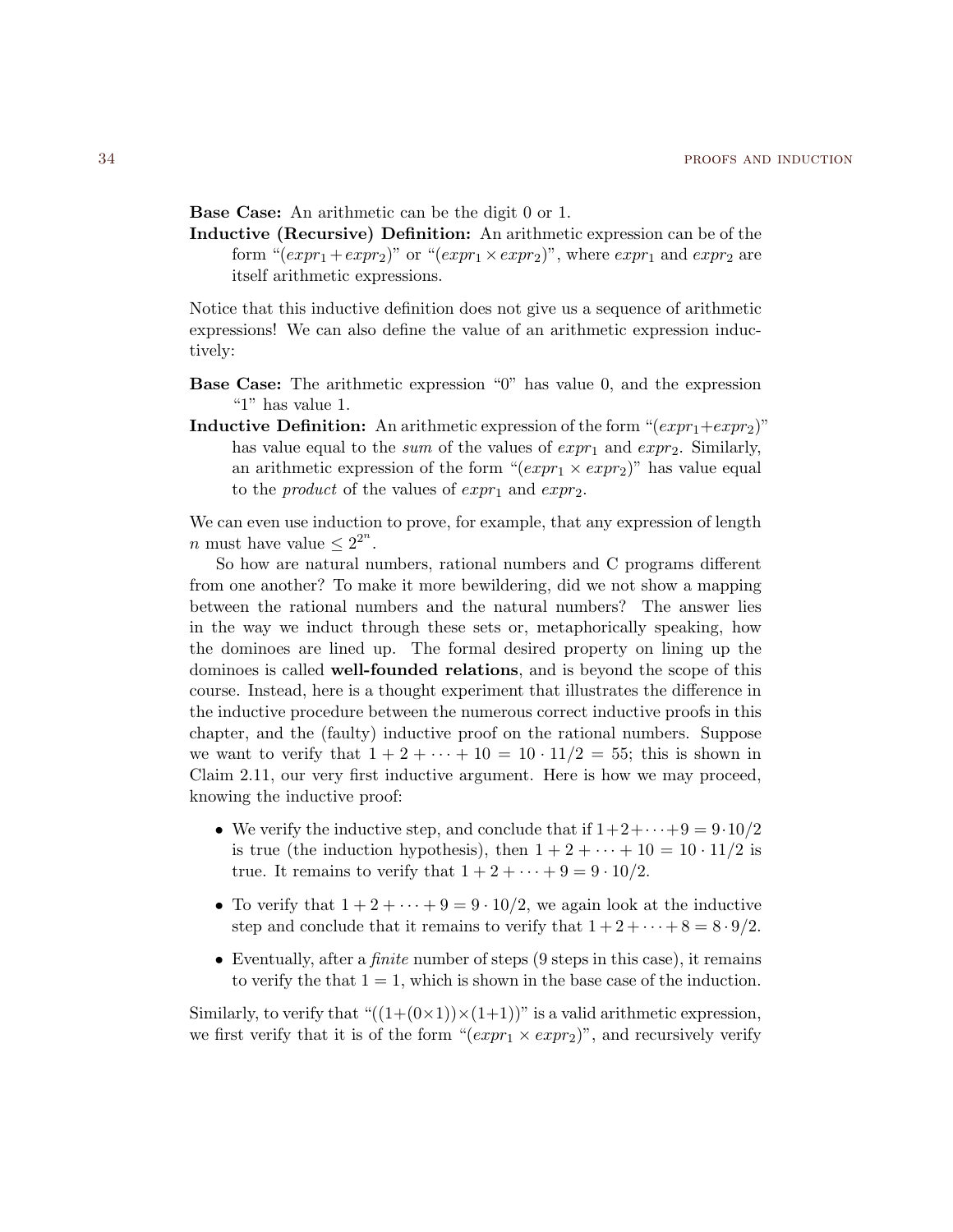#### 2.5. FUN TIDBITS 35

that " $(1+(0\times1))$ " and " $(1+1)$ " are valid arithmetic expressions. Again, this recursive verification will end in finite time.

Finally, let us consider our faulty example with rational numbers. To show that the number  $2/3$  in reduced form is an even number over an odd number, we need to check the claim for the number  $1/3$ , and for that we need to check  $1/6$ , and  $1/12$ , and  $\ldots$ ; this never ends, so we never have a complete proof of the desired (faulty) fact.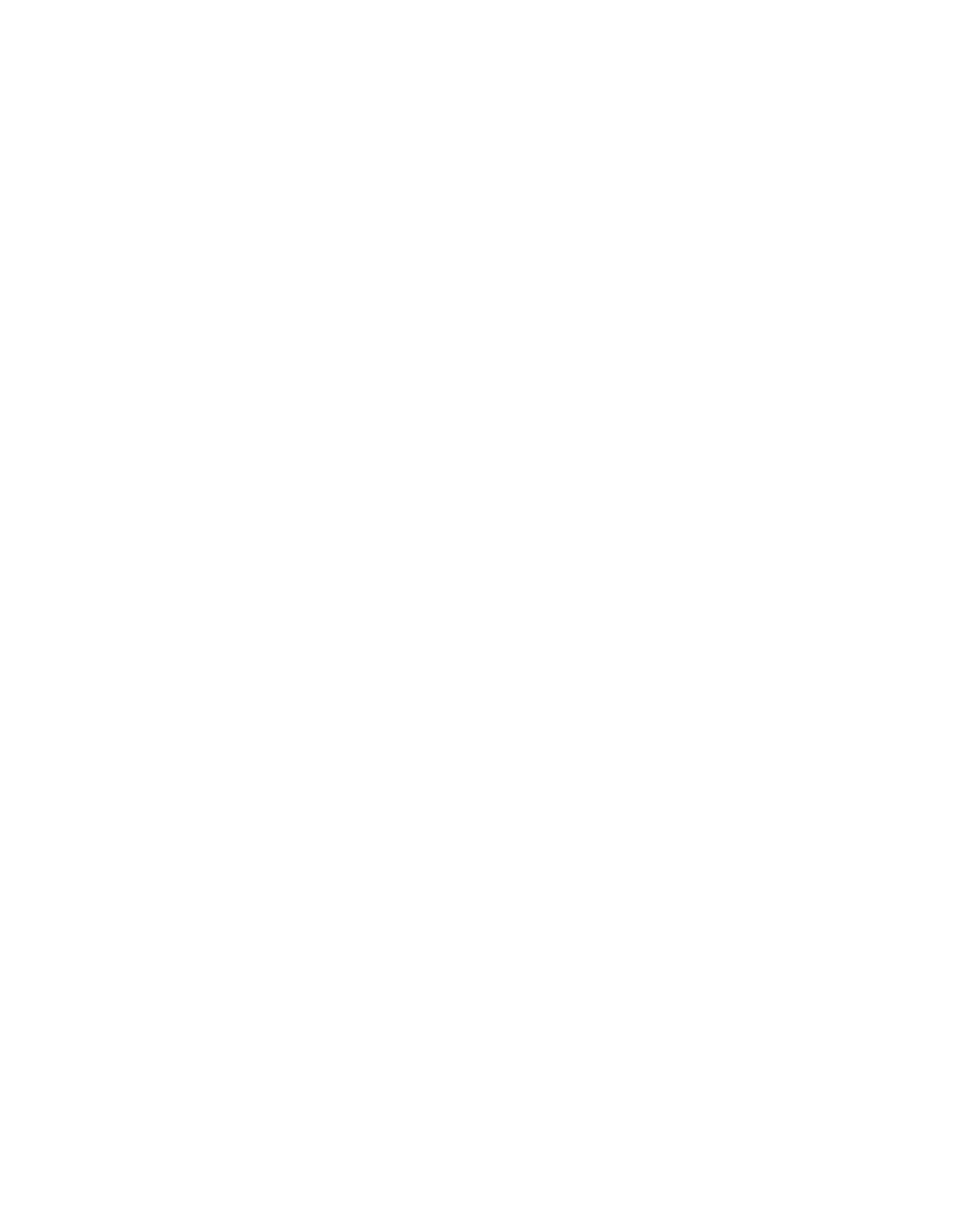# Chapter 3

# Number Theory

"Mathematics is the queen of sciences and number theory is the queen of mathematics." – Carl Friedrich Gauss

Number theory is the study of numbers (in particular the integers), and is one of the purest branch of mathematics. Regardless, it has many applications in computer science, particularly in cryptography, the underlying tools that build modern services such as secure e-commerce. In this chapter, we will touch on the very basics of number theory, and put an emphasis on its applications to cryptography.

# 3.1 Divisibility

A fundamental relation between two numbers is whether or not one divides another.

**Definition 3.1** (Divisibility). Let  $a, b \in \mathbb{Z}$  with  $a \neq 0$ . We say that a divides b, denoted by a|b, if there exists some  $k \in \mathbb{Z}$  such that  $b = ak$ .

**Example 3.2.** 3|9, 5|10, but  $3 \nmid 7$ .

The following theorem lists a few well-known properties of divisibility.

Theorem 3.3. Let  $a, b, c \in \mathbb{Z}$ .

- 1. If a|b and a|c then  $a|(b+c)$
- 2. If a|b then a|bc
- 3. If a|b and b|c then a|c (i.e., transitivity).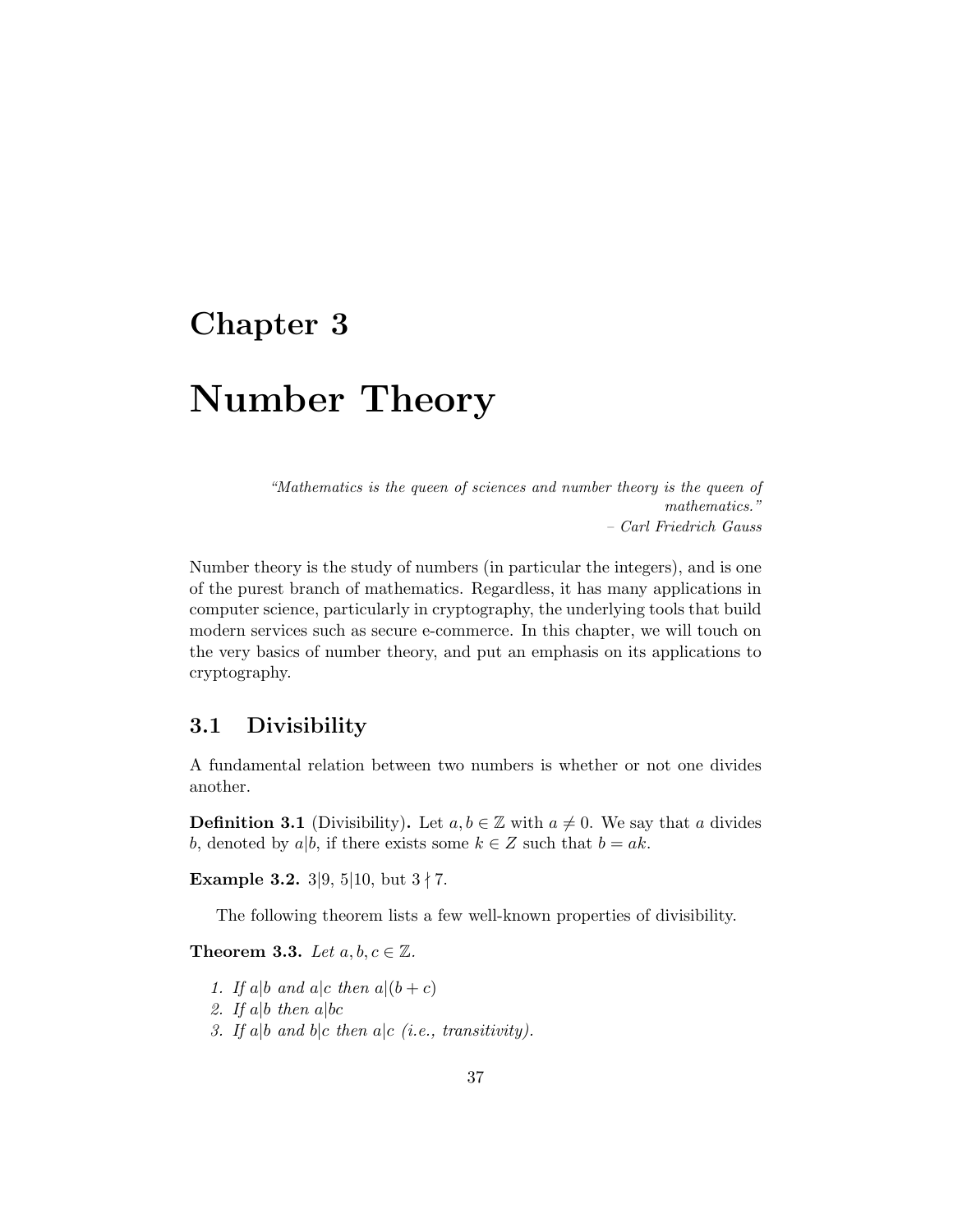Proof. We show only item 1; the other proofs are similar (HW). By definition,

 $a|b \Rightarrow$  there exist  $k_1 \in Z$  such that  $b = k_1 a$ 

 $a|c \Rightarrow$  there exist  $k_2 \in Z$  such that  $c = k_2 a$ 

Therefore  $b + c = k_1 a + k_2 a = (k_1 + k_2)a$ , so  $a|(b+c)$ .

**Corollary 3.4.** Let  $a, b, c \in \mathbb{Z}$ . If  $a|b$  and  $a|c$ , then  $a|mb+nc$  for any  $m, n \in \mathbb{Z}$ .

We learn in elementary school that even when integers don't divide evenly, we can compute the quotient and the remainder.

**Theorem 3.5** (Division Algorithm). For any  $a \in \mathbb{Z}$  and  $d \in \mathbb{N}^+$ , there exist unique  $q, r \in \mathbb{Z}$  s.t.  $a = dq + r$  and  $0 \le r < d$ .

- q is called the quotient and denoted by  $q = a$  div d.
- r is called the remainder and denoted by  $r = a \mod d$ .

For example, dividing 99 by 10 gives a quotient of  $q = 99$  div  $10 = 9$  and remainder of  $r = 99 \text{ mod } 10 = 9$ , satisfying  $99 = 10(9) + 9 = 10q + r$ . On the other hand, dividing 99 by 9 gives a quotient of  $q = 99$  div  $9 = 11$  and remainder of  $r = 99 \text{ mod } 9 = 0$ . Again, we have  $99 = 11(9) + 0 = 11q + r$ . Onwards to proving the theorem.

*Proof.* Given  $a \in \mathbb{Z}$  and  $d \in \mathbb{N}^+$ , let  $q = |a/d|$  (the greatest integer  $\leq a/d$ ), and let  $r = a - dq$ . By choice of q and r, we have  $a = dq + r$ . We also have  $0 \leq r < d$ , because q is the *largest* integer such that  $dq \leq a$ . It remains to show uniqueness.

Let  $q', r' \in Z$  be any other pairs of integers satisfying  $a = dq' + r'$  and  $0 \leq r' < d$ . We would have:

$$
dq + r = dq' + r'
$$
  
\n
$$
\Rightarrow \qquad d \cdot (q - q') = r' - r.
$$

This implies that  $d|(r'-r)$ . But  $-(d-1) \leq r'-r \leq d-1$  (because  $0 \leq r, r' < d$ ), and the only number divisible by d between  $-(d-1)$  and  $d-1$  is 0. Therefore we must have  $r' = r$ , which in turn implies that  $q' = q$ .

### Greatest Common Divisor

**Definition 3.6** (Greatest Common Divisor). Let  $a, b \in \mathbb{Z}$  with a, b not both 0. The greatest common divisor of a and b, denoted by  $gcd(a, b)$ , is the largest integer d such that  $d|a$  and  $d|b$ .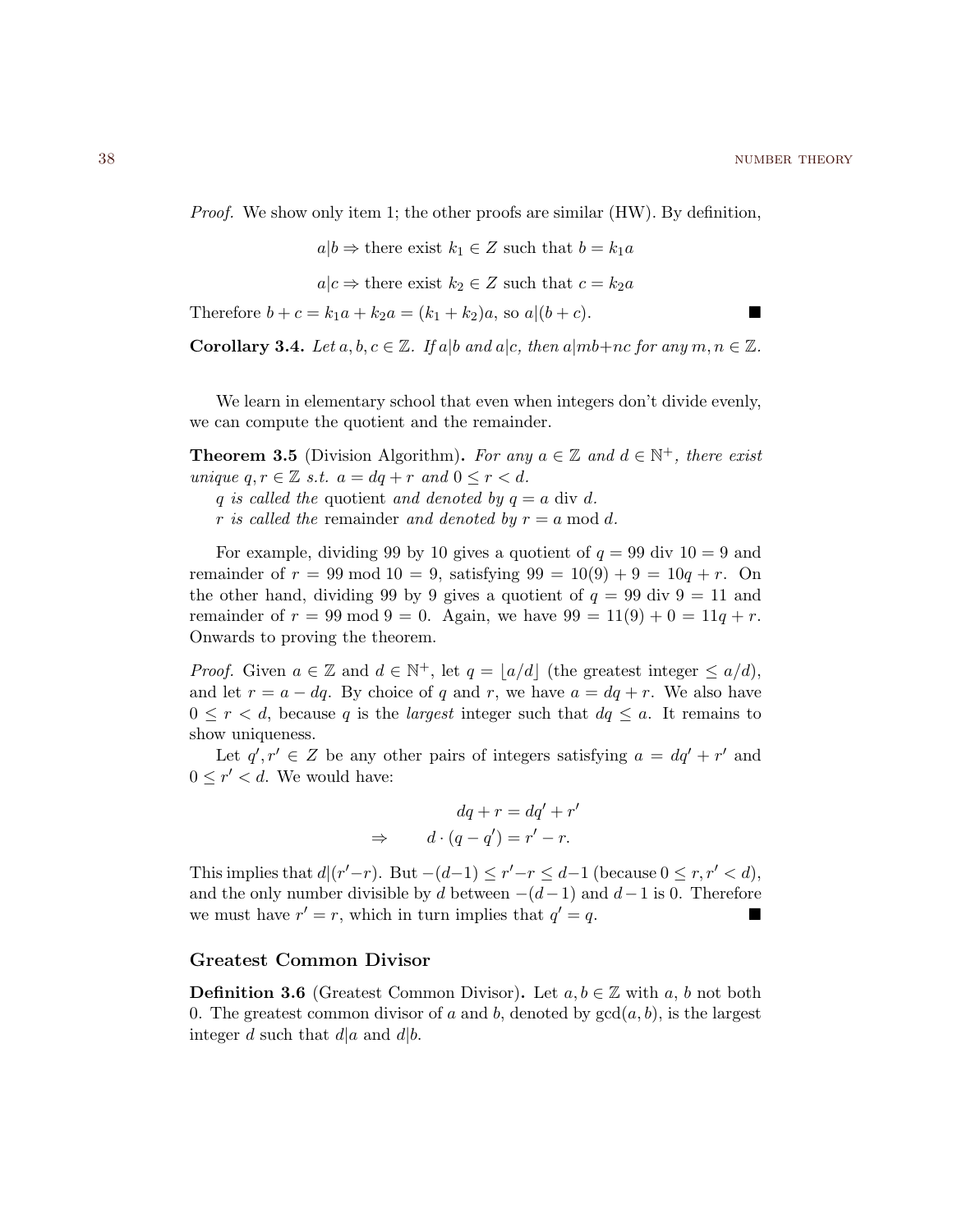#### 3.1. DIVISIBILITY 39

#### Example 3.7.

 $gcd(4, 12) = gcd(12, 4) = gcd(-4, -12) = gcd(-12, 4) = 4$  $gcd(12, 15) = 3$   $gcd(3, 5) = 1$   $gcd(20, 0) = 20$ 

Euclid designed one of the first known algorithms in history (for any problem) to compute the greatest common divisor:

| <b>Algorithm 1</b> EUCLIDALG $(a, b)$ , $a, b \in \mathbb{N}^+$ , $a, b$ not both 0 |  |
|-------------------------------------------------------------------------------------|--|
| if $b=0$ then                                                                       |  |
| return $a$ ;                                                                        |  |
| else                                                                                |  |
| <b>return</b> EUCLIDALG $(b, a \mod b)$ ;                                           |  |
| end if                                                                              |  |
|                                                                                     |  |

Example 3.8. Let's trace Euclid's algorithm on inputs 414 and 662.

 $EucunAlg(414, 662) \rightarrow EucunAlg(662, 414) \rightarrow EucunAlg(414, 248)$  $\rightarrow$  EUCLIDALG(248,166)  $\rightarrow$  EUCLIDALG(166, 82)  $\rightarrow$  EUCLIDALG(82, 2)  $\rightarrow$  EUCLIDALG $(2, 0)$   $\rightarrow$  2

The work for each step is shown below:

```
662 = 414(1) + 248414 = 248(1) + 166248 = 166(1) + 82166 = 82(2) + 282 = 41(2) + 0
```
We now prove that Euclid's algorithm is correct in two steps. First, we show that if the algorithm terminates, then it does output the correct greatest common divisor. Next, we show that Euclid's algorithm always terminates (and does so rather quickly).

**Lemma 3.9.** Let  $a, b \in N$ ,  $b \neq 0$ . Then  $gcd(a, b) = gcd(b, a \mod b)$ .

*Proof.* It is enough to show that the common divisors of  $a$  and  $b$  are the same as the common divisors of b and  $(a \mod b)$ . If so, then the two pairs of numbers must also share the same *greatest* common divisor.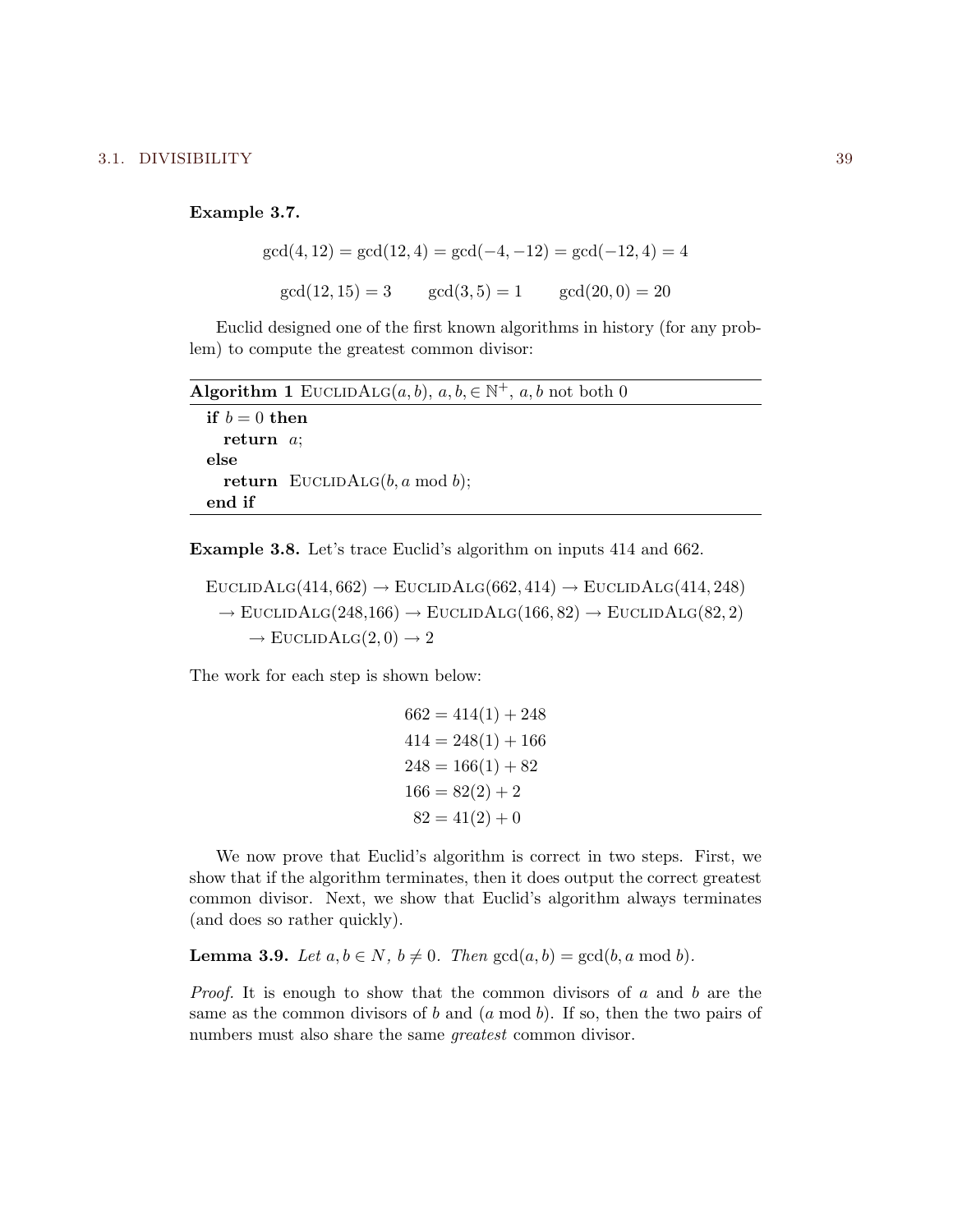By the division algorithm, there exist unique  $q, r \in \mathbb{Z}$  such that  $a = bq + r$ and  $0 \leq r < b$ . Also recall that by definition,  $r = a \mod b = a - bq$ . Let d be a common divisor of  $a$  and  $b$ , i.e.,  $d$  divides both  $a$  and  $b$ . Then  $d$  also divides  $r = abq$  (by Corollary 3.4). Thus d is a common divisor of b and r. Similarly, let d' be a common divisor of b and r. Then d also divides  $a = bq + r$ . Thus  $d$  is a common divisor of  $a$  and  $b$ .

**Theorem 3.10.** Euclid's algorithm (EUCLIDALG) produces the correct output if it terminates.

Proof. This can be shown by induction, using Lemma 3.9 as the inductive step. (What would be the base case?)

We now show that Euclid's algorithm always terminates.

Claim 3.11. For every two recursive calls made by EUCLIDALG, the first argument a is halved.

*Proof.* Suppose EUCLIDALG $(a, b)$  is called. If  $b \leq a/2$ , then in the next recursive call EUCLIDALG( $b$ ,  $a \mod b$ ) already has the property that the first argument is halved. Otherwise, we have  $b > a/2$ , so a mod  $b \leq a/2$ . Then after two recursive calls (first EUCLIDALG(b, a mod b), then EUCLIDALG(a mod  $(b, b \mod (a \mod b))$ , we have the property that the first argument is halved.  $\blacksquare$ 

The next theorem follows directly from Claim 3.11.

**Theorem 3.12.** Euclid's algorithm, on input  $\text{EUCLIDALG}(a, b)$  for  $a, b \in \mathbb{N}^+$ , a, b not both 0, always terminates. Moreover it terminates in time proportional to  $\log_2 a$ .

We end the section with a useful fact on greatest common divisors.

**Theorem 3.13.** Let  $a, b \in N^+$ ,  $a, b$  not both 0. Then, there exist  $s, t \in \mathbb{Z}$ such that  $sa + tb = \gcd(a, b)$ .

Theorem 3.13 shows that we can give a *certificate* for the greatest common divisor. From Corollary 3.4, we already know that any common divisor of a and b also divides  $sa + tb$ . Thus, if we can identify a common divisor d of a and b, and show that  $d = sa + tb$  for some s and t, this demonstrates d is in fact the *greatest* common divisor  $(d = \gcd(a, b))$ . And there is more good news! This certificate can be produced by slightly modifying Euclid's algorithm (often called the extended Euclid's algorithm); this also constitutes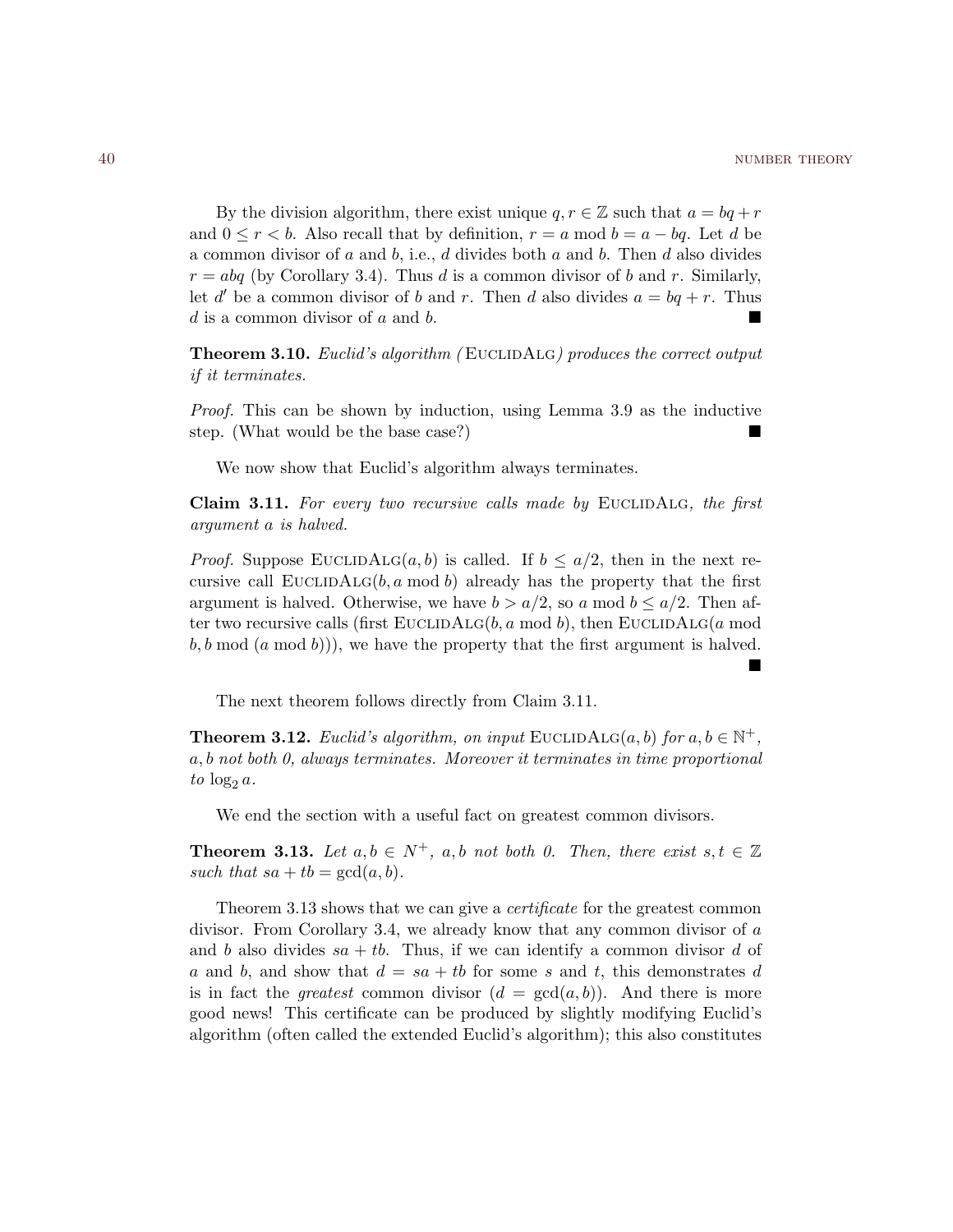#### 3.2. MODULAR ARITHMETIC 41

as a constructive proof of Theorem 3.13. We omit the proof here and give an example instead.

**Example 3.14.** Suppose we want to find  $s, t \in \mathbb{Z}$  such that  $s(252) + t(198) =$  $gcd(252, 198) = 18$ . Run Euclid's algorithm, but write out the equation  $a =$  $bq + r$  for each recursive call of EUCLIDALG.

| EucLIDALG(252,198)                 | $252 = 1(198) + 54$ | (3.1) |
|------------------------------------|---------------------|-------|
| $\rightarrow$ EUCLIDALG(198, 54)   | $198 = 3(54) + 36$  | (3.2) |
| $\rightarrow$ EUCLIDALG(54,36)     | $54 = 1(36) + 18$   | (3.3) |
| $\rightarrow$ EUCLIDALG $(36, 18)$ | $36 = 2(18) + 0$    | (3.4) |

We can construct s and t by substituting the above equations "backwards":

$$
18 = 1(54) - 1(36)
$$
 by (3.3)  
= 1(54) - (1(198) - 3(54)) by (3.2)  
= 4(54) - 1(198)  
= 4(252 - 1(198)) - 1(198) by (3.1)  
= 4(252) - 5(198)

We conclude that  $gcd(252, 198) = 18 = 4(252) - 5(198)$ .

# 3.2 Modular Arithmetic

Modular arithmetic, as the name implies, is arithmetic on the remainders of integers, with respect to a fixed divisor. A central idea to modular arithmetic is congruences: two integers are considered "the same" if they have the same remainder with respect to the fixed divisor.

**Definition 3.15.** Let  $a, b \in \mathbb{Z}$ ,  $m \in \mathbb{N}^+$ . We say that a and b are congruent modular m, denoted by  $a \equiv b \pmod{m}$ , if  $m|(a-b)$  (i.e., if there exists  $k \in \mathbb{Z}$ such that  $a - b = km$ ).

As a direct consequence, we have  $a \equiv a \pmod{m}$  for any  $m \in \mathbb{N}^+$ .

**Claim 3.16.**  $a \equiv b \pmod{m}$  if and only if a and b have the same remainder when divided by m, i.e., a mod  $m = b \mod m$ .

*Proof.* We start with the if direction. Assume a and b have the same remainder when divided by m. That is,  $a = q_1m + r$  and  $b = q_2m + r$ . Then we have

$$
a - b = (q_1 - q_2)m \Rightarrow m|(a - b)
$$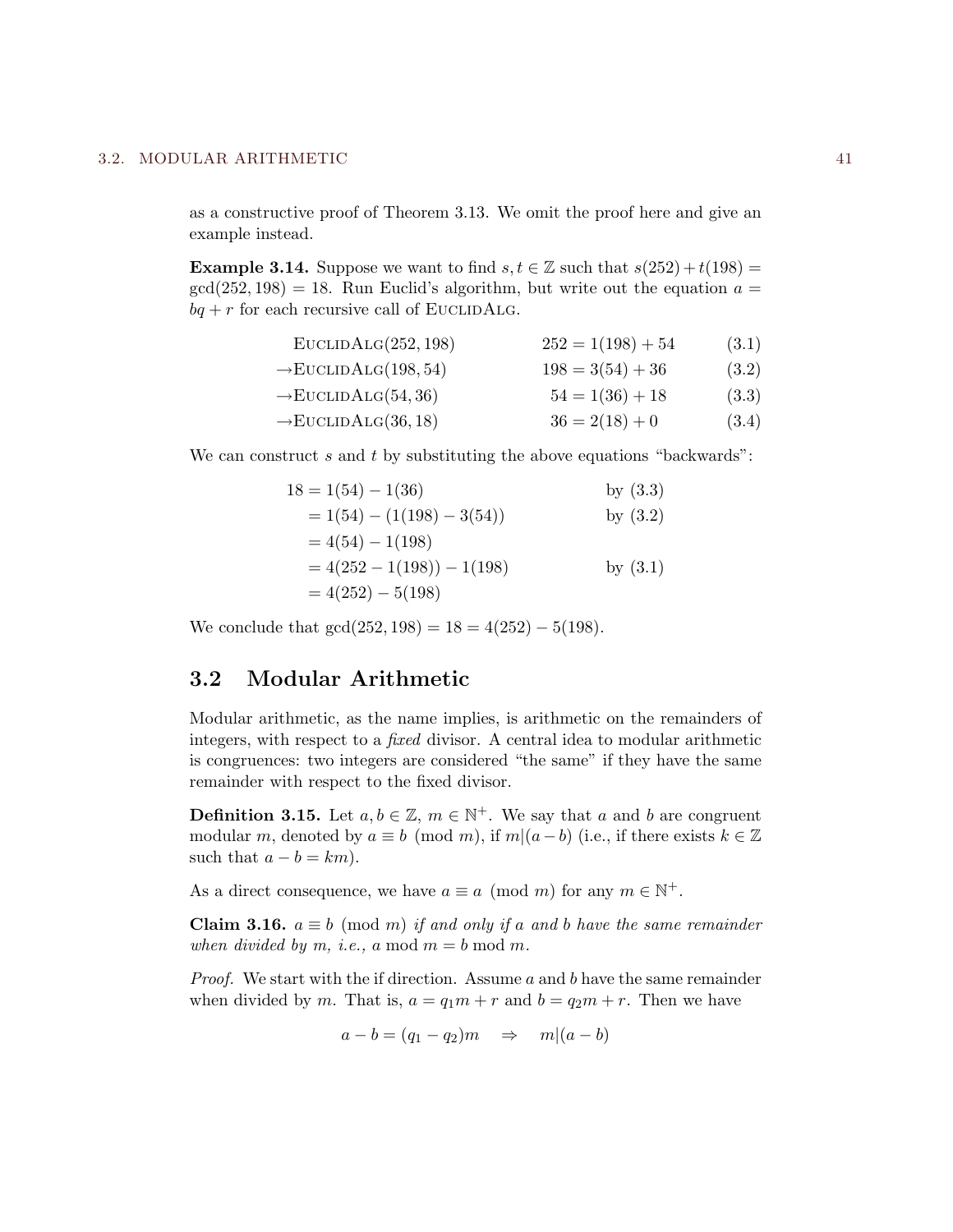For the only if direction, we start by assuming  $m|(a-b)$ . Using the division algorithm, let  $a = q_1m + r_1$ ,  $b = q_2m + r_2$  with  $0 \leq r_1, r_2 < m$ . Because  $m|(a - b)$ , we have

$$
m|(q_1m + r_1 - (q_2m + r_2))
$$

Since m clearly divides  $q_1m$  and  $q_2m$ , it follows by Corollary 3.4 that

$$
m|r_1-r_2
$$

But  $-(m-1) \le r_1 - r_2 \le m-1$ , so we must have a mod  $m = r_1 = r_2 =$  $b \mod m$ .

The next theorem shows that addition and multiplication "carry over" to the modular world (specifically, addition and multiplication can be computed before or after computing the remainder).

**Theorem 3.17.** If  $a \equiv b \pmod{m}$ , and  $c \equiv d \pmod{m}$  then

1.  $a + c \equiv b + d \pmod{m}$ 2.  $ac \equiv bd \pmod{m}$ 

Proof. For item 1, we have

$$
a \equiv b \pmod{m} \text{ and } c \equiv d \pmod{m}
$$
  
\n
$$
\Rightarrow m|(a-b) \text{ and } m|(c-d)
$$
  
\n
$$
\Rightarrow m|((a-b)+(c-d))
$$
  
\n
$$
\Rightarrow m|((a+c)-(b+d))
$$
  
\n
$$
\Rightarrow a+c \equiv b+d \pmod{m}
$$

For item 2, using Claim 3.16, we have unique integers  $r$  and  $r'$  such that

$$
a = q_1 m + r
$$
  
\n
$$
c = q'_1 m + r'
$$
  
\n
$$
b = q_2 m + r
$$
  
\n
$$
d = q'_2 m + r'
$$

This shows that

$$
ac = q_1m \cdot q'_1m + q_1mr' + q'_1mr + rr'
$$
  

$$
bd = q_2m \cdot q'_2m + q_2mr' + q'_2mr + rr'
$$

which clearly implies that  $m|(ac - bd)$ .

Clever usage of Theorem 3.17 can simplify many modular arithmetic calculations.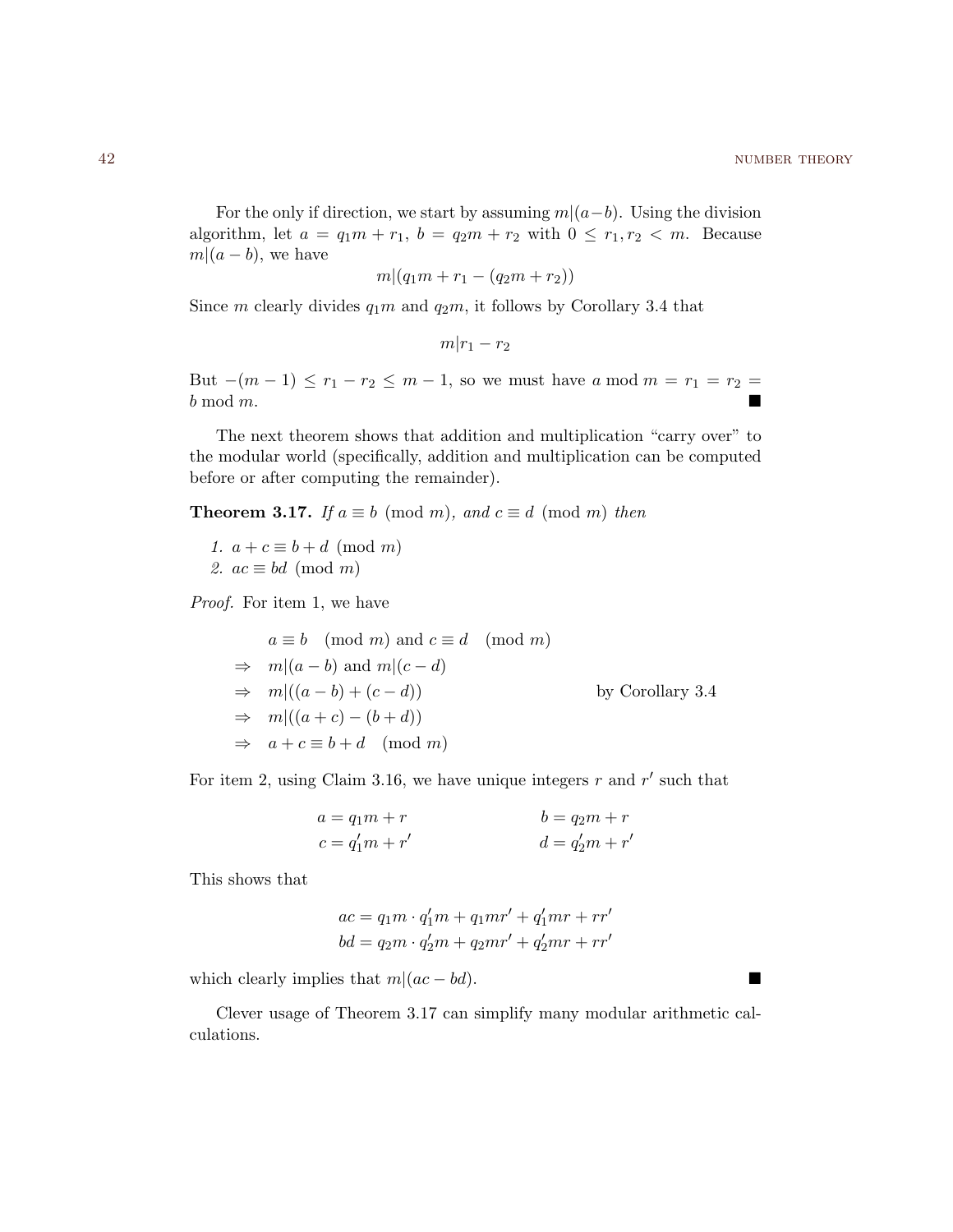Example 3.18.

$$
11^{999} \equiv 1^{999} \equiv 1 \pmod{10}
$$
  
\n
$$
9^{999} \equiv (-1)^{999} \equiv -1 \equiv 9 \pmod{10}
$$
  
\n
$$
7^{999} \equiv 49^{499} \cdot 7 \equiv (-1)^{499} \cdot 7 \equiv -7 \equiv 3 \pmod{10}
$$

Note that exponentiation was not included in Theorem 3.17. Because multiplication does carry over, we have  $a^e \equiv (a \mod n)^e \pmod{n}$ ; we have already used this fact in the example. However, in general we cannot perform modular operations on the exponent first, i.e.,  $a^e \not\equiv a^{e \mod n} \pmod{n}$ .

## Applications of Modular Arithmetic

In this section we list some applications of modular arithmetic, and, as we promised, give an example of an application to cryptography.

Hashing. The age-old setting that call for hashing is simple. How do we efficiently retrieve (store/delete) a large number of records? Take for example student records, where each record has a unique 10-digit student ID. We cannot (or do not want) a table of size  $10^{10}$  to index all the student records indexed by their ID. The solution? Store the records in an array of size  $N$ where  $N$  is a bit bigger than the expected number of students. The record for student ID is then stored in position  $h(\text{ID})$  where h is a hash function that maps IDs to  $\{1, \ldots, N\}$ . One very simple hash-function would be

$$
h(k) = k \bmod N
$$

ISBN. Most published books today have a 10 or 13-digit ISBN number; we will focus on the 10-digit version here. The ISBN identifies the country of publication, the publisher, and other useful data, but all these information are stored in the first 9 digits; the  $10<sup>th</sup>$  digit is a redundancy check for errors.

The actual technical implementation is done using modular arithmetic. Let  $a_1, \ldots, a_{10}$  be the digits of an ISBN number. In order to be a valid ISBN number, it must pass the check:

$$
a_1 + 2a_2 + ...9a_9 + 10a_{10} \equiv 0 \pmod{11}
$$

This test would detect an error if:

• a single digit was changed, or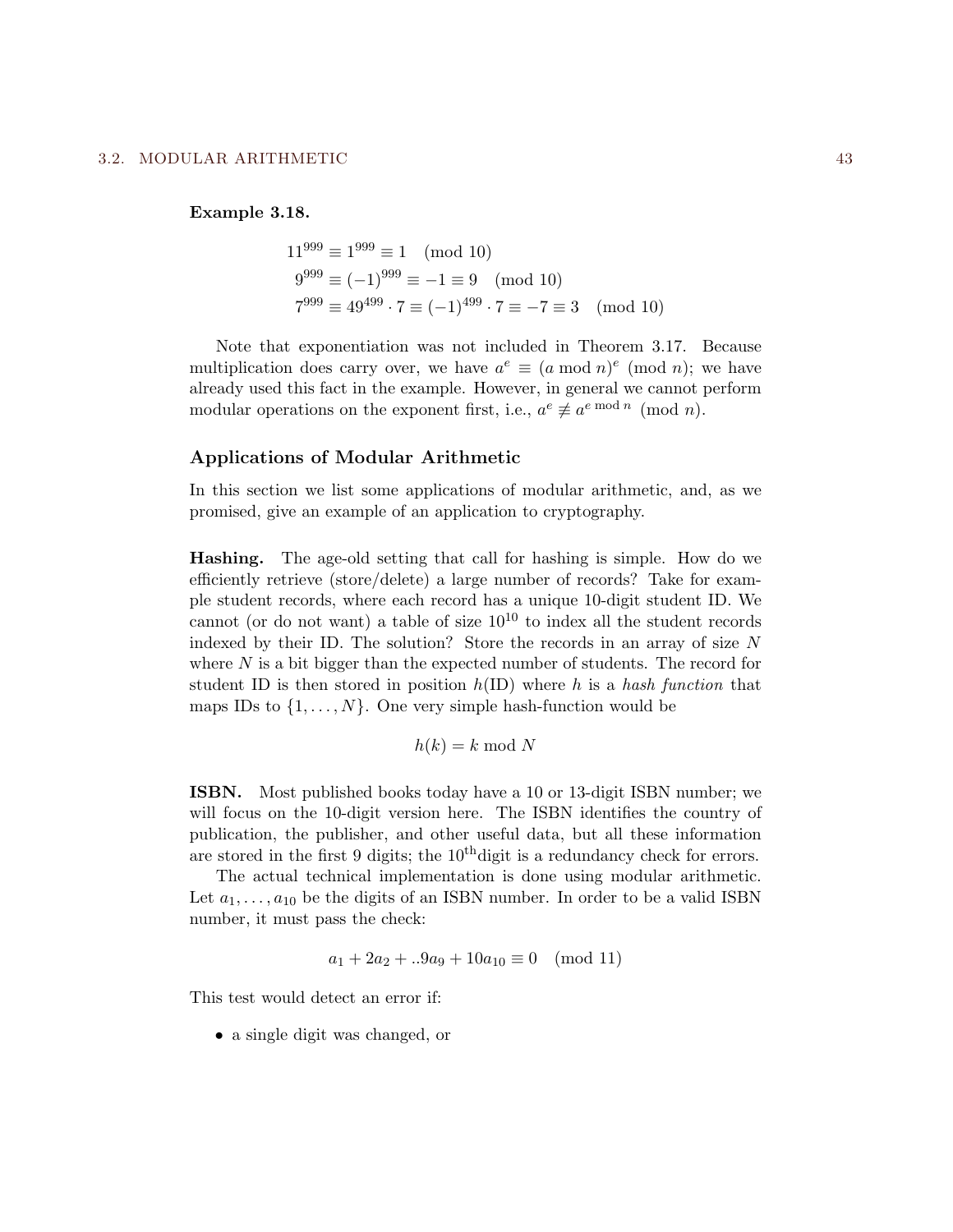• a transposition occurred, i.e., two digits were swapped (this is why in the check, we multiply  $a_i$  by i).

If 2 or more errors occur, the errors may cancel out and the check may still pass; fortunately, more robust solutions exists in the study of error correcting codes.

Casting out 9s. Observe that a number is congruent to the sum of its digits modulo 9. (Can you show this? Hint: start by showing  $10^n \equiv 1 \pmod{9}$  for any  $n \in \mathbb{N}^+$ .) The same fact also holds modulo 3. This allows us to check if the computation is correct by quickly performing the same computation modulo 9. (Note that incorrect computations might still pass, so this check only increase our confidence that the computation is correct.)

Pseudorandom sequences. Randomized algorithms require a source of random numbers; where do they come from in a computer? Computers today take a small random "seed" (this can be the current time, or taken from the swap space), and expand it to a long string that "looks random". A standard technique is the linear congruential generator (LCG):

- Choose a modulus  $m \in N^+$ ,
- a multiplier  $a \in 2, 3, \ldots, m-1$ , and
- an increment  $c \in \mathbb{Z}_m = \{0, 1, \ldots, m-1\}$

Given a seed  $x_0 \in \mathbb{Z}_m$ , the LCG outputs a "random looking" sequence inductively defined by

$$
x_{n+1} = (ax_n + c) \bmod m
$$

The LCG is good enough (i.e., random enough) for some randomized algorithms. Cryptographic algorithms, however, have a much more stringent requirement for "random looking"; it must be the case that any adversarial party, any hacker on the internet, cannot tell apart a "pseudorandom" string from a truly random string. Can you see why the LCG is not a good pseudorandom generator? (Hint: the LCG follows a very specific pattern)

**Encryption** Encryption solves the classical cryptographic problem of *secure* communication. Suppose that Alice wants to send a private message to Bob; however, the channel between Alice and Bob is insecure, in the sense that there is an adversary Eve who listens in on everything sent between Alice and Bob (later in the course we will discuss even more malicious behaviors than just listening in). To solves this problem, Alice and Bob agrees on a "secret code"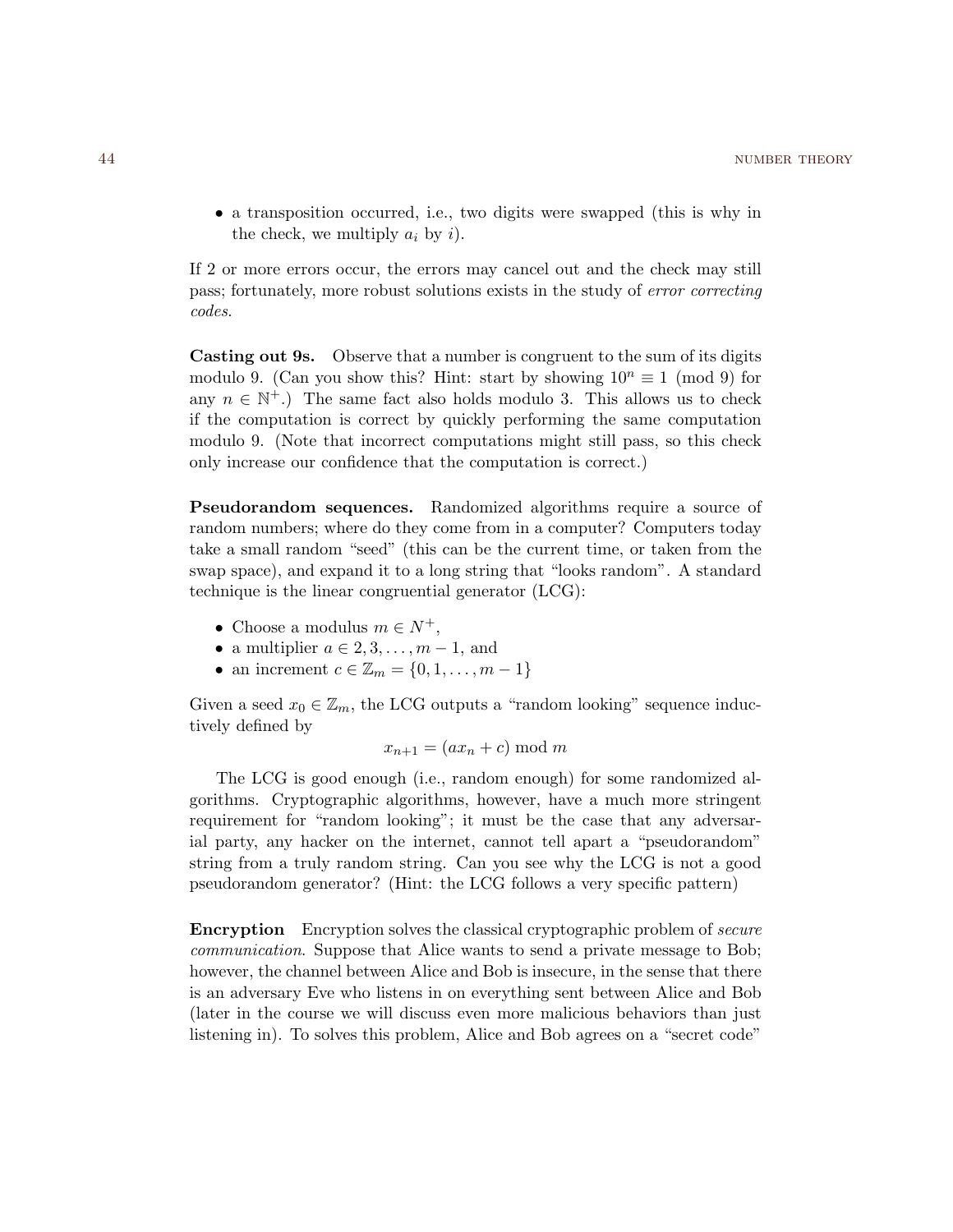#### 3.2. MODULAR ARITHMETIC 45

(an encryption scheme) so that Alice may "scramble" her messages to Bob (an encryption algorithm) in a way that no one except Bob may "unscramble" it (a decryption algorithm).

Definition 3.19 (Private-Key Encryption Scheme). A triplet of algorithms (Gen, Enc, Dec), a message space  $\mathcal{M}$ , and a key space  $\mathcal{K}$ , together is called a private-key encryption scheme if:

- 1. The key-generation algorithm, Gen is a randomized algorithm that returns a key,  $k \leftarrow$  Gen, such that  $k \in \mathcal{K}$ .
- 2. The encryption algorithm,  $Enc : K \times M \rightarrow \{0,1\}^*$  is an algorithm that takes as input a key  $k \in \mathcal{K}$  and a plain-text  $m \in \mathcal{M}$  (the message), and outputs a *cipher-text*  $c = \text{Enc}_k(m) \in \{0, 1\}^*$ .
- 3. The decryption algorithm, Dec:  $K \times \{0,1\}^* \to \mathcal{M}$  is an algorithm that takes as input a key  $k \in \mathcal{K}$  and a cipher-text  $c \in \{0,1\}^*$ , and output a plain-text  $m \in \mathcal{M}$ .
- 4. The scheme is correct; that is, decrypting a valid cipher-text should output the original plain text. Formally we require that for all  $m \in \mathcal{M}$ ,  $k \in \mathcal{K}$ ,  $\text{Dec}_k(\text{Enc}_k(m)) = m$ .

To use a private encryption scheme, Alice and Bob first meet in advance and run  $k \leftarrow$  Gen together to agree on the *secret key k*. The next time Alice has a private message m for Bob, she sends  $c = \text{Enc}_k(m)$  over the insecure channel. Once Bob receives the cipher-text c, he decrypts it by running  $m =$  $Dec_k(c)$  to read the original message.

Example 3.20 (Caesar Cipher). The Caesar Cipher is a private-key encryption scheme used by Julius Caesar to communicate with his generals; encryption is achieved by "shifting" each alphabet by some fixed amount (the key). Here is the formal description of the scheme. Let  $\mathcal{M} = \{A, \ldots, Z\}^*$  and  $\mathcal{K} = \{0, \ldots, 25\}$ :

- Gen outputs a uniformly random key k from  $\mathcal{K} = \{0, \ldots, 25\}.$
- Encryption shifts the alphabet of each letter in the plain-text by  $k$ :

 $Enc_k(m_1m_2\cdots m_n) = c_1c_2\cdots c_n$ , where  $c_i = m_i + k \mod 26$ 

• Decryption shifts each letter back:

$$
\mathrm{Dec}_k(c_1c_2\cdots c_n)=m_1m_2\cdots c_n, \text{where } m_i=c_i-k \text{ mod } 26
$$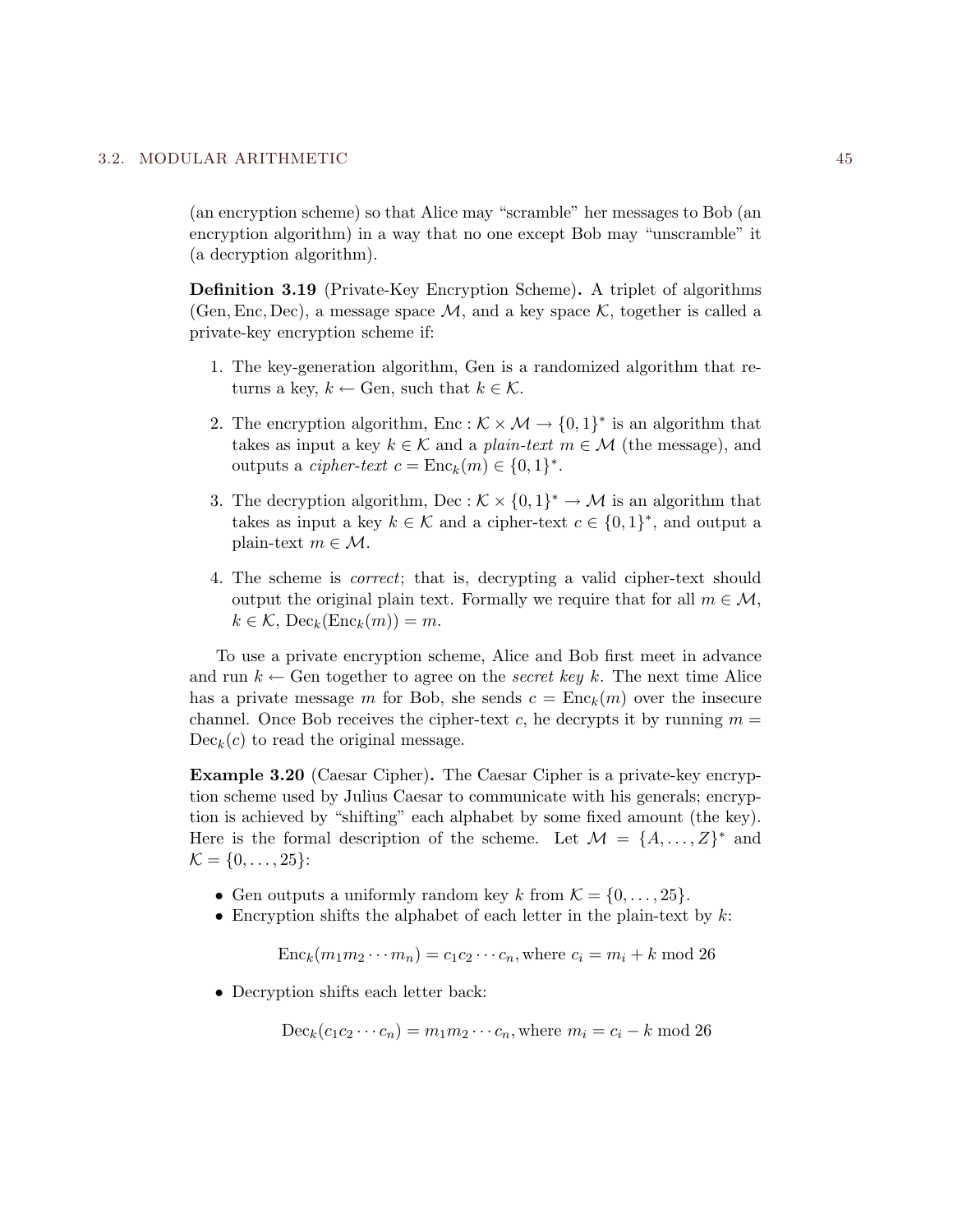For example, if  $k = 3$ , then we substitute each letter in the plain-text according to the following table:

> plain-text: ABCDEFGHIJKLMNOPQRSTUVWXYZ cipher-text: DEFGHIJKLMNOPQRSTUVWXYZABC

The message GOODMORNING encrypts to JRRGPRUQLQJ.

Claim 3.21. The Caesar Cipher is a private-key encryption scheme.

*Proof.* Correctness is trivial, since for all alphabets m and all keys  $k$ ,

 $m = ((m + k) \mod 26 - k) \mod 26$ 

Nowadays, we know the Caesar Cipher is not a very good encryption scheme. There are numerous freely available programs or applets on-line that can crack the Caesar Cipher. (In fact, you can do it too! After all, there are only 26 keys to try.) The next example is on the other extreme; it is a perfectly secure private-key encryption scheme. We wait until a later chapter to formalize the notion of perfect secrecy; for now, we simply point out that at least the key length of the one-time pad grows with the message length (i.e., there is not just 26 keys).

Example 3.22 (One-Time Pad). In the one-time pad encryption scheme, the key is required to be as long as the message. During encryption, the entire key is used to mask the plain-text, and therefore "perfectly hides" the plain-text. Formally, let  $\mathcal{M} = \{0, 1\}^n$ ,  $\mathcal{K} = \{0, 1\}^n$ , and

- Gen samples a key  $k = k_1 k_2 \cdots k_n$  uniformly from  $\mathcal{K} = \{0, 1\}^n$ .
- Enc<sub>k</sub> $(m_1m_2\cdots m_n) = c_1c_2\cdots c_n$ , where  $c_i = m_i + k_i \mod 2$  (equivalently  $c_i = m_i \oplus k_i$  where  $\oplus$  denotes XOR).
- Dec<sub>k</sub>(c<sub>1</sub>c<sub>2</sub> · · · c<sub>n</sub>) =  $m_1m_2 \cdots m_n$ , where  $m_i = c_i k_i \mod 2$  (again, it is equivalent to say  $m_i = c_i \oplus k_i$ .

To encrypt the message  $m = 0100000100101011$  under key  $k = 1010101001010101$ , simply compute

> plain-text: 0100000100101011 ⊕ key: 1010101001010101 cipher-text: 1110101101111110

Claim 3.23. The one-time pad is a private-key encryption scheme.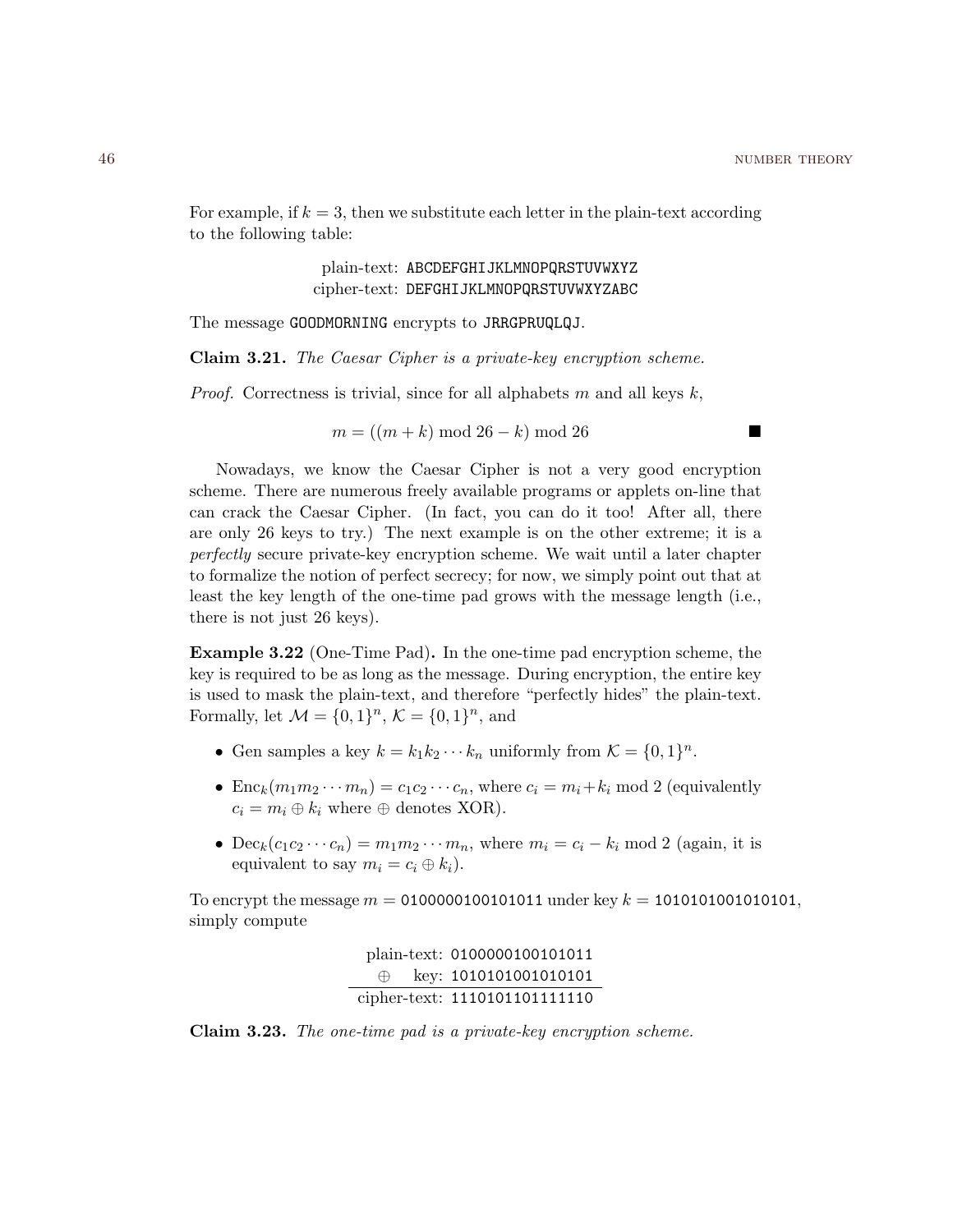*Proof.* Again correctness is trivial, since for  $m_i \in \{0,1\}$  and all  $k_i \in \{0,1\}$ ,  $m_i = ((m_i + k_i) \mod 2 - k_i) \mod 2$  (equivalently,  $m_i = m_i \oplus k_i \oplus k_i$ ).

Private-key encryption is limited by the precondition that Alice and Bob must meet in advance to (securely) exchange a private key. Is this an inherent cost for achieving secure communication?

First let us ask: can parties communicate securely without having secrets? Unfortunately, the answer is impossible. Alice must encrypt her message based on some secret key known only to Bob; otherwise, everyone can run the same decryption procedure as Bob to view the private message. Does this mean Alice has to meet with Bob in advance?

Fortunately, the answer this time around is no. The crux observation is that maybe we don't need the whole key to encrypt a message. Public-key cryptography, first proposed by Diffie and Hellman in 1976, splits the key into two parts: an encryption key, called public-key, and a decryption key, called the secret-key. In our example, this allows Bob to generate his own public and private key-pair without meeting with Alice. Bob can then publish his public-key for anyone to find, including Alice, while keeping his secret-key to himself. Now when Alice has a private message for Bob, she can encrypt it using Bob's public-key, and be safely assured that only Bob can decipher her message.

To learn more about public-key encryption, we need more number theory; in particular, we need to notion of prime numbers.

# 3.3 Primes

Primes are numbers that have the absolute minimum number of divisors; they are only divisible by themselves and 1. Composite numbers are just numbers that are not prime. Formally:

**Definition 3.24** (Primes and Composites). Let  $p \in \mathbb{N}$  and  $p \geq 2$ . p is prime if its only positive divisors are 1 and p. Otherwise  $p$  is composite (i.e., there exists some a such that  $1 < a < n$  and  $a|n$ .

Note that the definition of primes and composites exclude the numbers 0 and 1. Also note that, if n is composite, we may assume that there exists some a such that  $1 < a \leq \sqrt{n}$  and  $a|n$ . This is because given a divisor  $d|n$ with  $1 < d < n$ , then  $1 < n/d < n$  is also a divisor of n; moreover, one of d or when  $1 < a < n$ , then  $1 < n$ ,  $n/d$  must be at most  $\sqrt{n}$ .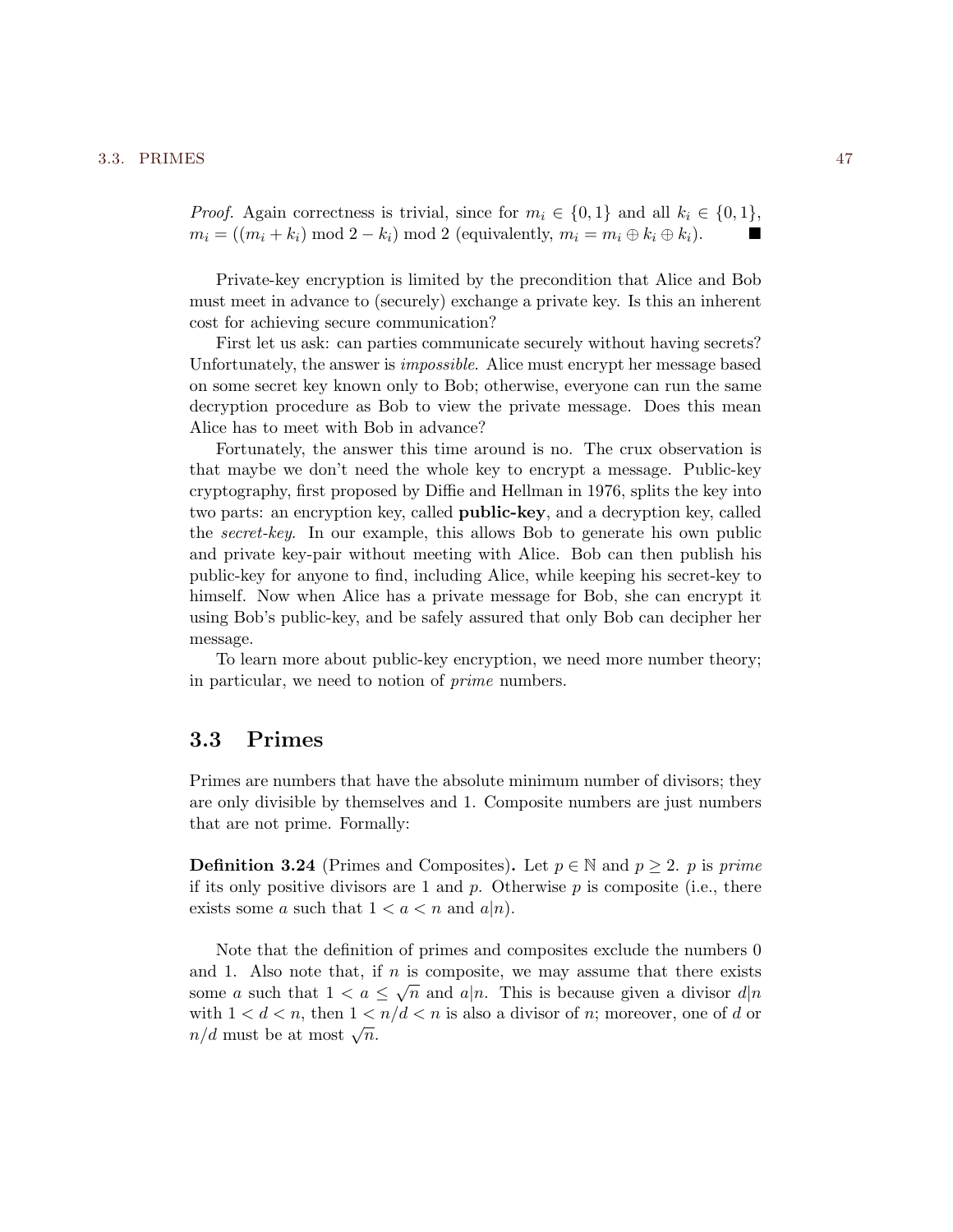**Example 3.25.** The first few primes are: 2,3,5,7,11,13,17,19. The first few composites are: 4,6,8,9,10,12,14,15.

How can we determine if a number n is prime or not? This is called a primality test. Given the above observation, we can try to divide n by every positive integer  $\leq \sqrt{n}$ ; this is not very efficient, considering that in today's cryptographic applications, we use 1024 or 2048-bit primes. A deterministic polynomial-time algorithm to for primality tests was not known until Agarwal, Saxena and Kayal constructed the first such algorithm in 2002; even after several improvements, the algorithm is still not fast enough to practically feasible. Fortunately, there is a much more efficient probabilistic algorithm for primality test; we will discuss this more later.

### Distribution of Primes

How many primes are there? Euclid first showed that there are infinitely many primes.

#### **Theorem 3.26** (Euclid). There are infinitely many primes.

*Proof.* Assume the contrary that there exists a finite number of primes  $p_1, \ldots, p_n$ . Consider  $q = p_1p_2\cdots p_n + 1$ . By assumption, q is not prime. Let  $a > 1$  be the smallest number that divides  $q$ . Then  $q$  must be prime (or else it could not be the smallest, by transitivity of divisibility), i.e.,  $a = p_i$  for some i (since  $p_1, \ldots, p_n$  are all the primes).

We have  $p_i|q$ . Since  $q = p_1p_2\cdots p_n + 1$  and  $p_i$  clearly divides  $p_1p_2\cdots p_n$ , we conclude by Corollary 3.4 that  $p_i|1$ , a contradiction.

Not only are there infinitely many primes, primes are actually common (enough).

**Theorem 3.27** (Prime Number Theorem). Let  $\pi(N)$  be the number of primes  $\leq N$ . Then

$$
\lim_{N \to \infty} \frac{\pi(N)}{N/\ln N} = 1
$$

We omit the proof, as it is out of the scope of this course. We can interpret the theorem as follows: there exists (small) constants  $c_1$  and  $c_2$  such that

$$
c_1N/logN \le \pi(N) \le c_2N/logN
$$

If we consider *n*-digit numbers, i.e.,  $0 \le x < 10^n$ , roughly  $10^n / \log 10^n = 10^n / n$ numbers are prime. In other words, roughly  $1/n$  fraction of *n*-digit numbers are prime.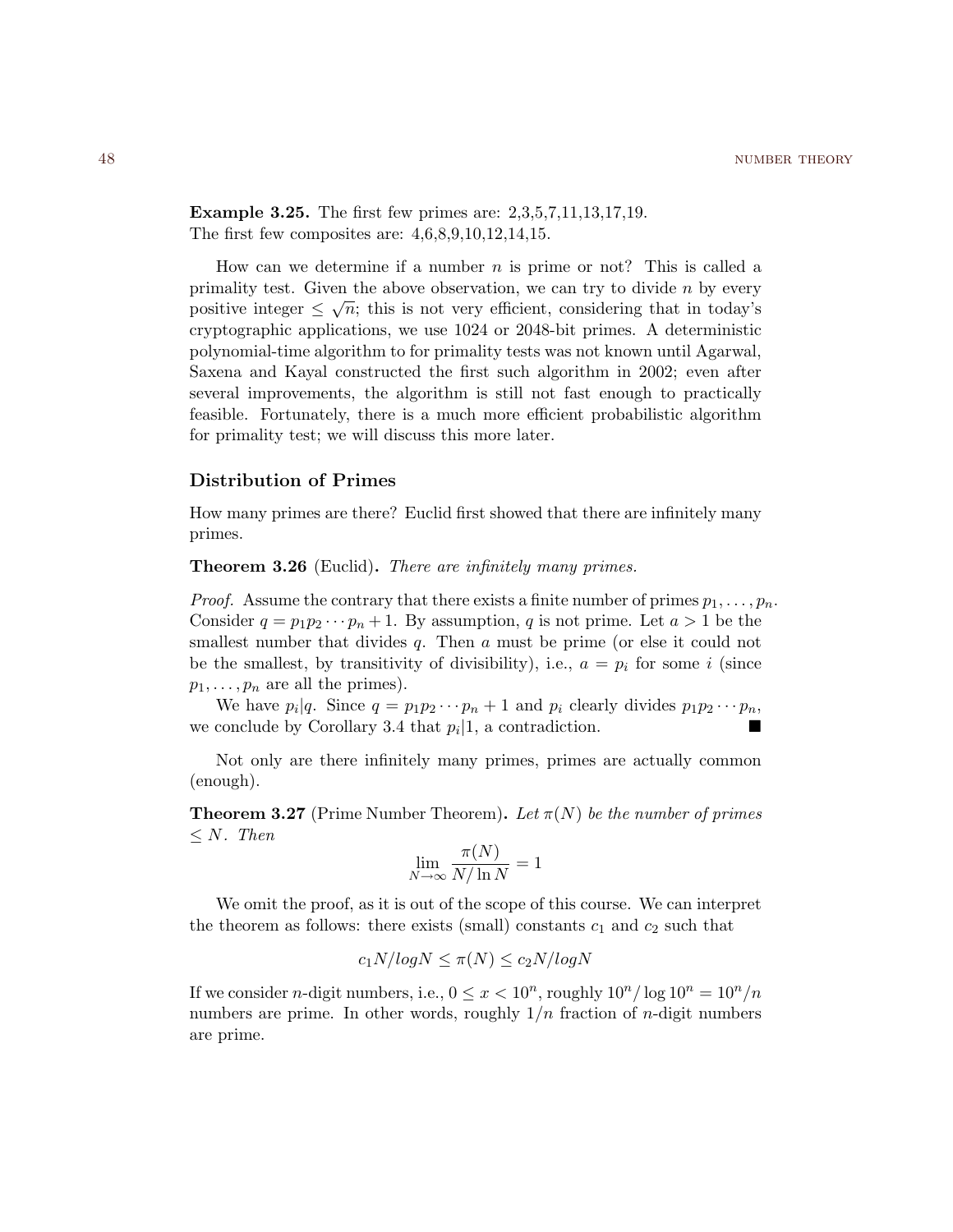Given that prime numbers are dense (enough), here is a method for finding a random n-digit prime:

- Pick a random (odd) *n*-digit number,  $x$ .
- Efficiently check if  $x$  is prime (we discuss how later).
- If x is prime, output x.
- Otherwise restart the procedure.

Roughly order n restarts would suffice.

### Relative Primality

Primes are numbers that lack divisors. A related notion is relative primality, where a pair of number lacks *common* divisors.

**Definition 3.28** (Relative Primality). Two positive integers  $a, b \in \mathbb{N}^+$  are relatively prime if  $gcd(a, b) = 1$ .

Clearly, a (standalone) prime is relatively prime to any other number except a multiple of itself. From Theorem 3.13 (i.e., from Euclid's algorithm), we have an alternative characterization of relatively prime numbers:

**Corollary 3.29.** Two positive integers  $a, b \in \mathbb{N}^+$  are relatively prime if and only if there exists  $s, t \in \mathbb{Z}$  such that  $sa + tb = 1$ .

Corollary 3.29 has important applications in modular arithmetic; it guarantees the existence of certain multiplicative inverses (so that we may talk of modular division).

**Theorem 3.30.** Let  $a, b \in \mathbb{N}^+$ . There exists an element  $a^{-1}$  such that  $a^{-1} \cdot a \equiv$ 1 (mod b) if and only if a and b are relatively prime.

 $a^{-1}$  is called the inverse of a modulo b; whenever such an element exists, we can "divide by a" modulo b by multiplying by  $a^{-1}$ . For example, 3 is the inverse of 7 modulo 10, because  $7 \cdot 3 \equiv 21 \equiv 1 \pmod{10}$ . On the other hand, 5 does not have an inverse modulo 10 (without relying on Theorem 3.30, we can establish this fact by simply computing  $5 \cdot 1, 5 \cdot 2, \ldots, 5 \cdot 9$  modulo 10).

*Proof of Theorem 3.30.* If direction. If  $a$  and  $b$  are relatively prime, then there exists s, t such that  $sa + tb = 1$  (Corollary 3.29). Rearranging terms,

$$
sa = 1 - tb \equiv 1 \pmod{b}
$$

therefore  $s = a^{-1}$ .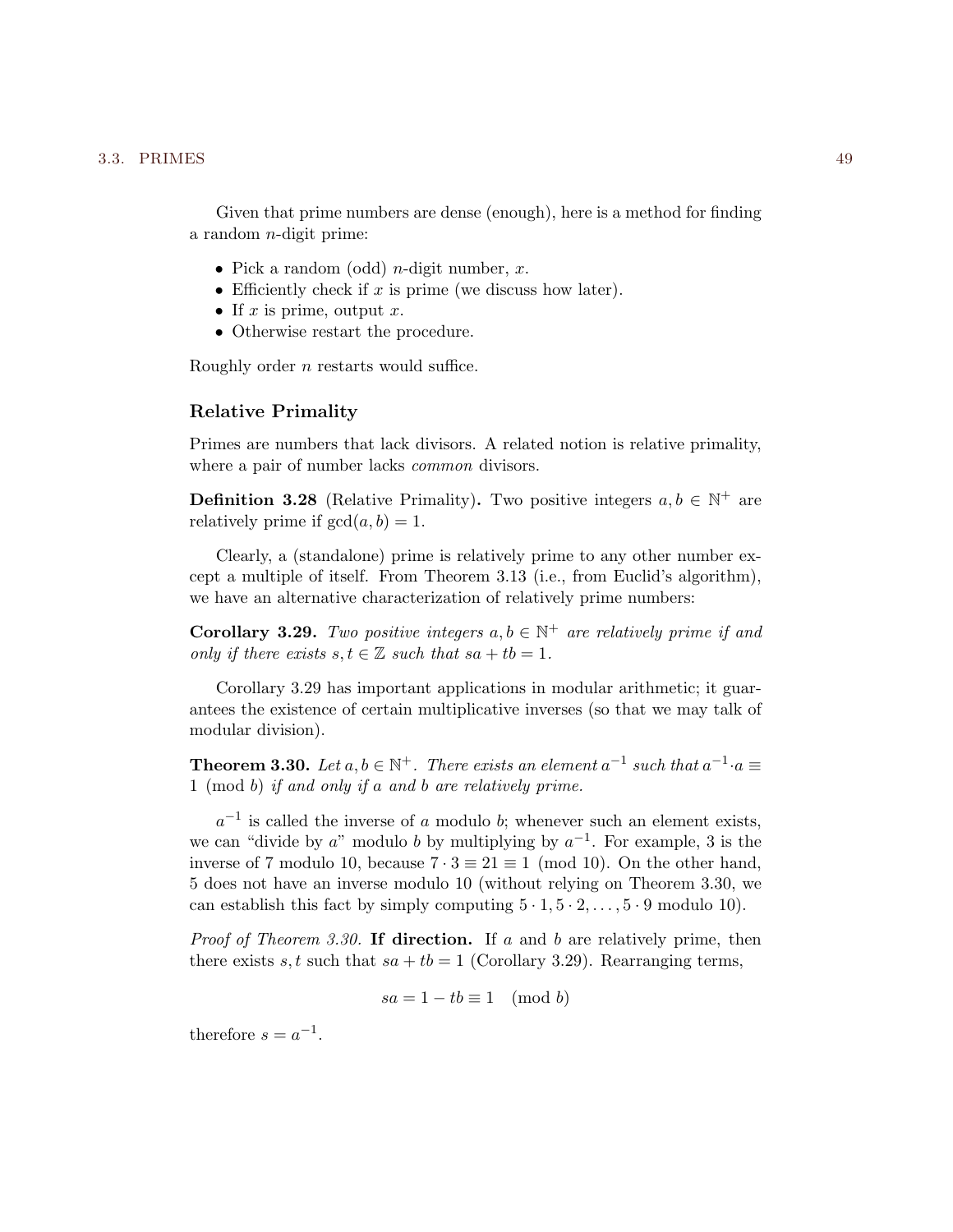Only if direction. Assume there exists an element s such that sa  $\equiv$ 1 (mod b). By definition this means there exists t such that  $sa - 1 = tb$ . Rearranging terms we have  $sa + (-t)b = 1$ , which implies  $gcd(a, b) = 1$ .

Relative primality also has consequences with regards to divisibility.

**Lemma 3.31.** If a and b are relatively prime and a|bc, then  $a|c$ .

*Proof.* Because a and b are relatively prime, there exists s and t such that  $sa + tb = 1$ . Multiplying both sides by c gives  $sac + tbc = c$ . Since a divides the left hand side  $(a \text{ divides } a \text{ and } bc), a \text{ must also divides the right hand side}$  $(i.e., c).$ 

# The Fundamental Theorem of Arithmetic

The fundamental theorem of arithmetic states that we can factor any positive integer uniquely as a product of primes. We start with a lemma before proving the fundamental theorem.

**Lemma 3.32.** If p is prime and  $p | \prod_{i=1}^{n} a_i$ , then there exist some  $1 \leq j \leq n$ such that  $p|a_i$ .

*Proof.* We proceed by induction. Let  $P(n)$  be the statement: For every prime p, and every sequence  $a_1, \ldots a_n$ , if  $p \mid \prod_{i=1}^n a_i$ , then there exist some  $1 \leq j \leq n$ such that  $p|a_i$ .

**Base case:**  $P(1)$  is trivial  $(j = 1)$ .

**Inductive step:** Assuming  $P(n)$ , we wish to show  $P(n + 1)$ . Consider some prime p and sequence  $a_1, ..., a_{n+1}$  s.t.  $p | \prod_{i=1}^{n+1} a_i$ . We split into two cases, either  $p | a_{n+1}$  or  $gcd(p, a_{n+1}) = 1$  (if the gcd was more than 1 but less than p, then p would not be a prime).

In the case that  $p \mid a_{n+1}$  we are immediately done  $(j = n+1)$ . Otherwise, by Lemma 3.31,  $p \mid \prod_{i=1}^{n} a_i$ . We can then use the induction hypothesis to show that there exists  $1 \leq j \leq n$  such that  $p|a_j$ .

Theorem 3.33 (Fundamental Theorem of Arithmetic). Every natural number  $n > 1$  can be uniquely factored into a product of a sequence of non-decreasing primes, i.e., the unique prime factorization.

For example,  $300 = 2 \times 2 \times 3 \times 5 \times 5$ .

*Proof.* We proceed by induction. Let  $P(n)$  be the statement "*n* has a unique prime factorization".

**Base case:**  $P(2)$  is trivial, with the unique factorization  $2 = 2$ .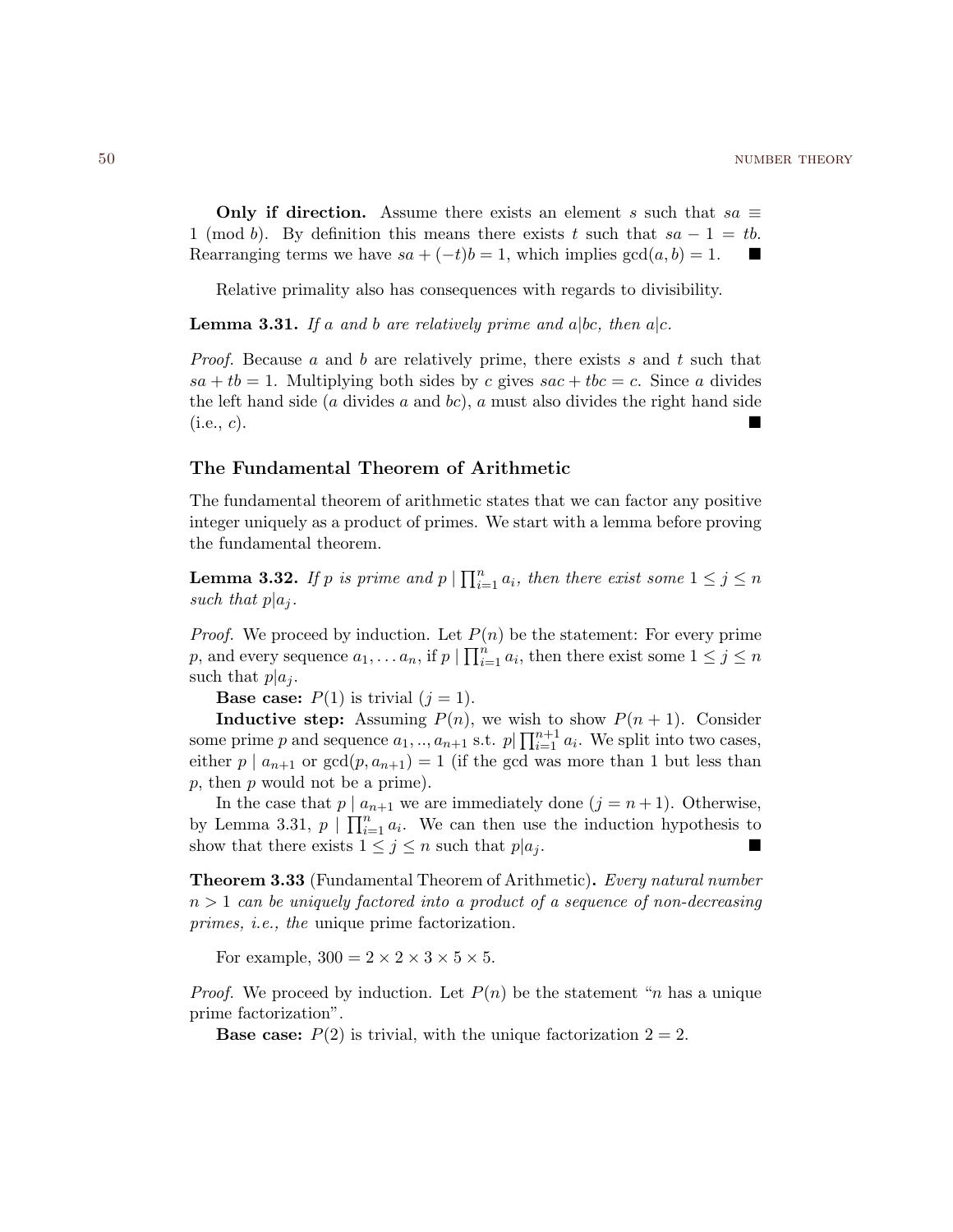#### $3.3.$  PRIMES  $51$

**Inductive Step:** Assume  $P(k)$  holds for all  $2 \le k \le n-1$ . We will show  $P(n)$  (for  $n \geq 3$ ). If n is prime, then we have the factorization of  $n = n$ , and this is unique (anything else would contradict that  $n$  is prime). If  $n$  is composite, we show existence and uniqueness of the factorization separately:

**Existence.** If *n* is composite, then there exists a, b such that  $2 \le a, b \le n-1$ and  $n = ab$ . Apply the induction hypothesis  $P(a)$  and  $P(b)$  to get their respective factorization, and "merge them" for a factorization of n.

**Uniqueness.** Suppose the contrary that  $n$  has two different factorizations,

$$
n = \prod_{i=1}^{n} p_i = \prod_{j=1}^{m} q_j
$$

where  $n, m \geq 2$  (otherwise n would be prime). Because  $p_1 | n = \prod_j q_j$ , by Lemma 3.32 there is some  $j_0$  such that  $p_1|q_{j_0}$ . Since  $p_1$  and  $q_{j_0}$  are both primes, we have  $p_1 = q_{j_0}$ . Consider the number  $n' = n/p_1$  which can be factorized as

$$
n' = \prod_{i=2}^{n} p_i = \prod_{j=1, j \neq j_0}^{m} q_j
$$

Since  $1 < n' = n/p_1 < n$ , the induction hypothesis shows that the two factorizations of  $n'$  are actually the same, and so the two factorization of *n* are also the same (adding back the terms  $p_1 = q_{j_0}$ ).  $\Box$ 

## Open Problems

Number theory is a field of study that is rife with (very hard) open problems. Here is a small sample of open problems regarding primes.

Goldbach's Conjecture, first formulated way back in the 1700's, states that any positive even integer other than 2 can be expressed as the sum of two primes. For example  $4 = 2 + 2$ ,  $6 = 3 + 3$ ,  $8 = 3 + 5$  and  $22 = 5 + 17$ . With modern computing power, the conjecture has been verified for all even integers up to  $\approx 10^{17}$ .

The Twin Prime Conjecture states that there are infinitely pairs of primes that differ by 2 (called twins). For example, 3 and 5, 5 and 7, 11 and 13 or 41 and 43 are all twin primes. A similar conjecture states that there are infinitely many safe primes or Sophie-Germain primes — pairs of primes of the form p and  $2p+1$  (p is called the Sophie-Germain prime, and  $2p+1$  is called the safe prime). For example, consider 3 and 7, 11 and 23, or 23 and 47. In cryptographic applications, the use of safe primes sometimes provide more security guarantees.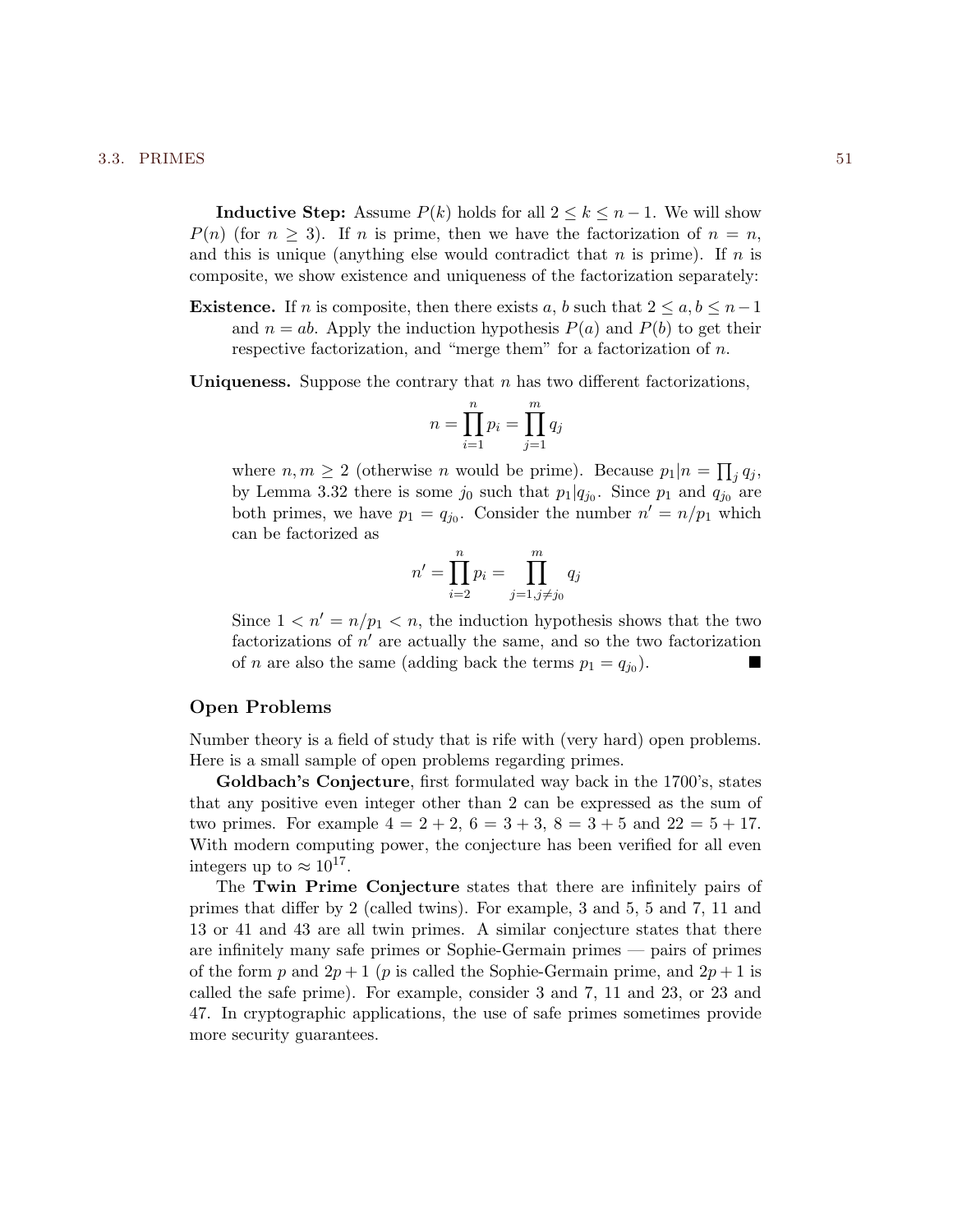# **3.4** The Euler  $\phi$  Function

**Definition 3.34** (The Euler  $\phi$  Function). Given a positive integer  $n \in \mathbb{N}^+$ , define  $\phi(n)$  to be the number of integers  $x \in \mathbb{N}^+$ ,  $x \leq n$  such that  $gcd(x, n) =$ 1, i.e., the number of integers that are relatively prime with  $n$ .

For example,  $\phi(6) = 2$  (the relatively prime numbers are 1 and 5), and  $\phi(7) = 6$  (the relatively prime numbers are 1, 2, 3, 4, 5, and 6). By definition  $\phi(1) = 1$  (although this is rather uninteresting). The Euler  $\phi$  function can be computed easily on any integer for which we know the unique prime factorization (computing the unique prime factorization itself may be difficult). In fact, if the prime factorization of *n* is  $n = p_1^{k_1} p_2^{k_2} \cdots p_m^{k_m}$ , then

$$
\phi(n) = n \prod_{i} \left( 1 - \frac{1}{p_i} \right) = \prod_{i} (p_i^{k_i} - p_i^{k_i - 1}) \tag{3.5}
$$

While we won't prove (3.5) here (it is an interesting counting exercise), we do state and show the following special cases.

**Claim 3.35.** If p is a prime, then  $\phi(p) = p - 1$ . If  $n = pq$  where  $p \neq q$  are both primes, then  $\phi(n) = (p-1)(q-1)$ .

*Proof.* If p is prime, then the numbers  $1, 2, \ldots, p-1$  are all relatively prime to p. Therefore  $\phi(p) = p - 1$ .

If  $n = pq$  with  $p \neq q$  both prime, then among the numbers  $1, 2, \ldots, n = pq$ , there are exactly q multiples of p (they are  $p, 2p, \ldots, n = qp$ ). Similarly, there are exactly p multiples of q. Observe that that other than multiples of p or q, the rest of the numbers are relatively prime to  $n$ ; also observe that we have counted  $n = pq$  twice. Therefore

$$
\phi(n) = n - p - q + 1 = pq - p - q + 1 = (p - 1)(q - 1)
$$

The Euler  $\phi$  function is especially useful in modular exponentiation, due to Euler's Theorem:

**Theorem 3.36.** Given  $a, n \in \mathbb{N}^+$ , if  $gcd(a, n) = 1$ , then

$$
a^{\phi(n)} \equiv 1 \pmod{n}
$$

*Proof.* Let  $X = \{x \mid x \in N^+, x \leq n, \text{gcd}(x, n) = 1\}$ . By definition  $|X| = \phi(n)$ . Let  $aX = \{ax \mod n \mid x \in X\}$ . For example, if  $n = 10$ , then  $X = \{1, 3, 7, 9\}$ , and

 $aX = \{3 \text{ mod } 10, 9 \text{ mod } 10, 21 \text{ mod } 10, 27 \text{ mod } 10\} = \{3, 9, 1, 7\}$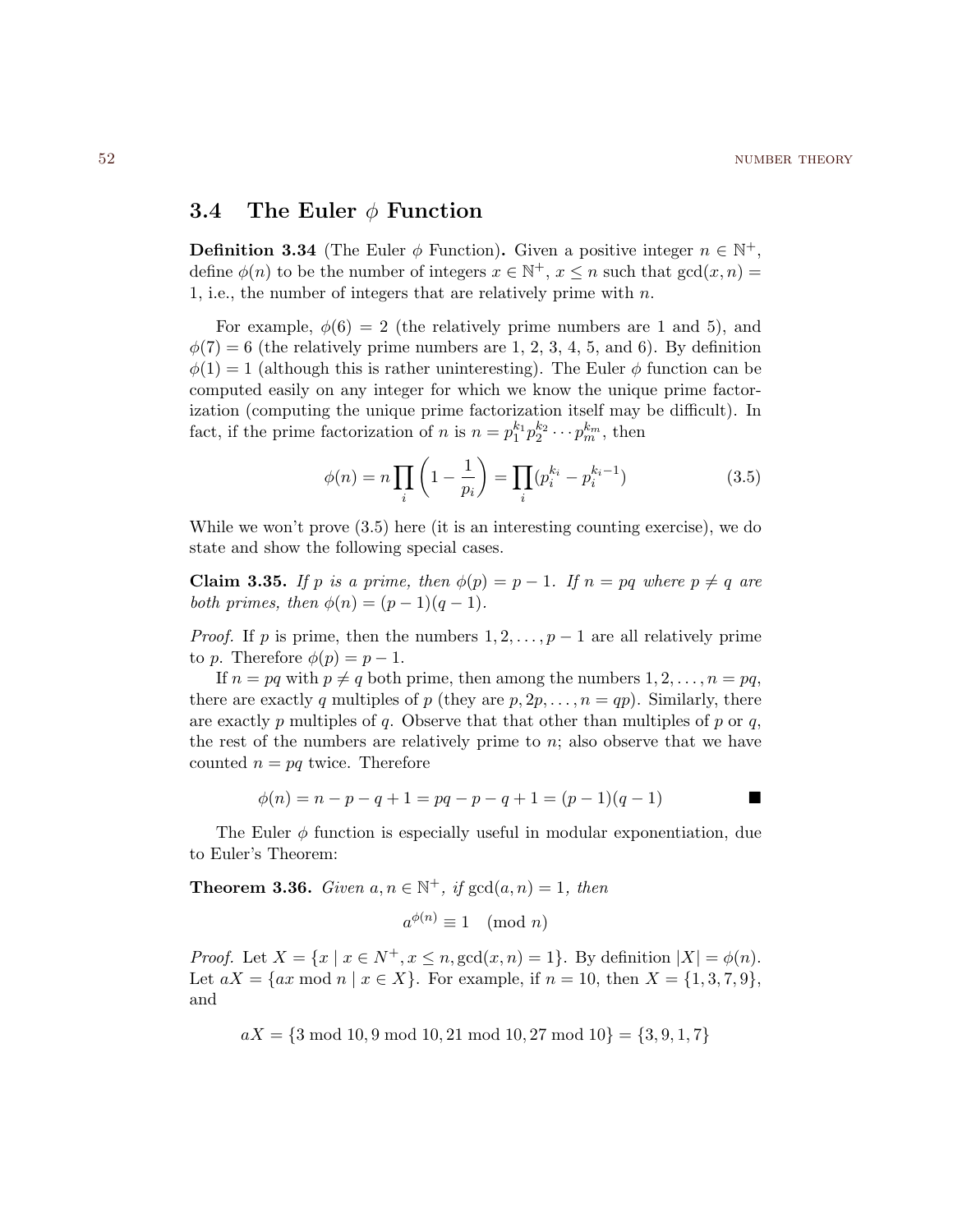#### 3.4. THE EULER  $\phi$  FUNCTION 53

By Theorem 3.30,  $X$  is the set of all numbers that have multiplicative inverses modulo  $n$ ; this is useful in the rest of the proof.

We first claim that  $X = aX$  (this does indeed hold in the example). We prove this by showing  $X \subseteq aX$  and  $aX \subseteq X$ .

- $X \subseteq aX$ . Given  $x \in X$ , we will show that  $x \in aX$ . Consider the number  $a^{-1}x \mod n$  (recall that  $a^{-1}$  is the multiplicative inverse of a, and exists since  $gcd(a, n) = 1$ ). We claim that  $a^{-1}x \mod n \in X$ , since it has the multiplicative inverse  $x^{-1}a$ . Consequently,  $a(a^{-1}x) \equiv x \pmod{n} \in aX$ .
- $aX \subseteq X$ . We can give a similar argument as above<sup>1</sup>. Given  $y \in aX$ , we will show that  $y \in X$ . This can be done by constructing the multiplicative inverse of y. We know y is of the form  $ax$  for some  $x \in X$ , so the multiplicative inverse of y is  $x^{-1}a^{-1}$ .

Knowing  $aX = X$ , we have:

$$
\prod_{x \in X} x \equiv \prod_{y \in aX} y \equiv \prod_{x \in X} ax \pmod{n}
$$

Since each  $x \in X$  has an inverse, we can multiply both sides with all those inverses (i.e., divide by  $\prod_{x \in X} s$ ):

$$
1 \equiv \prod_{x \in X} a \pmod{n}
$$

Since  $|X| = \phi$ , we have just shown that  $a^{\phi(n)} \equiv 1 \pmod{n}$ .

We give two corollaries.

**Corollary 3.37** (Fermat's Little Theorem). If p is a prime and  $gcd(a, p) = 1$ , then  $a^{p-1} \equiv 1 \pmod{p}$ .

*Proof.* This directly follows from the theorem and  $\phi(p) = p - 1$ .

Corollary 3.38. If  $gcd(a, n) = 1$ , then

$$
a^x \equiv a^{x \bmod{\phi(n)}} \pmod{n}
$$

<sup>&</sup>lt;sup>1</sup>In class we showed this differently. Observe that  $|aX| \leq |X|$  (since elements in  $aX$  are "spawned" from X). Knowing that  $X \subseteq aX$ ,  $|aX| \leq |X|$ , and the fact that these are finite sets allows us to conclude that  $aX \subseteq X$  (in fact we may directly conclude that  $aX = X$ ).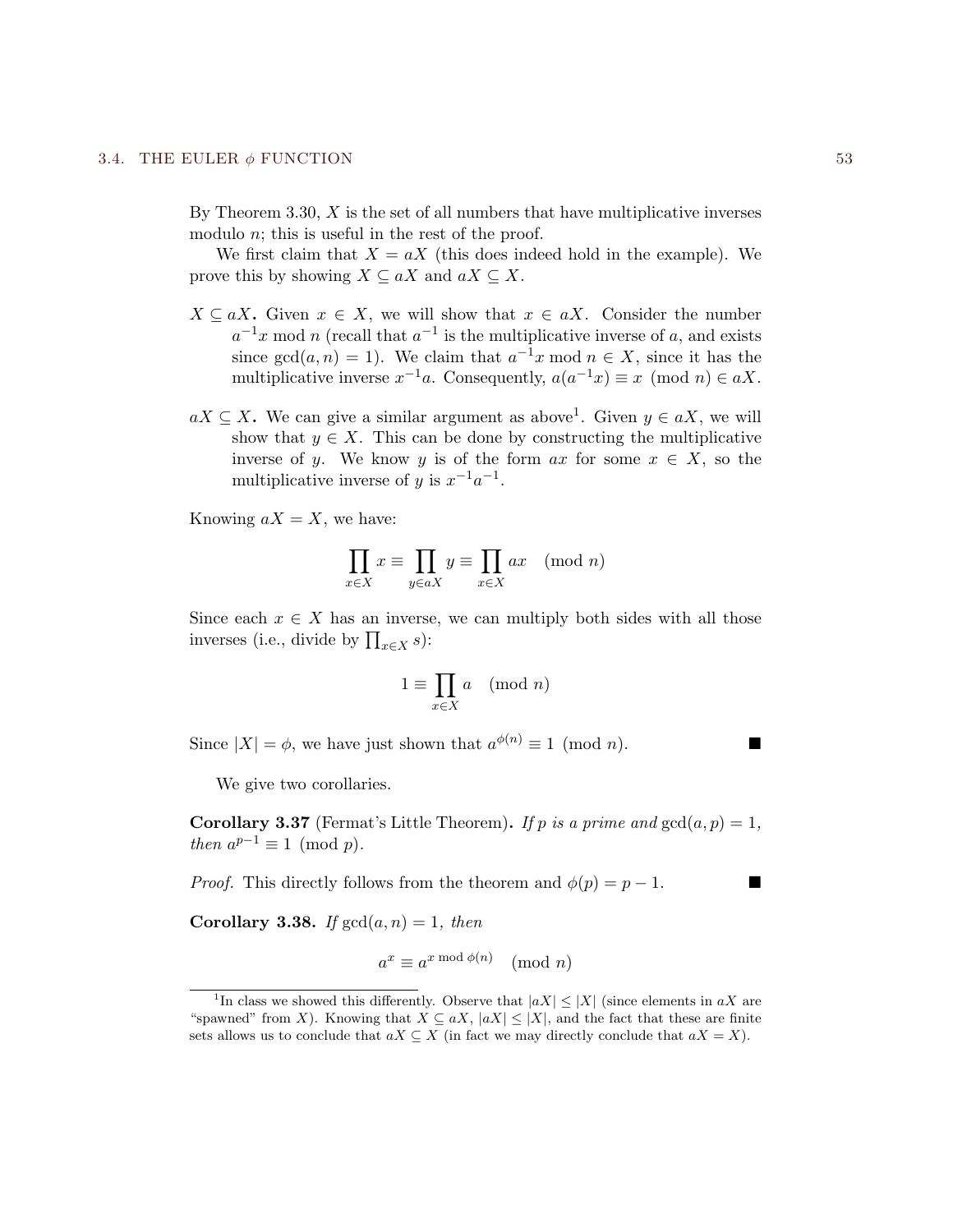*Proof.* Let  $x = q\phi(n) + r$  be the result of dividing x by  $\phi(n)$  with remainder (recall that r is exactly x mod  $\phi(n)$ ). Then

$$
a^x = a^{q\phi(N)+r} = (a^{\phi(N)})^q \cdot a^r \equiv 1^q \cdot a^r = a^{x \bmod{\phi(n)}} \pmod{n}
$$

Example 3.39. Euler's function can speed up modular exponentiation by a lot. Let  $n = 21 = 3 \times 7$ . We have  $\phi(n) = 2 \times 6 = 12$ . Then

$$
2^{999} \equiv 2^{999 \mod 12} = 2^3 = 8 \pmod{21}
$$

### Application to Probabilistic Primality Checking

We have mentioned on several occasions that there is an efficient probabilistic algorithm for checking primality. The algorithm, on input a number  $n$ , has the following properties:

- If  $n$  is prime, then algorithm always outputs YES
- If n is not prime, then with some probability, say  $1/2$ , the algorithm may still output YES incorrectly.

Looking at it from another point of view, if the algorithm ever says  $n$  is not prime, then  $n$  is definitely not prime. With such an algorithm, we can ensure that  $n$  is prime with very high probability: run the algorithm 200 times, and believe n is prime if the output is always YES. If  $n$  is prime, we always correctly conclude that it is indeed prime. If  $n$  is composite, then we would only incorrectly view it as a prime with probability  $(1/2)^{200}$  (which is so small that is more likely to encounter some sort of hardware error).

How might we design such an algorithm? A first approach, on input  $n$ , is to pick a random number  $1 < a < n$  and output YES if and only if  $gcd(a, n) = 1$ . Certainly if n is prime, the algorithm will always output YES. But if  $n$  is not prime, this algorithm may output YES with much too high probability; in fact, it outputs YES with probability  $\approx \phi(n)/n$  (this can be too large if say  $n = pq$ , and  $\phi(n) = (p-1)(q-1)$ .

We can design a similar test relying on Euler's Theorem. On input  $n$ , pick a random  $1 < a < n$  and output YES if and only if  $a^{n-1} \equiv 1 \pmod{n}$ . Again, if  $n$  is prime, this test will always output YES. What if  $n$  is composite? For most composite numbers, the test does indeed output YES with sufficiently small probability. However there are some composites, called Carmichael numbers or pseudo-primes, on which this test always outputs YES incorrectly (i.e., a Carmichael number *n* has the property that for all  $1 < a < n$ ,  $a^{n-1} \equiv 1$  $(mod n)$ , yet *n* is not prime).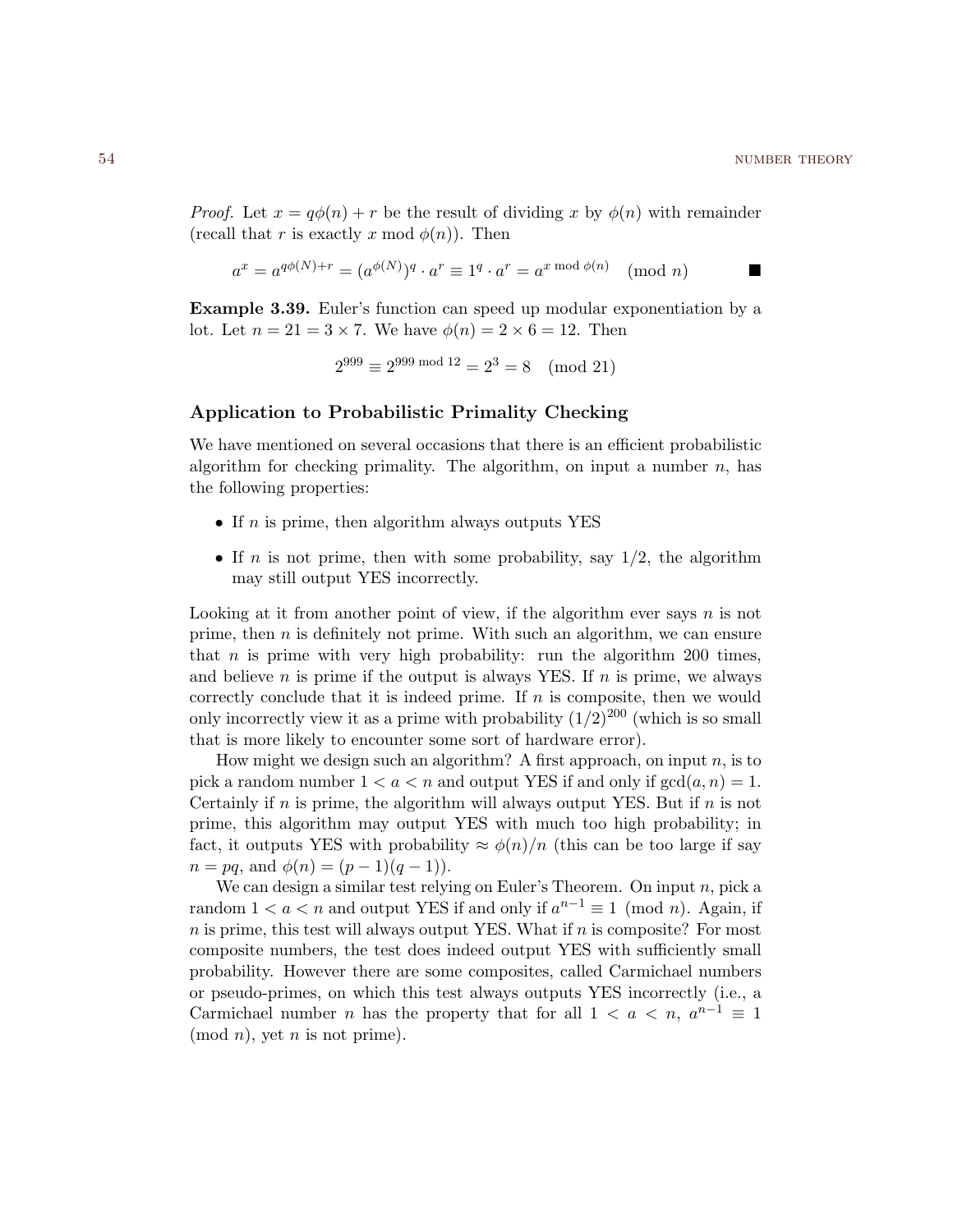#### 3.4. THE EULER  $\phi$  FUNCTION 55

By adding a few tweaks to the above algorithm, we would arrive at the Miller-Rabin primality test that performs well on all numbers (this is out of the scope of this course). For now let us focus on computing  $a^{n-1}$ . The naïve way of computing  $a^{n-1}$  requires  $n-1$  multiplications — in that case we might as well just divide  $n$  by all numbers less than  $n$ . A more clever algorithm is to do repeated squaring:

| <b>Algorithm 2</b> ExpMod $(x, e, n)$ , computing $x^e \mod n$                                |  |
|-----------------------------------------------------------------------------------------------|--|
| if $e=0$ then                                                                                 |  |
| return 1;                                                                                     |  |
| else                                                                                          |  |
| <b>return</b> ExpMod $(x, e \text{ div } 2, n)^2 \cdot x^{e \text{ mod } 2} \text{ mod } n$ ; |  |
| end if                                                                                        |  |

The correctness of ExpMod is based on the fact the exponent e can be expressed as  $(e \div 2) \cdot 2 + e \mod 2$  by the division algorithm, and therefore

$$
x^{e} = x^{(e \text{ div } 2) \cdot 2 + e \text{ mod } 2} = \left(x^{e \text{ div } 2}\right)^{2} \cdot x^{e \text{ mod } 2}
$$

To analyse the efficiency of ExpMod, observe that  $x^{e \mod 2}$  is easy to compute (it is either  $x^1 = x$  or  $x^0 = 1$ ), and that the recursion has depth  $\approx \log_2 e$  since the exponent  $e$  is halved in each recursive call. The intuition behind  $ExpMod$ is simple. By repeated squaring, it is must faster to compute exponents that are powers of two, e.g., to compute  $x^{16}$  requires squaring four times:  $x \to x^2 \to$  $x^4 \to x^8 \to x^{16}$ . Exponents that are not powers of two can first be split into sums of powers of two; this is the same concept as binary representations for those who are familiar with it. As an example, suppose we want to compute  $4^{19}$  mod 13. First observe that  $19 = 16 + 2 + 1$  (the binary representation of 19 would be  $1011<sub>2</sub>$ ). By repeated squaring, we first compute:

| $4^2 \mod 13 = 16 \mod 13 = 3$  | $4^4 \mod 13 = 3^2 \mod 13 = 9$      |
|---------------------------------|--------------------------------------|
| $4^8 \mod 13 = 9^2 \mod 13 = 3$ | $4^{16}$ mod $13 = 3^2$ mod $13 = 9$ |

Now we can compute

$$
4^{19} \text{ mod } 13 = 4^{16+2+1} \text{ mod } 13 = 4^{16} \cdot 4^2 \cdot 4^1 \text{ mod } 13
$$

$$
= 9 \cdot 3 \cdot 4 \text{ mod } 13 = 4
$$

The takeaway of this section is that primality testing can be done efficiently, in time polynomial in the length (number of digits) of the input number  $n$  (i.e., in time polynomial in  $\log n$ ).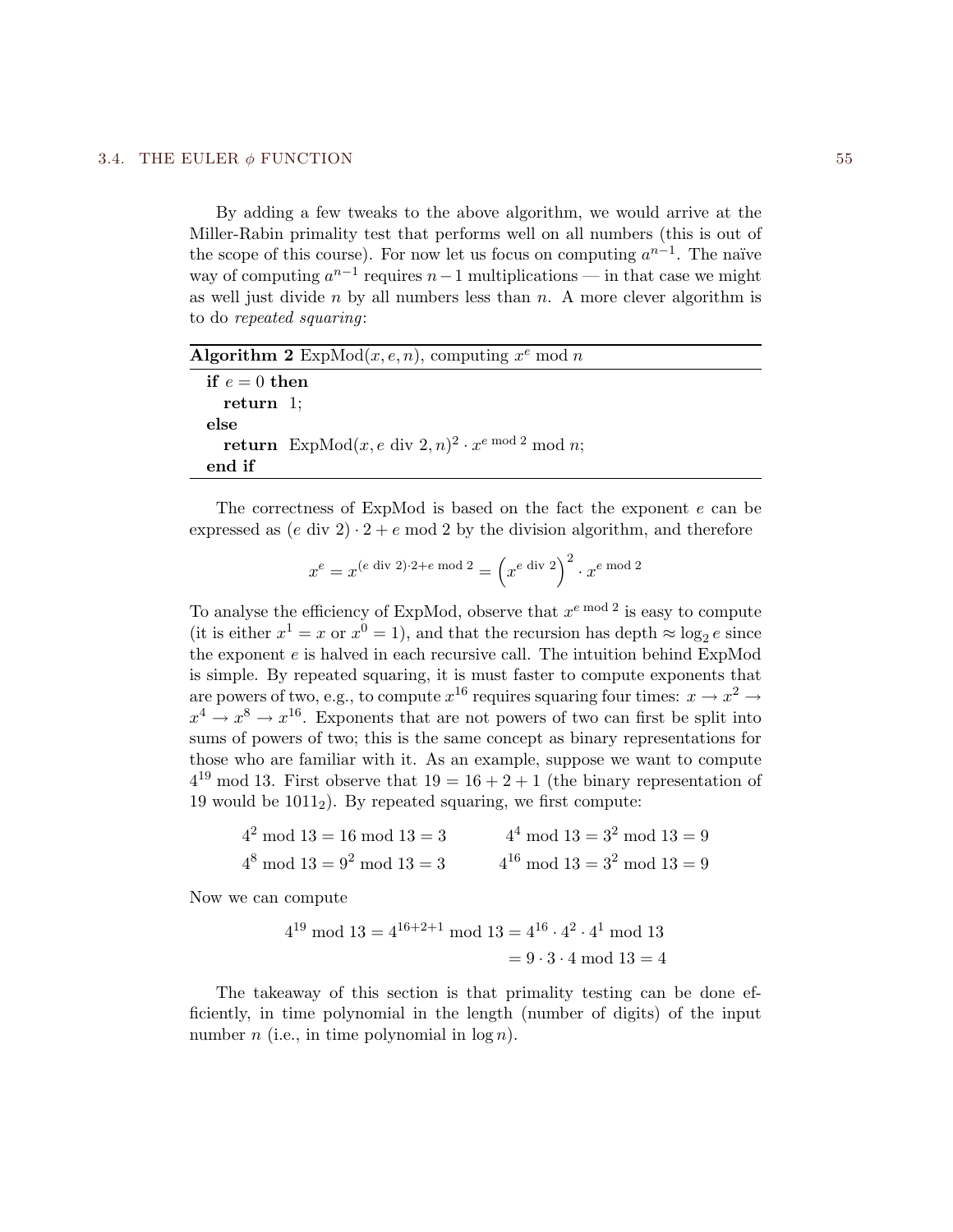# 3.5 Public-Key Cryptosystems and RSA

In this section we formally define public-key cryptosystems. We describe the RSA cryptosystem as an example, which relies on many number theoretical results in this chapter.

Recall our earlier informal discussion on encryption: Alice would like to send Bob a message over a public channel where Eve is eavesdropping. A private-key encryption scheme would require Alice and Bob to meet in advance to jointly generate and agree on a secret key. On the other hand a publickey encryption scheme, first proposed by Diffie and Hellman, has two keys: a public-key for encrypting, and a private-key for decrypting. Bob can now generate both keys by himself, and leave the public-key out in the open for Alice to find; when Alice encrypts her message using Bob's public-key, only Bob can decrypt and read the secret message.

**Definition 3.40.** A triplet of algorithms (Gen, Enc, Dec), a key space  $\mathcal{K} \subseteq$  $\mathcal{K}_{\mathbf{pk}} \times \mathcal{K}_{\mathbf{sk}}$  (each key is actually a pair of public and secret keys), and a sequence of message spaces indexed by public-keys  $\mathcal{M} = \{\mathcal{M}_{pk}\}_{pk\in\mathcal{K}_{pk}}$ , together is called a public-key encryption scheme if:

- 1. The key-generation algorithm, Gen is a randomized algorithm that returns a pair of keys,  $(pk, sk) \leftarrow$  Gen, such that  $(pk, sk) \in \mathcal{K}$  (and so  $pk \in \mathcal{K}_{\mathbf{pk}}, sk \in \mathcal{K}_{\mathbf{sk}}.$
- 2. The encryption algorithm takes as input a public-key  $pk \in \mathcal{K}_{\text{pk}}$  and a plain-text  $m \in \mathcal{M}_{pk}$  (the message), and outputs a *cipher-text*  $c =$  $\text{Enc}_{pk}(m) \in \{0, 1\}^*.$
- 3. The decryption algorithm takes as input a secret-key  $k \in \mathcal{K}_{sk}$  and a cipher-text  $c \in \{0,1\}^*$ , and output a plain-text  $m = \text{Dec}_{sk}(c)$ .
- 4. The scheme is correct; that is, decrypting a valid cipher-text with the correct pair of keys should output the original plain text. Formally we require that for all  $(pk, sk) \in \mathcal{K}$ ,  $m \in \mathcal{M}_{pk}$ ,  $\text{Dec}_{sk}(\text{Enc}_{pk}(m)) = m$ .

### The RSA Cryptosystem

The RSA cryptosystem, conceived by Rivest, Shamir and Adleman, uses modular exponentiation to instantiate a public-key crypto-system. Given a security parameter  $n$ , the plain RSA public-key encryption scheme is as follows:

• Gen(n) picks two random n-bit primes p and q, set  $N = pq$ , and pick a random e such that  $1 < e < n$ ,  $gcd(e, \phi(N)) = 1$ . The public key is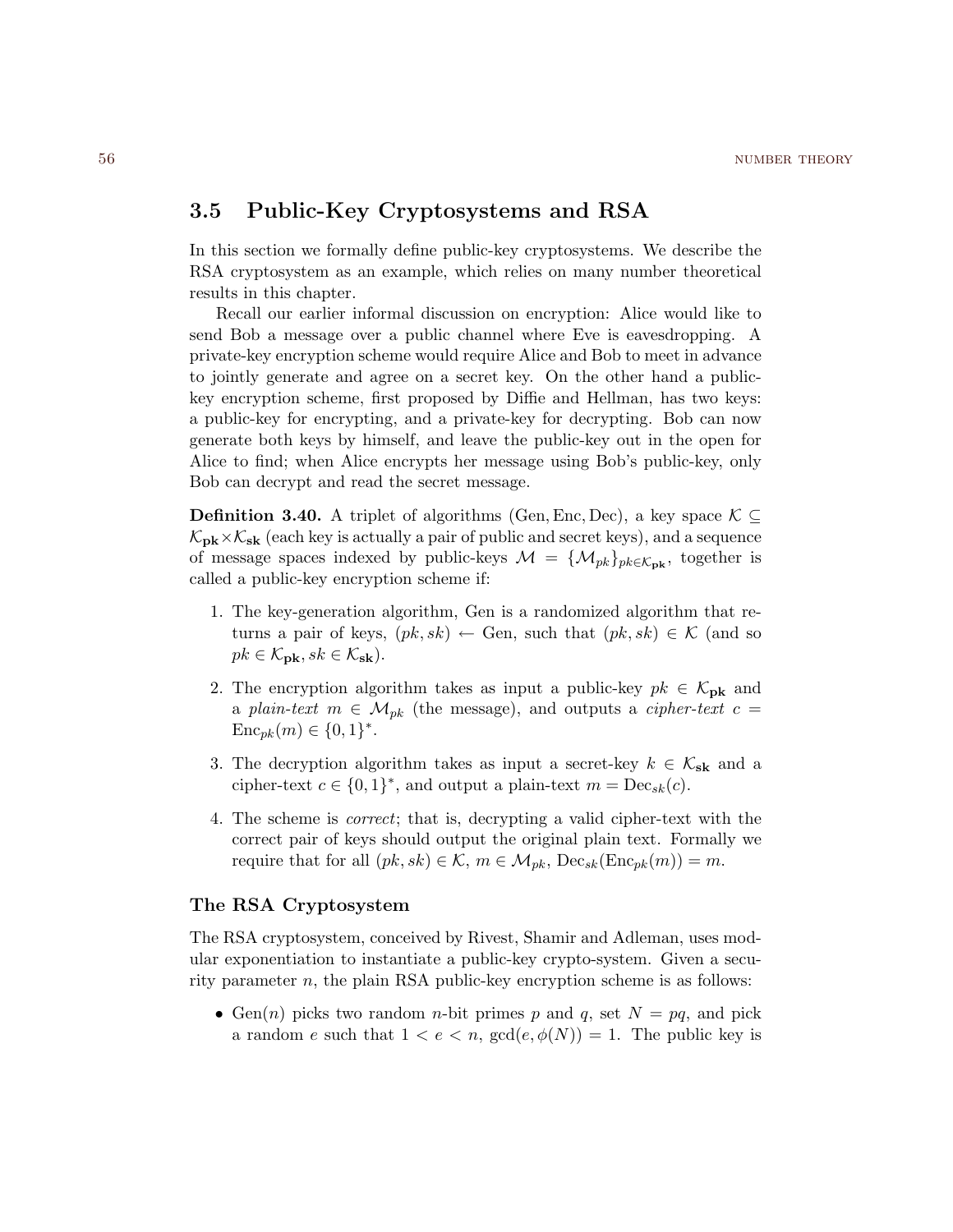$pk = (N, e)$ , while the secret key is  $sk = (p, q)$  (the factorization of N). N is called the modulus of the scheme.

- Through the definition of Gen, we already have a implicit definition of the key-space K. The message space for a public-key  $pk = (N, e)$  is:  $\mathcal{M}_{pk} = \{m \mid 0 < m < N, \gcd(m, N) = 1\}.$
- Encryption and decryption are defined as follows:

Enc<sub>pk</sub>(m) = 
$$
m^e
$$
 mod N  
Dec<sub>sk</sub>(c) =  $c^d$  mod N, where  $d = e^{-1}$  mod  $\phi(N)$ 

# Correctness of RSA

First and foremost we should verify that all three algorithms, Gen, Enc and Dec, can be efficiently computed. Gen involves picking two  $n$ -bit primes,  $p$  and q, and an exponent e relatively prime to  $pq$ ; we covered generating random primes in Section 3.3, and choosing  $e$  is simple: just make sure  $e$  is not a multiple of  $p$  or  $q$  (and a random  $e$  would work with very high probability). Enc and Dec are both modular exponentiations; we covered that in Section 3.4. Dec additionally requires us to compute  $d = e^{-1} \text{ mod } \phi(N)$ ; knowing the secret-key, which contains the factorization of N, it is easy to compute  $\phi(N)$  =  $(p-1)(q-1)$ , and then compute d using the extended GCD algorithm and Theorem 3.30.

Next, let us verify that decryption is able to recover encrypted messages. Given a message m satisfying  $0 < m < N$  and  $gcd(m, N) = 1$ , we have:

$$
Dec(Enc(m)) = ((me) mod N)d mod N
$$
  
=  $med mod N$   
=  $med mod \phi(N)$  mod N by Corollary 3.38  
=  $m1 mod N$  by Corollary 3.38  
=  $m1 mod N$   
=  $m$  mod  $N = m$ 

This calculation also shows why the message space is restricted to  ${m \mid 0}$  $m \lt N$ , gcd $(m, N) = 1$ : A message m must satisfy gcd $(m, N) = 1$  so that we can apply Euler's Theorem, and m must be in the range  $0 < m < N$  so that when we recover m mod  $N$ , it is actually equal to the original message m.

#### Security of RSA

Let us informally discuss the security of RSA encryption. What stops Eve from decrypting Alice's messages? The assumption we make is that without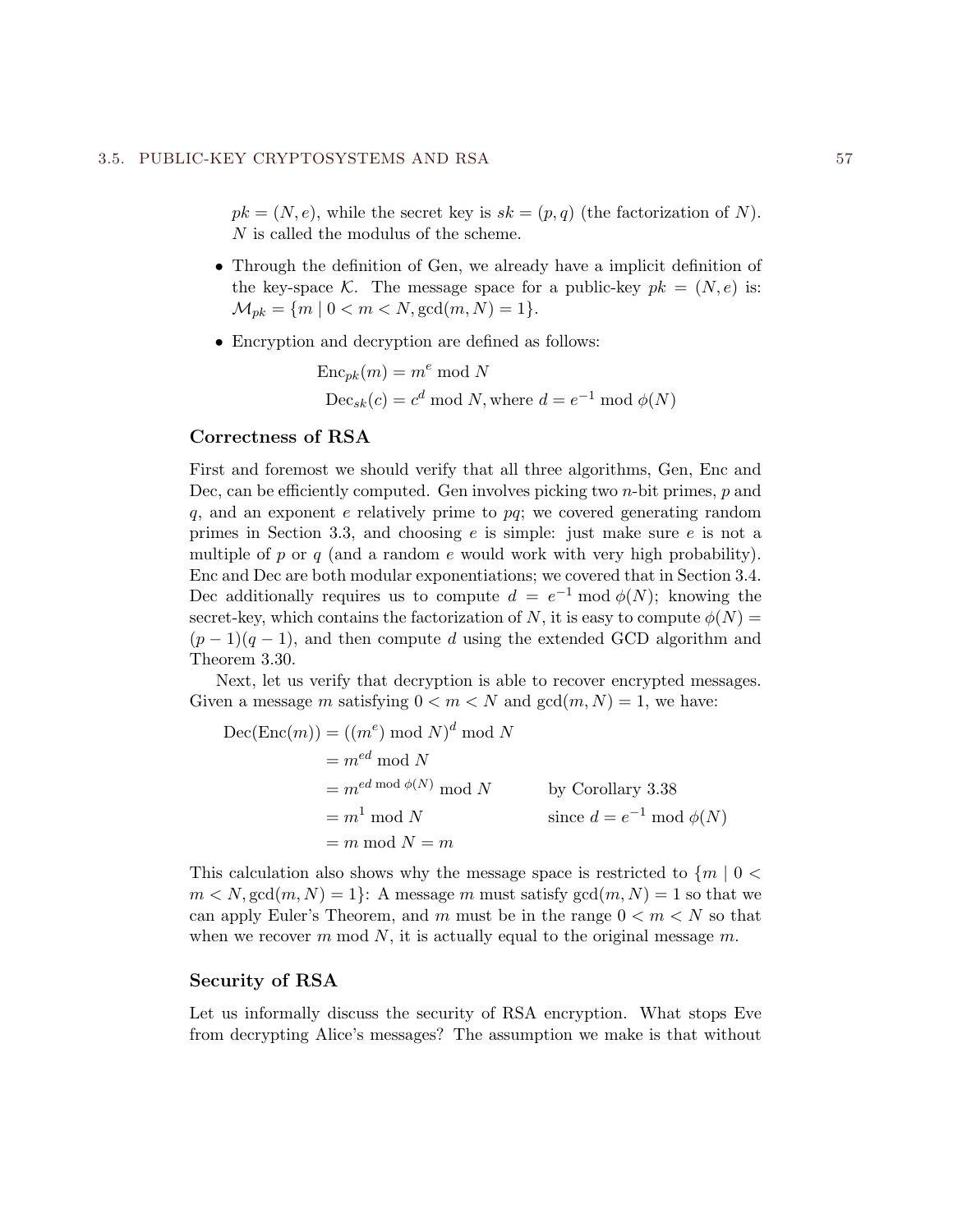knowing the secret key, it is hard for Eve to compute  $d = e^{-1} \bmod \phi(N)$ . In particular, we need to assume the factoring conjecture: there is no efficient algorithm that factor numbers  $N$  that are products of two equal length primes  $p$  and  $q$  (formally, efficient algorithm means any probabilistic algorithm that runs in time polynomial in the length of  $N$ , i.e., the number of digits of  $N$ ). Otherwise Eve would be able to recover the secret-key and decrypt in the same way as Bob would.

There is another glaring security hole in the our description of the RSA scheme: the encryption function is deterministic. What this means is that once the public-key is fixed, the encryption of each message is unique! For example, there is only one encryption for the word "YES", and one encryption for the word "NO", and anyone (including Eve) can compute these encryptions (it is a public-key scheme after all). If Alice ever sends an encrypted YES or NO answer to Bob, Eve can now completely compromise the message.

One solution to this problem is for Alice to pad each of her message  $m$  with a (fairly long) random string; she than encrypts the resulting padded message  $m'$  as before, outputting the cipher-text  $(m')^e$  mod N (now the whole encryption procedure is randomized). This type of "padded RSA" is implemented in practice.

On generating secret keys. Another security concern (with any key-based scheme) is the quality of randomness used to generate the secret-keys. Let us briefly revisit the Linear Congruential Generator, a pseudorandom generator that we remarked should not be used for cryptographic applications. The LCG generates a sequence of numbers using the recurrence:

> $x_0$  = random seed  $x_i = ax + c \bmod M$

In C++, we have  $a = 22695477$ ,  $c = 1$ , and  $M = 2^{32}$ . Never mind the fact that the sequence  $(x_0, x_1, x_2, \dots)$  has a pattern (that is not very random at all). Because there are only  $2^{32}$  starting values for  $x_0$ , we can simply try them all, and obtain the secret-key of any RSA key-pair generated using LCG and  $C_{++}$ .<sup>2</sup>

## Padded RSA

We have already discussed why a padded scheme for RSA is necessary for security. A padded scheme also has another useful feature; it allows us to define

<sup>&</sup>lt;sup>2</sup> In Java  $M = 2^{48}$ , so the situation improves a little bit.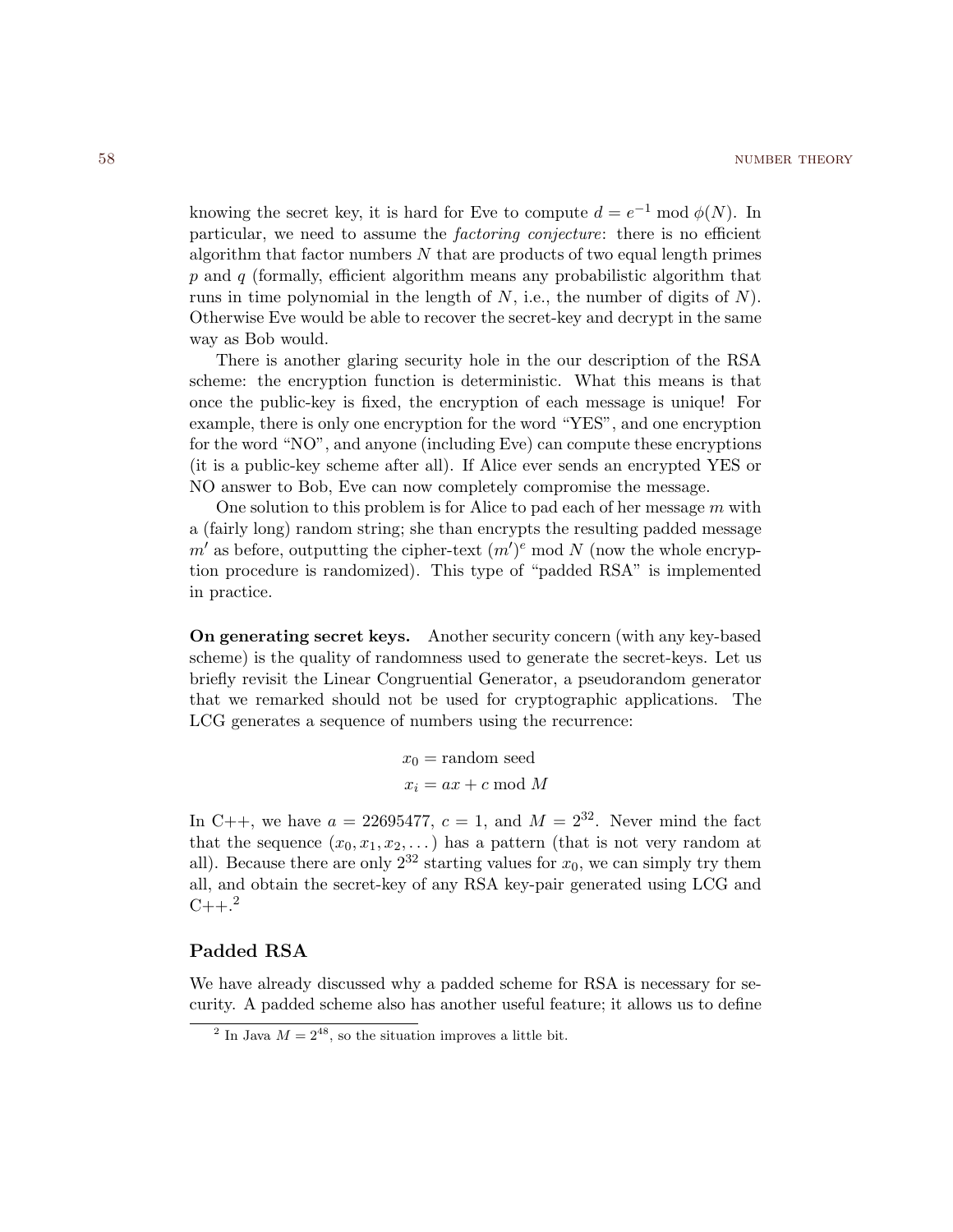a message space that does not depend on the choice of the public-key (e.g., it would be tragic if Alice could not express her love for Bob simply because Bob chose the wrong key). In real world implementations, designing the padding scheme is an engineering problem with many practical considerations; here we give a sample scheme just to illustrate how padding can be done. Given a security parameter n, a padded RSA public-key encryption scheme can proceed as follows:

- Gen(n) picks two random *n*-bit primes,  $p, q > 2^{n-1}$ , and set  $N = pq$ , and pick a random e such that  $1 < e < n$ ,  $gcd(e, \phi(N)) = 1$ . The public key is  $pk = (N, e)$ , while the secret key is  $sk = (p, q)$  (the factorization of  $N$ ). N is called the modulus of the scheme.
- Through the definition of Gen, we already have a implicit definition of the key-space K. The message space is simply  $\mathcal{M} = \{m \mid 0 \leq m$  $2^{n}$ } = {0, 1}<sup>n</sup>, the set of *n*-bit strings.
- Encryption is probabilistic. Given public-key  $pk = (N, e)$  and a message  $m \in \mathcal{M}$ , pick a random  $(n-2)$ -bit string r and let r||m be the concatenation of r and m, interpreted as an integer  $0 \leq r \Vert m < 2^{2n-2} < N$ . Furthermore, if  $r||m = 0$  or if  $gcd(r||m, N) = 1$ , we re-sample the random string  $r$  until it is not so. The output cipher-text is then

$$
\mathrm{Enc}_{pk}(m) = (r||m)^e \bmod N
$$

• Decryption can still be deterministic. Given secret-key  $sk$  and ciphertext c, first decrypt as in plain RSA, i.e.,  $m' = c^d \mod N$  where  $d =$  $e^{-1}$  mod  $\phi(N)$ , and output the *n* right-most bits of *m'* as the plain-text.

## RSA signatures

We end the section with another cryptographic application of RSA: digital signatures. Suppose Alice wants to send Bob a message expressing her love, "I love you, Bob", and Alice is so bold and confident that she is not afraid of eavesdroppers. However Eve is not just eavesdropping this time, but out to sabotage the relationship between Alice and Bob. She sees Alice's message, and changes it to "I hate you, Bob" before it reaches Bob. How can cryptography help with this sticky situation? A digital signature allows the sender of a message to "sign" it with a signature; when a receiver verifies the signature, he or she can be sure that the message came from the sender and has not been tampered.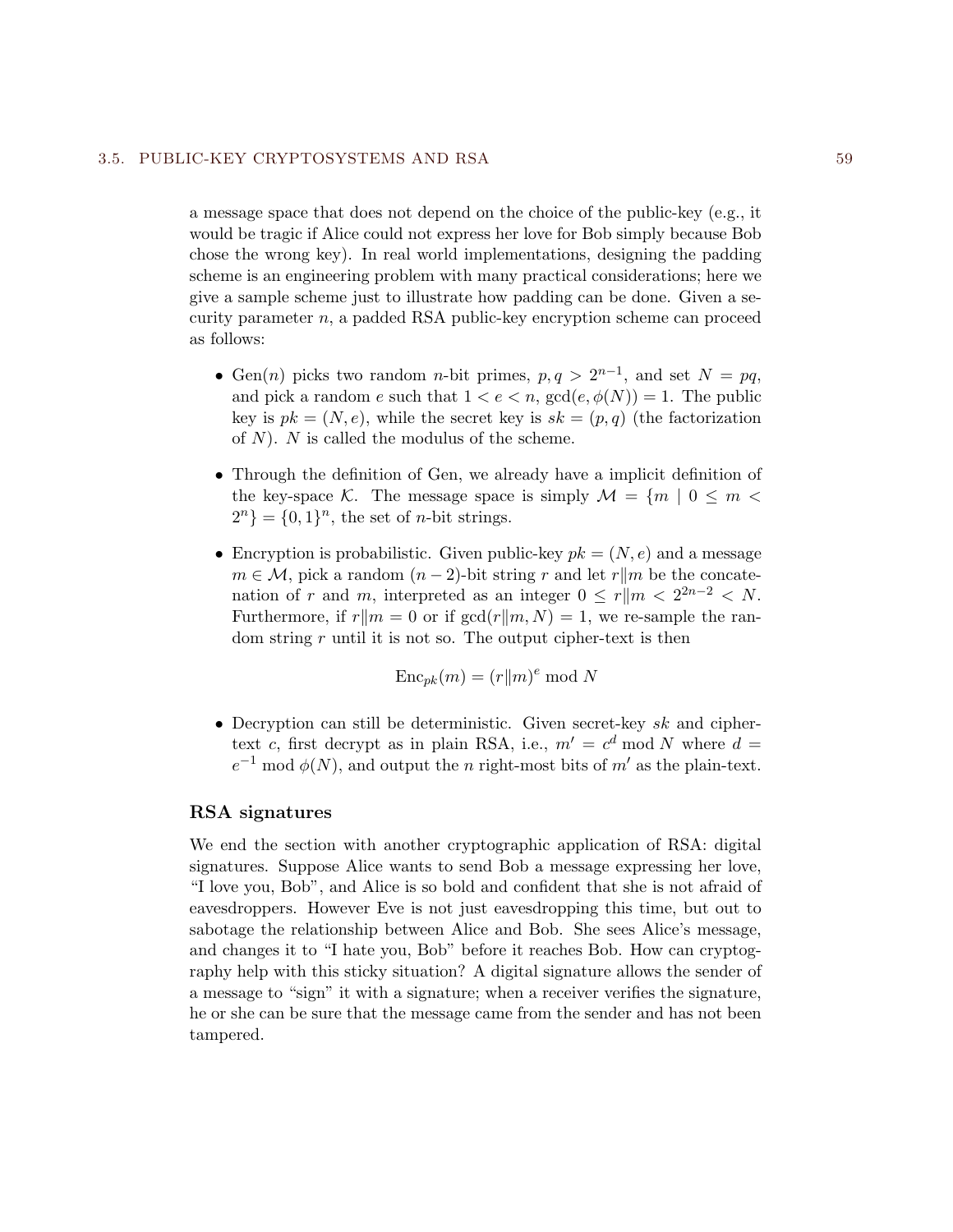In the RSA signature scheme, the signer generates keys similar to the RSA encryption scheme; as usual, the signer keeps the secret-key, and publishes the public-key. To sign a message  $m$ , the signer computes:

$$
\sigma_m = m^d \bmod N
$$

Anyone that receives a message m along with a signature  $\sigma$  can perform the following check using the public-key:

$$
\sigma^e \bmod N \stackrel{?}{=} m
$$

The correctness and basic security guarantees of the RSA signature scheme is the same as the RSA encryption scheme. Just as before though, there are a few security concerns with the scheme as described.

Consider this attack. By picking the signature  $\sigma$  first, and computing  $m = \sigma^e$  anyone can forge a signature, although the message m is most likely meaningless (what if the attacker gets lucky?). Or suppose Eve collects two signatures,  $(m_1, \sigma_1)$  and  $(m_2, \sigma_2)$ ; now she can construct a new signature  $(m = m_1 \cdot m_2 \mod N, \sigma = \sigma_1 \cdot \sigma_2 \mod N)$  (very possible that the new message  $m$  is meaningful). To prevents these two attacks, we modify the signature scheme to first transform the message using a "crazy" function H (i.e.,  $\sigma_m =$  $H(m)^d \bmod N$ .

Another important consideration is how do we sign large messages (e.g., lengthy documents)? Certainly we do not want to increase the size of N. If we apply the same solution as we did for encryption — break the message into chunks and sign each chunk individually — then we run into another security hole. Suppose Alice signed the sentences "I love you, Bob" and "I hate freezing rain" by signing the individual words; then Eve can collect and rearrange these signatures to produce a signed copy of "I hate you, Bob". The solution again relies on the crazy hash function  $H$ : we require  $H$  to accept arbitrary large messages as input, and still output a hash  $\lt N$ . A property that H must have is *collision resistance*: it should be hard to find two messages,  $m_1$  and  $m_2$ , that hash to the same thing  $H(m_1) = H(m_2)$  (we wouldn't want "I love you, Bob" and "I hate you, Bob" to share the same signature).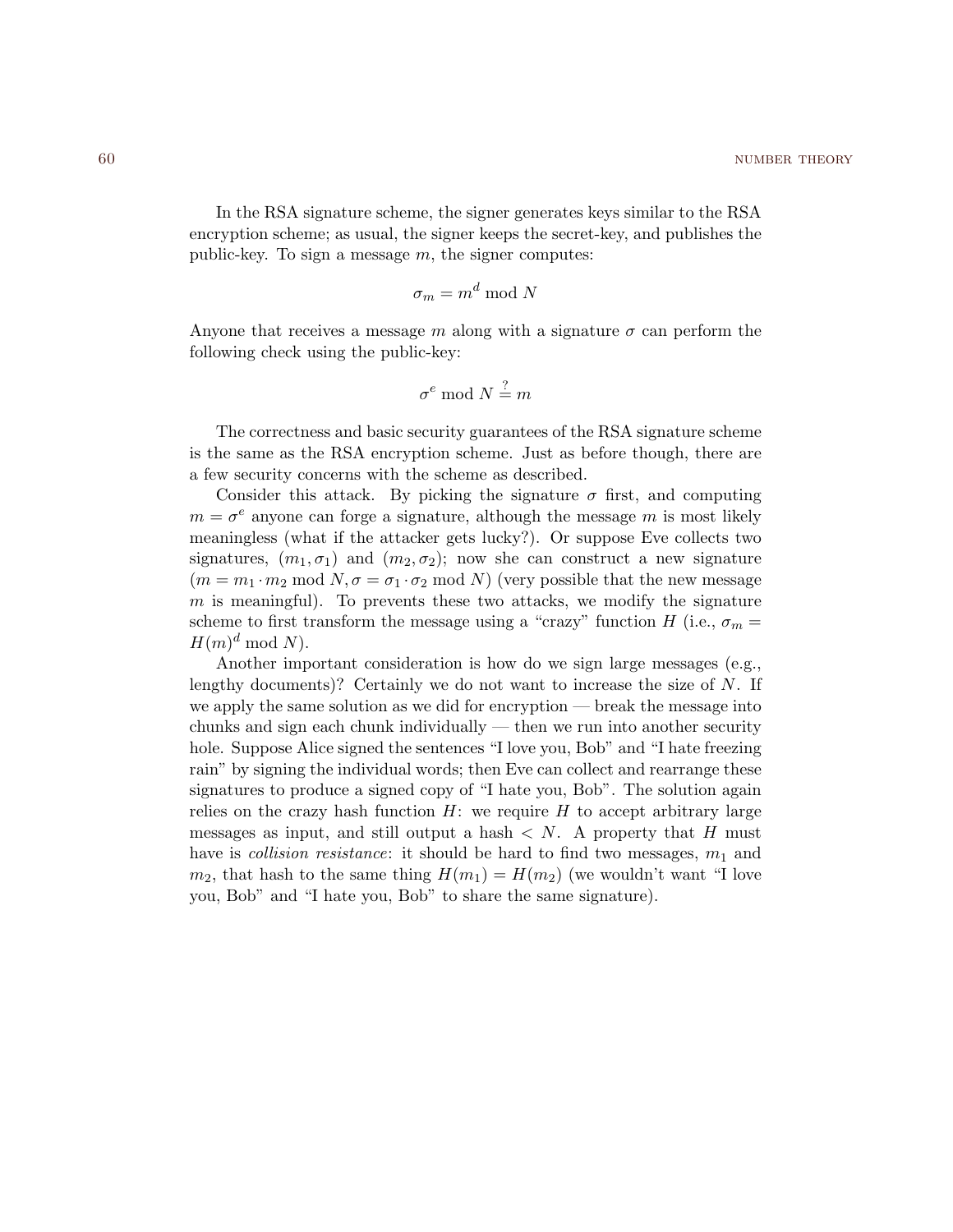# Chapter 4

# Counting

"How do I love thee? Let me count the ways." – Elizabeth Browning

Counting is a basic mathematical tool that has uses in the most diverse circumstances. How much RAM can a 64-bit register address? How many poker hands form full houses compared to flushes? How many ways can ten coin tosses end up with four heads? To count, we can always take the time to enumerate all the possibilities; but even just enumerating all poker hands is already daunting, let alone all 64-bit addresses. This chapter covers several techniques that serve as useful short cuts for counting.

# 4.1 The Product and Sum Rules

The product and sum rules represent the most intuitive notions of counting. Suppose there are  $n(A)$  ways to perform task A, and regardless of how task A is performed, there are  $n(B)$  ways to perform task B. Then, there are  $n(A) \cdot n(B)$  ways to perform both task A and task B; this is the **product** rule. This can generalize to multiple tasks, e.g.,  $n(A) \cdot n(B) \cdot n(C)$  ways to perform task  $A, B$ , and  $C$ , as long as the *independence* condition holds, e.g., the number of ways to perform task  $C$  does not depend on how task  $A$  and  $B$ are done.

**Example 4.1.** On an  $8 \times 8$  chess board, how many ways can I place a pawn and a rook? First I can place the pawn anywhere on the board; there are 64 ways. Then I can place the rook anywhere except where the pawn is; there are 63 ways. In total, there are  $64 \times 63 = 4032$  ways.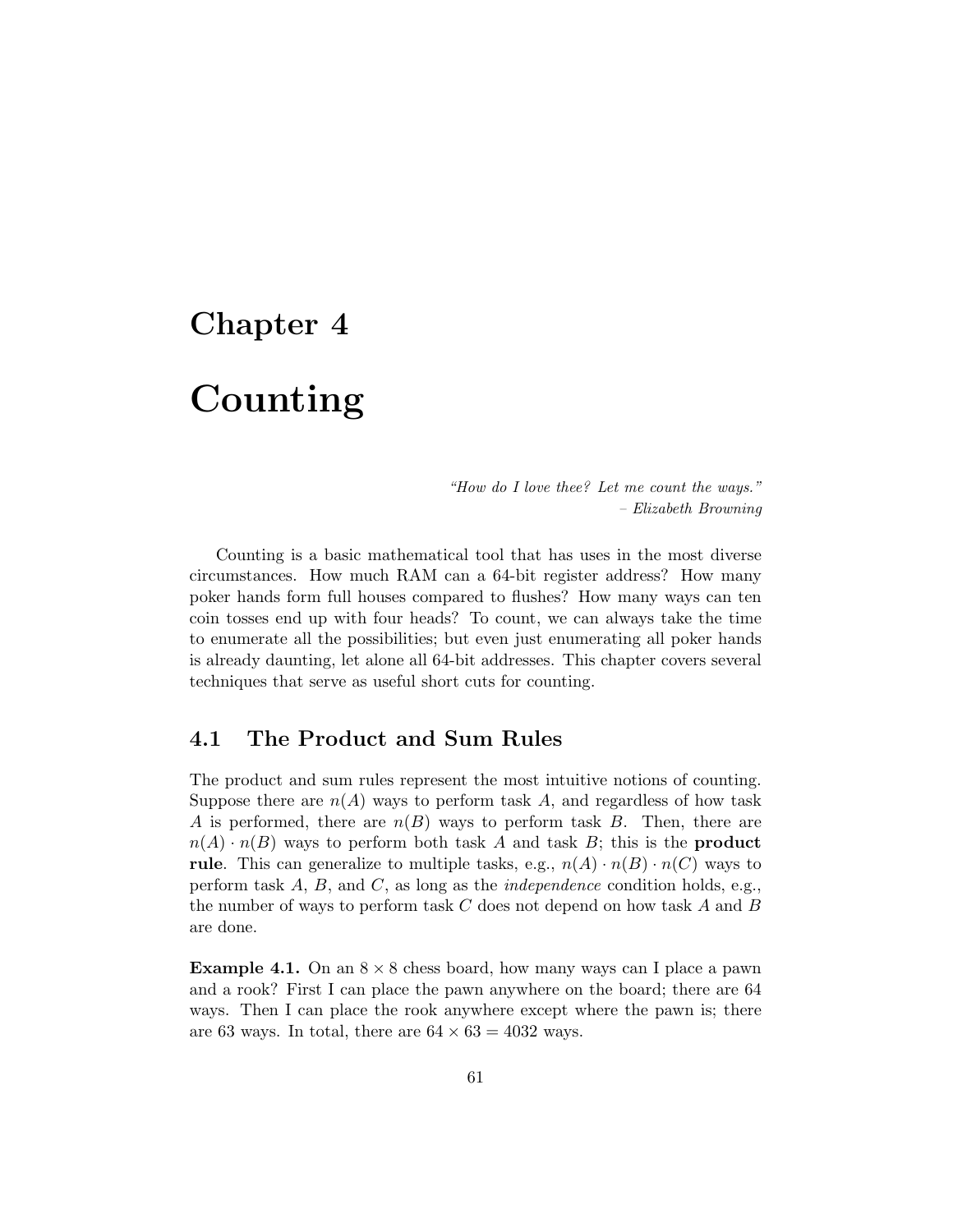**Example 4.2.** On an  $8 \times 8$  chess board, how many ways can I place a pawn and a rook so that the rook does not threaten the pawn? First I can place the rook anywhere on the board; there are 64 ways. At the point, the rook takes up on square, and threatens 14 others (7 in its row and 7 in its column). Therefore I can then place the pawn on any of the  $64 - 14 - 1 = 49$  remaining squares. In total, there are  $64 \times 49 = 3136$  ways.

**Example 4.3.** If a finite set S has n elements, then  $|\mathcal{P}(S)| = 2^n$ . We have seen a proof of this by induction; now we will see a proof using the product rule.  $\mathcal{P}(S)$  is the set of all subsets of S. To form a subset of S, each of the n elements can either be in the subset or not  $(2 \text{ ways})$ . Therefore there are  $2^n$ possible ways to form unique subsets, and so  $|\mathcal{P}(S)| = 2^n$ .

Example 4.4. How many legal configurations are there in the towers of Hanoi? Each of the *n* rings can be on one of three poles, giving us  $3^n$  configurations. Normally we would also need to count the height of a ring relative to other rings on the same pole, but in the case of the towers of Hanoi, the rings sharing the same pole must be ordered in a unique fashion: from small at the top to large at the bottom.

The sum rule is probably even more intuitive than the product rule. Suppose there are  $n(A)$  ways to perform task A, and distinct from these, there are  $n(B)$  ways to perform task B. Then, there are  $n(A) + n(B)$  ways to perform task A or task B. This can generalize to multiple tasks, e.g.,  $n(A) + n(B) + n(C)$  ways to perform task A, B, or C, as long as the distinct condition holds, e.g., the ways to perform task  $C$  are different from the ways to perform task A or B.

Example 4.5. To fly from Ithaca to Miami you must fly through New York or Philadelphia. There are 5 such flights a day through New York, and 3 such flights a day through Philadelphia. How many different flights are there in a day that can take you from Ithaca to get to Miami? The answer is  $5 + 3 = 8$ .

Example 4.6. How many 4 to 6 digit pin codes are there? By the product rule, the number of distinct *n* digit pin codes is  $10^n$  (each digit has 10 possibilities). By the sum rule, we have  $10^4 + 10^5 + 10^6$  number of 4 to 6 digit pin codes (to state the obvious, we have implicitly used the fact that every 4 digit pin code is different from every 5 digit pin code).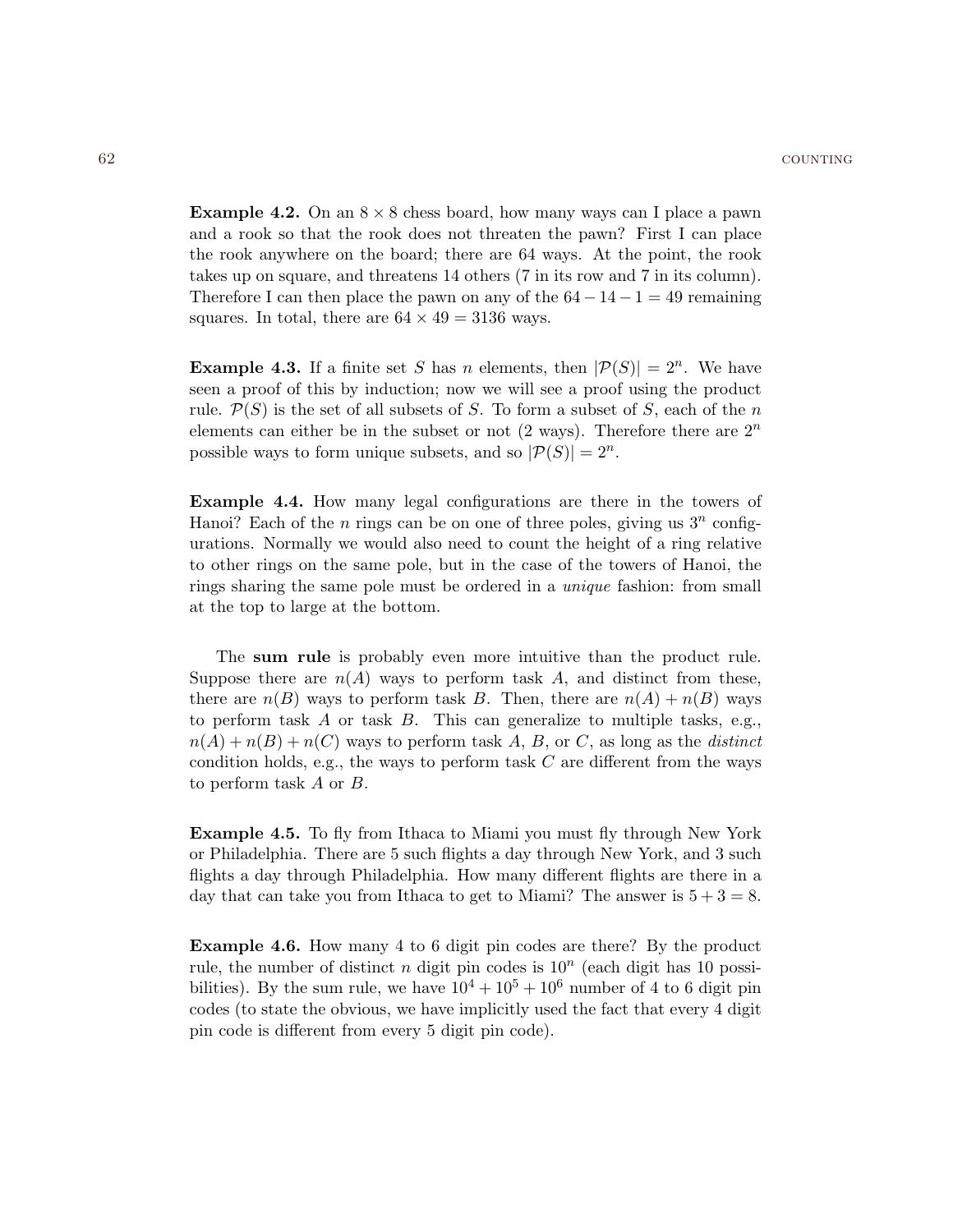#### 4.2. PERMUTATIONS AND COMBINATIONS 63

# 4.2 Permutations and Combinations

Our next tools for counting are permutations and combinations. Given  $n$ distinct objects, how many ways are there to "choose" r of them? Well, it depends on whether the  $r$  chosen objects are *ordered* or not. For example, suppose we deal three cards out of a standard 52-card deck. If we are dealing one card each to Alice, Bob and Cathy, then the order of the cards being dealt matters; this is called a permutation of 3 cards. On the other hand, if we are dealing all three cards to Alice, then the order of the cards being dealt does not matter; this is called a combination or 3 cards.

## Permutations

**Definition 4.7.** A permutation of a set A is an *ordered* arrangement of the elements in  $A$ . An ordered arrangement of just  $r$  elements from  $A$  is called an r-permutation of A. For non-negative integers  $r \leq n$ ,  $P(n,r)$  denotes the number of  $r$ -permutations of a set with  $n$  elements.

What is  $P(n, r)$ ? To form an r-permutation from a set A of n elements, we can start by choosing any element of A to be the first in our permutation; there are n possibilities. The next element in the permutation can be any element of A except the one that is already taken; there are  $n-1$  possibilities. Continuing the argument, the final element of the permutation will have  $n - (r - 1)$ possibilities. Applying the product-rule, we have

## Theorem 4.8.

$$
P(n,r) = n(n-1)(n-2)\cdots(n-r+1) = \frac{n!}{(n-r)!}.
$$
<sup>1</sup>

**Example 4.9.** How many one-to-one functions are there from a set A with m elements to a set B with n elements? If  $m > n$  we know there are no such one-to-one functions. If  $m \leq n$ , then each one-to-one function f from A to B is a m-permutation of the elements of B: we choose m elements from B in an ordered manner (e.g., first chosen element is the value of  $f$  on the first element in A). Therefore there are  $P(n, m)$  such functions.

### Combinations

Let us turn to unordered selections.

<sup>&</sup>lt;sup>1</sup>Recall that  $0! = 1$ .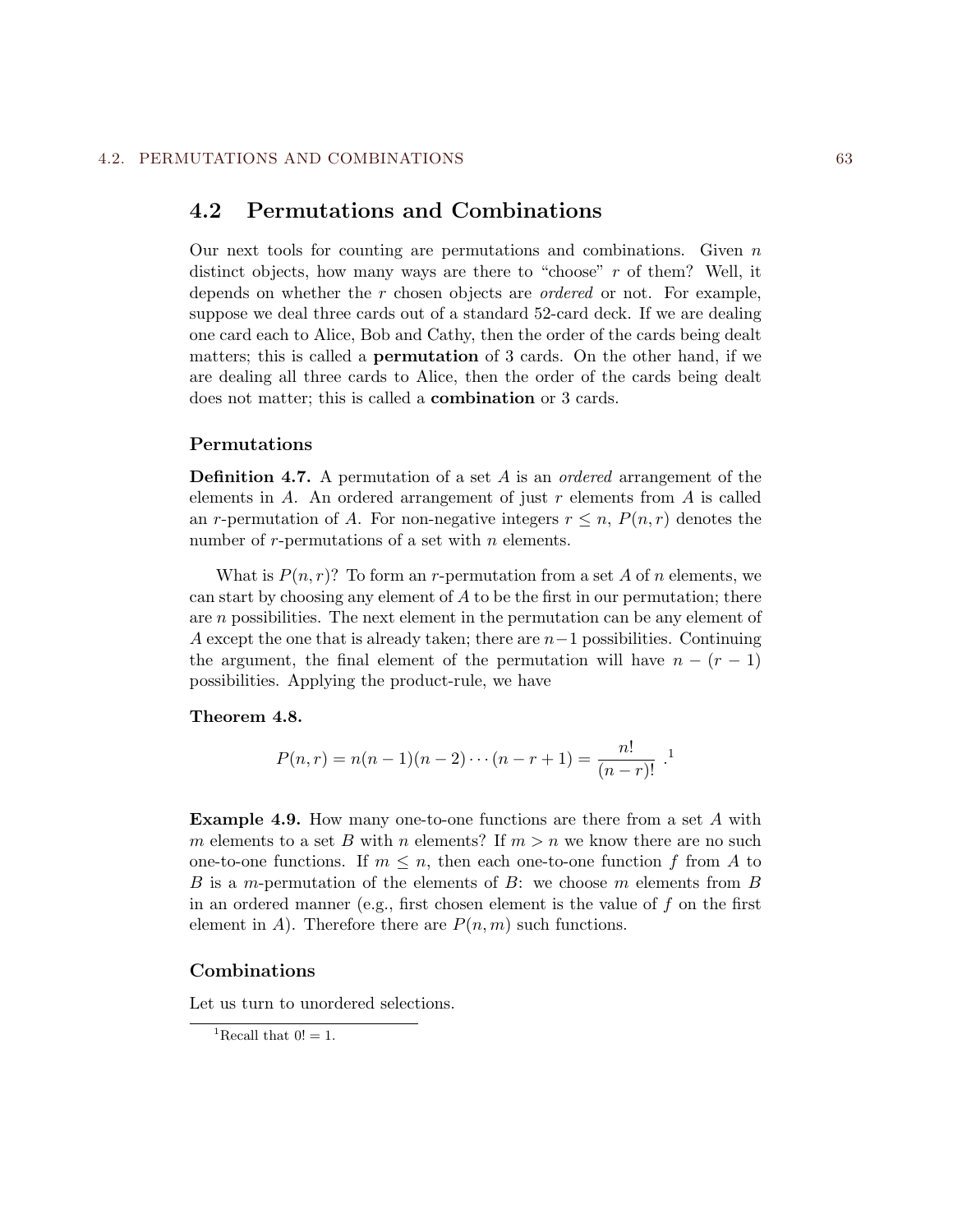$\blacksquare$ 

**Definition 4.10.** An unordered arrangement of r elements from a set  $A$  is called an *r*-combination of A. For non-negative integers  $r \leq n$ ,  $C(n,r)$  or  $\binom{n}{r}$  $\binom{n}{r}$ denotes the number of r-combinations of a set with n elements.  $C(n,r)$  is also called the binomial coefficients (we will soon see why).

For example, how many ways are there to put two pawns on a  $8 \times 8$  chess board? We can select 64 possible squares for the first pawn, and 63 possible remaining squares for the second pawn. But now we are over counting, e.g., choosing squares ( $b5, c8$ ) is the same as choosing ( $c8, b5$ ) since the two pawns are identical. Therefore we divide by 2 to get the correct count:  $64 \times 63/2 =$ 2016. More generally,

#### Theorem 4.11.

$$
C(n,r) = \frac{n!}{(n-r)!r!}
$$

*Proof.* Let us express  $P(n,r)$  in turns of  $C(n,r)$ . It must be that  $P(n,r)$  $C(n, r)P(r, r)$ , because to select an r-permutation from n elements, we can first selected an unordered set of r elements, and then select an ordering of the r elements. Rearranging the expression gives:

$$
C(n,r) = \frac{P(n,r)}{P(r,r)} = \frac{n!/(n-r)!}{r!} = \frac{n!}{(n-r)!r!}
$$

Example 4.12. How many poker hands (i.e., sets of 5 cards) can be dealt from a standard deck of 52 cards? Exactly  $C(52, 5) = 52!/(47!5!)$ .

Example 4.13. How many full houses (3 of a kind and 2 of another) can be dealt from a standard deck of 52 cards? Recall that we have 13 denominations (ace to king), and 4 suites (spades, hearts, diamonds and clubs). To count the number of full houses, we may

- First pick a denomination for the "3 of a kind": there are 13 choices.
- Pick 3 cards from this denomination (out of 4 suites): there are  $C(4,3)$  = 4 choices.
- Next pick a denomination for the "2 of a kind": there are 12 choices left (different from the "3 of a kind").
- Pick 2 cards from this denomination: there are  $C(4, 2) = 6$  choices.

So in total there are  $13 * 4 * 12 * 6 = 3744$  possible full houses.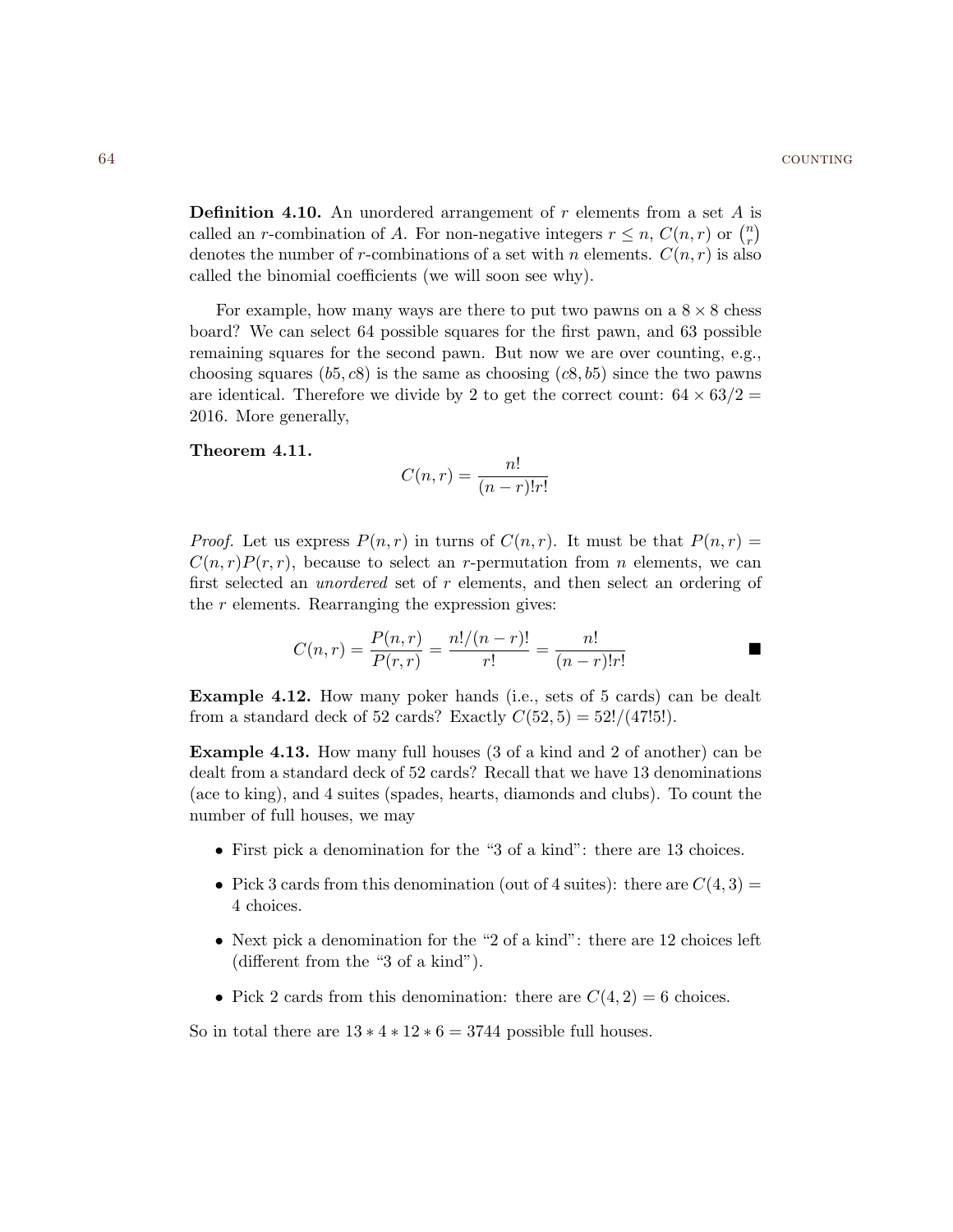

Figure 4.1: Suppose there are 5 balls and 3 urns. Using the delimiter idea, the first row represents the configuration  $(1, 3, 1)$   $(1$  ball in the first urn, 3 balls in the second , and 1 ball in the third). The second row represents the configuration  $(4, 0, 1)$   $(4$  balls in the first urn, none in the second, and 1 ball in the third). In general, we need to choose 2 positions out of 7 as delimiters (the rest of the positions are the 5 balls).

### Balls and Urns

How many ways are there to put  $n$  balls into  $k$  urns? This classical counting problem has many variations. For our setting, we assume that the urns are distinguishable (e.g., numbered). If the balls are also distinguishable, then this is a simple application of the product rule: each ball can be placed into  $k$  possible urns, resulting in a total of  $k^n$  possible placements.

What if the balls are indistinguishable? Basically we need to assign a number to each urn, representing the numbers of balls in the urn, so that the sum of the numbers is n. Suppose we line up the n balls, and put  $k-1$ delimiters between some of the adjacent balls. Then we would have exactly what we need:  $n$  balls split among  $k$  distinct urns (see Figure 4.1). The number of ways to place the delimiters is as simple as choosing  $k-1$  delimiters among  $n + k - 1$  positions (total number of positions for both balls and delimiters), i.e.,  $C(n+k-1,k-1)$ .

**Example 4.14.** How many solutions are there to the equation  $x+y+z=100$ , if  $x, y, z \in \mathbb{N}$ ? This is just like having 3 distinguishable urns  $(x, y \text{ and } z)$  and 100 indistinguishable balls, so there are  $C(102, 2)$  solutions.

# 4.3 Combinatorial Identities

There are many identities involving combinations. These identities are fun to learn because they often represents different ways of counting the same thing;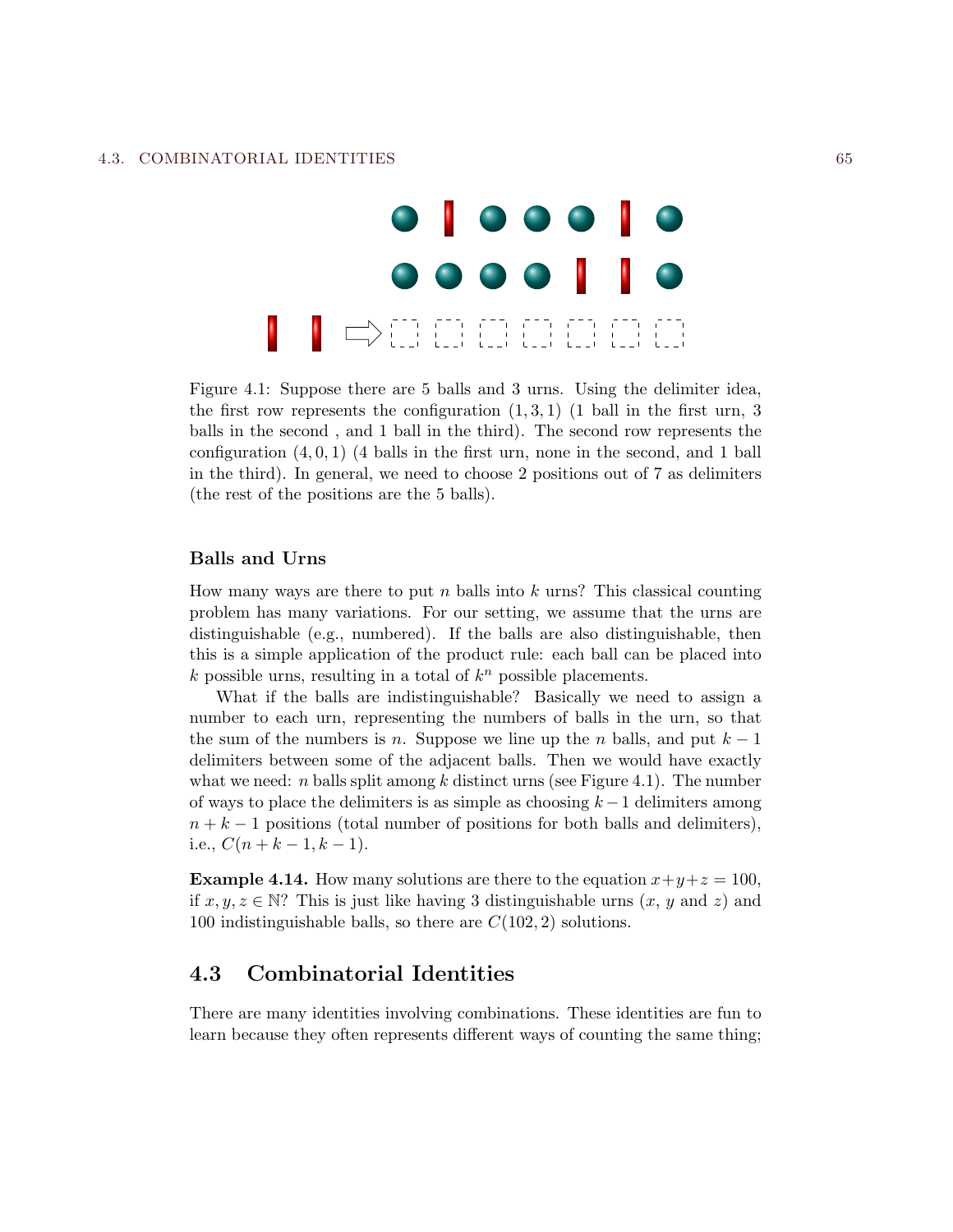one can also prove these identities by churning out the algebra, but that is boring. We start with a few simple identities.

**Lemma 4.15.** If  $0 \le k \le n$ , then  $C(n, k) = C(n, n - k)$ .

*Proof.* Each unordered selection of  $k$  elements has a unique complement: an unordered selection of  $n - k$  elements. So instead of counting the number of selections of k elements from n, we can count the number of selections of  $n-k$ elements from  $n$  (e.g., to deal 5 cards from a 52 card deck is the same as to throw away  $52 - 5 = 47$  cards).

An algebraic proof of the same fact (without much insight) goes as follows:

$$
C(n,k) = \frac{n!}{(n-k)!k!} = \frac{n!}{(n-(n-k))!(n-k)!} = C(n,n-k)
$$

**Lemma 4.16** (Pascal's Identity). If  $0 < k \leq n$ , then  $C(n+1, k) = C(n, k - 1)$  $1) + C(n, k).$ 

*Proof.* Here is another way to choose k elements from  $n + 1$  total elements. Either the  $n + 1$ <sup>st</sup> element is chosen or not:

- If it is, then it remains to choose  $k-1$  elements from the first n elements.
- If it isn't, then we need to choose all k elements from the first n elements.

By the sum rule, we have  $C(n + 1, k) = C(n, k - 1) + C(n, k)$ .

Pascals identity, along with the initial conditions  $C(n, 0) = C(n, n) = 1$ , gives a recursive way of computing the binomial coefficients  $C(n, k)$ . The recursion table is often written as a triangle, called Pascal's Triangle; see Figure 4.2.

Here is another well-known identity.

**Lemma 4.17.** 
$$
\sum_{k=0}^{n} C(n,k) = 2^{n}.
$$

*Proof.* Let us once again count the number of possible subsets of a set of  $n$ elements. We have already seen by induction and by the product rule that there are  $2^n$  such subsets; this is the RHS.

Another way to count is to use the sum rule:

# of subsets = 
$$
\sum_{k=0}^{n}
$$
 # of subsets of size  $k = \sum_{k=0}^{n} C(n, k)$ 

This is the LHS.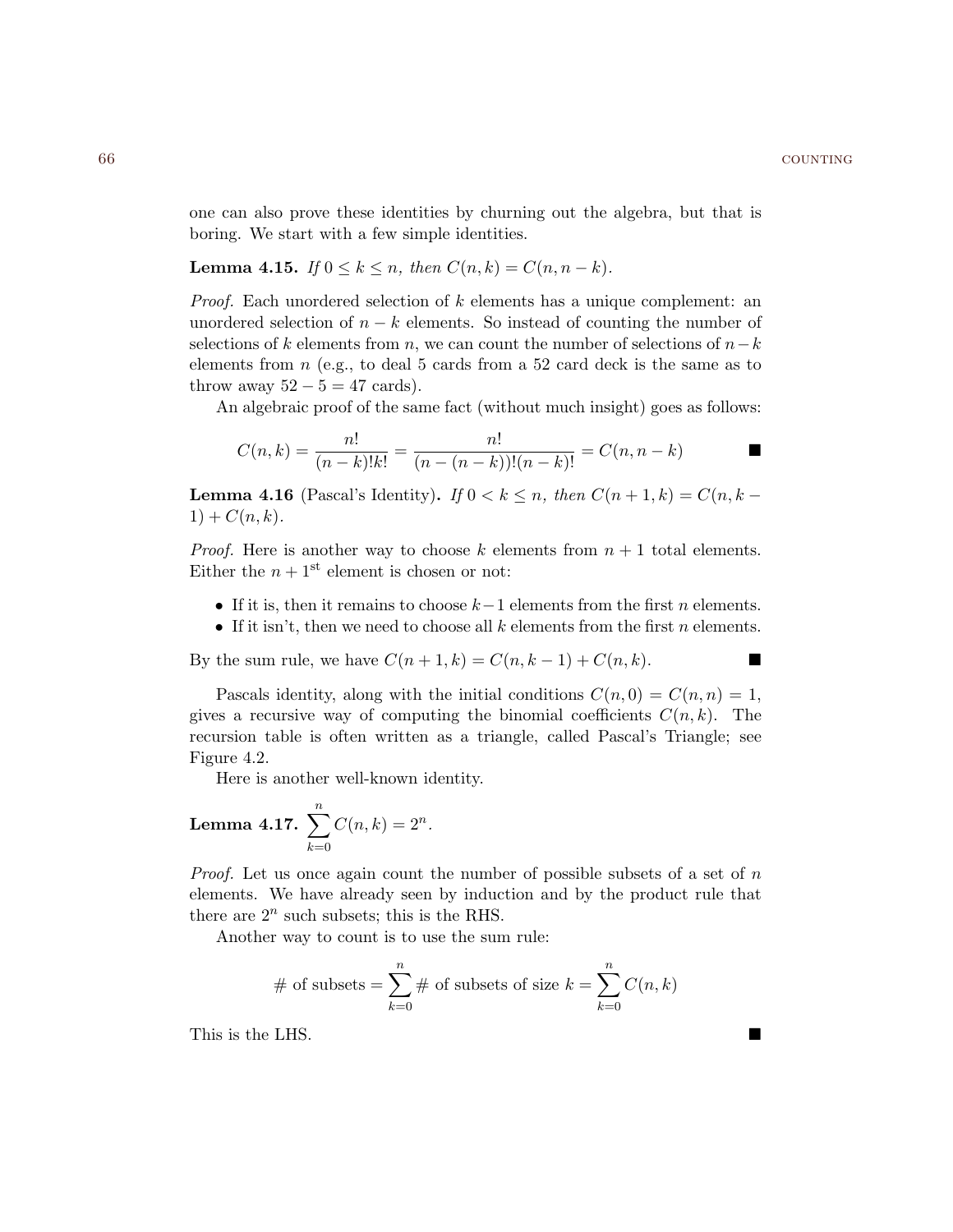1 1 1 1 2 1 1 3 3 1 1 4 6 4 1 + = 1 1 0 1 1 2 0 2 1 2 2 3 0 3 1 3 2 3 3 4 0 4 1 4 2 4 3 4 4 

Figure 4.2: Pascal's triangle contains the binomial coefficients  $C(n, k)$  ordered as shown in the figure. Each entry in the figure is the sum of the two entries on top of it (except the entries on the side which are always 1).

The next identity is more tricky:

**Lemma 4.18.** 
$$
\sum_{k=0}^{n} kC(n,k) = n2^{n-1}.
$$

Proof. The identity actually gives two ways to count the following problem: given  $n$  people, how many ways are there to pick a committee of any size, and then pick a chairperson of the committee? The first way to count is:

- Use the sum rule to count committees of different sizes individually.
- For committees of size k, there are  $C(n, k)$  ways of choosing the committee, and independently,  $k$  ways of choosing a chairperson from the committee.
- This gives a total of  $\sum_{n=1}^n$  $_{k=0}$  $kC(n, k)$  possibilities; this is the LHS.

The second way to count is:

- Pick the chairman first; there are  $n$  choices.
- For the remaining  $n-1$  people, each person can either be part of the committee or not; there are  $2^{n-1}$  possibilities.
- This gives a total of  $n2^{n-1}$  possibilities; this is the RHS.

A similar trick can be used to prove Vandermonde's Identity.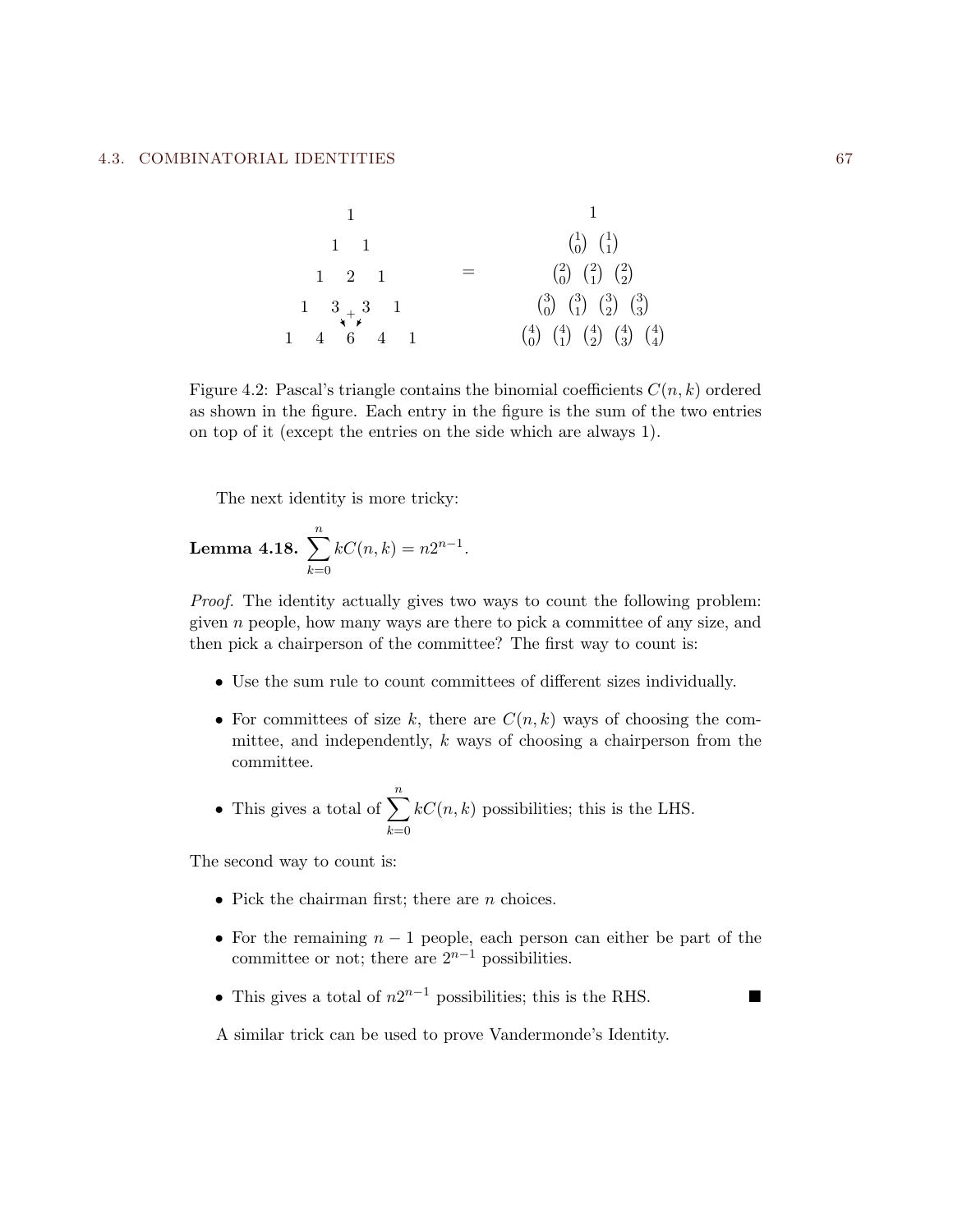**Lemma 4.19** (Vandermondes Identity). If  $r \leq m$  and  $r \leq n$ , then

$$
C(m + n, r) = \sum_{k=0}^{r} C(m, r - k)C(n, k)
$$

*Proof.* Let M be a set with m elements and N be a set with n elements. Then the LHS represents the number of possible ways to pick  $r$  elements from  $M$ and N together. Equivalently, we can count the same process by splitting into r cases (the sum rule): let k range from 0 to r, and consider picking  $r - k$ elements from  $M$  and  $k$  elements from  $M$ .

The next theorem explains the name "binomial coefficients": the combination function  $C(n, k)$  are also the coefficient of powers of the simplest binomial,  $(x + y)$ .

**Theorem 4.20** (The Binomial Theorem). For  $n \in \mathbb{N}$ ,

$$
(x+y)^n = \sum_{k=0}^{n} C(n,k)x^{n-k}y^k
$$

*Proof.* If we manually expand  $(x+y)^n$ , we would get  $2^n$  terms with coefficient 1 (each term corresponds to choosing x or y from each of the n factors). If we then collect these terms, how many of them have the form  $x^{n-k}y^k$ ? Terms of that form must chooses  $n-k$  many x's, and k many y's. Because just choosing the k many y's specifies the rest to be x's, there are  $C(n, k)$  such terms.

**Example 4.21.** What is the coefficient of  $x^{13}y^7$  in the expansion of  $(x-3y)^{20}$ ? We write  $(x-3y)^{20}$  as  $(x+(-3y))^{20}$  and apply the binomial theorem, which gives us the term  $C(20, 7)x^{13}(-3y)^7 = -3^7C(20, 7)x^{13}y^7$ .

If we substitute specific values for  $x$  and  $y$ , the binomial theorem gives us more combinatorial identities as corollaries.

Corollary 4.22.  $\sum_{n=1}^{\infty}$  $_{k=0}$  $C(n,k) = 2^n$ , again.

*Proof.* Simply write  $2^n = (1+1)^n$  and expand using the binomial theorem.  $\blacksquare$ 

Corollary 4.23.  $\sum_{n=1}^{\infty}$  $_{k=1}$  $(-1)^{k+1}C(n,k) = 1.$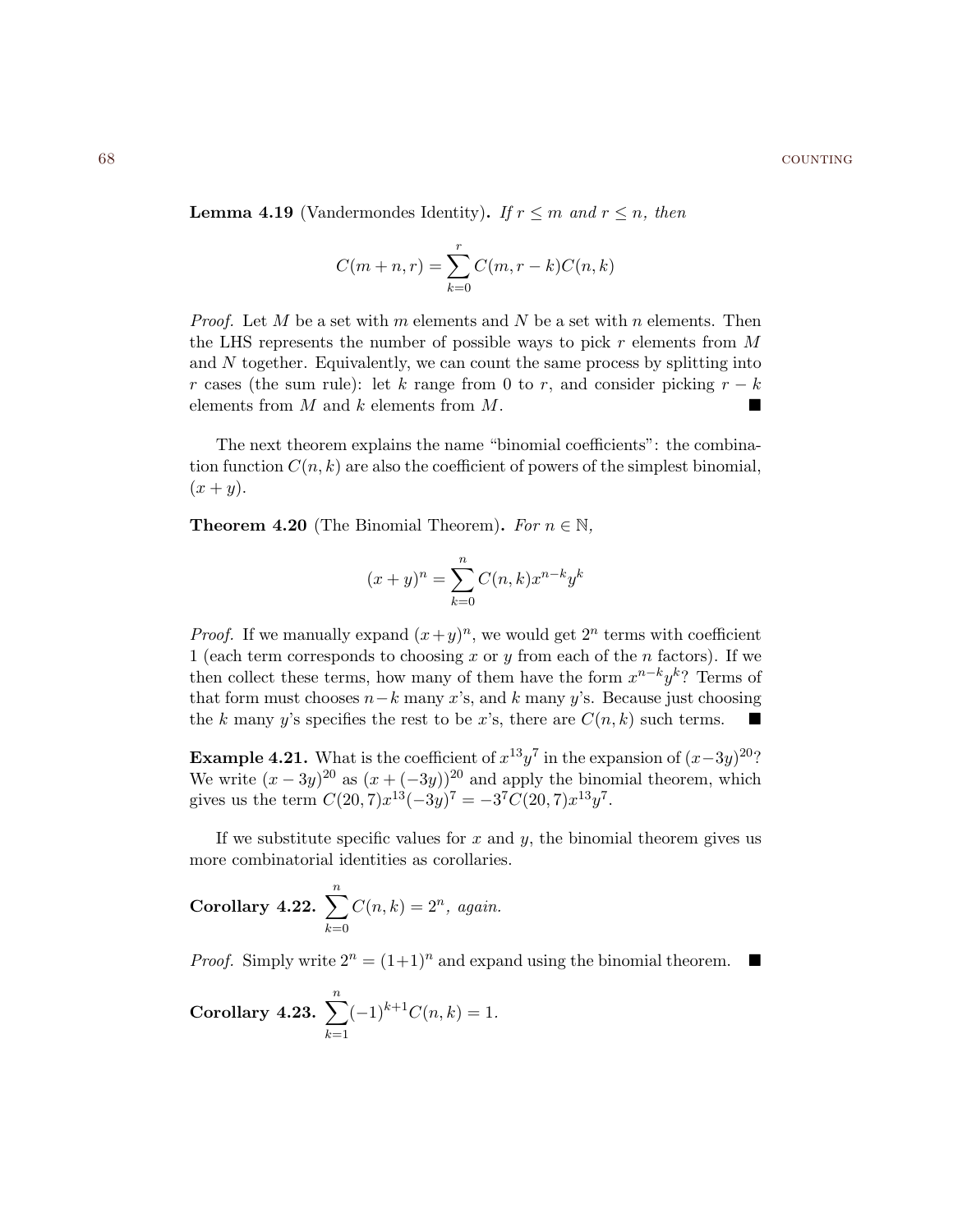#### 4.4. INCLUSION-EXCLUSION PRINCIPLE 69

*Proof.* Expand  $0 = 0^n = (1 - 1)^n$  using the binomial theorem:

$$
0 = \sum_{k=0}^{n} C(n,k)1^{n-k}(-1)^k
$$
  
=  $C(n,0) + \sum_{k=1}^{n} (-1)^k C(n,k)$ 

Rearranging terms gives us

$$
C(n,0) = -\sum_{k=1}^{n} (-1)^{k} C(n,k) = \sum_{k=1}^{n} (-1)^{k+1} C(n,k)
$$

This proves the corollary since  $C(n, 0) = 1$ .

## 4.4 Inclusion-Exclusion Principle

Some counting problems simply do not have a closed form solution (drats!). In this section we discuss an counting tool that also does not give a closed form solution. The inclusion-exclusion principle can been seen as a generalization of the sum rule.

Suppose there are  $n(A)$  ways to perform task A and  $n(B)$  ways to perform task  $B$ , how many ways are there to perform task  $A$  or  $B$ , if the methods to perform these tasks are not distinct? We can cast this as a set cardinality problem. Let  $X$  be the set of ways to perform  $A$ , and  $Y$  be the set of ways to perform B. Then:

$$
|X \cup Y| = |X| + |Y| - |X \cap Y|
$$

This can be observed using the Venn Diagram. The counting argument goes as follows: To count the number of ways to perform A or B ( $|X \cup Y|$ ) we start by adding the number of ways to perform  $A$  (i.e.,  $|X|$ ) and the number of ways to perform B (i.e.,  $|Y|$ ). But if some of the ways to perform A and B are the same  $(|X \cap Y|)$ , they have been counted twice, so we need to subtract those.

**Example 4.24.** How many positive integers  $\leq 100$  are multiples of either 2 or 5? Let A be the set of multiples of 2 and B be the set of multiples of 5. Then  $|A| = 50$ ,  $|B| = 20$ , and  $|A \cap B| = 10$  (since this is the number of multiples of 10). By the inclusion-exclusion principle, we have  $50 + 20 - 10 = 60$  multiples of either 2 or 5.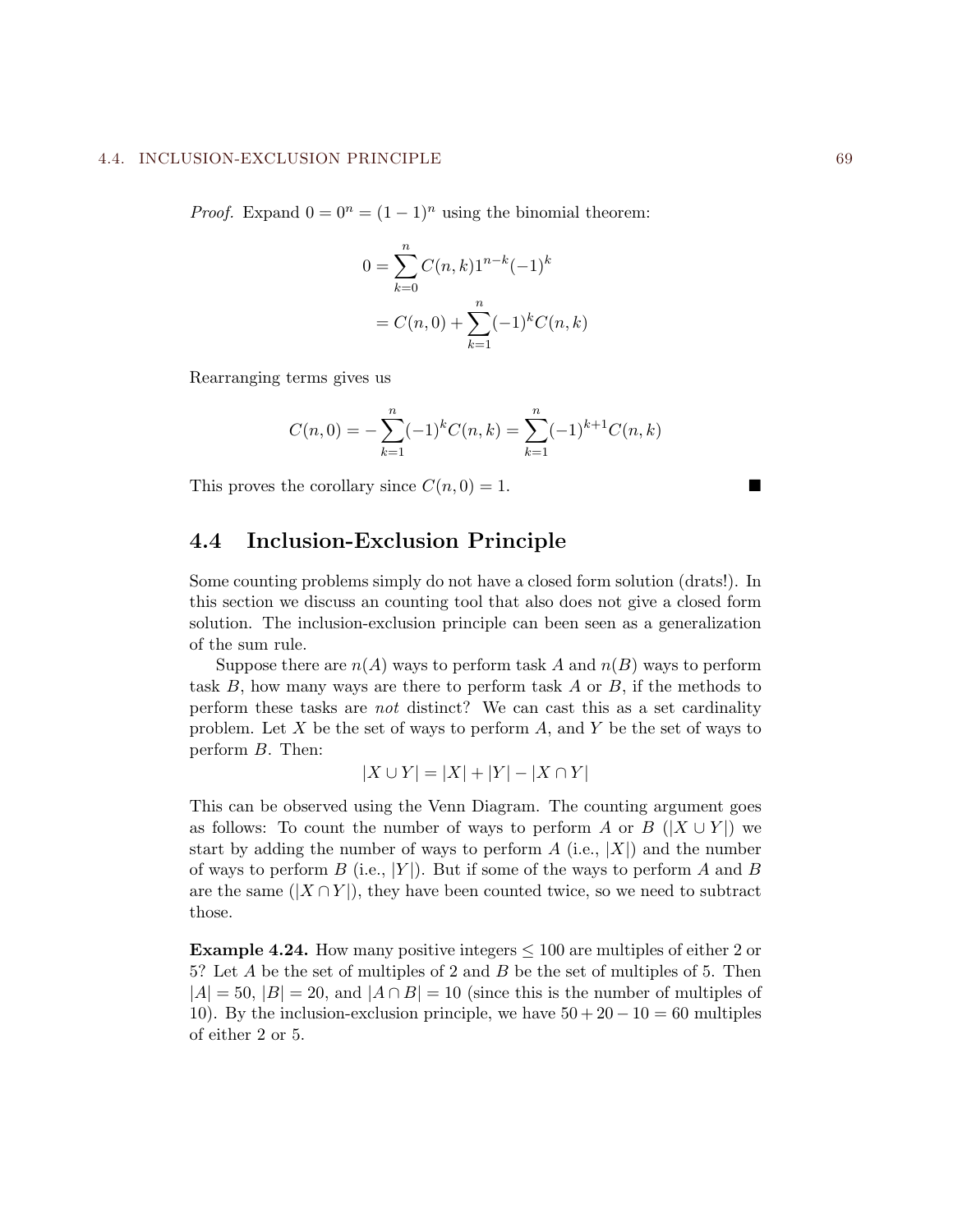What if there are more tasks? For three sets, we can still gleam from the Venn diagram that

$$
|X\cup Y\cup Z|=|X|+|Y|+|Z|-|X\cap Y|-|X\cap Z|-|Y\cap Z|+|X\cap Y\cap Z|
$$

More generally,

**Theorem 4.25.** Let  $A_1, \ldots, A_n$  be finite sets. Then,

$$
\left| \bigcup_{i=1}^{n} A_i \right| = \sum_{k=1}^{n} (-1)^{k+1} \sum_{I, I \subseteq \{1, \dots, n\}, |I| = k} \left| \bigcap_{i \in I} A_i \right| = \sum_{I \subseteq \{1, \dots, n\}} (-1)^{|I|+1} \left| \bigcap_{i \in I} A_i \right|
$$

*Proof.* Consider some  $x \in \bigcup_i A_i$ . We need to show that it gets counted exactly one in the RHS. Suppose that x is contained in exactly m of the starting sets  $(A_1 \text{ to } A_n), 1 \leq m \leq n.$  Then for each  $k \leq m$ , x appears in  $C(m, k)$  many k-way intersections (that is, if we look at  $\left| \bigcap_{i \in I} A_i \right|$  for all  $|I| = k$ , x appears in  $C(m, k)$  many terms). Therefore, the number of times x gets counted by the inclusion-exclusion formula is exactly

$$
\sum_{k=1}^{m} (-1)^{k+1} C(m,k)
$$

and this is 1 by Corollary 4.23.

**Example 4.26.** How many onto functions are there from a set A with n elements to a set B with  $m \leq n$  elements? We start by computing the number of functions that are not onto. Let  $A_i$  be the set of functions that miss the  $i^{\text{th}}$ element of B (i.e., does not have the  $i<sup>th</sup>$  element of B in its range).  $\bigcup_{i=1}^{m} A_i$ is then the set of functions that are not onto. By the inclusion exclusion principle, we have:

$$
\left| \bigcup_{i=1}^{m} A_i \right| = \sum_{k=1}^{m} (-1)^{k+1} \sum_{I \subseteq \{1, \dots, m\}, |I| = k} \left| \bigcap_{i \in I} A_i \right|
$$

For any k and I with  $|I| = k$ , observe that  $\bigcap_{i \in I} A_i$  is the set of functions that miss a particular set of  $k$  elements, therefore

$$
\left| \bigcap_{i \in I} A_i \right| = (m - k)^n
$$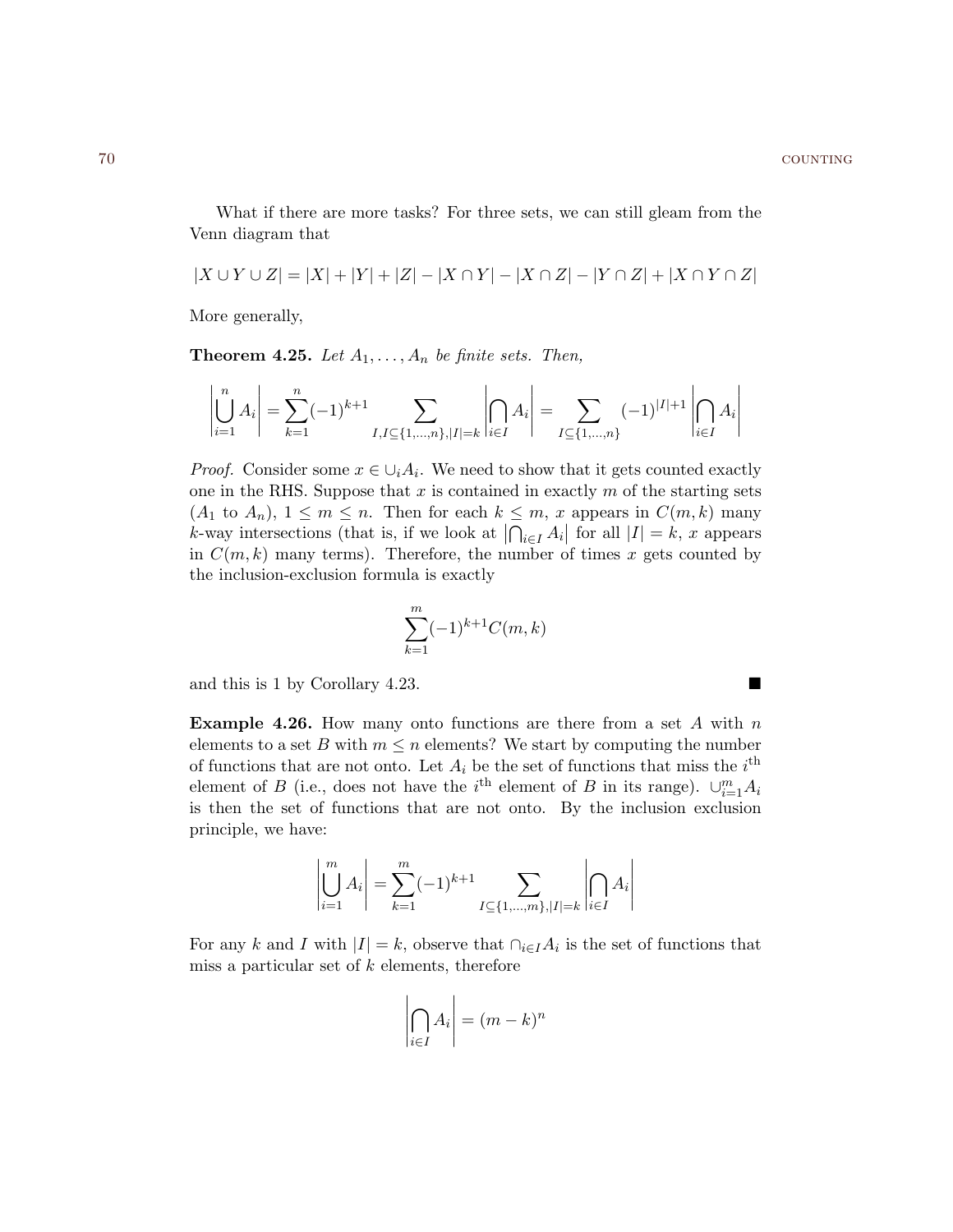#### 4.4. INCLUSION-EXCLUSION PRINCIPLE 71

Also observe that there are exactly  $C(m, k)$  many different I's of size k. Using these two facts, we have

$$
\left| \bigcup_{i=1}^{m} A_i \right| = \sum_{k=1}^{m} (-1)^{k+1} \sum_{I \subseteq \{1, \dots, m\}, |I| = k} \left| \bigcap_{i \in I} A_i \right|
$$

$$
= \sum_{k=1}^{m} (-1)^{k+1} C(m, k) (m - k)^n
$$

Finally, to count the number of onto functions, we take all possible functions  $(m<sup>n</sup>$  many) and subtract that functions that are not onto:

$$
m^{n} - \sum_{k=1}^{m} (-1)^{k+1} C(m,k)(m-k)^{n} = m^{n} + \sum_{k=1}^{m} (-1)^{k} C(m,k)(m-k)^{n}
$$

$$
= \sum_{k=0}^{m} (-1)^{k} C(m,k)(m-k)^{n}
$$

where the last step relies on  $(-1)^k C(m,k)(m-k)^n = m^n$  when  $k = 0$ . This final expression  $\sum_{k=0}^{m}(-1)^kC(m,k)(m-k)^n$  is closely related to the *Sterling* number of the second kind, another counting function (similar to  $C(n, k)$ ) that is out of the scope of this course.

#### Counting the Complement

Counting the complement follows the same philosophy as the inclusion-exclusion principle: sometimes it is easier to over-count first, and subtract some later. This is best explained by examples.

Example 4.27. How many standard poker hands (5 cards from a 52-card deck) contains at least a pair<sup>2</sup>? We could count the number of hands that are (strict) pairs, two-pairs, three-of-a-kinds, full houses and four-of-a-kinds, and sum up the counts. It is easier, however, to count all possible hands, and subtract the number of hands that do not contain at least a pair, i.e., hands where all 5 cards have different ranks:

$$
\underbrace{C(52,5)}_{\text{all possible hands}} - \underbrace{C(13,5)}_{\text{the five ranks}} \cdot \underbrace{4^5}_{\text{the suits}}
$$

<sup>&</sup>lt;sup>2</sup> By this we mean hands where at least two cards share the same rank. A slightly more difficult question (but perhaps more interesting in a casino) is how many hands is better or equal to a pair? (i.e., a straight does not contain a pair, but is better than a pair.)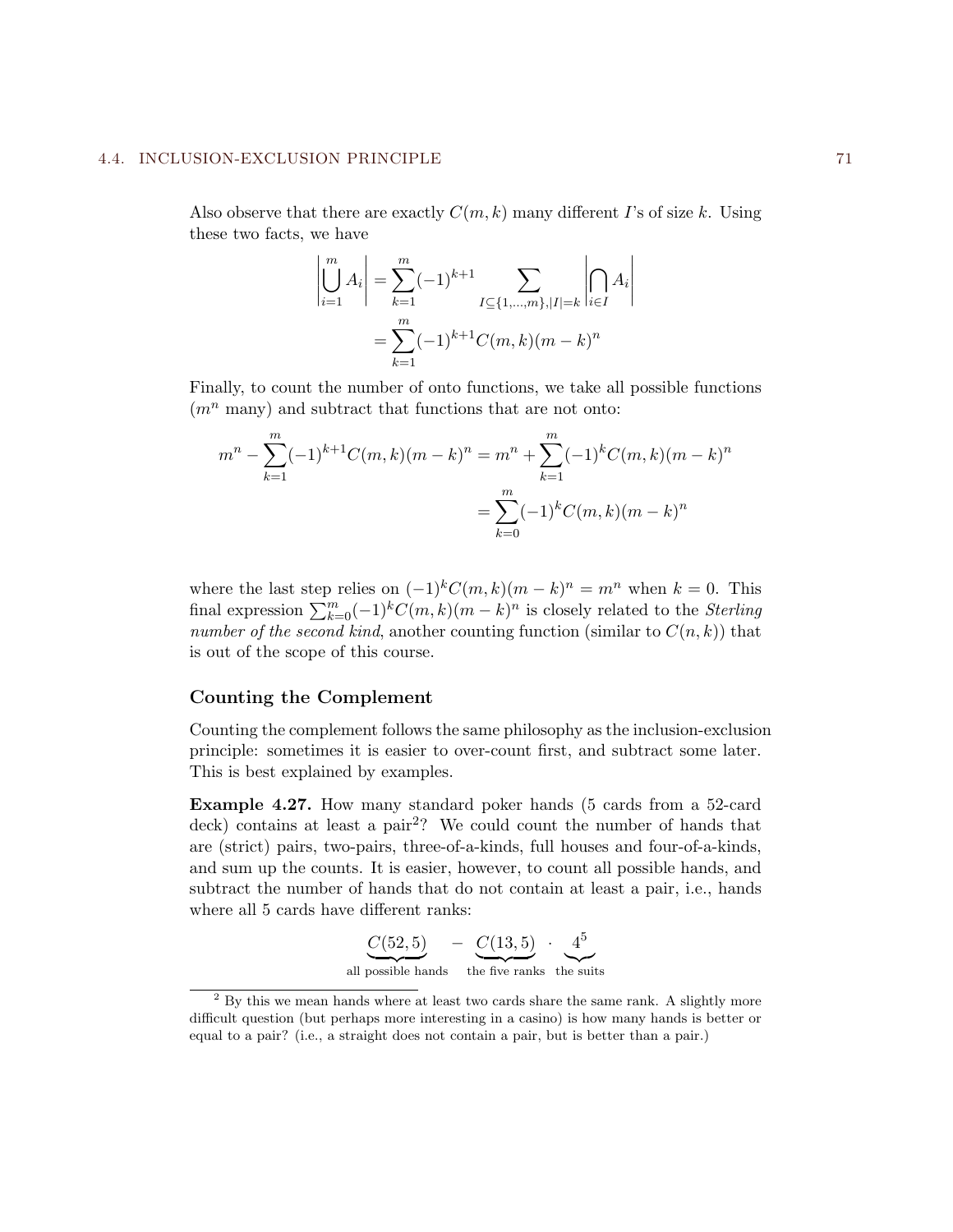## 4.5 Pigeonhole Principle

In this final section, we cover the pigeonhole principle: a proof technique that relies on counting. The principle says that if we place  $k + 1$  or more pigeons into k pigeon holes, then at least one pigeon hole contains 2 or more pigeons. For example, in a group of 367 people, at least two people must have the same birthday (since there are a total of 366 possible birthdays). More generally, we have

**Lemma 4.28** (Pigeonhole Principle). If we place n (or more) pigeons into  $k$ pigeon holes, then at least one box contains  $\lfloor n/k \rfloor$  or more pigeons.

*Proof.* Assume the contrary that every pigeon hole contains  $\leq \lfloor n/k \rfloor -1 < n/k$ many pigeons. Then the total number of pigeons among the pigeon holes would be strictly less than  $k(n/k) = n$ , a contradiction.

**Example 4.29.** In a group of 800 people, there are at least  $\lceil 800/366 \rceil = 3$ people with the same birthday.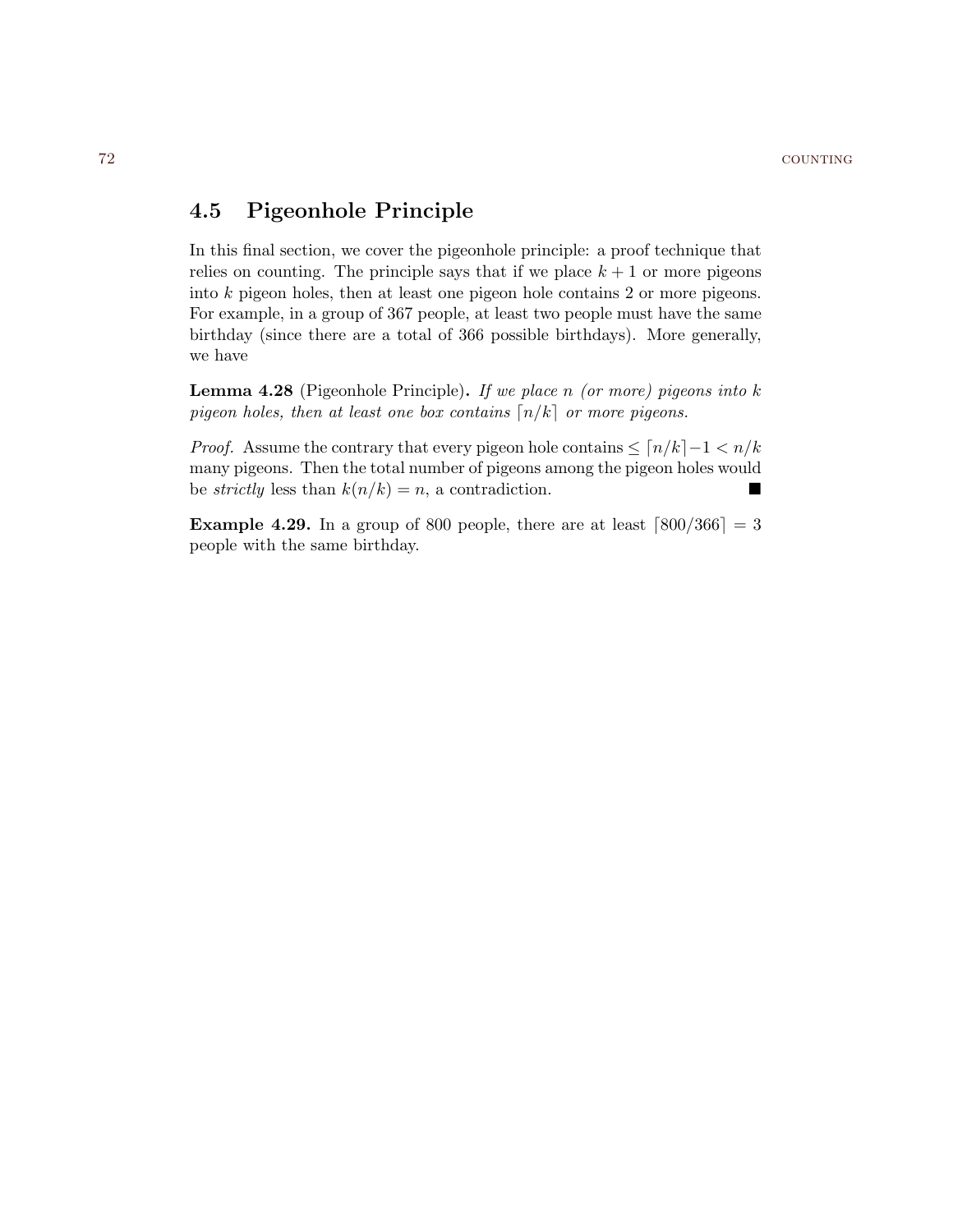## Chapter 5

# Probability

"... the chances of survival are  $725...$  to 1." – C-3PO

Originally motivated by gambling, the study of probability is now fundamental to a wide variety of subjects, including social behavior (e.g., economics and game theory) and physical laws (e.g., quantum mechanics and radioactive decay). In computer science, it is essential for studying randomized algorithms (e.g., randomized quick sort, primality testing), average-case problems (e.g., spam detection), and cryptography.

What is probability? What does it mean that that a fair coin toss comes up heads with probability 50%? One interpretation is Bayesian: "50%" is a statement of our beliefs, and how much we are willing to bet on one coin toss. Another interpretation is more experimental: "50%" means that if we toss the coin 10 million times, it will come up heads in roughly 5 million tosses. Regardless of how we view probability, this chapter introduces the mathematical formalization of probability, accompanied with useful analytical tools to go with the formalization.

## 5.1 Probability Spaces

In this class, we focus on *discrete* probability spaces.<sup>1</sup>

**Definition 5.1** (Probability Space). A probability space is a pair  $(S, f)$ where S is a countable set called the **sample space**, and  $f : S \to [0, 1]$  is

<sup>&</sup>lt;sup>1</sup>Without formally defining this term, we refer to random processes whose outcomes are discrete, such as dice rolls, as opposed to picking a uniformly random real number from zero to one.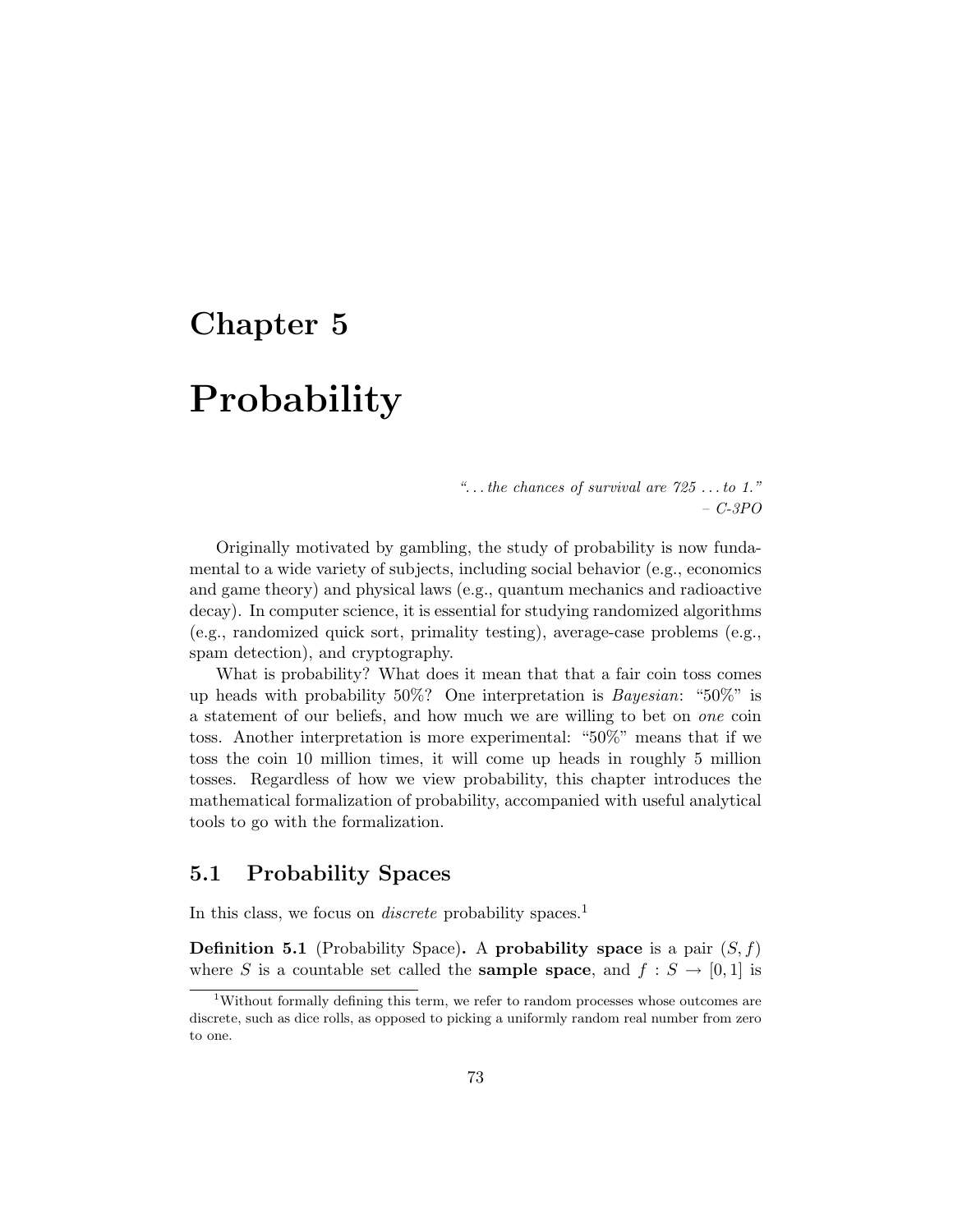called the **probability mass function.**<sup>2</sup> Additionally,  $f$  satisfies the property  $\sum_{x \in S} f(x) = 1.$ 

Intuitively, the sample space  $S$  corresponds to the set of possible states that the world could be in, and the probability mass function  $f$  assigns a probability from 0 to 1 to each of these states. To model our conventional notion of probability, we require that the total probability assigned by  $f$  to all possible states should sum up to 1.

**Definition 5.2** (Event). Given a probability space  $(S, f)$ , an event is simply a subset of S. The probability of an event E, denoted by  $Pr_{(S,f)}[E] = Pr[E]$ , is defined to be  $\sum_{x \in E} f(x)$ . In particular, the event that includes "everything",  $E = S$ , has probability  $Pr[S] = 1$ .

Even though events and probabilities are not well-defined without a probability space (e.g., see the quote of the chapter), by convention, we often omit S and f in our statements when they are clear from context.

Example 5.3. Consider rolling a regular 6-sided die. The sample space is  $S = \{1, 2, 3, 4, 5, 6\}$ , and the probability mass function is constant:  $f(x) = 1/6$ for all  $x \in S$ . The event of an even roll is  $E = \{2, 4, 6\}$ , and this occurs with probability

$$
\Pr[E] = \sum_{x \in \{2, 4, 6\}} f(x) = \frac{1}{2}
$$

The probability mass function used in the above example has a (popular) property: it assigns equal probability to all the elements in the sample space.

#### Equiprobable Probability Spaces

**Definition 5.4.** A probability space  $(S, f)$  is equiprobable if f is constant, i.e., there exists a constant  $\varepsilon$  such that  $f(x) = \varepsilon$  for all  $x \in S$ . In this case we call f an equiprobable mass function.

The most common examples of probability spaces, such as rolling a dice, flipping a coin and dealing a deck of (well-shuffled) cards, are all equiprobable. The next theorem reveals a common structure (and limitation) among equiprobable probability spaces.

**Theorem 5.5.** Let  $(S, f)$  be an equiprobable probability space. Then S is finite, f takes on the constant value  $1/|S|$ , and the probability of an event  $E \subseteq S$  is  $|E|/|S|$ .

 $\frac{2}{x^2}$  By [0, 1] we mean the real interval  $\{x \mid 0 \le x \le 1\}$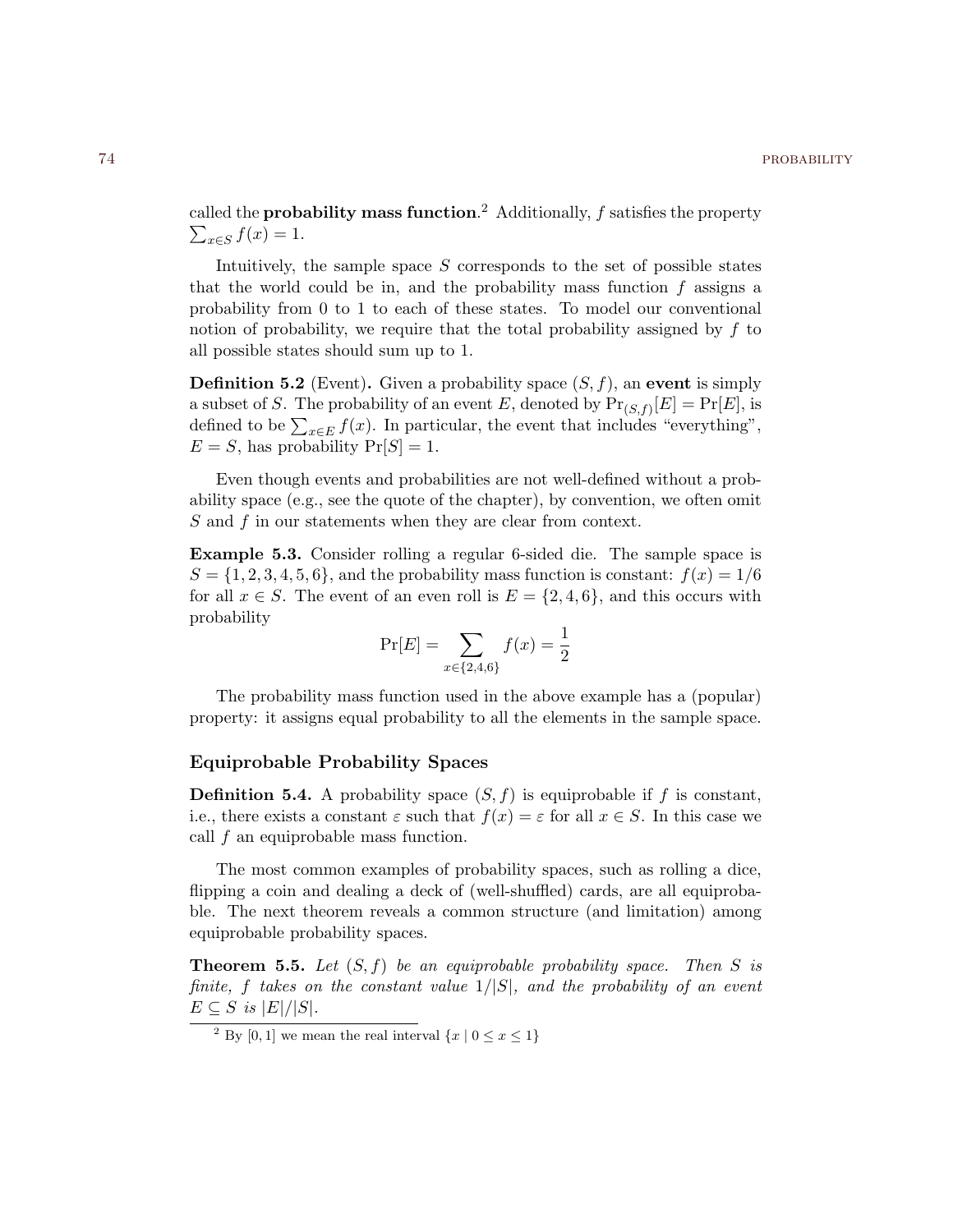#### 5.1. PROBABILITY SPACES 75

In other words, calculating probabilities under an equiprobable probability space is just counting.

*Proof.* Let f take on the constant value  $\varepsilon$ . First note that  $\varepsilon \neq 0$ , because it would force  $\sum_{x \in S} f(x) = 0$ , violating the definition of mass functions. Next note that S cannot be infinite, because it would force  $\sum_{x \in S} f(x) = \sum_{x \in S} \varepsilon =$  $\infty$ , again violating the definition of mass functions.

Knowing that  $S$  is finite, we can then deduce that:

$$
1 = \sum_{x \in S} f(x) = \sum_{x \in S} \varepsilon = |S|\varepsilon
$$
  
\n
$$
\Rightarrow |S| = \frac{1}{\varepsilon}
$$

It follows that the probability of an event  $E$  is

$$
\Pr[E] = \sum_{x \in E} \varepsilon = \sum_{x \in E} \frac{1}{|S|} = \frac{|E|}{|S|}
$$

Example 5.6. What is the probability that a random hand of five cards in poker is a full house? We have previously counted the number of possible fivecard hands and the number of possible full houses (Example 4.12 and 4.13). Since each hand is equally likely (i.e., we are dealing with an equiprobable probability space), the probability of a full house is:

$$
\frac{\text{\# of possible full houses}}{\text{\# of possible hands}} = \frac{C(13,1)C(4,3)C(12,1)C(4,2)}{C(52,5)} \approx 0.144\%
$$

Theorem 5.5 highlights two limitations of equiprobable probability spaces. Firstly, the sample space must be finite; as we will soon see, some natural random processes require an infinite sample space. Secondly, the (equally assigned) probability of any event must be rational. That is, we cannot have an event that occurs with probability  $1/\sqrt{2}$ ; this is required, for example, to formalize game theory in a satisfactory way. Despite these limitations, most of the time, we will deal with equiprobable probability spaces.

#### Infinite Sample Spaces

How might we construct a probability mass function for an infinite space? For example, how might one pick a random positive integer  $(S = \mathbb{N}^+)$ ? We illustrate some possibilities (and subtleties) with the following examples.

п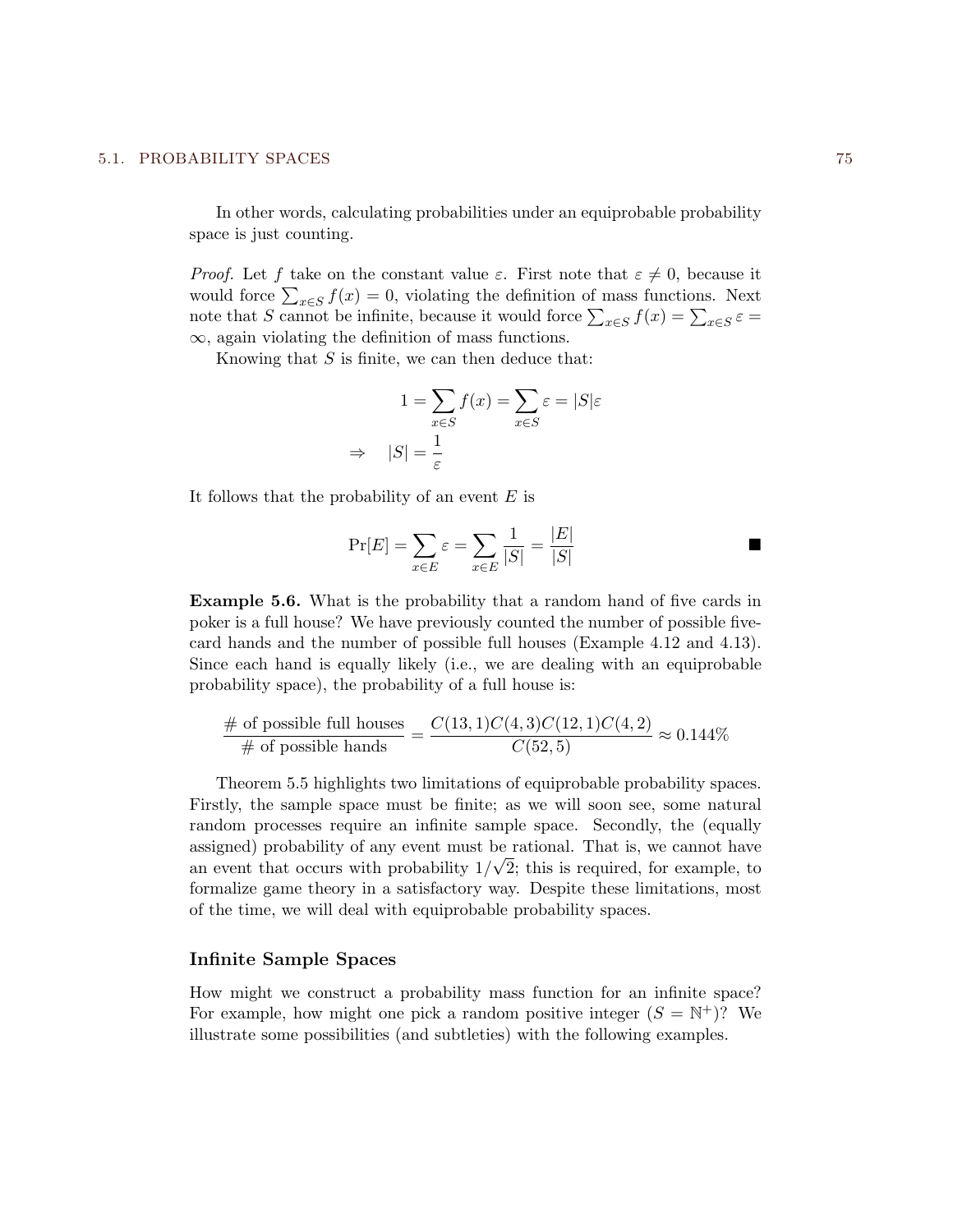**Example 5.7.** We may have the probability space  $(\mathbb{N}^+, f)$  where  $f(n) = 1/2^n$ . This corresponds with the following experiment: how many coin tosses does it take for a head to come  $up$ <sup>3</sup>. We expect this to be a well-defined probability space since it corresponds to a natural random process. But to make sure, we verify that  $\sum_{n \in \mathbb{N}^+} 1/2^n = 1.^4$ 

**Example 5.8.** Perhaps at a whim, we want to pick the positive integer  $n$ with probability proportional to  $1/n^2$ . In this case we need to *normalize* the probability. Knowing that  $\sum_{n\in\mathbb{N}^+} 1/n^2 = \pi^2/6$ ,<sup>5</sup> we may assign  $f(n)$  $(6/\pi^2)(1/n^2)$ , so that  $\sum_{n\in\mathbb{N}^+} f(n) = 1$ .

**Example 5.9.** Suppose now we wish to pick the positive integer  $n$  with probability proportional to  $1/n$ . This time we are bound to fail, since the series  $1 + 1/2 + 1/3 + \cdots$  diverges (approaches  $\infty$ ), and cannot be normalized.

#### Probabilities

Now that probability spaces are defined, we give a few basic properties of probability:

**Claim 5.10.** If A and B are disjoint events  $(A \cap B = \emptyset)$  then  $Pr[A \cup B] =$  $Pr[A] + Pr[B]$ .

Proof. By definition,

$$
Pr[A \cup B] = \sum_{x \in A \cup B} f(x)
$$
  
= 
$$
\sum_{x \in A} f(x) + \sum_{x \in B} f(x)
$$
 since *A* and *B* are disjoint  
= 
$$
Pr[A] + Pr[B]
$$

Corollary 5.11. For any event E,  $Pr[\overline{E}] = 1 - Pr[E]$ .

*Proof.* This follows directly from Claim 5.10,  $\overline{E} \cup E = S$ , and  $\overline{E} \cap E = \emptyset$ . ■

<sup>&</sup>lt;sup>3</sup> To see this, observe that in order for the first head to occur on the  $n<sup>th</sup>$  toss, we must have the *unique* sequence of tosses that start with  $n - 1$  tails and end with a head. On the other hand, there are  $2^n$  equally-probable sequences of n coin tosses. This gives probability  $1/2^n$ .

<sup>&</sup>lt;sup>4</sup> One way to compute the sum is to observe that it is a converging geometric series. More directly, let  $S = 1/2 + 1/4 + \cdots$ , and observe that  $S = 2S - S = (1 + 1/2 + 1/4 + \cdots)$  $\cdots$ ) –  $(1/2 + 1/4 + \cdots) = 1.$ 

 $^5$  This is the Basel problem, first solved by Euler.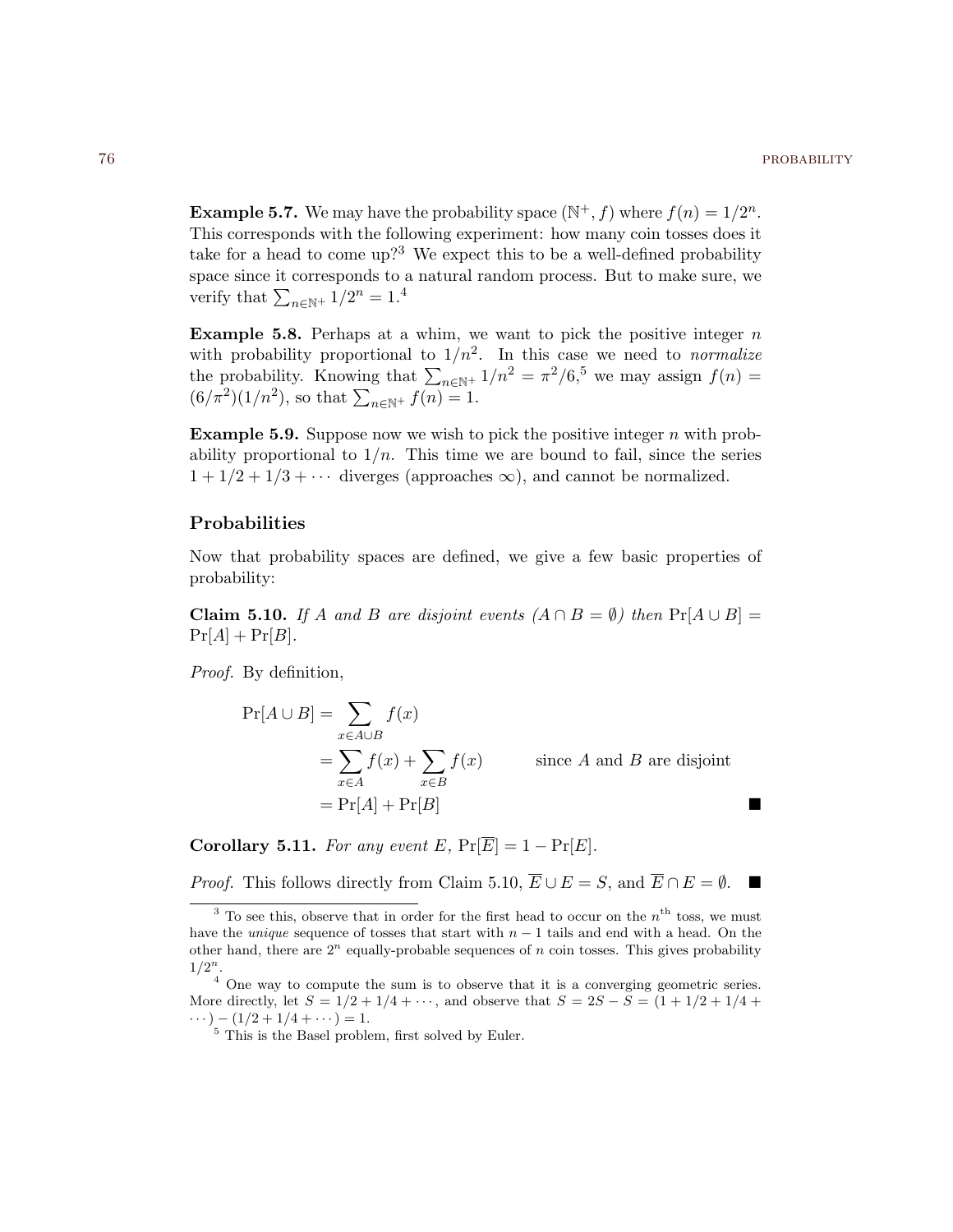#### 5.2. CONDITIONAL PROBABILITY AND INDEPENDENCE 77

When events are not disjoint, we instead have the following generalization of the inclusion-exclusion principle.

Claim 5.12. Given events A and B,  $Pr[A \cup B] = Pr[A] + Pr[B] - Pr[A \cap B]$ .

*Proof.* First observe that  $A \cup B = (A - B) \cup (B - A) \cup (A \cap B)$  and that all the terms on the RHS are disjoint. Therefore

$$
Pr[A \cup B] = Pr[A - B] + Pr[B - A] + Pr[A \cap B]
$$
 (5.1)

Similarly, we have

$$
\Pr[A] = \Pr[A - B] + \Pr[A \cap B] \tag{5.2}
$$

$$
\Pr[B] = \Pr[B - A] + \Pr[A \cap B] \tag{5.3}
$$

because, say A is the disjoint union of  $A - B$  and  $A \cap B$ . Substituting (5.2) and  $(5.3)$  into  $(5.1)$  gives

$$
Pr[A \cup B] = Pr[A - B] + Pr[B - A] + Pr[A \cap B]
$$
  
= 
$$
(Pr[A] - Pr[A \cap B]) + (Pr[B] - Pr[A \cap B]) + Pr[A \cap B]
$$
  
= 
$$
Pr[A] + Pr[B] - Pr[A \cap B]
$$

We remark that given an equiprobable probability space, Claim 5.12 is exactly equivalent to the inclusion-exclusion principle. An easy corollary of Claim 5.12 is the union bound.

**Corollary 5.13** (Union Bound). Given events A and B,  $Pr[A \cup B] \leq Pr[A] +$  $Pr[B]$ . In general, given events  $A_1 \ldots, A_n$ ,

$$
\Pr\left[\bigcup_i A_i\right] \leq \sum_i \Pr[A_i]
$$

## 5.2 Conditional Probability and Independence

Let us continue with the interpretation that probabilities represent our beliefs on the state of the world. How does knowing that one event has occurred affect our beliefs on the probability of another event? E.g., if it is cloudy instead of sunny, then it is more likely to rain. Perhaps some events are independent and do not affect each other. E.g., we believe the result of a fair coin-toss does not depend on the result of previous tosses. In this section we capture these notions with the study of conditional probability and independence.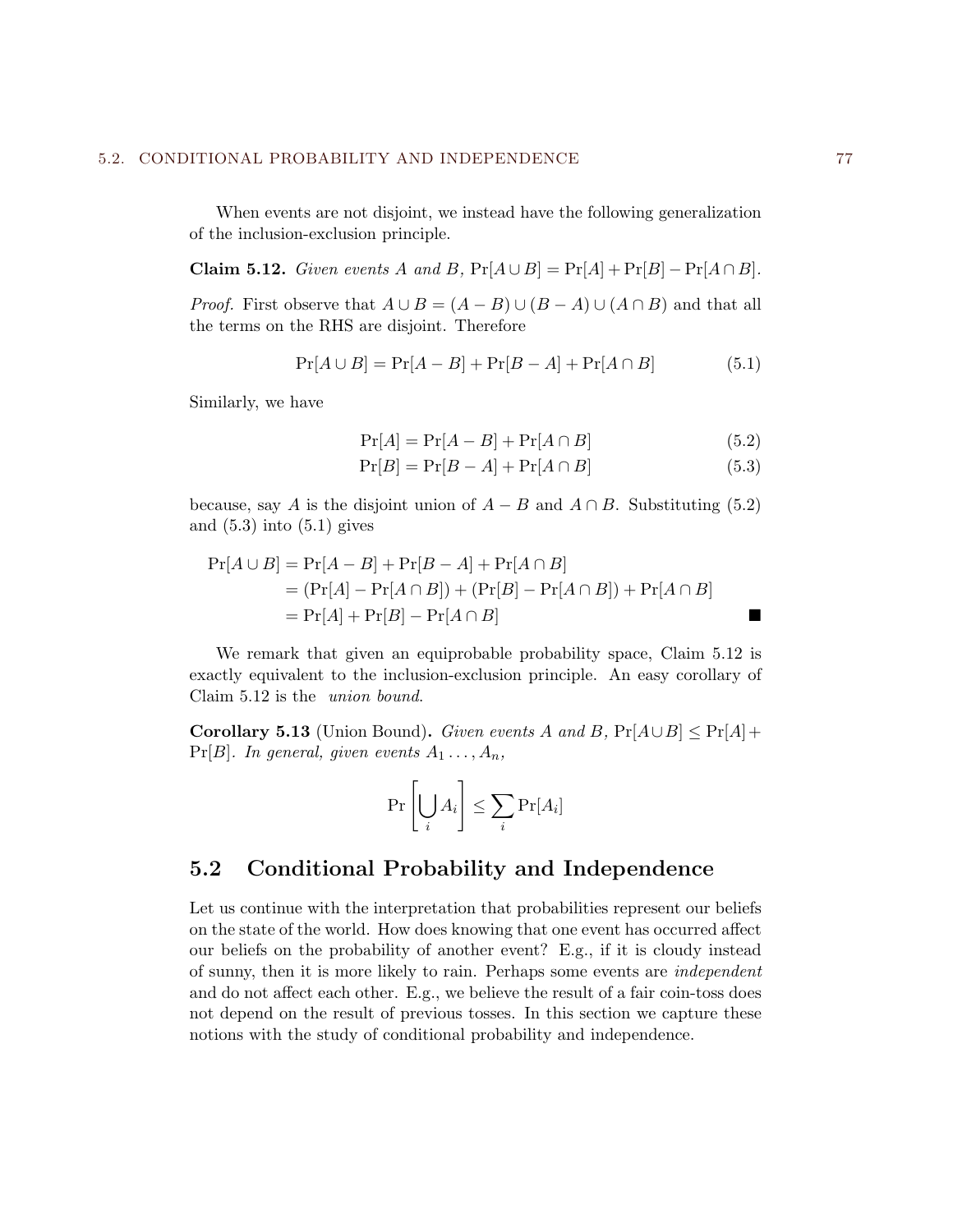#### Conditional Probability

Suppose after receiving a random 5-card hand dealt from a standard 52-card deck, we are told that the hand contains "at least a pair" (that is, at least two of the cards have the same rank). How do we calculate the probability of a full-house given this extra information? Consider the following thought process:

- Start with the original probability space of containing all 5-card hands, pair or no pair.
- To take advantage of our new information, eliminate all hands that do not contain a pair.
- Re-normalize the probability among the remaining hands (that contain at least a pair).

Motivate by this line of reasoning, we define conditional probability as follows:

**Definition 5.14.** Let A and B be events, and let  $Pr[B] \neq 0$ . The conditional probability of A, conditioned on B, denoted by  $Pr[A \mid B]$ , is defined as

$$
\Pr[A \mid B] = \frac{\Pr[A \cap B]}{\Pr[B]}
$$

In the case of an equiprobable probability space, we have

$$
Pr[A | B] = |A \cap B|/|B|
$$

because the probability of an event is proportional to the cardinality of the event.

Example 5.15 (Second Ace Puzzle). Suppose we have a deck of four cards:  ${A\spadesuit, A\heartsuit, 2\heartsuit}.$  After being dealt two random cards, facing down, the dealer tells us that we have at least one ace in our hand. What is the probability that our hand has both aces? That is, what is  $Pr[$  two aces at least one ace ]?

Because we do not care about the order in which the cards were dealt, we have an equiprobable space with 6 outcomes:

$$
{A\spadesuit 2\spadesuit, A\spadesuit A\heartsuit, A\spadesuit 2\heartsuit, 2\spadesuit A\heartsuit, A\heartsuit 2\heartsuit}
$$

If we look closely, five of the outcomes contain at least one ace, while only one outcome has both aces. Therefore  $Pr[$  two aces | at least one ace  $] = 1/5$ .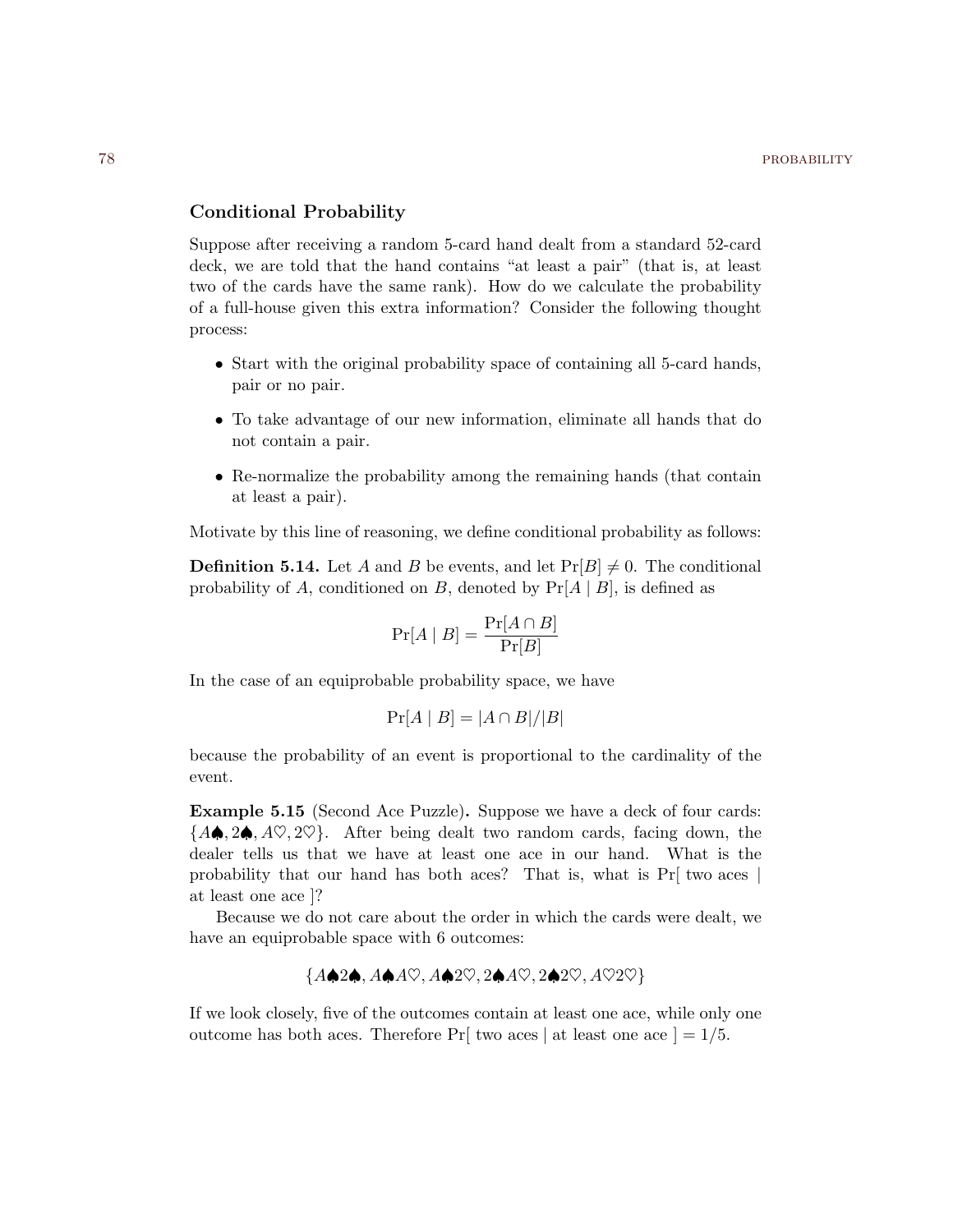Now what if the dealer tells us that we have the ace of spades  $(A\spadesuit)$  in our hand? Now Pr two aces has ace of spades  $= 1/3$ . It might seem strange that the probability of two aces has gone up; why should finding out the suit of the ace we have increase our chances? The intuition is that by finding out the suit of our ace and knowing that the suit is spades, we can eliminate many more hands that are not two aces.

Example 5.16 (Second-Child Problem). Let us assume that a child is equally likely to be a boy or a girl. A friend of yours has two children but you don't know their sexes. Consider the following two cases. A boy walks in the door and your friend says,

$$
"This is my child." \t\t(5.4)
$$

Or, a boy walks in the door and your friend says,

"This is my older child."  $(5.5)$ 

What is the probability that both children are boys?

If we order the children by age, we again have a equiprobable probability space<sup>6</sup>. The four outcomes are { boy-boy, boy-girl, girl-boy, girl-girl }. Therefore,

Pr[ two boys | (5.4)] = 
$$
1/3
$$
  
Pr[ two boys | (5.5)] =  $1/2$ 

Now suppose that we know exactly one of the children plays the cello. If a boy walks in the door and your friend says,

"He is the one who plays the cello."

then we are in same case as (5.5) (instead of ordering by age, we order the children according to who plays the cello).

One more food for thought. What if we know that at least one of the children plays the cello? Now what is the probability that both children are boys, if a boy walks in, and start playing the cello? To calculate this probability, first we need to enlarge the sample space; each child, in addition to being a boy or a girl, either plays the cello or does not. Next we need to specify a probability mass function on this space. This is where we get stuck, since we need additional information to define the probability mass function. E.g., what is the probability that both children plays the cello, v.s. only one child plays the cello?

 $6$  If we do not order the children, then our sample space could be {two boys, one boy and one girl, two girls}, with probability  $1/4$ ,  $1/2$ , and  $1/4$  respectively. This probability space is suitable for case  $(5.4)$ , but not  $(5.5)$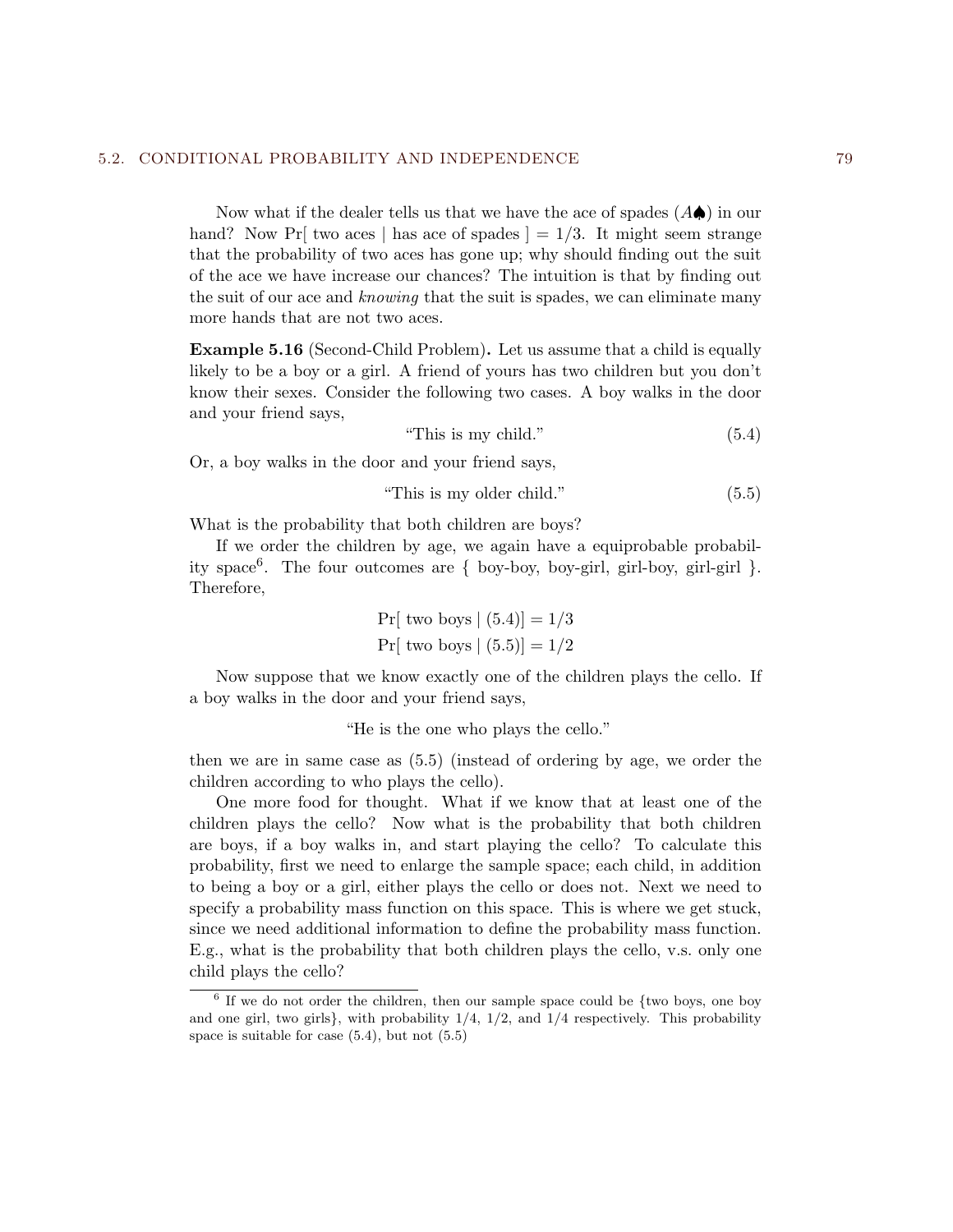#### Independence

By defining conditional probability, we modeled how the occurrence of one event can affect the probability of another event. An equally interesting concept is independence, where a set of events do not affect each other.

**Definition 5.17** (Independence). A sequence of events  $A_1, \ldots, A_n$  are (mutually) independent<sup>7</sup>if and only if for every subset of these events,  $A_{i_1}, \ldots, A_{i_k}$ ,

$$
\Pr[A_{i_1} \cap A_{i_2} \cap \dots \cap A_{i_k}] = \Pr[A_{i_1}] \cdot \Pr[A_{i_2}] \cdots \Pr[A_{i_k}]
$$

If there are just two events,  $A$  and  $B$ , then they are independent if and only if  $Pr[A \cap B] = Pr[A] Pr[B]$ . The following claim gives justification to the definition of independence.

**Claim 5.18.** If A and B are independent events and  $Pr[B] \neq 0$ , then  $Pr[A]$  $B$  = Pr[A]. In other words, conditioning on B does not change the probability of A.

Proof.

$$
\Pr[A \mid B] = \frac{\Pr[A \cap B]}{\Pr[B]} = \frac{\Pr[A] \Pr[B]}{\Pr[B]} = \Pr[A]
$$

The following claim should also hold according to our intuition of independence:

**Claim 5.19.** If A and B are independent events, then A and  $\overline{B}$  are also independent events. In other words, if A is independent of the occurrence of B, then it is also independent of the "non-occurrence" of B.

Proof.

$$
Pr[A \cap \overline{B}] = Pr[A] - Pr[A \cap B]
$$
Claim 5.10  
= Pr[A] - Pr[A] Pr[B] by independence  
= Pr[A](1 - Pr[B]) = Pr[A] Pr[\overline{B}]Corollary 5.11

<sup>7</sup>A related notion that we do not cover in this class is pair-wise independence. A sequence of events  $A_1, \ldots, A_n$  are pair-wise independent if and only if for every pair of events in the sequence,  $A_{i_1}, A_{i_2}$ , we have  $Pr[A_{i_1} \cap A_{i_2}] = Pr[A_{i_1}] Pr[A_{i_2}]$ . Pair-wise independence is a weaker requirement than (mutual) independence, and is therefore easier to achieve in applications.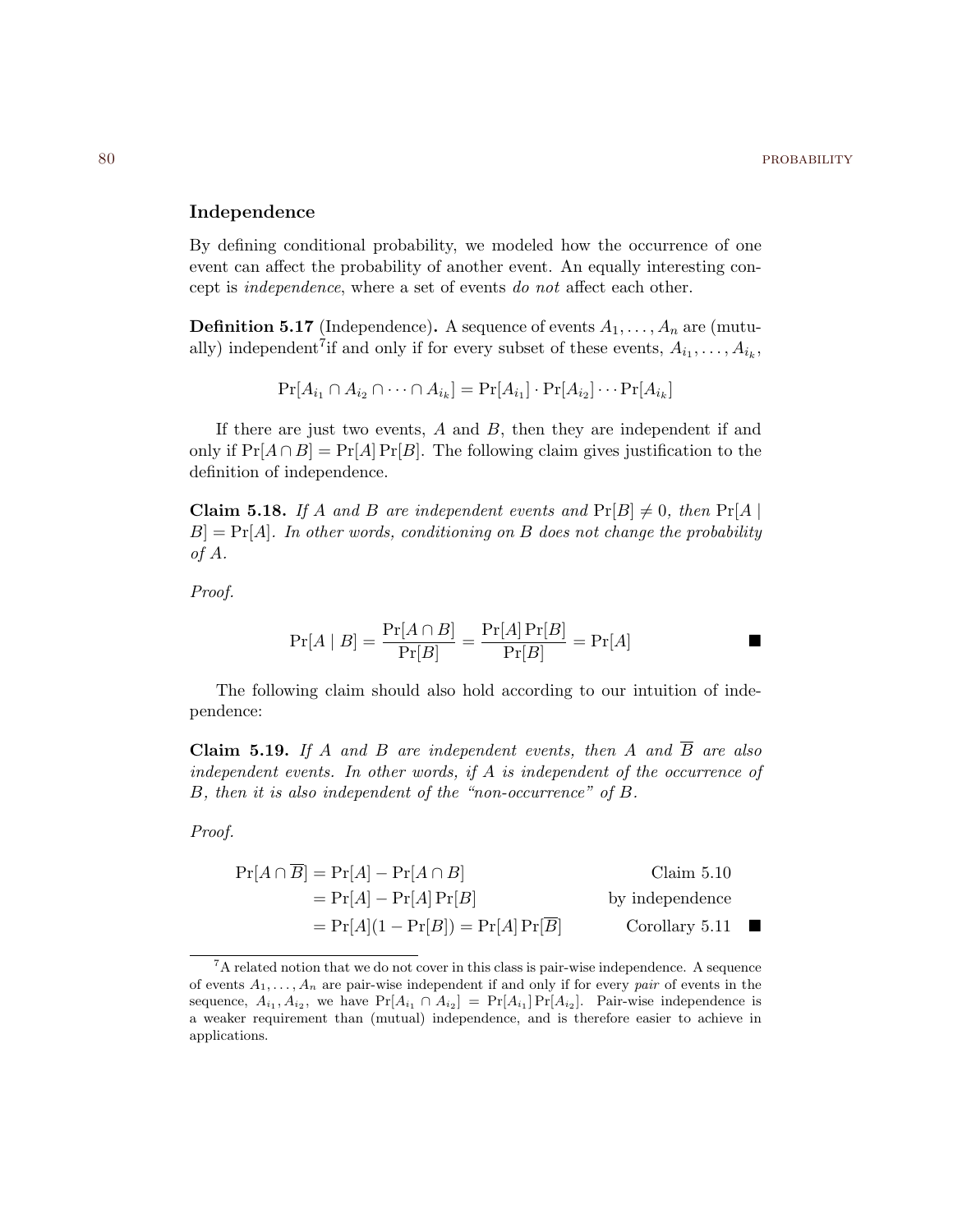A common use of independence is to predict the outcome of  $n$  coin tosses, or more generally, the outcome of n independent Bernoulli trials (for now think of a Bernoulli trial with success probability  $p$  as a biased coin toss that comes up "success" with probability p and "failure" with probability  $1 - p$ ).

Theorem 5.20. The probability of having exactly k successes in n independent Bernoulli trials with success probability p is  $C(n,k)p^{k}(1-p)^{n-k}$ .

*Proof.* If we denote success by S and failure by F, then our probability space is the set of *n*-character strings containing the letters S and F (e.g.,  $SFF \cdots F$ ) denotes the out come that the first Bernoulli trial is successful, while all the rest failed). Using our counting tools, we know that number of such strings with exactly k occurrences of S (success) is  $C(n, k)$ . Each of those strings occur with probability  $p^k(1-p)^{n-k}$  due to independence. ■

#### Bayes' Rule

Suppose that we have a test against a rare disease that affects only 0.3% of the population, and that the test is 99% effective (i.e., if a person has the disease the test says YES with probability 0.99, and otherwise it says NO with probability 0.99). If a random person in the populous tested positive, what is the probability that he has the disease? The answer is not 0.99. Indeed, this is an exercise in conditional probability: what are the chances that a random person has the rare disease, given the occurrence of the event that he tested positive?

We start with with some preliminaries.

**Claim 5.21.** Let  $A_1, \ldots, A_n$  be disjoint events with non-zero probability such that  $\bigcup_i A_i = S$  (i.e., the events are exhaustive; the events partition the sample space S). Let B be an event. Then  $Pr[B] = \sum_{i=1}^{n} Pr[B | A_i] Pr[A_i]$ 

*Proof.* By definition  $Pr[B | A_i] = Pr[B \cap A_i] / Pr[A_i]$ , and so the RHS evaluates to

$$
\sum_{i=1}^{n} \Pr[B \cap A_i]
$$

Since  $A_1, \ldots, A_n$  are disjoint it follows that the events  $B \cap A_1, \ldots, B \cap A_n$ are also disjoint. Therefore

$$
\sum_{i=1}^{n} \Pr[B \cap A_i] = \Pr\left[\bigcup_{i=1}^{n} B \cap A_i\right] = \Pr\left[B \cap \bigcup_{i=1}^{n} A_i\right] = \Pr\left[B \cap S\right] = \Pr[B]
$$

▅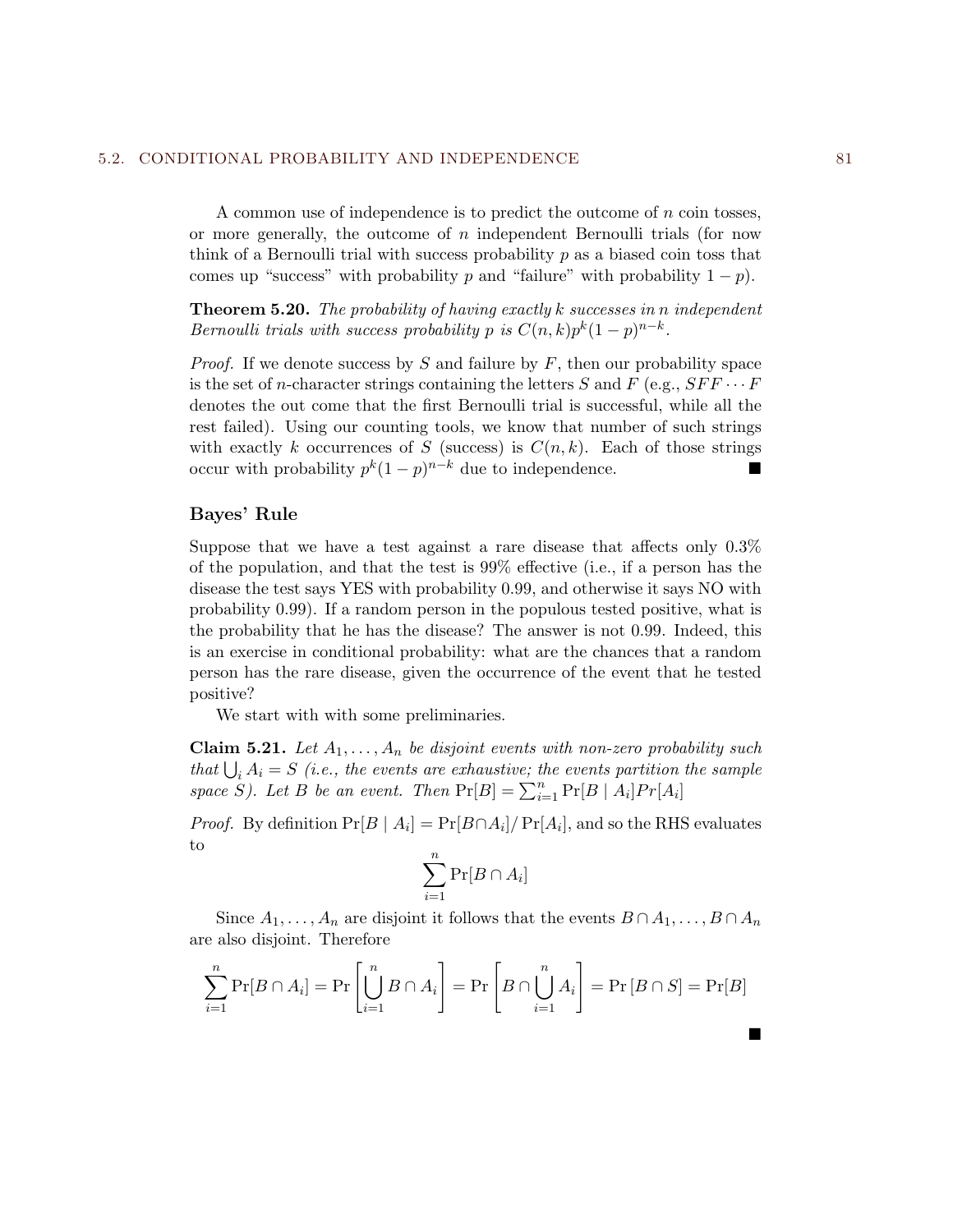**Theorem 5.22** (Bayes' Rule). Let A and B be events with non-zero probability. Then:

$$
\Pr[B \mid A] = \frac{\Pr[A \mid B] \Pr[B]}{\Pr[A]}
$$

*Proof.* Multiply both sides by  $Pr[A]$ . Now by definition of conditional prob, both sides equal:

$$
Pr[B \mid A] Pr[A] = Pr[A \cap B] = Pr[A \mid B] Pr[B]
$$

A remark on notation: the symbol for conditioning "|" is similar to that of division. While  $Pr[A \mid B]$  is *definitely not*  $Pr[A] / Pr[B]$ , it does have the form "stuff/ $\Pr[B]$ ". In this sense, the above two proofs are basically "multiply by the denominator".

Sometimes we expand the statement of Bayes' Rule is with Claim 5.21:

Corollary 5.23 (Bayes' Rule Expanded). Let A and B be events with nonzero probability. Then:

$$
\Pr[B \mid A] = \frac{\Pr[A \mid B] \Pr[B]}{\Pr[B] \Pr[A \mid B] + \Pr[\overline{B}] \Pr[A \mid \overline{B}]}
$$

*Proof.* We apply Claim 5.21, using that B and  $\overline{B}$  are disjoint and  $B \cup \overline{B} = S$ . п

We return to our original question of testing for rare diseases. Let's consider the sample space  $S = \{(t, d) | t \in \{0, 1\}, d \in \{0, 1\}\}\)$ , where t represents the outcome of the test on a random person in the populous, and d represents whether the same person carries the disease or not. Let  $D$  be event that a randomly drawn person has the disease  $(d = 1)$ , and T be the event that a randomly drawn person tests positive  $(t = 1)$ .

We know that  $Pr[D] = 0.003$  (because 0.3% of the population has the disease). We also know that  $Pr[T | D] = 0.99$  and  $Pr[T | \overline{D}] = 0.01$  (because the test is 99% effective). Using Bayes' rule, we can now calculate the probability that a random person, who tested positive, actually has the disease:

$$
Pr[D | T] = \frac{Pr[T | D] Pr[D]}{(Pr[D] Pr[T | D] + Pr[\overline{D}] Pr[T | \overline{D}])}
$$
  
= 
$$
\frac{.99 * .003}{.003 * .99 + .997 * .01} = 0.23
$$

Notice that 23%, while significant, is a far cry from 99% (the effectiveness of the test). This final probability can vary if we have a different prior (initial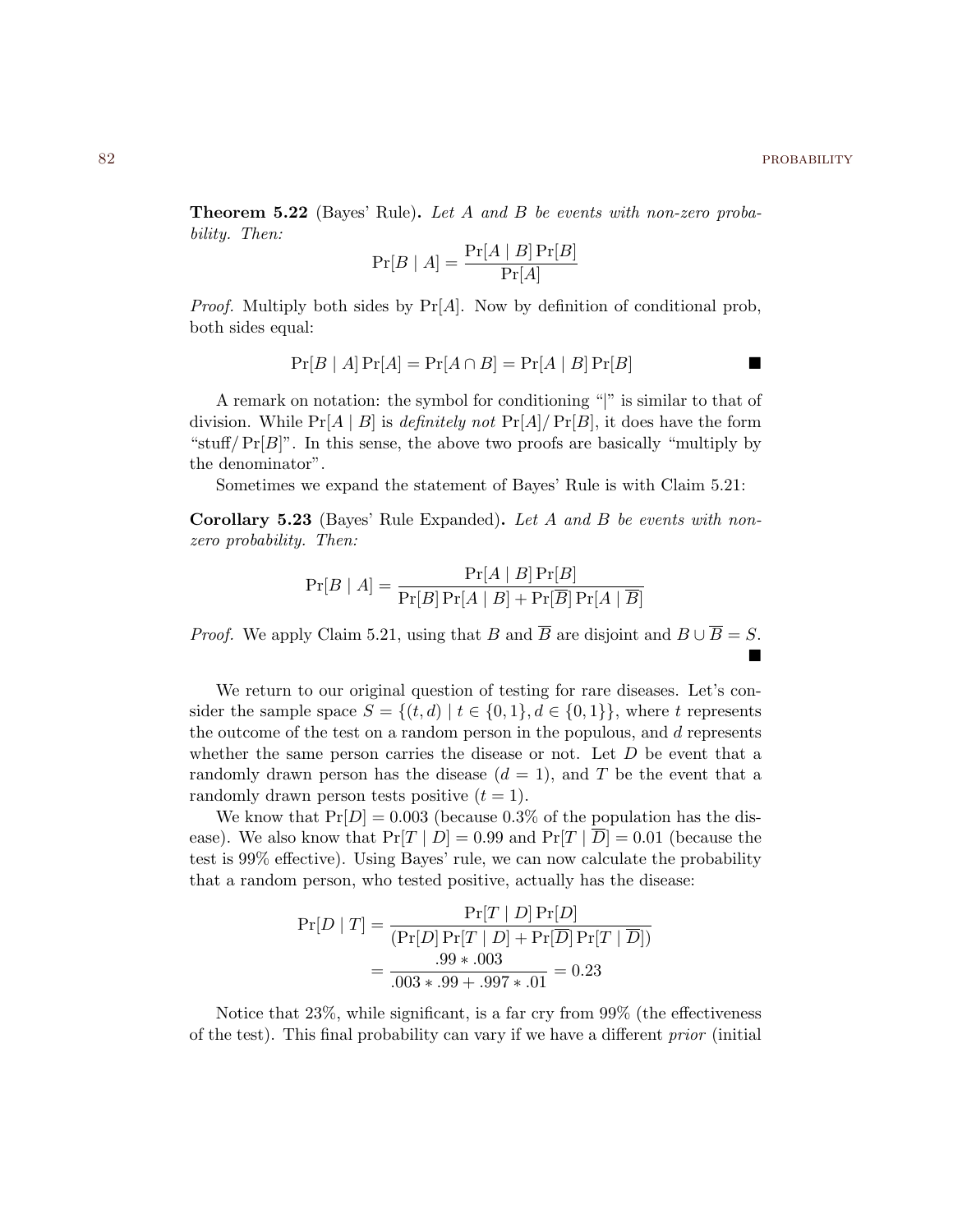belief). For example, if a random patient has other medical conditions that raises the probability of contracting the disease up to 10%, then the final probability of having the disease, given a positive test, raises to 92%.

#### Conditional Independence

Bayes' rule shows us how to update our beliefs when we receive new information. What if we receive multiple signals at once? How do we compute  $Pr[A \mid B_1 \cap B_2]$ ? First we need the notion of conditional independence.

**Definition 5.24** (Conditional Independence). A sequence of events  $B_1, \ldots, B_n$ are conditionally independent given event A if and only if for every subset of the sequence of events,  $B_{i_1}, \ldots, B_{i_k}$ ,

$$
\Pr\left[\bigcap_k B_{i_k} \mid A\right] = \prod_k \Pr[B_{i_k} \mid A]
$$

In other words, given that the event A has occurred, then the events  $B_1, \ldots, B_n$ are independent.

When there are only two events,  $B_1$  and  $B_2$ , they are conditionally independent given event A if and only if  $Pr[B_1 \cap B_2 | A] = Pr[B_1 | A] Pr[B_2 | A]$ . The notion of conditional independence is somewhat fickle, illustrated by the following examples:

Independence does not imply conditional independence. Suppose we toss a fair coin twice; let  $H_1$  and  $H_2$  be the event that the first and second coin tosses come up heads, respectively. Then  $H_1$  and  $H_2$  are independent:

$$
\Pr[H_1]\Pr[H_2] = \frac{1}{2} \cdot \frac{1}{2} = \frac{1}{4} = \Pr[H_1 \cap H_2]
$$

However, if we are told that the at least one of the coin tosses came up tails (call this event T), then  $H_1$  and  $H_2$  are no longer independent given  $T$ :

$$
\Pr[H_1 | T] \Pr[H_2 | T] = \frac{1}{3} \cdot \frac{1}{3} \neq 0 = \Pr[H_1 \cap H_2 | T]
$$

Conditional independence does not imply independence. Suppose we have two coins, one is heavily biased towards heads, and the other one is heavily biased towards tails (say with probability 0.99). First we choose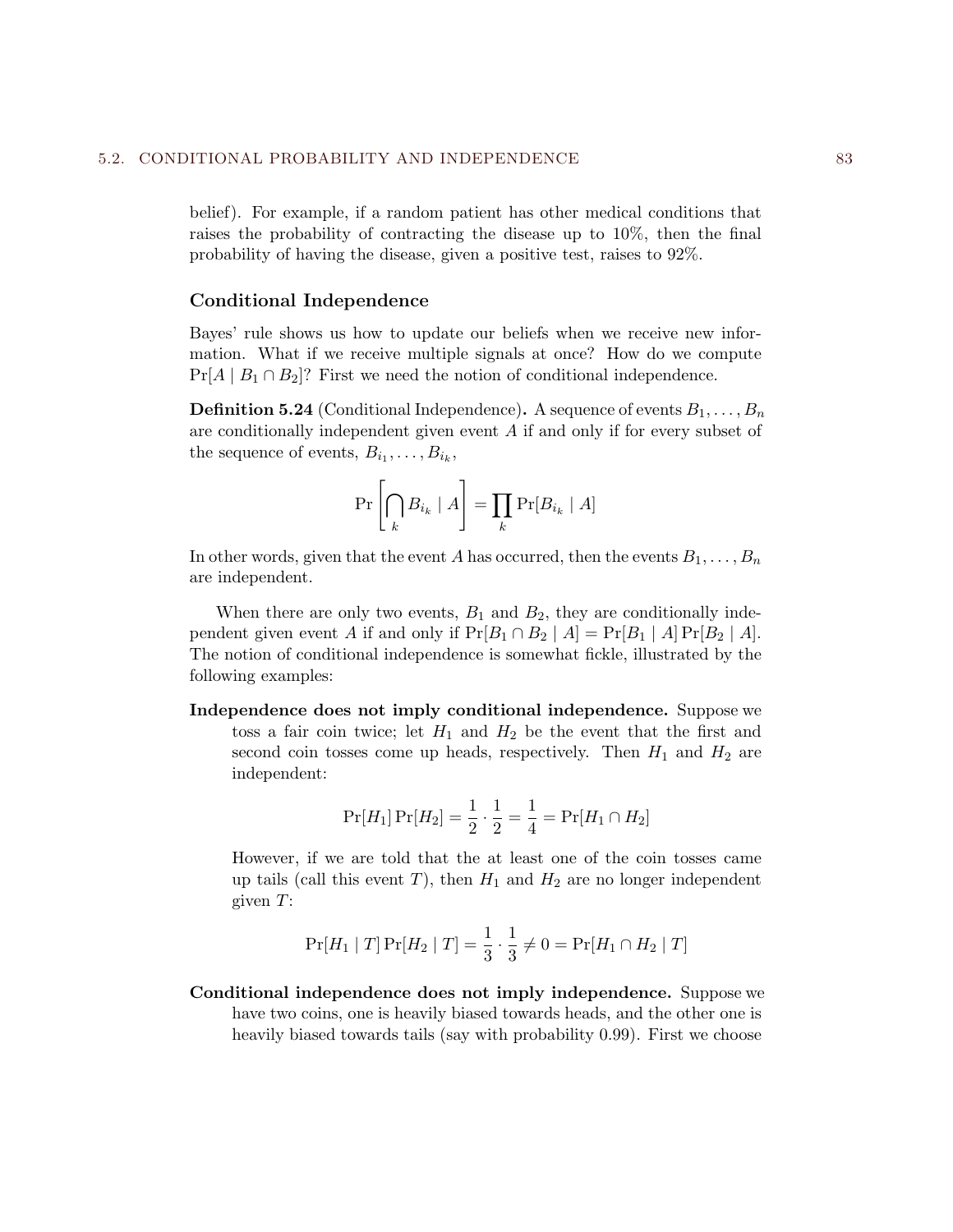a coin at random; let  $B_H$  be the event that we choose the coin that is biased towards heads. Next we toss the chosen coin twice; let  $H_1$  and  $H_2$  be the event that the first and second coin tosses come up heads, respectively. Then, given that we chose the coin biased towards heads (the event  $B_H$ ),  $H_1$  and  $H_2$  are independent:

$$
Pr[H_1 | F] Pr[H_2 | F] = 0.99 \cdot 0.99 = 0.99^2 = Pr[H_1 \cap H_2 | F]
$$

However,  $H_1$  and  $H_2$  are not independent, since if the first toss came up heads, it is most likely that we chose the coin that is biased towards heads, and so the second toss will come up heads as well. Actually probabilities are:

$$
\Pr[H_1]\Pr[H_2] = \frac{1}{2} \cdot \frac{1}{2} = \frac{1}{4} \neq \Pr[H_1 \cap H_2] = 0.5(0.99^2) + 0.5(0.01^2) \approx 0.5
$$

Independence conditioned on event  $A$  does not imply independence conditioned on the complement event  $\overline{A}$ . Consider twins. Let  $G_1$ and  $G_2$  be the event that the first and second child is a girl, respectively. Let A be the event that the twins are fraternal (non-identical). Then given event A, it is reasonable to assume that  $G_1$  and  $G_2$  are independent. On the other hand, given event  $A$  (identical twins), then  $G_1$  and  $G<sub>2</sub>$  are most certainly dependent since identical twins must both be boys or both be girls.

Let us return to the question of computing  $Pr[A \mid B_1 \cap B_2]$ . If we assume that the signals  $B_1$  and  $B_2$  are independent when conditioned on  $A$ , and also independent when conditioned on A, then:

$$
\Pr[A \mid B_1 \cap B_2] \n= \frac{\Pr[B_1 \cap B_2 \mid A] \Pr[A]}{\Pr[A] \Pr[B_1 \cap B_2 \mid A] + \Pr[\overline{A}] \Pr[B_1 \cap B_2 \mid \overline{A}]} \n= \frac{\Pr[B_1 \mid A] \Pr[B_2 \mid A] \Pr[A]}{\Pr[A] \Pr[B_1 \mid A] \Pr[B_2 \mid A] + \Pr[\overline{A}] \Pr[B_1 \mid \overline{A}] \Pr[B_2 \mid \overline{A}]} \n\tag{2.14}
$$

In general, given signals  $B_1, \ldots, B_n$  that are conditionally independent given A and conditionally independent given  $\overline{A}$ , we have

$$
\Pr\left[A \mid \bigcap_{i} B_{i}\right] = \frac{\Pr[A] \prod_{i} \Pr[B_{i} \mid A]}{\Pr[A] \prod_{i} \Pr[B_{i} \mid A] + \Pr[\overline{A}] \prod_{i} \Pr[B_{i} \mid \overline{A}]}
$$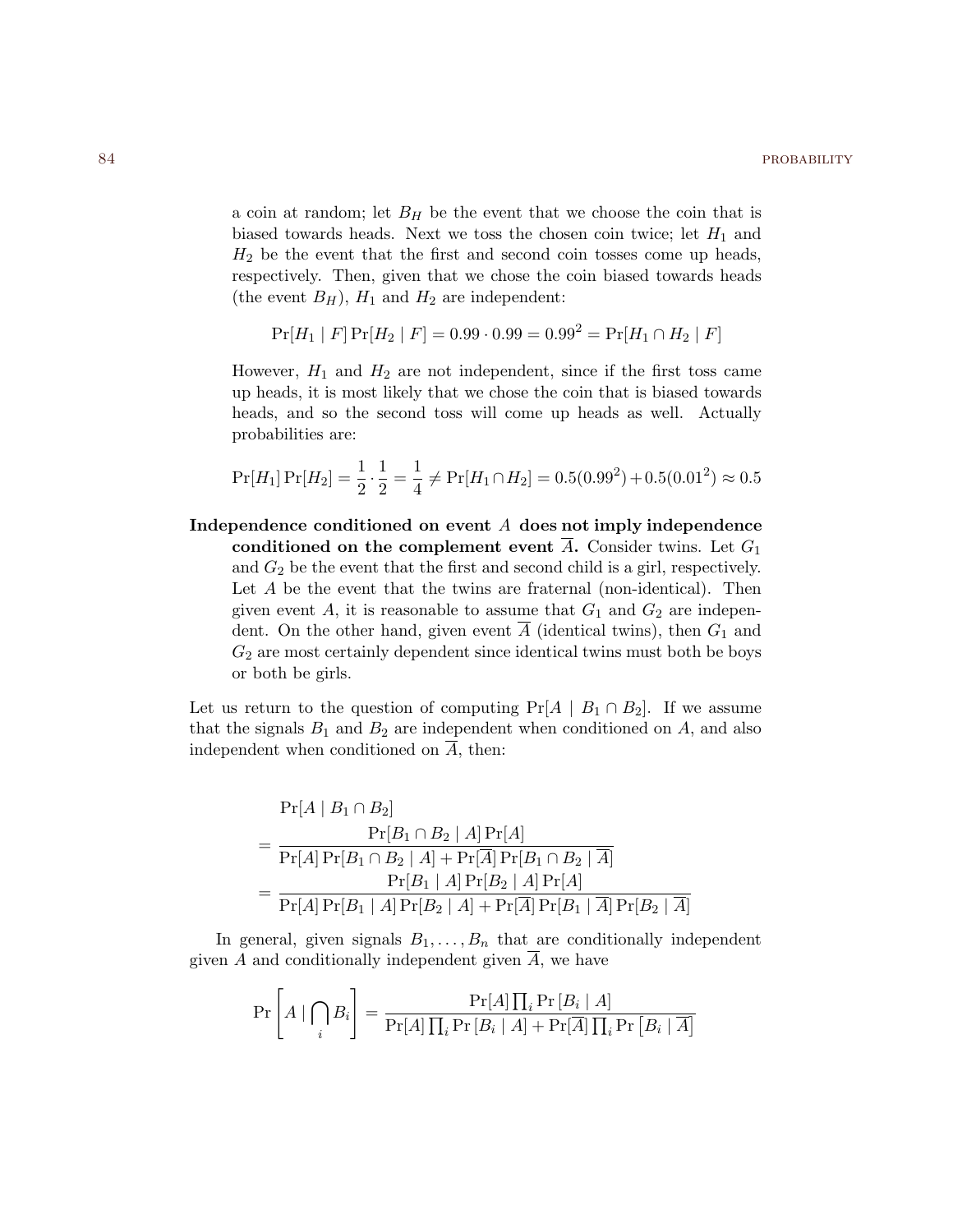#### 5.3. RANDOM VARIABLES 85

#### Application: Spam Detection

Using "training data" (e-mails classified as spam or not by hand), we can estimate the probability that a message contains a certain string conditioned on being spam (or not), e.g., Pr[ "viagra" | spam ], Pr[ "viagra" | not spam ]. We can also estimate the chance that a random e-mail is spam, i.e.,  $Pr[spam]$ (this is about 80% in real life, although most spam detectors are "unbiased" and assume  $Pr[spam] = 50\%$  to make calculations nicer).

By choosing a diverse set of keywords, say  $W_1, \ldots, W_n$ , and assuming that the occurrence of these keywords are conditionally independent given a spam message or given a non-spam e-mail, we can use Bayes' rule to estimate the chance that an e-mail is spam based on the words it contains (we have simplified the expression assuming  $Pr[spam] = Pr[not span] = 0.5$ :

$$
\Pr\left[\text{spam} \mid \bigcap_{i} W_{i}\right] = \frac{\prod_{i} \Pr\left[W_{i} \mid \text{spam}\right]}{\prod_{i} \Pr\left[W_{i} \mid \text{spam}\right] + \prod_{i} \Pr\left[W_{i} \mid \text{not spam}\right]}
$$

## 5.3 Random Variables

We use *events* to express whether a particular class of outcomes has occurred or not. Sometimes we want to express more: for example, after 100 fair coin tosses, we want to study how many coin tosses were heads (instead of focusing on just one event, say, that there were 50 coin tosses). This takes us to the definition of random variables.

**Definition 5.25.** A random variable X on a probability space  $(S, f)$  is a function from the sample space to the real numbers  $X : S \to \mathbb{R}$ .

Back to the example of 100 coin tosses, given any outcome of the experiment  $s \in S$ , we would define  $X(s)$  to be the number of heads that occurred in that outcome.

**Definition 5.26.** Given a random variable X on probability space  $(S, f)$ , we can consider a new probability space  $(S', f_X)$  where the sample space is the range of X,  $S' = \{X(s) \mid s \in S\}$ , and the probability mass function is extended from f,  $f_X(x) = \Pr_{S,f}[\{x \mid X(s) = x\}].$  We call  $f_X$  the probability distribution or the *probability density function* of the random variable  $X$ . Similarly defined, the cumulative distribution or the cumulative density function of the random variable X is  $F_X(x) = \Pr_{S,f}[\{x \mid X(s) \leq x\}].$ 

Example 5.27. Suppose we toss two 6-sided dice. The sample space would be pairs of outcomes,  $S = \{(i, j) | i, j \in \{1, ..., 6\}\}\$ , and the probability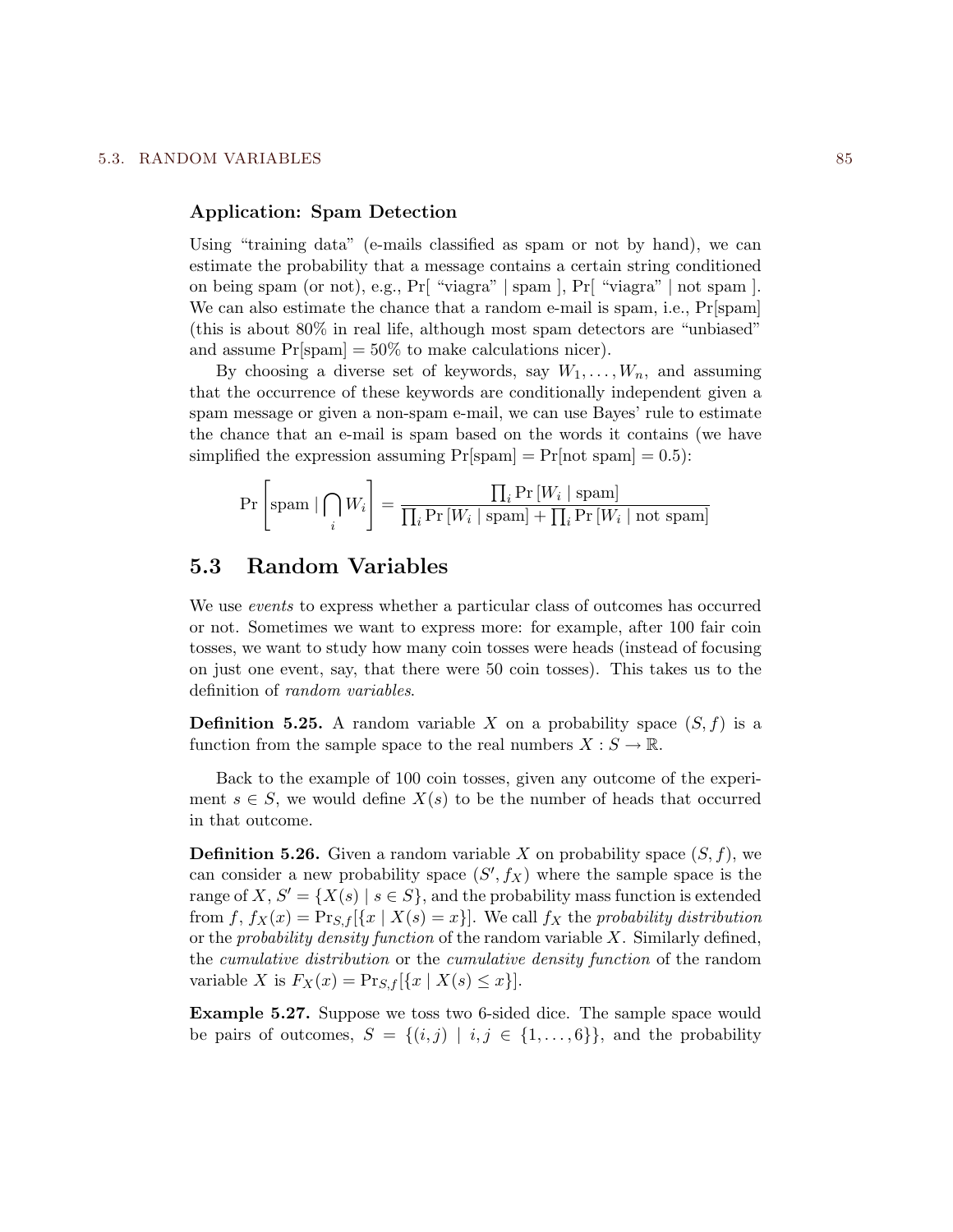mass function is equiprobable. Consider the random variables,  $X_1(i, j) = i$ ,  $X_2(i, j) = j$  and  $X(i, j) = i + j$ . These random variables denotes the outcome of the first die, the outcome of the second die, and the some of the two die, respectively. The probability density function of  $X$  would take values:

$$
f_X(1) = 0
$$
  
\n
$$
f_X(2) = \Pr[(1, 1)] = 1/36
$$
  
\n
$$
f_X(3) = \Pr[(1, 2), (2, 1)] = 2/36
$$
  
\n
$$
\vdots
$$
  
\n
$$
f_X(6) = \Pr[(1, 5), (2, 3), \dots, (3, 1)] = 5/36
$$
  
\n
$$
f_X(7) = \Pr[(1, 6), (6, 1)] = 6/36
$$
  
\n
$$
f_X(8) = \Pr[(2, 6), (3, 5), \dots, (6, 2)] = 5/36 = f_X(6)
$$
  
\n
$$
\vdots
$$
  
\n
$$
f_X(12) = 1/36
$$

And the cumulative density function of  $X$  would be:

$$
F_X(2) = 1/36
$$
  
\n
$$
F_X(3) = 1/36 + 2/36 = 1/12
$$
  
\n
$$
\vdots
$$
  
\n
$$
F_X(12) = 1
$$

#### Notation Regarding Random Variables

We can describe events by applying predicates to random variables (e.g., the event that  $X$ , the number of heads, is equal to 50). We often use a short-hand notation (in which we treat random variables as if they are real numbers), as demonstrated in the following examples. Let  $X$  and  $Y$  be random variables:

$$
X = 50
$$
 is the event  $\{s \in S \mid X(s) = 50\}$   

$$
Y \le X
$$
 is the event  $\{s \in S \mid Y(s) \le X(s)\}$ 

Using this notation, we may define the probability density function of a random variable X as  $f_X(x) = Pr[X = x]$ , and the cumulative density function as  $F_X(x) = \Pr[X \leq x]$ .

In a similar vain, we can define new random variables from existing random variables. In Example 5.27, we can write  $X = X_1 + X_2$ , to mean that for any  $s \in S$ ,  $X(s) = X_1(s) + X_2(s)$  (again, the notation treats, X, X<sub>1</sub> and X<sub>2</sub> as if the are real numbers).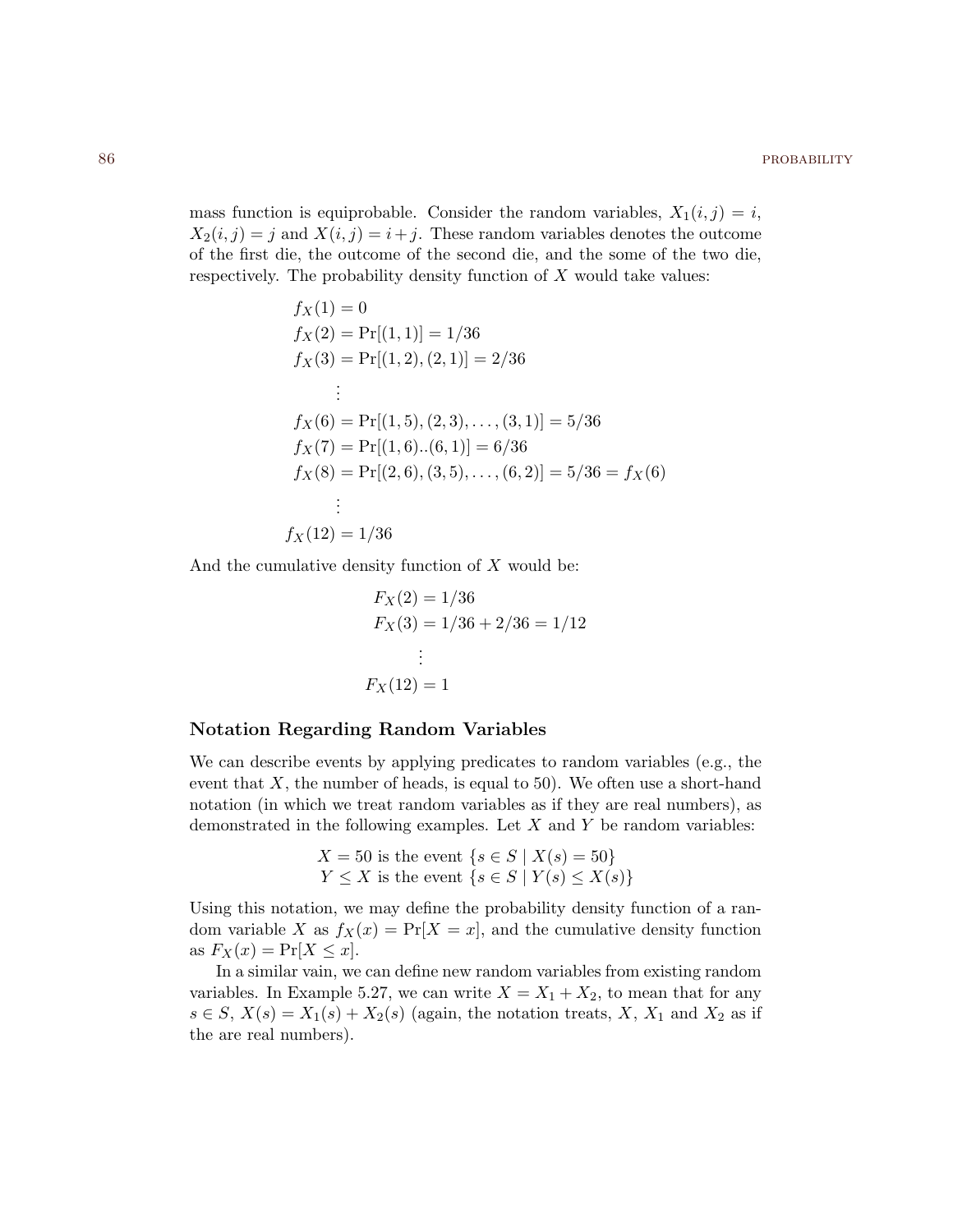#### 5.4. EXPECTATATION 87

#### Independent Random Variables

The intuition behind independent random variables is just like that of events: the value of one random variable should not affect the value of another independent random variable.

**Definition 5.28.** A sequence of random variables  $X_1, X_2, \ldots, X_n$  are (mutually) independent if for every subset  $X_{i_1}, \ldots, X_{i_k}$  and for any real numbers  $x_1, x_2, \ldots, x_k$ , the events  $X_1 = x_{i_1}, X_2 = x_{i_2}, \ldots, X_{i_k} = x_k$  are (mutually) independent.

In the case of two random variables  $X$  and  $Y$ , they are independent if and only if for all real values x and y,  $Pr[X = x \cap X = y] = Pr[X = x] Pr[Y = y]$ .

As mentioned before, a common use of independence is to model the outcome of consecutive coin tosses. This time we model it as the sum of independent random variables. Consider a biased coin that comes up heads with probability p. Define  $X = 1$  if the coin comes up heads and  $X = 0$  if the coin comes up tails; then  $X$  is called the Bernoulli random variable (with probability  $p$ ). Suppose now we toss this biased coin  $n$  times, and let  $Y$  be the random variable that denotes the total number of occurrence of heads.<sup>8</sup> We can view Y as a sum of independent random variables,  $\sum_{i=1}^{n} X_i$ , where  $X_i$  is a Bernoulli random variable with probability  $p$  that represents the outcome of the  $i<sup>th</sup>$  toss. We leave it as an exercise to show that the random variables  $X_1, \ldots, X_n$  are indeed independent.

## 5.4 Expectatation

Given a random variable defined on a probability space, what is its "average" value? Naturally, we need to weigh things according to the probability that the random variable takes on each value.

**Definition 5.29.** Given a random variable X defined over a probability space  $(S, f)$ , we define the expectation of X to be

$$
\mathbb{E}[X] = \sum_{x \in \text{ range of } X} \Pr[X = x] \cdot x = \sum_{x \in \text{ range of } X} f_X(x) \cdot x
$$

An alternative but equivalent definition is

$$
\mathbb{E}[X] = \sum_{s \in S} f(s)X(s)
$$

<sup>&</sup>lt;sup>8</sup> Just for fun, we can calculate the density function and cumulative density function of Y. By Theorem 5.20,  $f_Y(k) = C(n,k)p^k(1-p)^{n-k}$ , and  $F_Y(k) = \sum_{i=0}^k C(n,i)p^i(1-p)^{n-i}$ .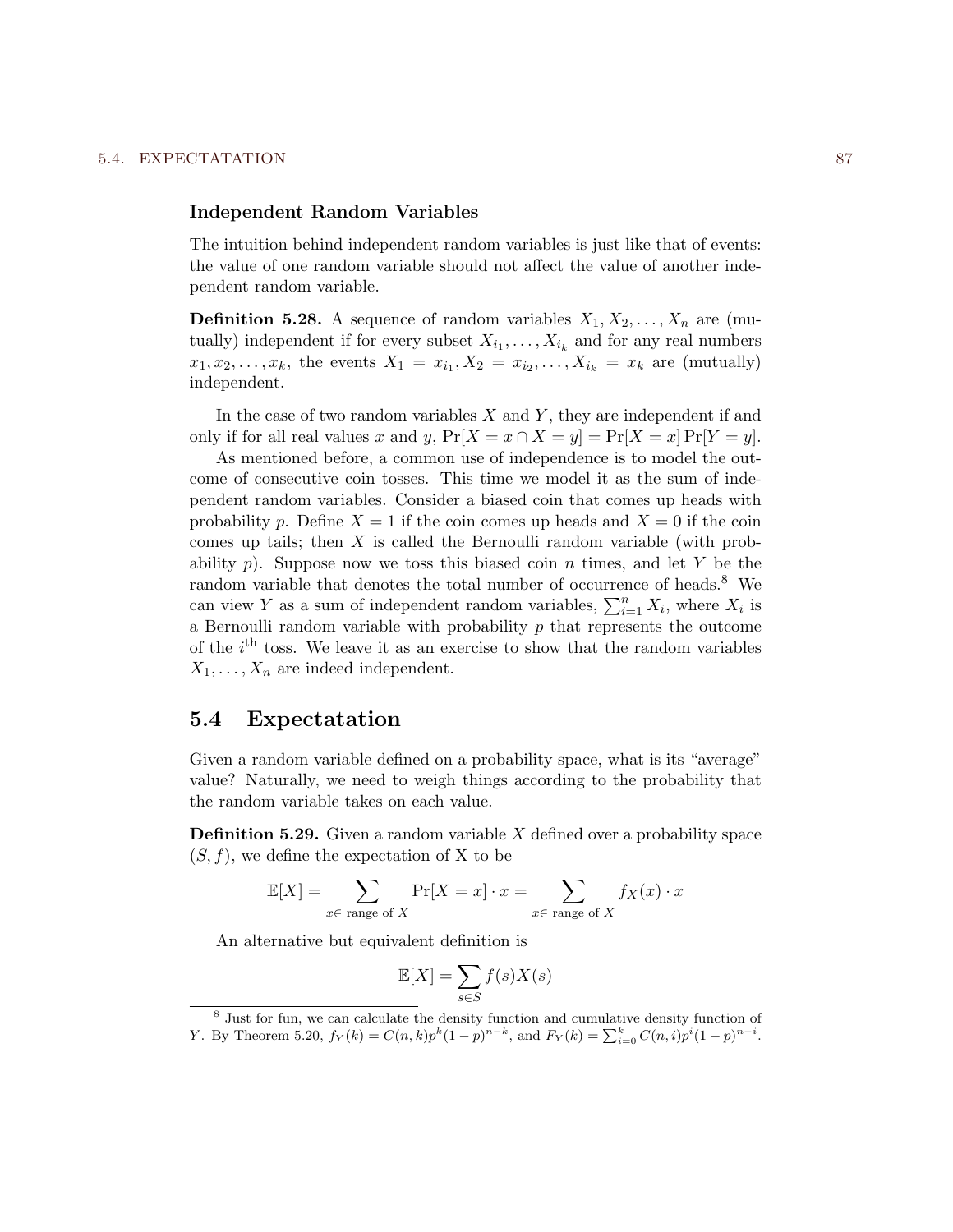These definitions are equivalent because:

$$
\sum_{x \in \text{ range of } X} \Pr[X = x] \cdot x
$$
\n
$$
= \sum_{x \in \text{ range of } X} \sum_{s \in (X = x)} f(s) \cdot x
$$
\nExpanding  $\Pr[X = x]$ , and recall that  $X = x$  is the set  $\{s \mid X(s) = x\}$   
\n
$$
= \sum_{x \in \text{ range of } X} \sum_{s \in (X = x)} f(s) \cdot X(s)
$$
\n
$$
= \sum_{s \in S} f(s)X(s)
$$
\n
$$
= \sum_{x \in S} f(s)X(s)
$$
\n
$$
= \sum_{x \in S} f(x)X(s)
$$
\n
$$
= \sum_{x \in S} f(x)X(s)
$$
\n
$$
= \sum_{x \in S} f(x)X(s)
$$
\n
$$
= \sum_{x \in S} f(x)X(s)
$$
\n
$$
= \sum_{x \in S} f(x)X(s)
$$
\n
$$
= \sum_{x \in S} f(x)X(s)
$$
\n
$$
= \sum_{x \in S} f(x)X(s)
$$

The following simple fact can be shown with a similar argument:

**Claim 5.30.** Given a random variable X and a function  $g : \mathbb{R} \to \mathbb{R}$ ,

$$
\mathbb{E}[g(X)] = \sum_{x \in \ range \ of \ X} \Pr[X = x]g(x)
$$

Proof.

$$
\sum_{x \in \text{ range of } X} \Pr[X = x]g(x)
$$
\n
$$
= \sum_{x \in \text{ range of } X} \sum_{s \in (X = x)} f(s)g(x)
$$
\n
$$
= \sum_{x \in \text{ range of } X} \sum_{s \in (X = x)} f(s)g(X(s))
$$
\n
$$
= \sum_{s \in S} f(s)g(X(s)) = \mathbb{E}[g(X)]
$$

Example 5.31. Suppose in a game, with probability 1/10 we are paid \$10, and with probability 9/10 we are paid \$2. What is our expected payment? The answer is

$$
\frac{1}{10}\$10 + \frac{9}{10}\$2 = \$2.80
$$

**Example 5.32.** Given a biased coin that ends up heads with probability  $p$ , how many tosses does it take for the coin to show heads, in expectation?

We may consider the state space  $S = \{H, TH, TTH, TTH, \dots\};$  these are possible results of a sequence of coin tosses that ends when we see the first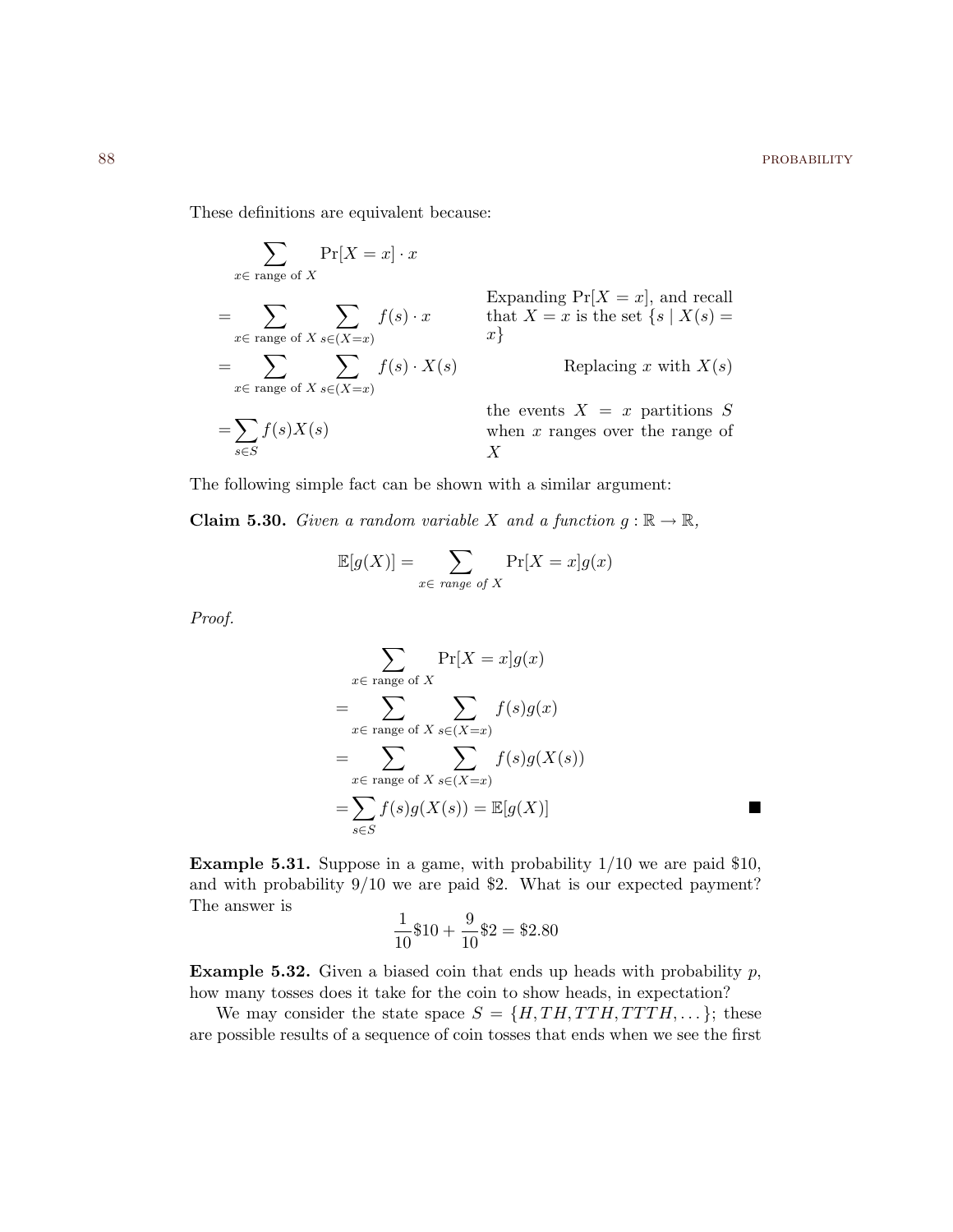#### 5.4. EXPECTATATION 89

head. Because each coin toss is independent, we define the probability mass function to be

$$
f(T^iH) = f(i \text{ tails followed by a head}) = (1 - p)^i p
$$

We leave it as an exercise to show that  $f$  is a valid probabilistic mass function.<sup>9</sup>

Let  $X$  be the random variable that denote the number of coin tosses needed for heads to show up. Then  $X(T^iH) = i + 1$ . The expectation of X is then

$$
\mathbb{E}[X] = \sum_{i=0}^{\infty} (i+1)p(1-p)^i
$$
  
=  $p \sum_{i=0}^{\infty} (i+1)(1-p)^i = p \frac{1}{p^2} =$ 

1 p

where we used the fact that  $\sum_{i=0}^{\infty} (i+1)x^i = 1/(1-x)^2$  whenever  $|x| < 1$ .<sup>10</sup>

#### Application to Game Theory

In game theory, we assign a real number, called the utility, to each outcome in the sample space of a probabilistic game. We then assume that rational players make decisions that maximize their expected utility. For example, should we pay \$2 to participate in the game in Example 5.31? If we assume that our utility is exactly the amount of money that we earn, then

> with probability  $1/10$  we get paid \$10 and gets utility 8 with probability  $9/10$  we get paid \$2 and gets utility 0

This gives a positive expected utility of 0.8, so we should play the game!

This reasoning of utility does not always explain human behavior though. Suppose there is a game that cost a thousand dollars to play. With one chance in a million, the reward is two billion dollars (!), but otherwise there is no reward. The expected utility is

$$
\frac{1}{10^6}(2 \times 10^9 - 1000) + (1 - \frac{1}{10^6})(0 - 1000) = 1000
$$

One expects to earn a thousand dollars from the game on average. Would you play it? Turns out many people are risk-averse and would turn down

<sup>&</sup>lt;sup>9</sup> Recall that an infinite geometric series with ratio  $|x|$  < 1 converges to  $\sum_{i=0}^{\infty} x^i$  =  $1/(1-x)$ .

<sup>&</sup>lt;sup>10</sup> To see this, let  $S = \sum_{i=0}^{\infty} (i+1)x^i$ , and observe that if  $|x| < 1$ , then  $S(1-x)$  is a converging geometric series:  $S(1-x) = S - xS = (x^0 + 2x^1 + 3x^2 + \cdots) - (x^1 + 2x^2 + \cdots) =$  $(x^{0} + x^{1} + \cdots) = 1/(1 - x).$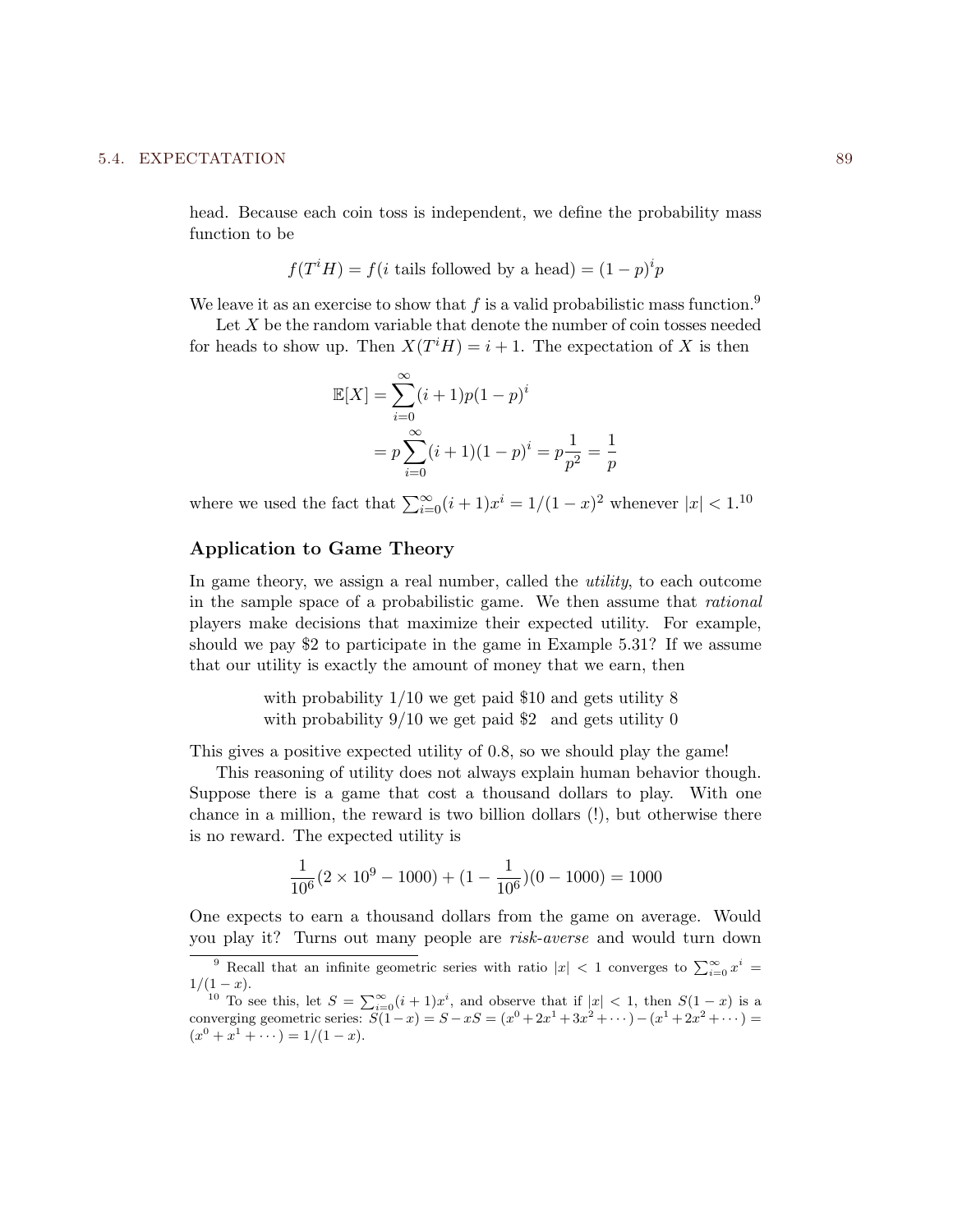the game. After all, except with one chance in a million, you simply lose a thousand dollars. This example shows how expectation does not capture all the important features of a random variable, such as how likely does the random variable end up close to its expectation (in this case, the utility is either -1000 or two billion, not close to the expectation of 1000 at all).

In other instances, people are risk-seeking. Take yet another game that takes a dollar to play. This time, with one chance in a billion, the reward is a million dollars; otherwise there is no reward. The expected utility is

$$
\frac{1}{10^9}(10^6 - 1) + (1 - \frac{1}{10^9})(0 - 1) = -0.999
$$

Essentially, to play the game is to throw a dollar away. Would you play the game? Turns out many people do; this is called a lottery. Many people think losing a dollar will not change their life at all, but the chance of winning a million dollars is worth it, even if the chance is tiny. One way to explain this behavior within the utility framework is to say that perhaps earning or losing just a dollar is not worth 1 point in utility.

#### Linearity of Expectation

One nice property of expectation is that the expectation of the sum of random variables, is the sum of expectations. This can often simplify the calculation of expectation (or in applications, the estimation of expectation). More generally,

**Theorem 5.33.** Let  $X_1, \ldots, X_n$  be random variables, and  $a_1, \ldots, a_n$  be real constants. Then

$$
\mathbb{E}\left[\sum_{i=1}^{n} a_i X_i\right] = \sum_{i=1}^{n} a_i \mathbb{E}[X_i]
$$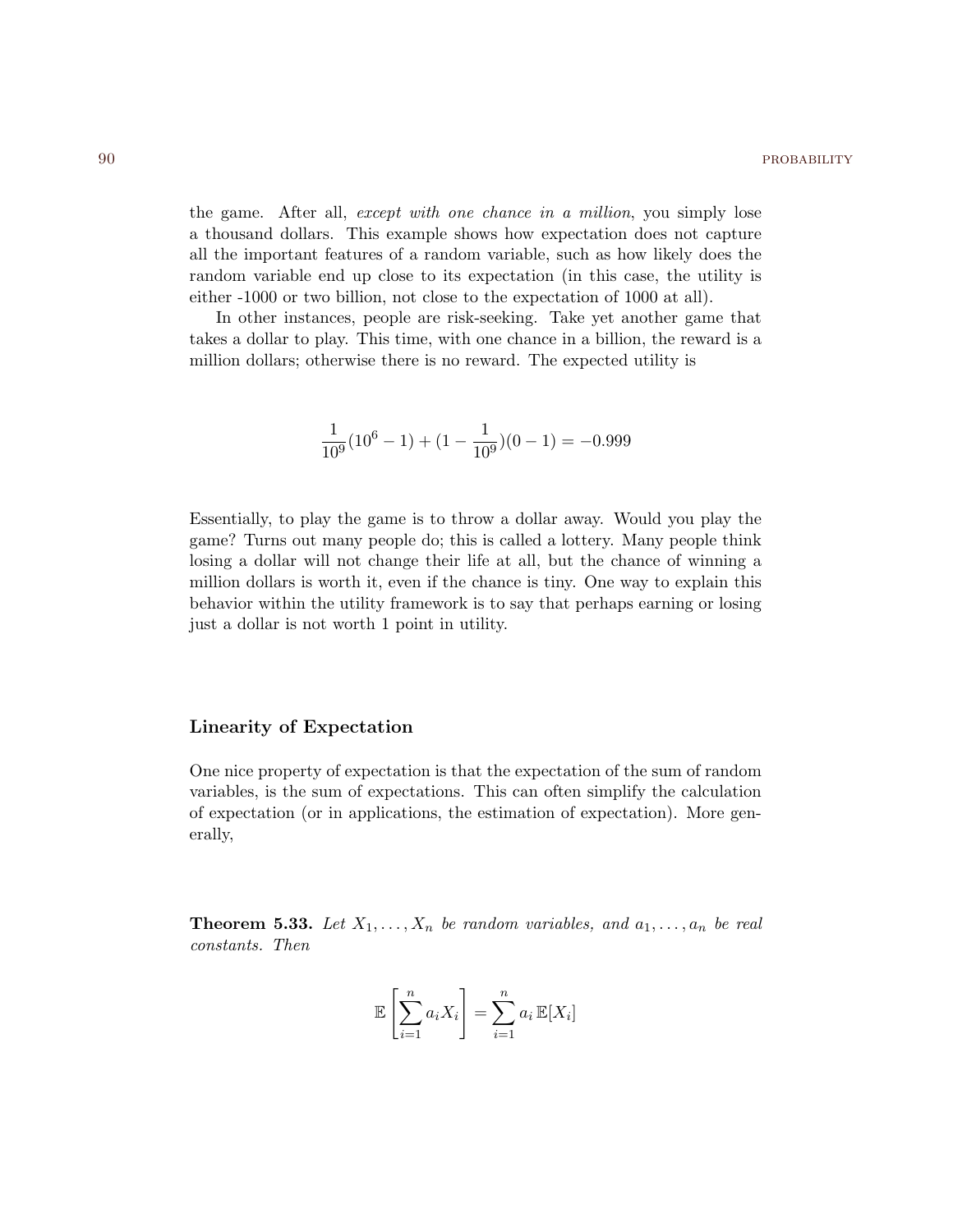#### 5.4. EXPECTATATION 91

Proof.

$$
\mathbb{E}\left[\sum_{i=1}^{n} a_i X_i\right] = \sum_{s \in S} f(s) \sum_{i=1}^{n} a_i X_i(s)
$$

$$
= \sum_{s \in S} \sum_{i=1}^{n} a_i f(s) X_i(s)
$$

$$
= \sum_{i=1}^{n} a_i \sum_{s \in S} f(s) X_i(s)
$$

$$
= \sum_{i=1}^{n} a_i \mathbb{E}[X_i]
$$

**Example 5.34.** If we make  $n$  tosses of a biased coin that ends up heads with probability p, what is the expected number of heads? Let  $X_i = 1$  if the i<sup>th</sup> toss is heads, and  $X_i = 0$  otherwise. Then  $X_i$  is an independent Bernoulli random variable with probability  $p$ , and has expectation

$$
\mathbb{E}[X_i] = p \cdot 1 + (1 - p) \cdot 0 = p
$$

The expected number of heads is then

$$
\mathbb{E}\left[\sum_{i=1}^{n} X_i\right] = \sum_{i=1}^{n} \mathbb{E}[X_i] = np
$$

Thus if the coin was fair, we would expect  $(1/2)n$ , half of the tosses, to be heads.

#### Markov's Inequality

The expecting of a non-negative random variable  $X$  gives us a (relatively weak) bound on the probability of  $X$  growing too large:

**Theorem 5.35** (Markov's Inequality). If  $X$  is a non-negative random variable (i.e.,  $X \ge 0$ ) and  $a > 0$ , then  $\Pr[X \ge a] \le \frac{\mathbb{E}[X]}{A}$  $\frac{a}{a}$ .

*Proof.* The expectation of  $X$  is the weighted sum of the possible values of  $X$ , where the weights are the probabilities. Consider the random variable  $Y$ defined by

$$
Y = \begin{cases} a & \text{if } X \ge a \\ 0 & \text{if } a > X \ge 0 \end{cases}
$$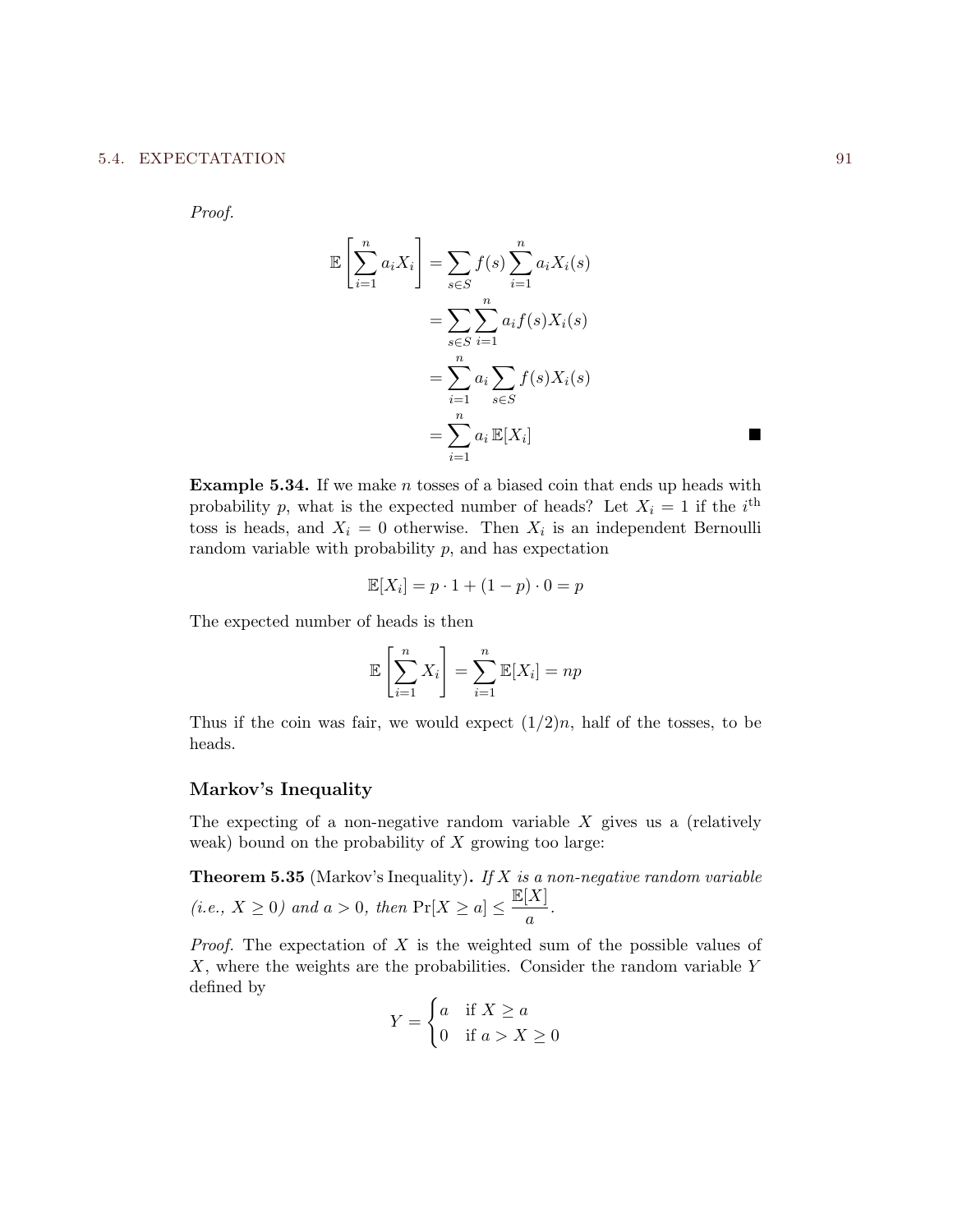Clearly  $Y \leq X$  at all times and so  $\mathbb{E}[Y] \leq \mathbb{E}[X]$  (easy to verify by the definition of expectation). Now observe that

$$
\mathbb{E}[X] \ge \mathbb{E}[Y] = a \cdot \Pr[Y = a] + 0 \cdot \Pr[Y = 0] = a \cdot \Pr[X \ge a]
$$

Rearranging the terms gives us Markov's inequality.

**Example 5.36.** Let X be a non-negative random variable (denoting height, variable pricing, or the number of people in the park, for example), and suppose we know the its expectation  $\mathbb{E}[X]$ . Then most people are comfortable with the assumption that  $X$  would not exceed one thousand times its expectation, because

$$
\Pr[X \ge 1000 \, \mathbb{E}[X]] \le \frac{\mathbb{E}[X]}{1000 \, \mathbb{E}[X]} = \frac{1}{1000}
$$

### 5.5 Variance

Consider the following two random variables:

- 1. X always take the constant value 1.
- 2.  $Y = 0$  with probability  $1 10^{-6}$ , and  $Y = 10^6$  with probability  $10^{-6}$ .

Both  $X$  and  $Y$  has expectation 1, but they have very different distributions. To capture their differences, the variance of a random variable is introduced to capture how "spread out" is the random variable away from its expectation.

**Definition 5.37.** The variance of a random variable  $X$  is defined as

$$
\text{Var}[X] = \mathbb{E}[(X \mathbb{E}[X])^2]
$$

Intuitively, the term  $(X - \mathbb{E}[X])^2$  measures the distance of X to its expectation. The term is squared to ensure that the distance is always positive (perhaps we could use absolute value, but it turns out defining variance with a square gives it much nicer properties).

Example 5.38. Going back to the start of the section, the random variable X (that takes the constant value 1) has  $\mathbb{E}[X] = 1$  and  $\text{Var}[X] = 0$  (it is never different from its mean). The random variable

$$
Y = \begin{cases} 0 & \text{w.p. } 1 - 10^{-6} \\ 10^6 & \text{w.p. } 10^{-6} \end{cases}
$$

also has expectation  $\mathbb{E}[Y] = 1$ , but variance

$$
Var[Y] = \mathbb{E}[(Y - \mathbb{E}[Y])^2] = (1 - 10^{-6}) \cdot (0 - 1)^2 + (10^{-6})(10^6 - 1)^2 \approx 10^6
$$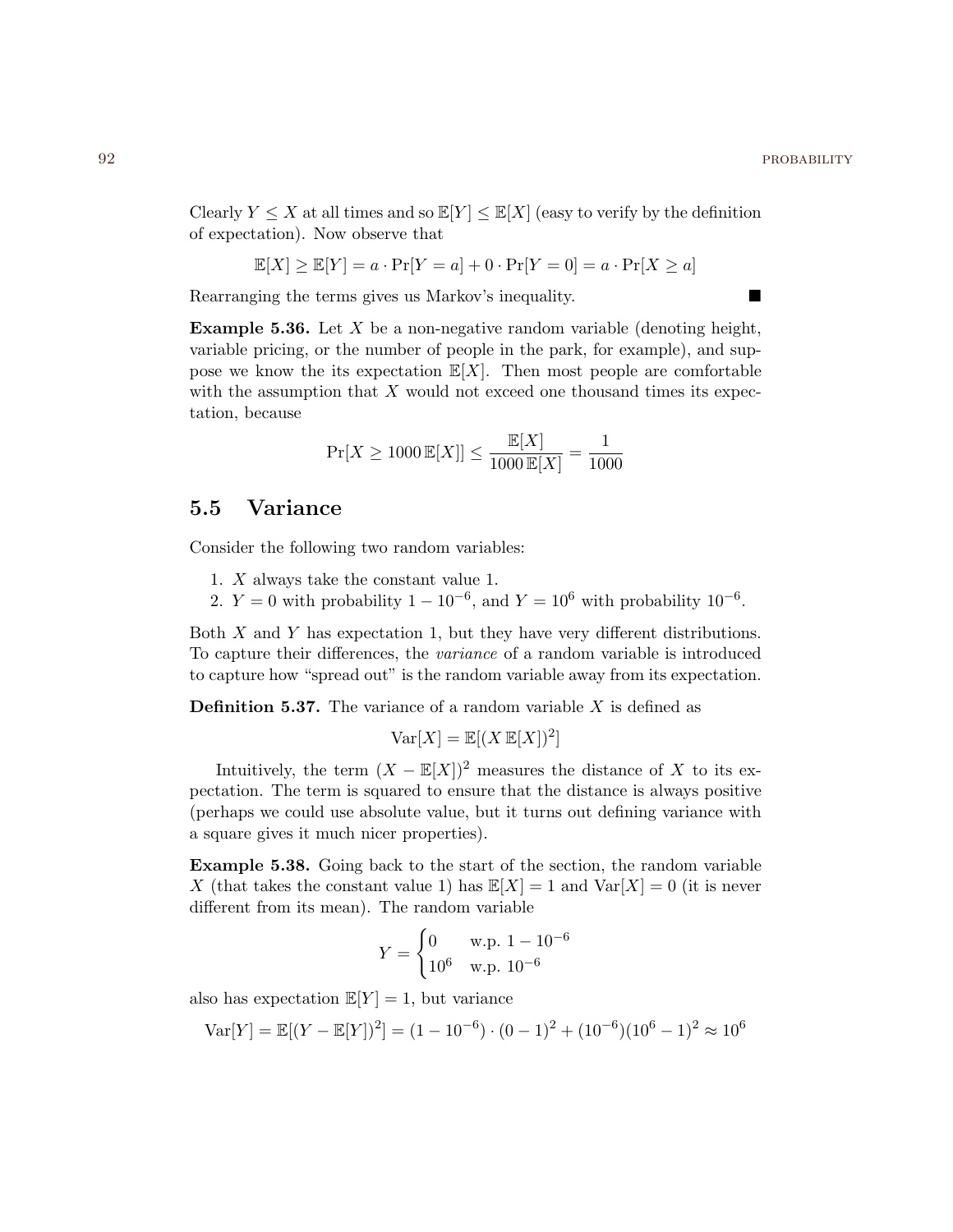**Example 5.39.** Let  $X$  be Bernoulli random variable with probability  $p$ . Then

$$
Var[X] = \mathbb{E}[(X - \mathbb{E}[X])^2] = \mathbb{E}[(X - p)^2]
$$
  
=  $p(1-p)^2 + (1-p)(-p)^2 = (1-p)p(1-p+p) = (1-p)p$ 

Sometimes it is easier to calculate the variance using the following formula

**Theorem 5.40.** Let  $X$  be a random variable. Then

$$
\text{Var}[X] = \mathbb{E}[X^2] - \mathbb{E}[X]^2
$$

Proof.

$$
\begin{aligned}\n\text{Var}[X] &= \mathbb{E}[(X - \mathbb{E}[X])^2] \\
&= \mathbb{E}[X^2 - (2 \mathbb{E}[X])X + \mathbb{E}[X]^2] \\
&= \mathbb{E}[X^2] - (2 \mathbb{E}[X]) \mathbb{E}[X] + \mathbb{E}[X]^2 \quad \text{by linearity of expectation} \\
&= \mathbb{E}[X^2] - \mathbb{E}[X]^2\n\end{aligned}
$$

**Example 5.41.** Let X be Bernoulli random variable with probability  $p$ , and let us calculate its variance with the new formula:

Var[X] = 
$$
\mathbb{E}[X^2] - \mathbb{E}[X]^2
$$
  
=  $p(1)^2 + (1-p)(0)^2 - p^2 = p - p^2 = p(1-p)$ 

#### Chebyshev's Inequality

Knowing the variance of a random variable  $X$  allows us to bound the probability of  $X$  deviating from its mean.

**Theorem 5.42** (Chebyshev's Inequality). Let  $X$  be a random variable. Then

$$
\Pr\left[|X - \mathbb{E}[X]| \ge k\right] \le \frac{\text{Var}[X]}{k^2}
$$

*Proof.* Let  $Y = |X - \mathbb{E}[X]|$ . Applying Markov's Inequality to  $Y^2$ , we have

$$
\Pr\left[|X - \mathbb{E}[X]\right] \ge k\right] = \Pr[Y \ge k] = \Pr[Y^2 \ge k^2] \qquad \text{because } Y \ge 0
$$
\n
$$
\le \frac{\mathbb{E}[Y^2]}{k^2} = \frac{\mathbb{E}[(X - \mathbb{E}[X])^2]}{k^2} = \frac{\text{Var}[X]}{k^2}
$$

Example 5.43. The variance (more specifically the square root of the variance) can be used as a "ruler" to measure how much a random variable  $X$ may deviate from its mean. By convention, let  $Var[X] = \sigma^2$ . Then

$$
\Pr[|X - \mathbb{E}[X]| \ge n\sigma] \le \frac{\text{Var}[X]}{n^2\sigma^2} = \frac{1}{n^2}
$$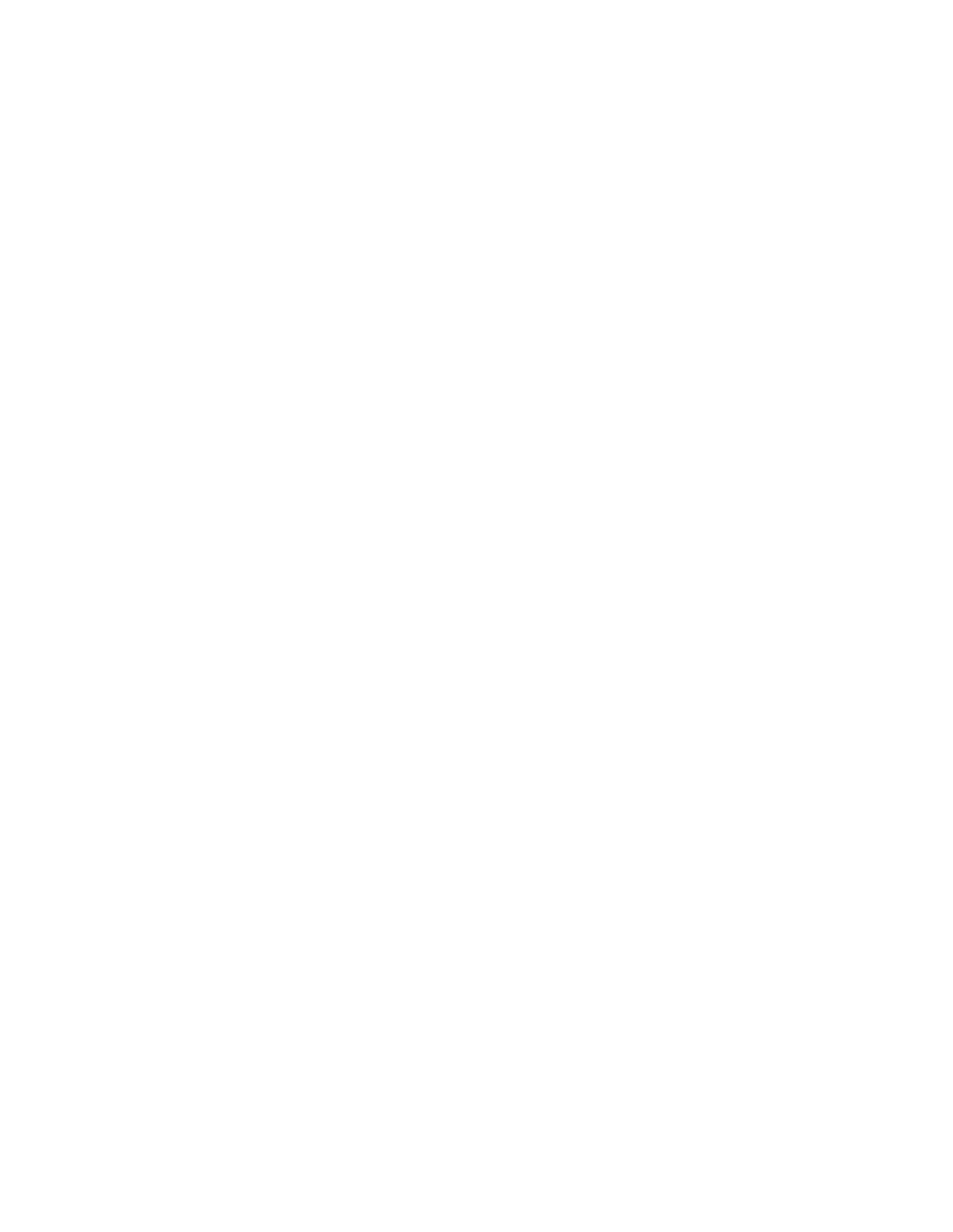## Chapter 6

# Logic

"Logic will get you from A to B. Imagination will take you everywhere." – Albert Einstein

Logic is a formal study of mathematics; it is the study of mathematic reasoning and proofs itself. In this chapter we cover two most basic forms of logic. In propositional logic, we consider basic conjunctives such as AND, OR, and NOT. In *first-order* logic, we additionally include tools to reason, for example, about "for all prime numbers" or "for some bijective function". There are many more logical systems studied by mathematicians that we do not cover (e.g., modal logic for reasoning about knowledge, or temporal logic for reasoning about time).

## 6.1 Propositional Logic

A formula in propositional logic consists of atoms and connectives. An atom is a primitive proposition, such as "it is raining in Ithaca", or "I open my umbrella"; we usually denote that atoms by capital letters  $(P, Q, R)$ . The atoms are then connected by connectives, such as AND  $(\wedge)$ , OR  $(\vee)$ , NOT  $(\neg)$ , implication  $(\rightarrow)$ , iff  $(\leftrightarrow)$ . An example of a formula is

$$
(P \land Q) \to R
$$

If  $P$  is the atom "it is raining in Ithaca",  $Q$  is the atom "I have an umbrella", and  $R$  is the atom "I open my umbrella", then the formula reads as:

If it is raining in Ithaca and I have an umbrella, then I open my umbrella.

Formally, we define formulas recursively: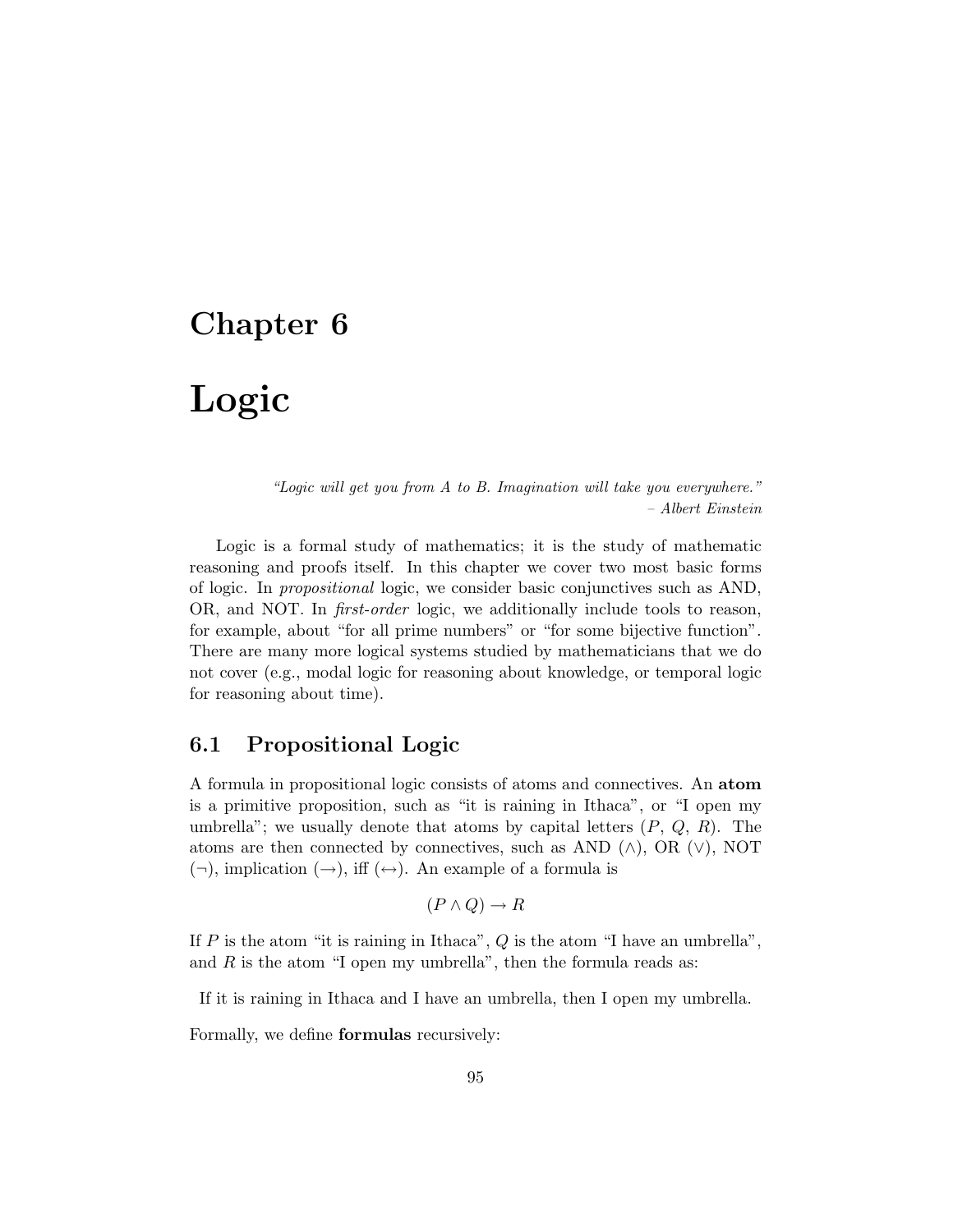- Every atom is a formula.
- If  $\varphi$  and  $\psi$  are formulas, then

$$
\neg \varphi, \varphi \land \psi, \varphi \lor \psi, \varphi \to \psi, \varphi \leftrightarrow \psi
$$

are all valid formulas.

What does  $P \vee Q \wedge R$  mean? Just like in arithmetic where multiplication has precedence over addition, here the order of precedence is: NOT  $(\neg)$ , AND  $(\wedge)$ , OR ( $\vee$ ), implication (→), equivalence (→). The preferred way to disambiguate a formula, or course, is to use parenthesis (e.g., it is more clear and equivalent to write  $P \vee (Q \wedge R)$ .

#### Semantics of Propositional Logic

Here is how we interpret propositional logic. An atom can either be true (T or 1) or false  $(F \text{ or } 0)$ . This is specified by a truth assignment or, in logic jargon, an interpretation (e.g., an interpretation would specify whether today is really raining, or whether I have opened my umbrella). The connectives are functions from truth value(s) to a truth value; these functions are defined to reflect the meaning of the connectives' English names. The formal definition of these functions can be seen in a truth table in Figure 6.1.

|  |             |                 |                | $\varphi \phi \psi$ $\neg \varphi \varphi \wedge \psi \varphi \vee \psi \varphi \rightarrow \psi \varphi \leftrightarrow \psi$ |            |
|--|-------------|-----------------|----------------|--------------------------------------------------------------------------------------------------------------------------------|------------|
|  |             | TT FTT          |                | $\overline{\phantom{a}}$                                                                                                       | $\sim$ 1.1 |
|  | $T$ $F$ $F$ | $-F$            | $\blacksquare$ |                                                                                                                                |            |
|  | $F$ $T$ $T$ |                 | $\mathbf{I}$   | $\mathbf{I}$                                                                                                                   |            |
|  |             | $F$ $F$ $T$ $F$ | - F            |                                                                                                                                |            |

Figure 6.1: The truth table definition of the connectives NOT  $(\neg)$ , AND  $(\wedge)$ , OR  $(\vee)$ , implication  $(\rightarrow)$ , and equivalence  $(\leftrightarrow)$ .

Most of the definitions are straightforward. NOT flips a truth value; AND outputs true iff both inputs are true, OR outputs true iff at least one of the inputs are true; equivalence outputs true iff both inputs have the same truth value. Implication  $(\rightarrow)$  may seem strange at first.  $\varphi \rightarrow \psi$  is false only if  $\varphi$  is true, yet  $\psi$  is false. In particular,  $\varphi \to \psi$  is true whenever  $\varphi$  is false, regardless of what  $\psi$  is. An example of this in English might be "if pigs fly, then I am the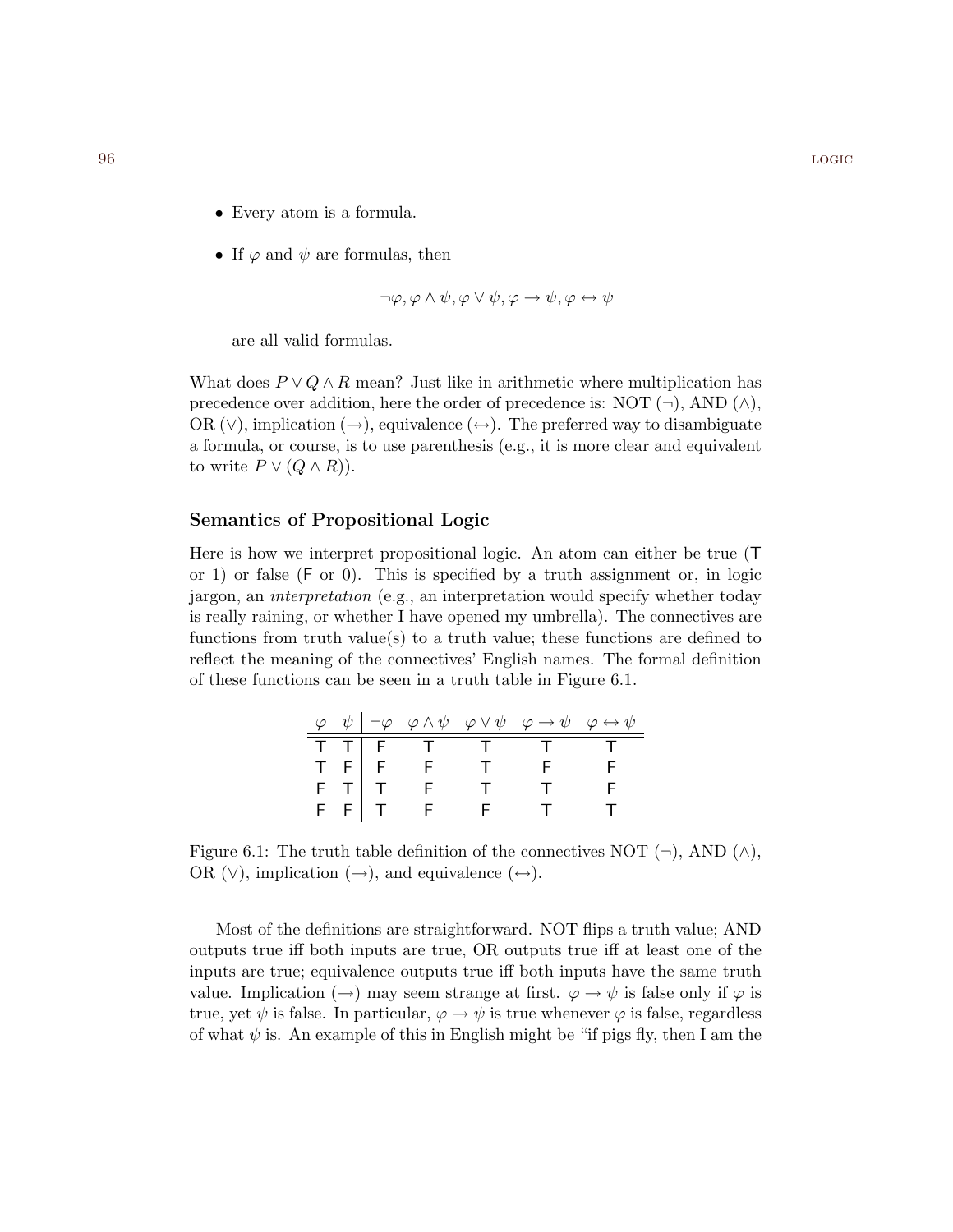#### 6.1. PROPOSITIONAL LOGIC 97

president of the United States"; this seems like a correct statement regardless of who says it since pigs don't fly in our world.<sup>1</sup>

Finally, we denote the truth value of a formula  $\varphi$ , *evaluated* on an interpretation I, by  $\varphi[I]$ . We define  $\varphi[I]$  inductively:

- If  $\varphi$  is an atom P, then  $\varphi[I]$  is the truth value assigned to P in the interpretation I.
- If  $\varphi = \neg \rho$ , then  $\varphi[I] = \neg \rho[I]$  (using Table 6.1).
- If  $\varphi = \rho_1 \wedge \rho_2$ , then  $\varphi[I] = \rho_1[I] \wedge \rho_2[I]$  (using Table 6.1). The value of  $\varphi[I]$  is similarly defined if  $\varphi = \rho_1 \vee \rho_2$ ,  $\rho_1 \rightarrow \rho_2$  or  $\rho_1 \leftrightarrow \rho_2$ .

Given a formula  $\varphi$ , we call the mapping from interpretations to the truth value of  $\varphi$  (i.e., the mapping that takes I to  $\varphi[I]$ ) the truth table of  $\varphi$ .

At this point, for convenience, we add the symbols T and F as special atoms that are always true or false, respectively. This does not add anything real substance to propositional logic since we can always replace T by " $P \vee \neg P$ " (which always evaluates to true), and F by " $P \wedge \neg P$ " (which always evaluates to false).

#### Equivalence of Formulas

We say that two formulas  $\varphi$  and  $\psi$  are equivalent (denoted  $\varphi \equiv \psi$ ) if for all interpretations I, they evaluate to the same truth value (equivalently, if  $\varphi$  and  $\psi$  have the same truth table). How many possible truth tables are there over n atoms? Because each atom is either true or false, we have  $2<sup>n</sup>$  interpretations. A formula can evaluate to true or false on each of the interpretations, resulting in  $2^{2^n}$  possible truth tables (essentially we are counting the number of functions of the form  $\{0,1\}^n \to \{0,1\}$ .

With such a large count of distinct (not equivalent) formulas, we may wonder is our propositional language rich enough to capture all of them? The answer is yes. The following example can be extended to show how AND, OR and NOT ( $\land$ ,  $\lor$  and  $\neg$ ) can be used to capture any truth table. Suppose we

<sup>&</sup>lt;sup>1</sup> A related notion, *counterfactuals*, is not captured by propositional implication. In the sentence "if pigs were to fly then they would have wings", the speaker knows that pigs do not fly, but wish to make a logical conclusion in an imaginary world where pigs do. Formalizing counterfactuals is still a topic of research in logic.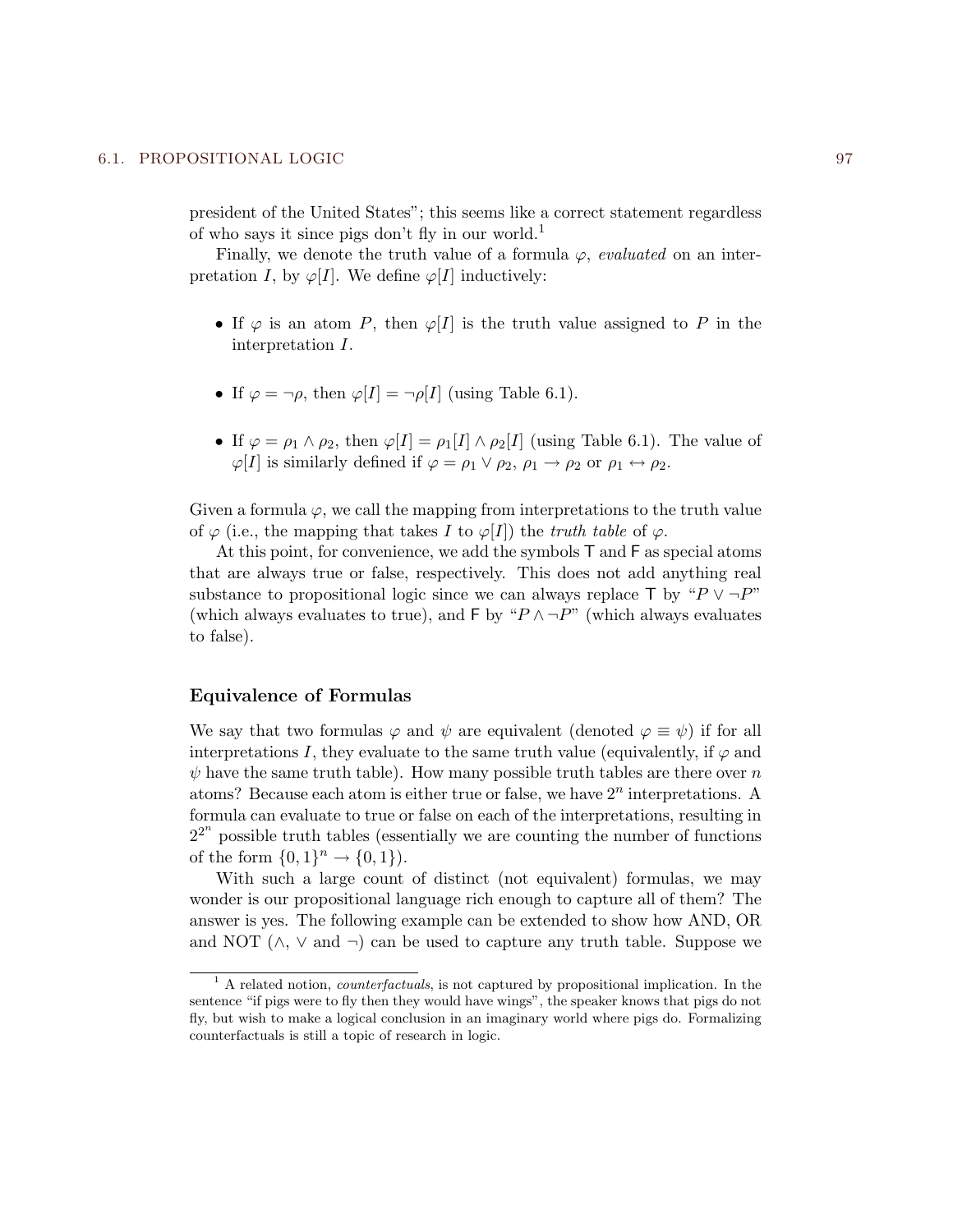want to capture the truth table for implication:

$$
\begin{array}{c|c}\nP & Q & \varphi & (=P \rightarrow Q) \\
\hline\n\overline{T} & \overline{T} & \overline{T} \\
T & F & F \\
F & T & \overline{T} \\
F & F & \overline{T}\n\end{array}
$$

We find the rows where  $\varphi$  is true; for each such row we create an AND formula that is true iff  $P$  and  $Q$  takes on the value of that row, and then we OR these formulas together. That is:

$$
\underbrace{(P \land Q)}_{\text{first row}} \lor \underbrace{(\neg P \land Q)}_{\text{third row}} \lor \underbrace{(\neg P \land \neg Q)}_{\text{fourth row}}
$$

This can be simplified to the equivalent formula:

$$
(P \land Q) \lor (\neg P \land Q) \lor (\neg P \land \neg Q) \equiv (P \land Q) \lor \neg P \equiv \neg P \lor Q
$$

The equivalence

$$
P \to Q \equiv \neg P \lor Q \tag{6.1}
$$

is a very useful way to think about implication (and a very useful formula for manipulating logic expressions).

Finally, we remark that we do not need both OR and AND ( $\vee$  and  $\wedge$ ) to capture all truth tables. This follows from De Morgan's Laws:

$$
\neg(\varphi \land \psi) \equiv \neg \varphi \lor \neg \psi
$$
  
\n
$$
\neg(\varphi \lor \psi) \equiv \neg \varphi \land \neg \psi
$$
 (6.2)

Coupled with the (simple) equivalence  $\neg \neg \varphi \equiv \varphi$ , we can eliminate AND ( $\land$ ), for example, using

$$
\varphi \wedge \psi \equiv \neg(\neg \varphi \vee \neg \psi)
$$

#### Satisfiability and Validity

Intuitively, a formula is satisfiable if it can be made true.

**Definition 6.1** (Satisfiability). We say that a truth assignment  $I$  satisfies a formula  $\varphi$  if  $\varphi[I] = T$ ; we write this as  $I \models \varphi$ . A formula  $\varphi$  is **satisfiable** if there exists a truth assignment I such that  $I \models \varphi$ ; otherwise  $\varphi$  is unsatisfiable.

Even better, a formula is valid if it is always true.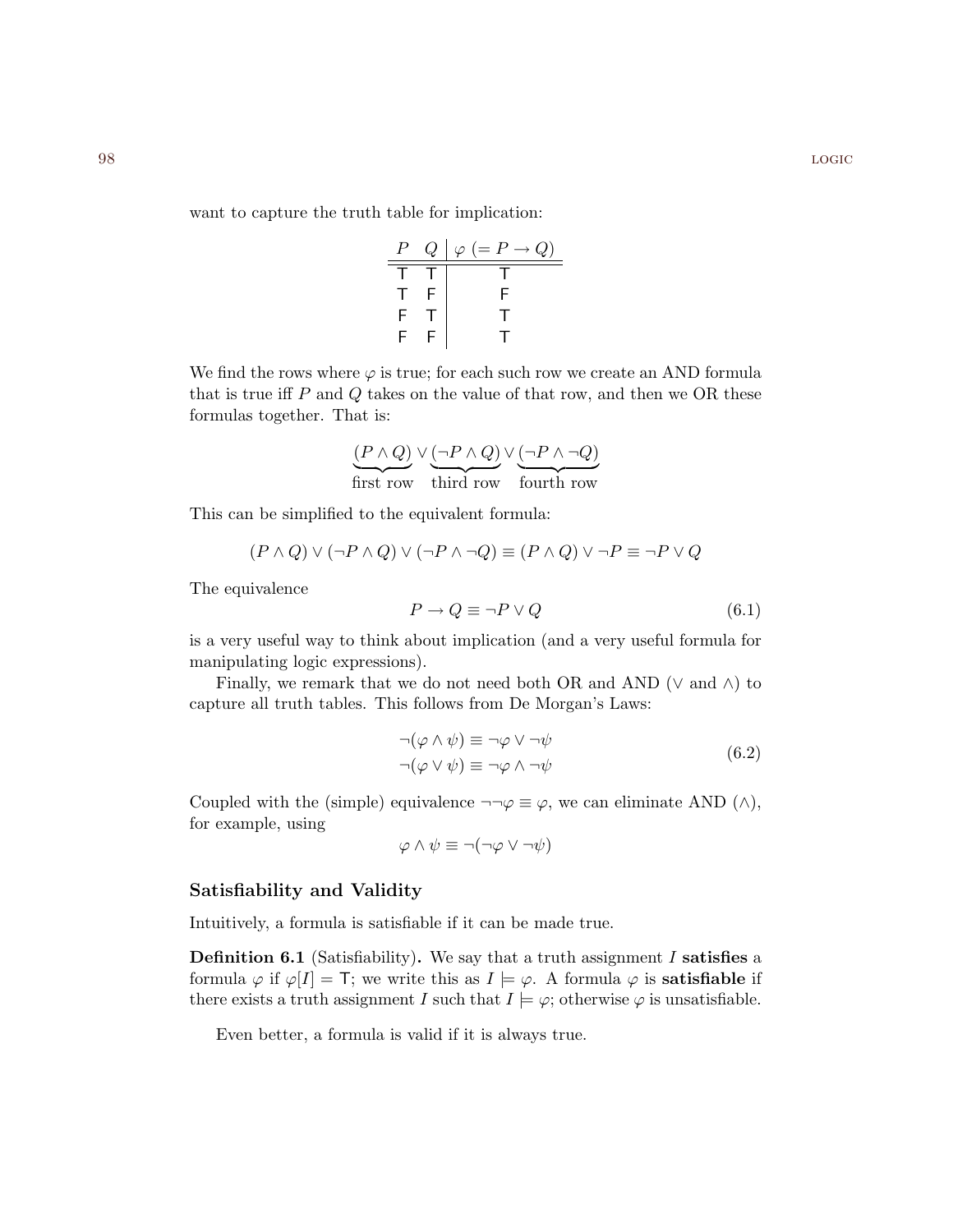#### 6.1. PROPOSITIONAL LOGIC 99

**Definition 6.2** (Validity). A formula  $\varphi$  is *valid* (or a *tautology*) if for all a truth assignments  $I, I \models \varphi$ .

**Example 6.3.** •  $P \wedge Q$  is satisfiable.

- $P \wedge \neg P$  is unsatisfiable.
- $P \vee \neg P$  is valid.
- For a more complicated example, the following formula is valid.

$$
(P \to Q) \lor (Q \to P)
$$

To see why, note that it is equivalent to

$$
(\neg P \lor Q) \lor (\neg Q \lor P)
$$

by (6.1), and clearly either  $\neg P$  or P is true.

How do we check if a formula  $\varphi$  is valid, satisfiable or unsatisfiable? A simple way is to go over all possible truth assignments I and evaluate  $\varphi[I]$ . Are there more efficient algorithms?

It turns out that simply finding out whether an efficient algorithm exists for satisfiability is a famous open problem<sup>2</sup> (with a prize money of a million dollars set by the Clay Mathematics Institute). The good news is that once a satisfying assignment I is found for  $\varphi$ , everyone can check efficiently that  $\varphi[I] = \mathsf{T}$ . Unsatisfiability, on the other hand, does not have this property: even after taking the time to verify that  $\varphi[I] = F$  for all possible truth assignments  $I$ , it appears hard to convince anyone else of this fact (e.g., how do you convince someone that you do not have a brother?).<sup>3</sup> Finally, checking whether a formula is valid is as hard as checking unsatisfiability.

**Claim 6.4.** A formula  $\varphi$  is valid if and only if  $\neg \varphi$  is unsatisfiable.

*Proof.* The claim essentially follows from definition. If  $\varphi$  is valid, then  $\varphi[I] =$ T for every interpretation I. This means  $(\neg \varphi)[I] = \mathsf{F}$  for every interpretation I, and so  $\neg \varphi$  is unsatisfiable. The other direction follows similarly.

<sup>&</sup>lt;sup>2</sup>In complexity jargon, checking if a formula is satisfiable is "NP-complete", and finding an efficient algorithm to determine satisfiability would show that P=NP.

<sup>&</sup>lt;sup>3</sup> In complexity jargon, the unsatisfiability problem is co-NP complete. The major open problem here is whether or not NP=coNP; that is, whether there exists an efficient way of convincing someone that a formula is unsatisfiable.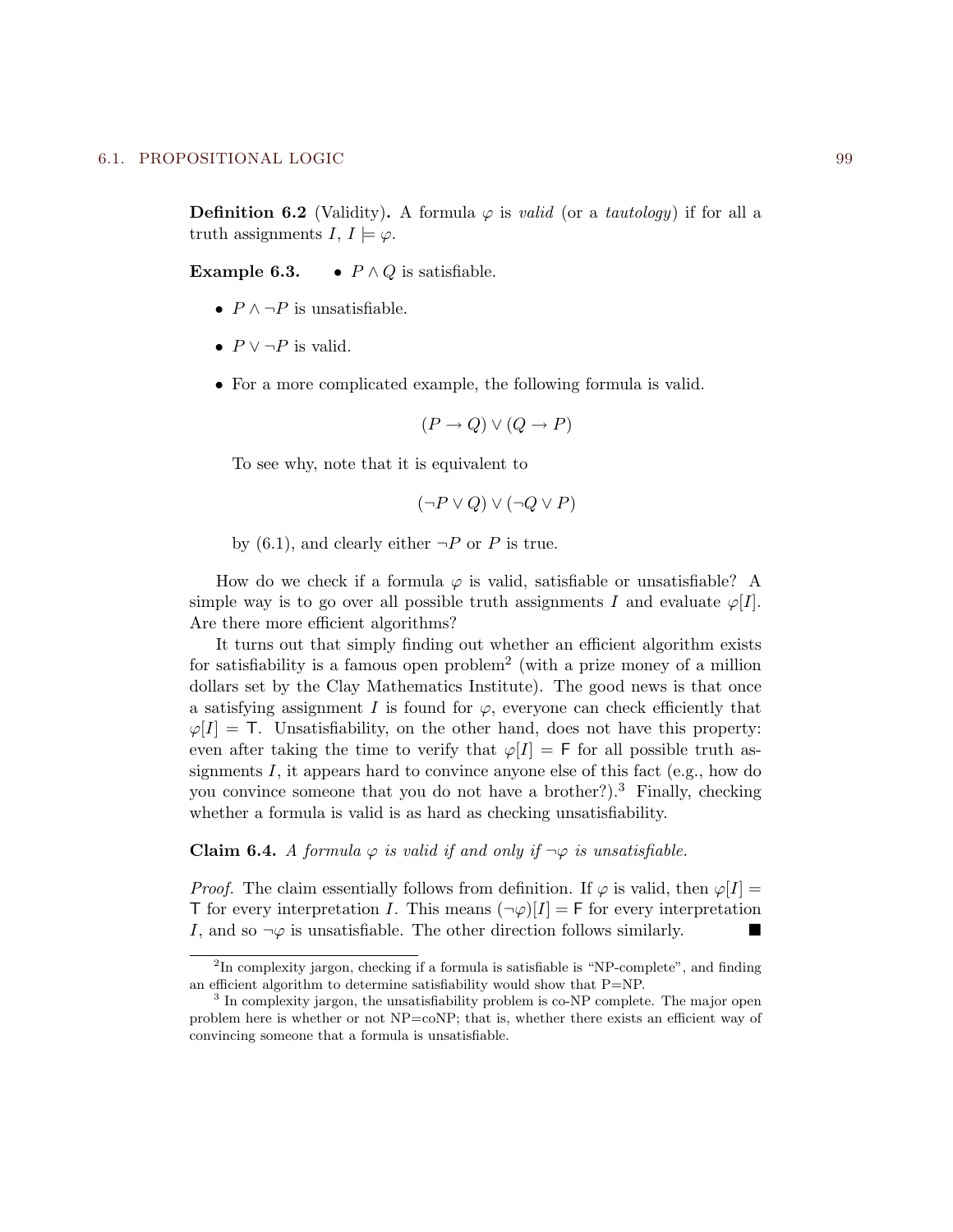### 6.2 Logical Inference

Now that we have established the language and semantics (meaning) of propositional logic, let us now reason with it. Suppose we know two facts. First,

"Bob carries an umbrella if it is cloudy and the forecast calls for rain."

Next we know that

"It is not cloudy."

Can we conclude that Bob is not carrying an umbrella? The answer is no. Bob may always carry an umbrella around to feel secure (say in Ithaca).

To make sure that we make correct logical deductions in more complex settings, let us cast the example in the language of propositional logic. Let P be the atom "it is cloudy", Q be the atom "the forecast calls for rain", and R be the atom "Bob carries an umbrella". Then we are given two premises:

$$
(P \land Q) \to R, \qquad \neg P
$$

Can we make the conclusion that  $\neg R$  is true? The answer is no, because the truth assignment  $P = Q = F, R = T$  satisfies the premises, but does not satisfy the conclusion. $4$  The next definition formalizes proper logical deductions.

**Definition 6.5.** A set of formulas  $\{\psi_1, \ldots, \psi_n\}$  entails a formula  $\psi$ , denoted by  $\psi_1, \ldots, \psi_n \models \psi$ , if for every truth assignment I that satisfies all of  $\psi_1, \ldots, \psi_n$ , *I* satisfies  $\psi$ .

When  $\{\psi_1, \ldots, \psi_n\}$  entails  $\psi$ , we consider  $\psi$  as a logical consequence of  $\{\psi_1,\ldots,\psi_n\}.$ 

**Theorem 6.6.**  $\psi_1, \ldots, \psi_n$  entails  $\psi$  if and only if  $(\psi_1 \wedge \cdots \wedge \psi_n) \rightarrow \psi$  is valid.

*Proof.* Only if direction. Suppose  $\psi_1, \dots, \psi_n$  entails  $\psi$ . To show that  $\varphi =$  $(\psi_1 \wedge \cdots \wedge \psi_n) \rightarrow \psi$  is valid, we need to show that for every truth assignment I,  $\varphi[I] = T$ . Consider any truth assignment I; we have two cases:

- $(\psi_1 \wedge \cdots \wedge \psi_n)[I] = \mathsf{F}$ . In this case  $\varphi[I] = \mathsf{T}$  by definition of implication  $(\rightarrow).$
- $(\psi_1 \wedge \cdots \wedge \psi_n)[I] = \mathsf{T}$ . Because  $\psi_1, \ldots, \psi_n$  entails  $\psi$ , we also have  $\psi[I] = \mathsf{T}$ . This in turn makes  $\varphi[I] = \mathsf{T}$ .

<sup>&</sup>lt;sup>4</sup>If we change the first premise to  $(P \wedge Q) \leftrightarrow R$ , i.e., "Bob carries an umbrella if and only if it is cloudy and the forecast calls for rain", then  $\neg R$  is a valid conclusion.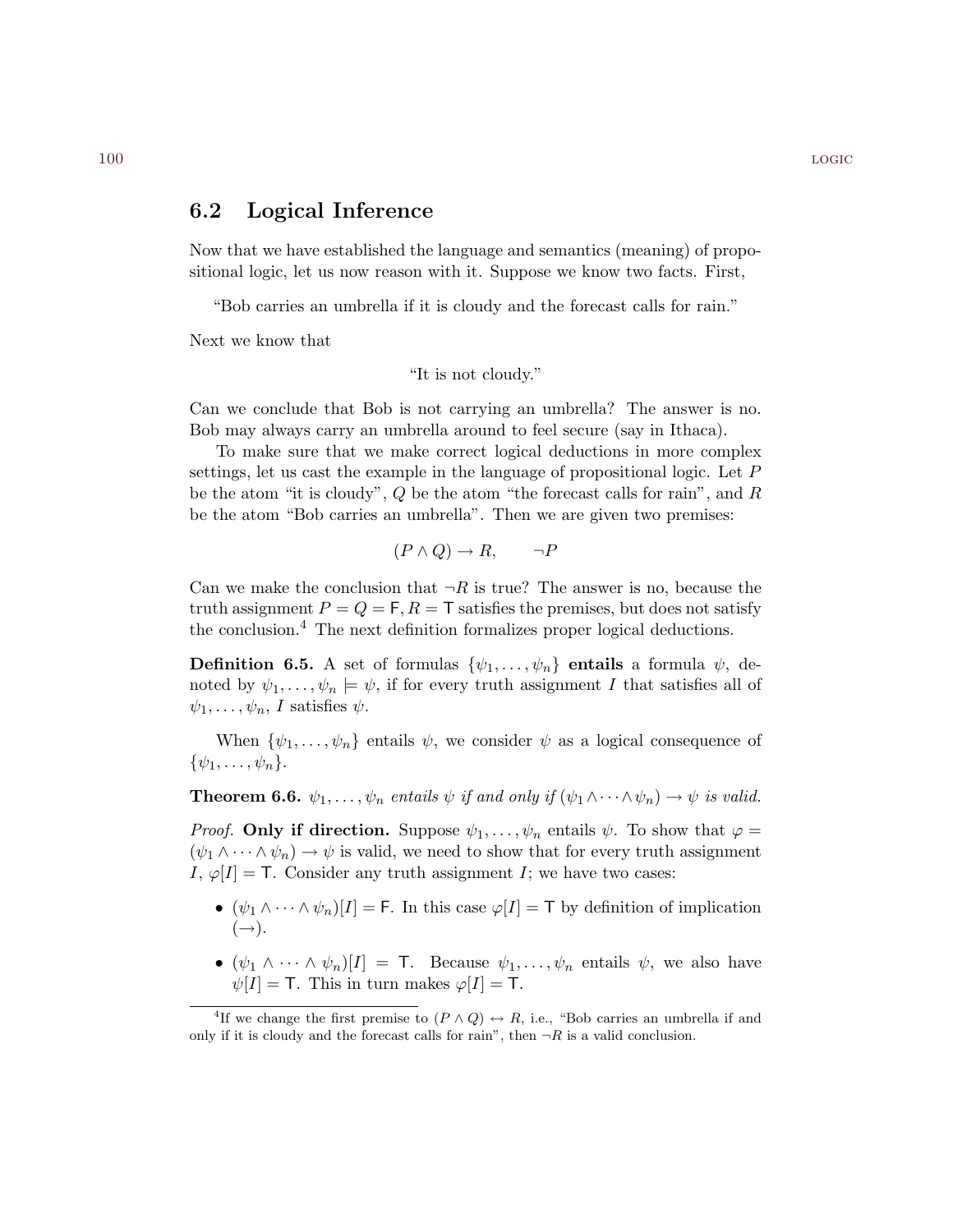#### 6.2. LOGICAL INFERENCE 101

If direction. Suppose  $\varphi = (\psi_1 \wedge \cdots \wedge \psi_n) \rightarrow \psi$  is valid. For any truth assignment I that satisfies all of  $\psi_1, \ldots, \psi_n$ , we have  $(\psi_1 \wedge \cdots \wedge \psi_n)[I] = \mathsf{T}$ . We also have  $\varphi[I] = ((\psi_1 \wedge \cdots \wedge \psi_n) \rightarrow \psi)[I] = \mathsf{T}$  due to validity. Together this means  $\psi[I]$  must be true, by observing the truth table for implication  $(\rightarrow)$ . This shows that  $\psi_1, \ldots, \psi_n$  entails  $\psi$ .

Theorem 6.6 gives us further evidence that we have defined implication  $(\rightarrow)$  correctly. We allow arguments to be valid even if the premise are false.

#### Axiom Systems

Checking the validity of a formula is difficult (as we discussed, it has been a long standing open question). On the other hand, we perform logic reasoning everyday, in mathematical proofs and in English. An axiom system formalizes the reasoning tools we use in a syntactic way (i.e., pattern matching and string manipulations of formulas) so that we may study and eventually automate the reasoning process.

Definition 6.7. An axiom system H consists of a set of formulas, called the axioms, and a set of rules of inference. A rule of inference is a way of producing a new formula (think of it as new logical conclusions), given several established formulas (think of it as known facts). A rule of inference has the form:

| $\varphi_1$       |                                                                                               |
|-------------------|-----------------------------------------------------------------------------------------------|
| $\varphi_2$       | This means "from the formulas $\varphi_1, \ldots, \varphi_n$ we may infer $\psi$ ". We        |
| $\sim$ $\sim$     | also use the notation $\varphi_1, \ldots, \varphi_n \vdash \psi$ (note that this is different |
| $\varphi_n$       | from the symbol for satisfiability $\models$ ).                                               |
| $\overline{\psi}$ |                                                                                               |

When we define an axiom system, think of the axioms as as an initial set of tautologies (preferably a small set) that describes our world (e.g., Euclidean geometry has the axiom that two distinct points defines a unique straight line). We can then pattern match the axioms against the rules of inference to derive new tautologies (logical consequences) from the initial set:

**Definition 6.8.** A proof or a derivation in an axiom system  $H$  is a sequence of formulas  $\chi_1, \chi_2, \ldots, \chi_n$  where each formula  $\chi_k$  either matches<sup>5</sup> an axiom in  $H$ , or follows from previous formulas via an inference rule from  $H$ , i.e., there exists an inference rule  $\varphi_1, \ldots, \varphi_m \vdash \psi$  such that  $\chi_k$  matches  $\psi$ , and there exists  $j_1, \ldots, j_m \in \{1, \ldots, k-1\}$  such that  $\chi_{j_i}$  matches  $\varphi_i$ , correspondingly.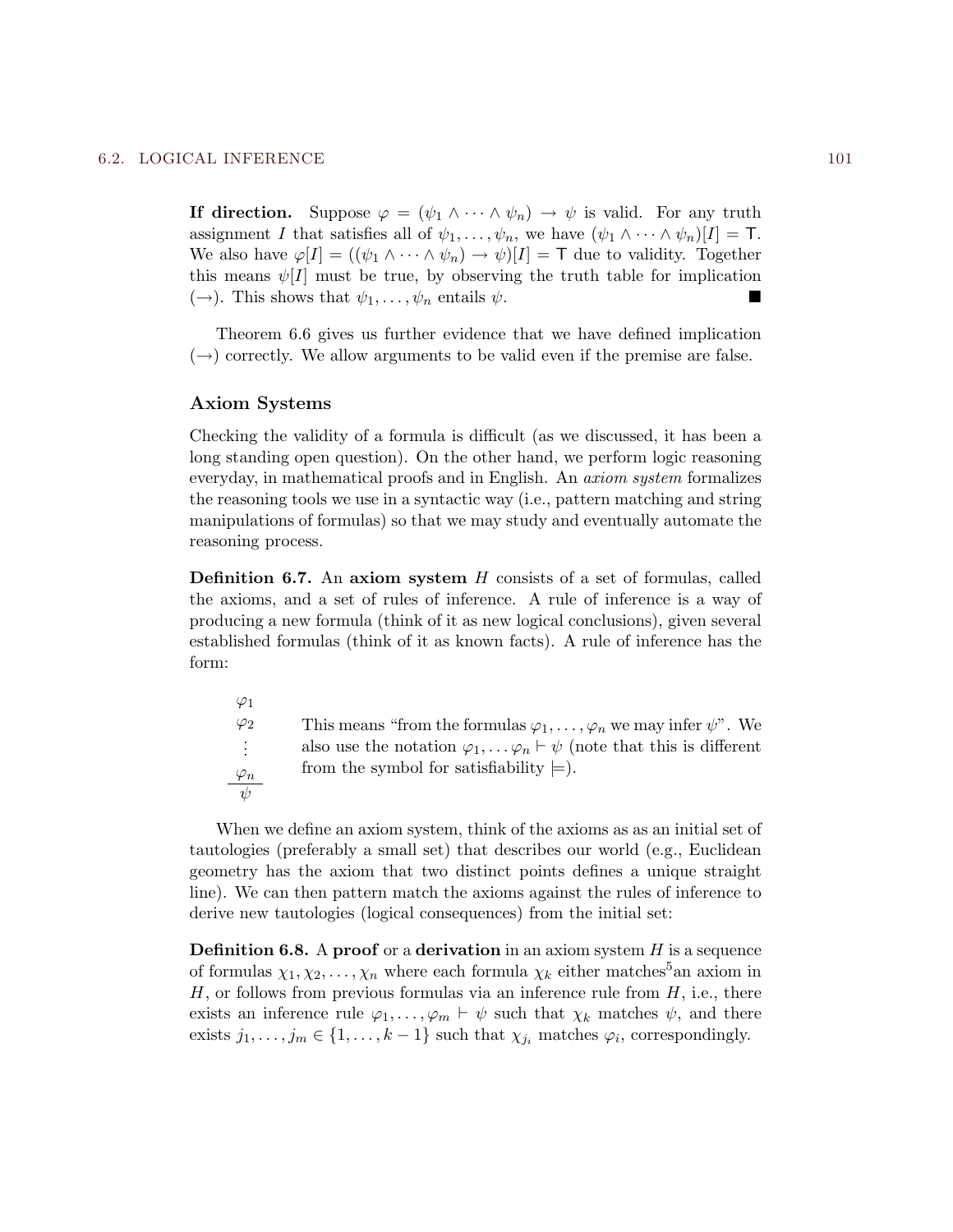**Definition 6.9.** We say a formula  $\chi$  can be inferred from an axiom system  $H$ , denoted by  $\vdash_H \chi$ , if there exists a derivation in H that ends with the formula  $\chi$  (when understood, we leave out the subscript for convenience).

Similarly, we say a set of formulas  $\varphi_1, \ldots, \varphi_n$  infers  $\chi$  (under axiom system H), denoted by  $\varphi_1, \ldots, \varphi_n \vdash \chi$ , if there exists a derivation in H that ends in  $\chi$ , when  $\varphi_1, \ldots, \varphi_n$  are treated as addition axioms.

It is very important to understand that a-priori, derivation and inference has nothing to do with truth and validity. If we start with false axioms or illogical rules of inference, we may end up deriving an invalid formula. On the other hand, if we start with an incomplete set of axioms, or if we miss a few rules of inference, we may not be able to derive some valid formulas. What we want is an axiom system that is both *complete* and *sound*:

- Completeness: An axiom system is complete if all valid statements can be derived.
- Soundness: An axiom system is sound if only valid statements can be derived.

For example, an axiom system that contains an invalid axiom is not sound, while a trivial axiom system that contains no axioms or no rules of inference is trivially incomplete.

Rules of inference. Here are well-known (and sound) rules of inference for propositional logic:

| Modus Ponens:              | Modus Tollens:             |
|----------------------------|----------------------------|
| $\rightarrow \psi$         | $\varphi \rightarrow \psi$ |
| $\varphi$                  | $\neg \psi$                |
| $\overline{\psi}$          | $\neg\varphi$              |
| Hypothetical Syllogism:    | Disjunctive Syllogism:     |
| $\varphi \rightarrow \psi$ | $\varphi \vee \psi$        |
| $\rightarrow \chi$         |                            |
| $\rightarrow$ X            |                            |

It is easy to see that all of the above inferences rules preserves validity, i.e., the antecedents (premises) entail the conclusion. Therefore an axiom system using these rules will at least be sound.

<sup>&</sup>lt;sup>5</sup>We have left out the (rather tedious) formal definitions of "matching" against axioms or inference rules. This is best explained through examples later in the section.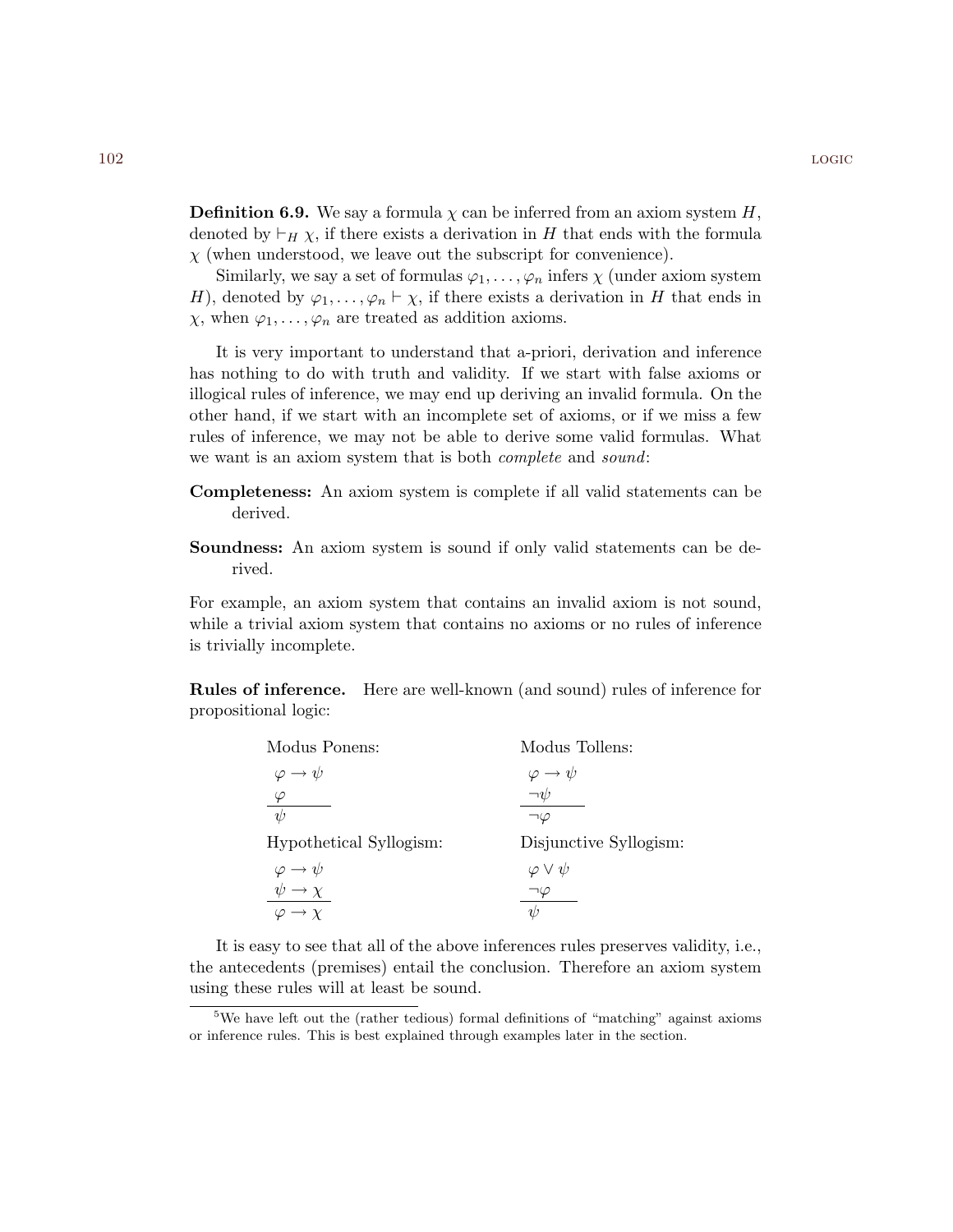**Example 6.10.** The following derivation shows that  $\neg C, \neg C \rightarrow (A \rightarrow C)$  $\neg A$ .

| $\neg C$                               | an axiom                         |
|----------------------------------------|----------------------------------|
| $\neg C \rightarrow (A \rightarrow C)$ | an axiom                         |
| $A \rightarrow C$                      | Modus Ponens, from line 1 and 2  |
| $\neg A$                               | Modus Tollens, from line 3 and 1 |

In our application of Modus Ponens, we have "matched"  $\neg C$  with  $\varphi$  and  $(A \rightarrow C)$  with  $\psi$ .

**Example 6.11.** The following derivation shows that  $A \vee B$ ,  $\neg B \vee (C \wedge C)$  $\neg C$ ,  $\neg A \vdash C \land \neg C$ . Note that the conclusion is non-sense (can never be true); this is because we have started with a "bad" set of axioms.

| an axiom                                 | $A \vee B$                      |
|------------------------------------------|---------------------------------|
| an axiom                                 | $\neg A$                        |
| Disjunctive Syllogism, from line 1 and 2 | $\boldsymbol{\beta}$            |
| an axiom                                 | $\neg B \vee (C \wedge \neg C)$ |
| Disjunctive Syllogism, from line 3 and 4 | $C \wedge \neg C$               |

Axioms. An example axiom may look like this:

$$
\varphi \to (\psi \to \varphi)
$$

By this we mean any formula that "matches" against the axiom is assumed to be true. For example, let  $P$  and  $Q$  be atoms, then

$$
P \to (Q \to P)
$$
  

$$
(P \to Q) \to ((Q \to P) \to (P \to Q))
$$

are both assumed to be true (in the second example, we substitute  $\varphi = P \rightarrow Q$ ,  $\psi = Q \rightarrow P$ . To have a sound axiom system, we much start with axioms that are valid (tautologies); it is not hard to see that the example axiom is indeed valid.

A sound and complete axiomatization. We now present a sound and complete axiom system for propositional logic. We limit the connectives in the language to only implication  $(\rightarrow)$  and negation  $(\rightarrow)$ ; all other connectives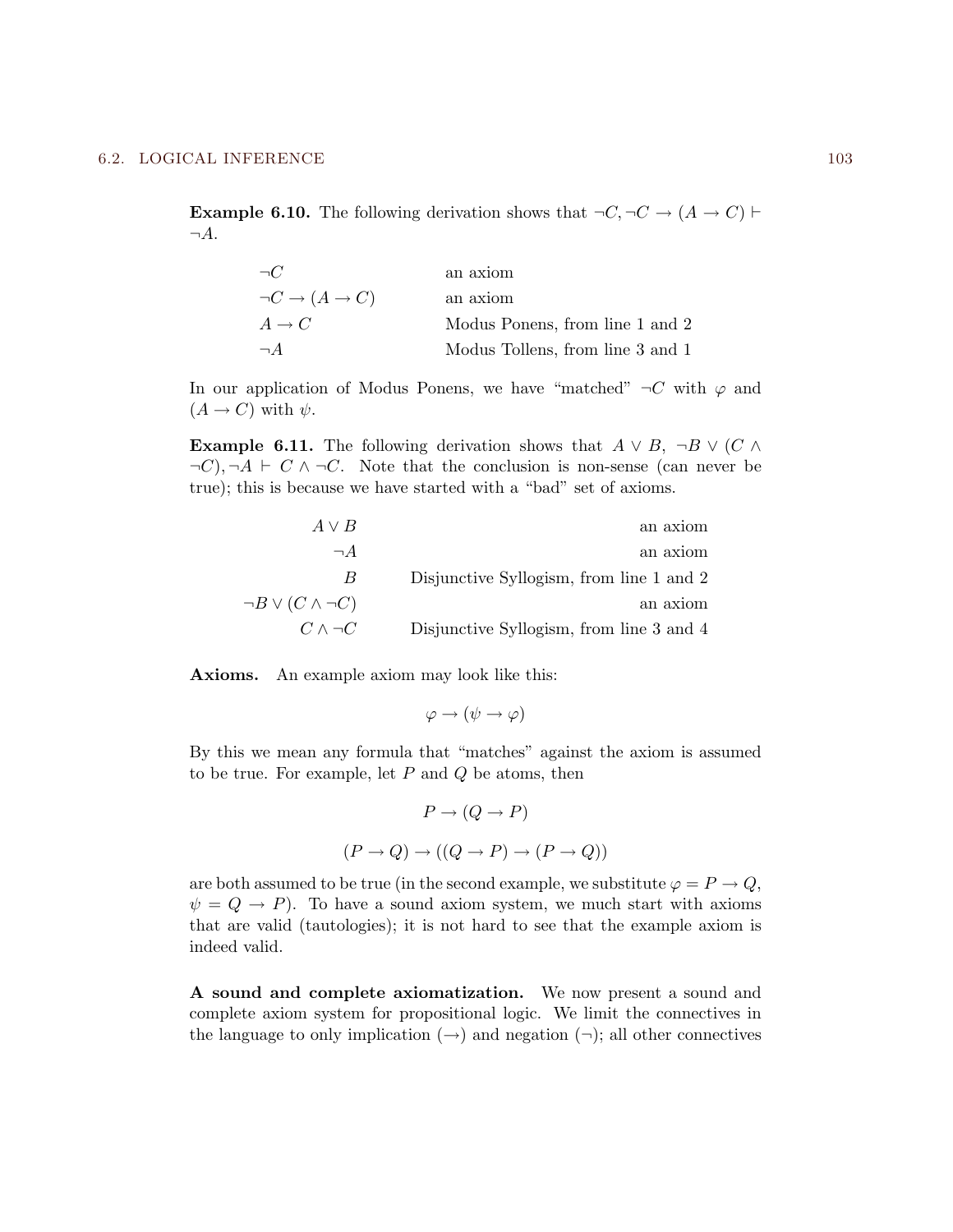that we have introduced can be re-written using only  $\rightarrow$  and  $\neg$  (e.g.,  $P \vee Q \equiv$  $\neg P \rightarrow Q, P \land Q \equiv \neg (P \rightarrow \neg Q)$ .

Consider the axioms

$$
\varphi \to (\psi \to \varphi) \tag{A1}
$$

$$
(\varphi \to (\psi \to \chi)) \to ((\varphi \to \psi) \to (\varphi \to \chi))
$$
 (A2)

$$
(\neg \varphi \to \neg \psi) \to (\psi \to \varphi) \tag{A3}
$$

**Theorem 6.12.** The axioms  $(A1)$ ,  $(A2)$  and  $(A3)$ , together with the inference rule Modus Ponens, form a sound and complete axiom system for propositional logic (restricted to connectives  $\rightarrow$  and  $\neg$ ).

The proof of Theorem 6.12 is out of the scope of this course (although keep in mind that soundness follows from the fact that our axioms are tautologies and Modus Ponens preserves validity). We remark that the derivations guaranteed by Theorem 6.12 (for valid formulas) are by and large so long and tedious that they are more suited to be generated and checked by computers.

Natural deduction. Natural deduction is another logical proof system that generates proofs that appears closer to "natural" mathematical reasoning. This is done by having a large set of inference rules to encompass all kinds of reasoning steps that are seem in everyday mathematical proofs. We do not formally define natural deduction here; instead, we simply list some example rules of inference to present a taste of natural deduction. Note that these are all valid inference rules and can be incorporated into axiom systems as well.

| Constructive Dilemma:          | Resolution:             | Conjunction:          |
|--------------------------------|-------------------------|-----------------------|
| $\varphi_1 \rightarrow \psi_1$ |                         |                       |
| $\varphi_2 \rightarrow \psi_2$ | $\varphi \vee \psi$     | $\varphi$             |
| $\varphi_1 \vee \varphi_2$     | $\neg\varphi \vee \chi$ | W                     |
| $\psi_1 \vee \psi_2$           | $\psi \vee \chi$        | $\varphi \wedge \psi$ |
|                                |                         |                       |

Simplification: Addition:  $\varphi \wedge \psi$  $\varphi$  $\varphi$  $\varphi \vee \psi$ 

Most of the time we also add rules of "replacement" which allow us to rewrite formulas into equivalent (and simpler) forms, e.g.,

| $\neg(\varphi \vee \psi) \equiv \neg \varphi \wedge \neg \psi$ | De Morgan's Law |
|----------------------------------------------------------------|-----------------|
| $\neg\neg\varphi \equiv \varphi$                               | Double negation |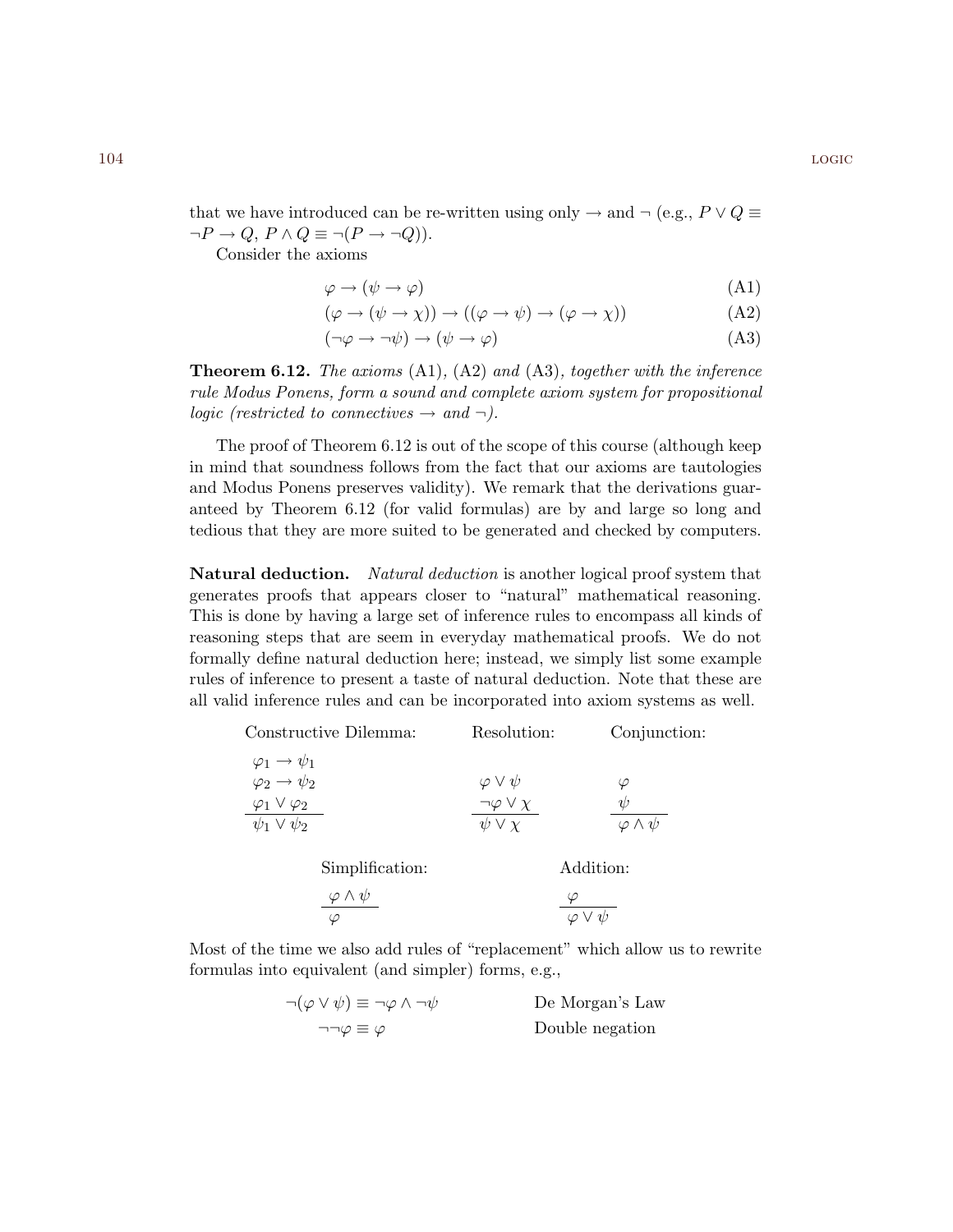# 6.3 First Order Logic

First order logic is an extension of propositional logic. First order logic operates over a set of objects (e.g., real numbers, people, etc.). It allows us to express properties of individual objects, to define relationships between objects, and, most important of all, to quantify over the entire set of objects. Below is a classic argument in first order logic:

> All men are mortal Socrates is a man Therefore Socrates is a mortal

In first order logic, the argument might be translated as follows:

 $\forall x \, \text{Man}(x) \rightarrow \text{Mortal}(x)$ Man(Socrates) Mortal(Socrates)

Several syntax features of first order logic can be seen above: ∀ is one of the two quantifiers introduced in first order logic;  $x$  is a variable; Socrates is a constant (a particular person); Mortal $(x)$  and Man $(x)$  are predicates.

Formally, an **atomic expression** is a *predicate symbol* (e.g.,  $Man(x)$ , LessThan $(x, y)$ ) with the appropriate number of arguments; the arguments can either be *constants* (e.g., the number 0, Socrates) or *variables* (e.g.,  $x$ ,  $y$  and  $z$ ). A first order **formula**, similar to propositional logic, is multiple atomic expressions connected by connectives. The formal recursive definition goes as follows:

- Every atomic expression is a formula.
- If  $\varphi$  and  $\psi$  are formulas, then  $\neg \varphi$ ,  $\varphi \wedge \psi$ ,  $\varphi \vee \psi$ ,  $\varphi \rightarrow \psi$  and  $\varphi \leftrightarrow \psi$  are also formulas.
- [New to first order logic.] If  $\varphi$  is a formula and x is a variable, then  $\forall x \varphi$ (for all x the formula  $\varphi$  holds) and  $\exists x \varphi$  (for some x the formula  $\varphi$  holds) are also formulas.

**Example 6.13.** The following formula says that the binary predicate  $P$  is transitive:

$$
\forall x \forall y \forall z (P(x, y) \land P(y, z)) \rightarrow P(x, z)
$$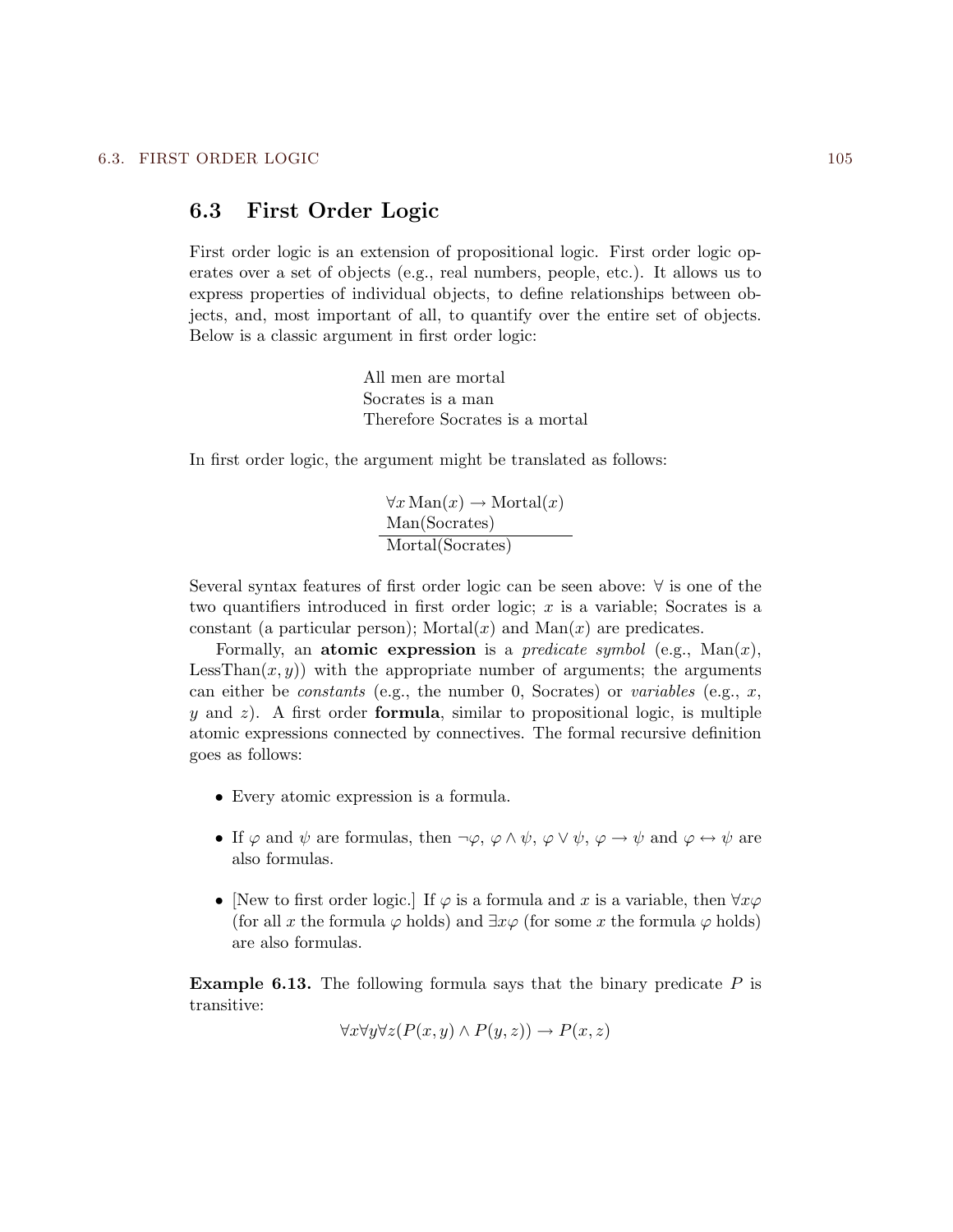Example 6.14. The following formula shows that the constant "1" is a multiplicative identity (the ternary predicate  $Mult(x, y, z)$  is defined to be true if  $xy = z$ :

 $\forall x \forall y (Mult(1, x, x) \land Mult(x, 1, x))$ 

Can you extend the formula to enforce that "1" is the unique multiplicative identity?

Example 6.15. The following formula shows that every number except 0 has a multiplicative inverse:

$$
\forall x \exists y (\neg \text{Equals}(x, 0) \rightarrow \text{Mult}(x, y, 1))
$$

#### Semantics of First Order Logic

We have already described the intuitive meaning of first order logic formulas in English, but let us now give it a formal treatment. Just as in propositional logic, we need an *interpretation*  $I$  to assign values to constants, predicates, etc. Additionally, we need a domain  $D$  that specifies the universe of objects, in order for quantifiers to make sense.

First we define the notion of a sentence; these are formulas without "dangling" variables.

**Definition 6.16.** An occurrence of variable x in a formula  $\varphi$  is **bound** if there is some quantifier that operates on x (that is it occurs in some sub-formula  $\psi$ the is preceded by  $\forall x$  or  $\exists x$ ; otherwise the variable x is free. A sentence is a formula with no free variables.

Example 6.17. In the following formula (that is not a sentence), the first occurrence of  $x$  is free, and the second one is bound:

$$
\forall y P(x, y) \rightarrow \exists x R(x)
$$

The next formula is a sentence (note that in this case,  $\exists x$  captures both occurrences of  $x$ :

$$
\forall y \exists x (P(x, y) \rightarrow R(x))
$$

From now on we restrict ourselves to sentences, and define their truth values. Recall that in propositional logic, we needed a truth assignment for each propositional atom. In first order logic, we need:

- A domain  $D$  (simply a set of elements that we are concerned with).
- An interpretation  $I = I_D$  for domain D that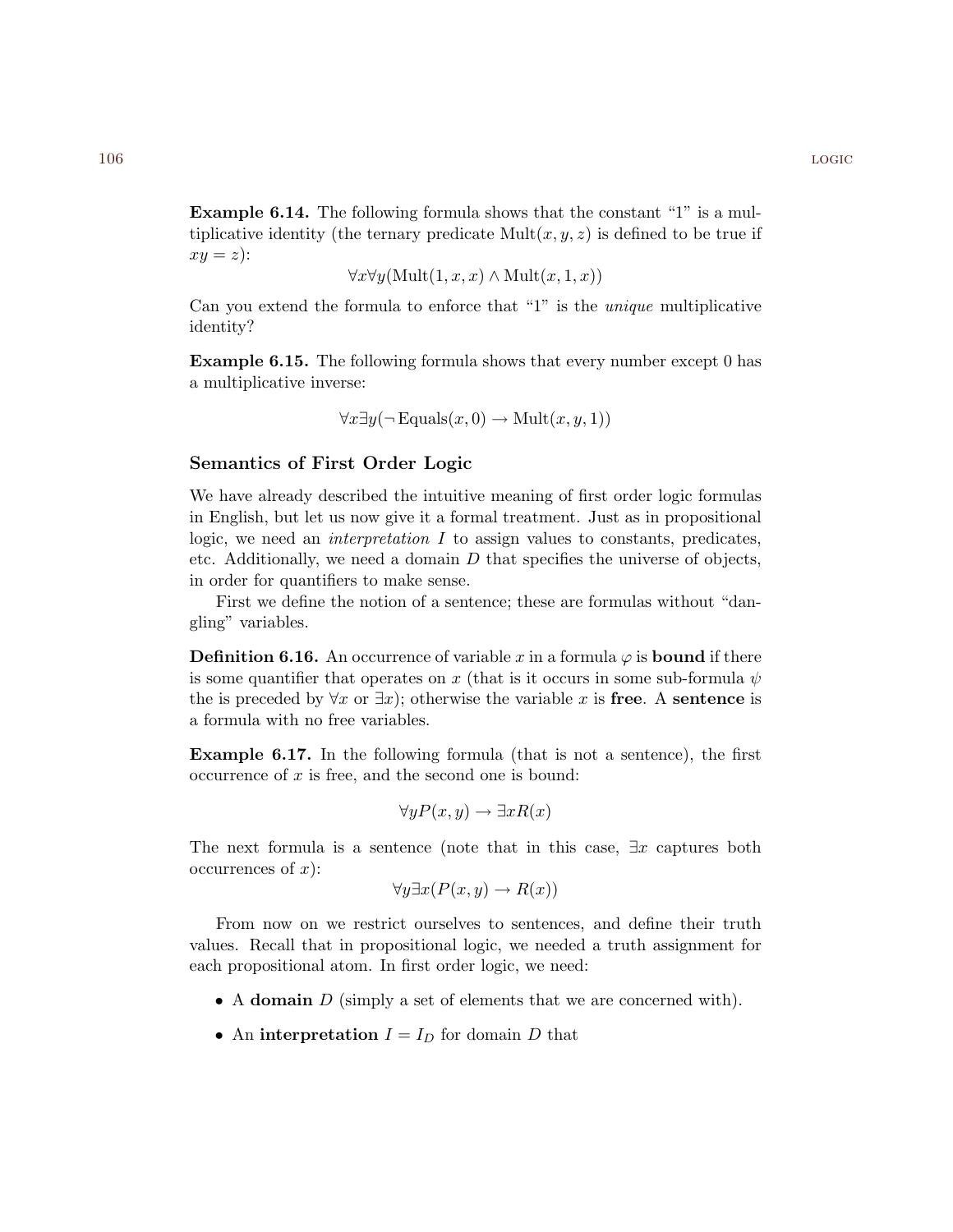- $-$  for each constant c, the interpretation assigns an element in the domain  $c[I] \in D$ .
- for each predicate  $P(x_1, \ldots, x_n)$ , the interpretation assigns a function  $P[I] : D^n \to \{\mathsf{T},\mathsf{F}\}\$  (equivalently, the interpretation assigns an  $n$ -ary relation that contains all  $n$ -tuples that evaluates to true).

For example, in the Socrates example, we could have D be the set of all people (or the set of all living creatures, or the set of all Greeks). An interpretation I would need to single out Socrates in D, and also specify for each  $a \in D$ , whether  $Man(x)$  and  $Mortal(x)$  holds.

Given a first-order sentence  $\varphi$ , a domain D and an interpretation  $I = I_D$ (together  $(D, I)$  is called a model), we can define the truth value of  $\varphi$ , denoted by  $\varphi[I]$ , recursively:

- If  $\varphi$  is a atomic expression (i.e., a predicate), then because  $\varphi$  is a sentence, it is of the form  $P(c_1, \ldots, c_n)$  where  $c_i$  are constants. The value of  $\varphi[I]$  is  $P[I](c_1[I], \ldots, c_n[I]).$
- If  $\varphi$  has the form  $\neg \psi$ ,  $\psi_1 \wedge \psi_2$ ,  $\psi_1 \vee \psi_2$ ,  $\psi_1 \rightarrow \psi_2$  or  $\psi_1 \leftrightarrow \psi_2$ , then  $\varphi[I] = \neg \psi[I], \psi_1[I] \wedge \psi_2[I], \psi_1[I] \vee \psi_2[I], \psi_1[I] \rightarrow \psi_2[I]$  or  $\psi_1[I] \leftrightarrow \psi_2[I],$ respectively (following the truth tables for  $\neg$ ,  $\wedge$ ,  $\vee$ ,  $\rightarrow$ , and  $\leftrightarrow$ ).
- If  $\varphi$  has the form  $\forall x \psi$ , then  $\varphi[I]$  is true if and only if for every element  $a \in D$ ,  $\psi$ , with free occurrences of x replaced by a, evaluates to true.
- If  $\varphi$  has the form  $\exists x \psi$ , then  $\varphi[I]$  is true if and only if there exists some element  $a \in D$  such that  $\psi$ , with free occurrences of x replaced by a, evaluates to true.

For instance, if the domain  $D$  is the natural numbers  $\mathbb N$ , then

$$
\forall x P(x) \equiv P(0) \land P(1) \land \dots
$$
  

$$
\exists x P(x) \equiv P(0) \lor P(1) \lor \dots
$$

A note on the truth value of first order formulas [optional]. We have cheated in our definition above, in the case that  $\varphi = \forall x \psi$  or  $\exists x \psi$ . When we replace free occurrences of x in  $\psi$  by a, we no longer have a formula (because strictly speaking, "a", an element, is not part of the language). One work around is to extend the language with constants for each element in the domain (this has to be done after the domain  $D$  is fixed). A more common approach (but slightly more complicated) is to define truth values for all formulas, including those that are not sentences. In this case, the interpretation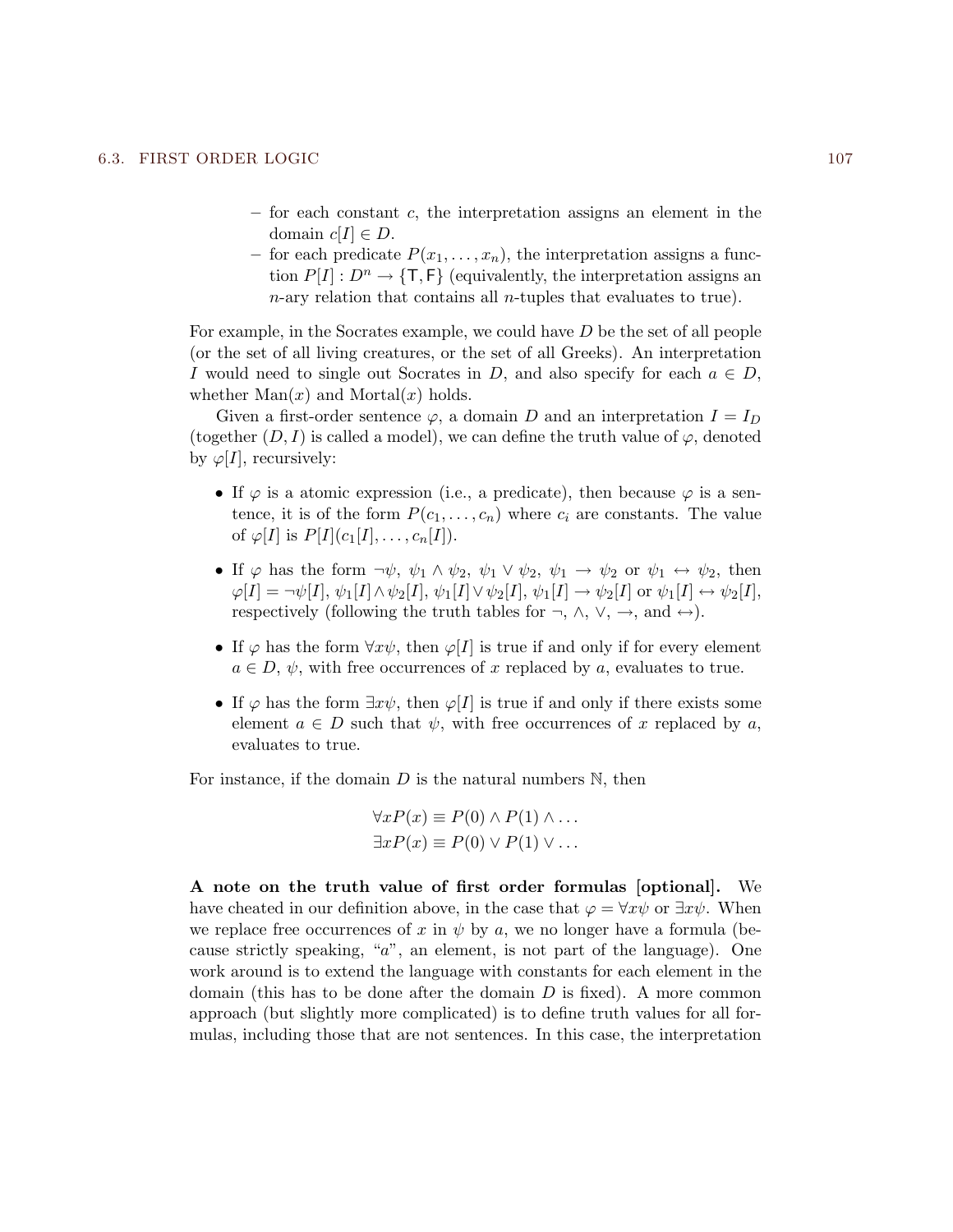also needs to assign an element  $a \in D$  to each (free) variable x occurring in  $\varphi$ ; this is out of the scope of this course.

#### Satisfiability and Validity

We define satisfiability and validity of first order sentences similar to the way they are defined for propositional logic.

**Definition 6.18.** Given a domain  $D$  and an interpretation  $I$  over  $D$ , we say  $(I, D)$  satisfies a formula  $\varphi$  if  $\varphi[I] = T$ ; in this case we write  $D, I \models \varphi$ . A formula is  $\varphi$  is **satisfiable** if there exists D and I such that  $D, I \models \varphi$ , and is unsatisfiable otherwise. A formula is  $\varphi$  is **valid** (of a tautology) if for every D and I,  $D, I \models \varphi$ ,

#### Logical Reasoning and Axiom Systems

We can defined entailment in the same way it was defined for propositional logic. Just as for propositional logic we can find a complete and sound axiomatization for first-order logic, but the axiom system is much more complex to describe and is out of the scope of this course.

## 6.4 Applications

Logic has a wide range of applications in computer science, including program verification for correctness, process verification for security policies, information access control, formal proofs of cryptographic protocols, etc.

In a typical application, we start by specifying of "model", a desired property in logic, e.g., we want to check that a piece of code does not create deadlocks. We next describe the "system" in logic, e.g., the piece of code, and the logic behind code execution. It then remains to show that our system satisfies our desired model, using tools in logic; this process is called model checking. Recently Edmund Clark received the Turing award in 2007 for his work on hardware verification using model checking. He graduate with his Ph.D. from Cornell in 1976 with Bob Constable as advisor.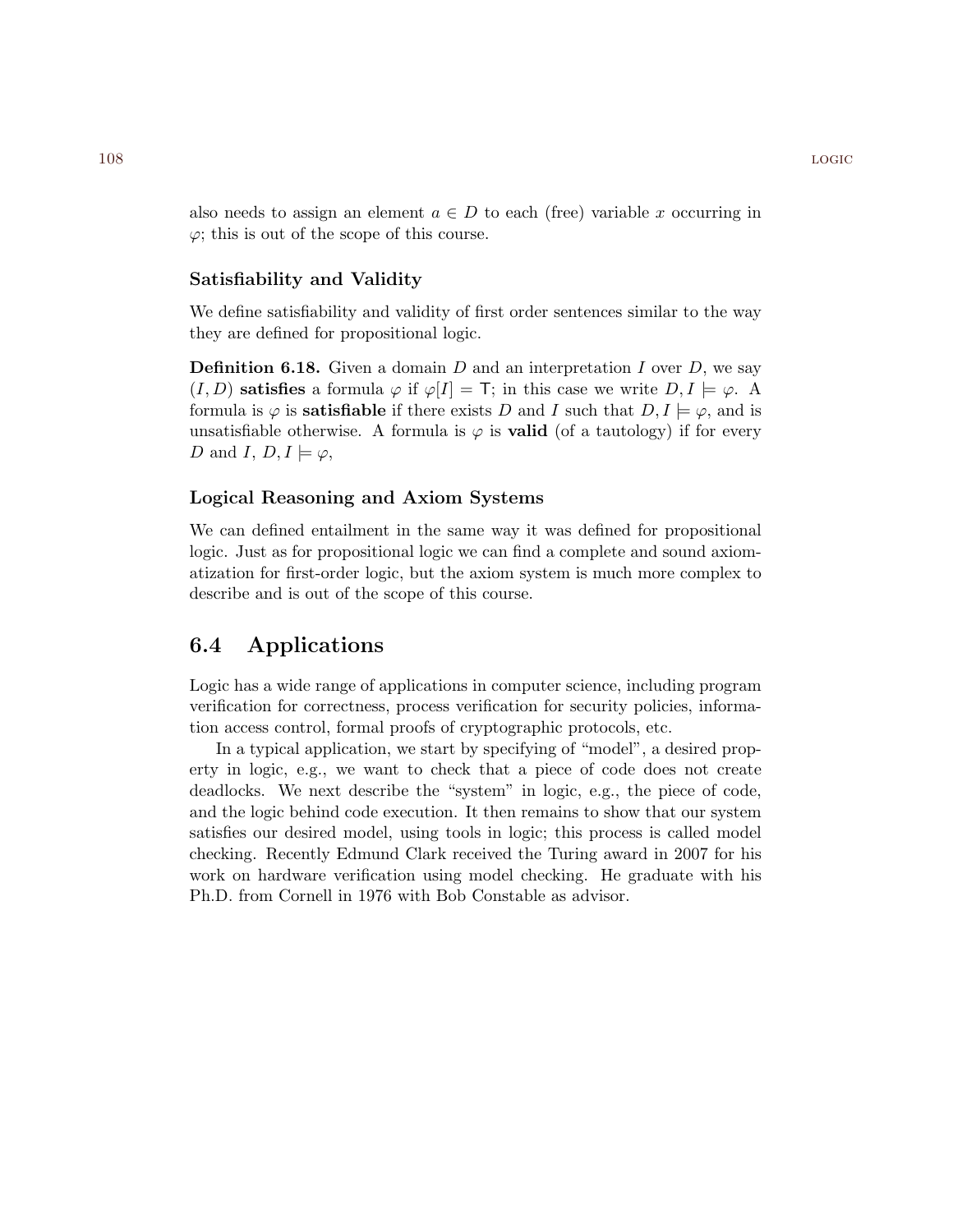# Chapter 7

# Graphs

"One graph is worth a thousand logs." – Michal Aharon, Gilad Barash, Ira Cohen and Eli Mordechai.

Graphs are simple but extremely useful mathematical objects; they are ubiquitous in practical applications of computer science. For example:

- In a computer network, we can model how the computers are connected to each other as a graph. The nodes are the individual computers and the edges are the network connections. This graph can then be used, for example, to route messages as quickly as possible.
- In a digitalized map, nodes are intersections (or cities), and edges are roads (or highways). We may have directed edges to capture one-way streets, and weighted edges to capture distance. This graph is then used for generation directions (e.g., in GPS units).
- On the internet, nodes are web pages, and (directed) edges are links from one web page to another. This graph can be used to rank the importance of each web page for search results (e.g., the importance of a web page can be determined by how many other web pages are pointing to it, and recursively how important those web pages are).
- In a social network, nodes are people, and edges are friendships. Understanding social networks is a very hot topic of research. For example, how does a network achieve "six-degrees of separation", where everyone is approximately 6 friendships away from anyway else? Also known as the small world phenomena, Watts and Strogatz (from Cornell) published the first models of social graphs that have this property, in 1998.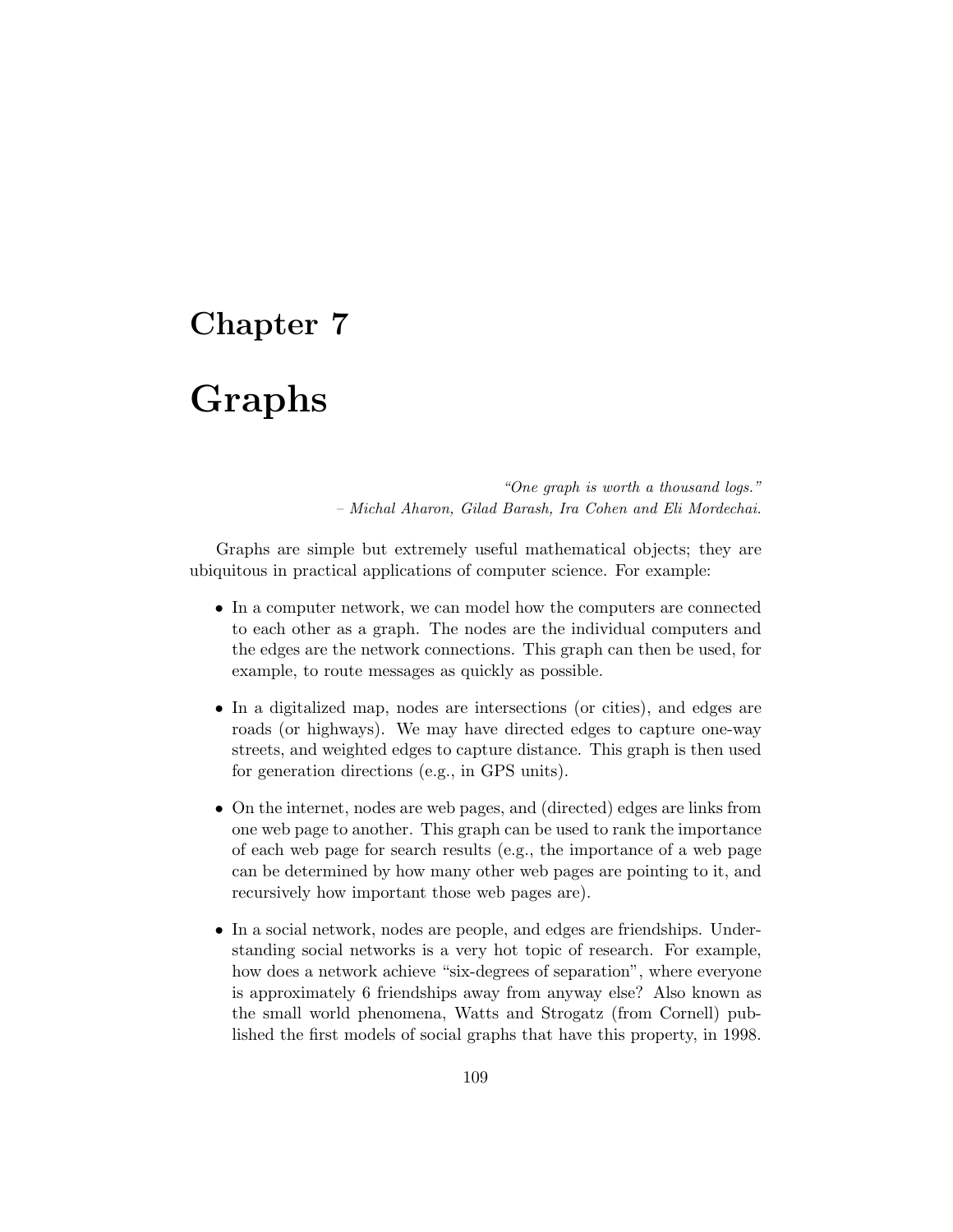In Milgram's small world experiment, random people in Omaha, Nebraska were tasked to route a letter to "Mr. Jacobs" in Boston, Massachusetts by passing the letter only to someone they know on a firstname basis. The average number of times that a letter switched hands before reaching Mr. Jacobs was approximately 6! This meant that not only are people well connected, they can route messages efficiently given only the information of their friends (i.e., knowledge only of a small, local part of the graph). Jon Kleinberg (also from Cornell) gave the first models for social graphs that allow such efficient, local routing algorithms.

**Definition 7.1.** A directed graph G is a pair  $(V, E)$  where V is a set of vertices (or nodes), and  $E \subseteq V \times V$  is a set of edges. An undirected graph additionally has the property that  $(u, v) \in E$  if and only if  $(v, u) \in E$ .

In directed graphs, edge  $(u, v)$  (starting from node u, ending at node v) is different from edge  $(v, u)$ . We also allow "self-loops", i.e., edges of the form  $(v, v)$  (say, a web page may link to itself). In undirected graphs, because edge  $(u, v)$  and  $(v, u)$  must both be present or missing, we often treat a non-self-loop edge as an unordered set of two nodes (e.g.,  $\{u, v\}$ ).

A common extension is a weighted graph, where each edge additionally carries a weight (a real number). The weight can have a variety of meanings in practice: distance, importance and capacity, to name a few.

#### Graph Representations

The way a graph is represented by a computer can affect the efficiency of various graph algorithms. Since graph algorithms are not a focus of this course, we instead examine the space efficiency of the different common representations. Given a graph  $G = (V, E)$ :

- Adjacency Matrix. We may number the vertices  $v_1$  to  $v_n$ , and represent the edges in a n by n matrix A. Row i and column j of the matrix,  $a_{ij}$ , is 1 if and only if there is an edge from  $v_i$  to  $v_j$ . If the graph is undirected, then  $a_{ij} = a_{ji}$  and the matrix A is symmetric about the diagonal; in this case we can just store the upper right triangle of the matrix.
- Adjacency Lists. We may represent a graph by listing the vertices in  $V$ , and for each vertex  $v$ , listing the edges that originates from  $V$  (i.e., the set  $E_v = \{u \mid (v, u) \in E\}$ .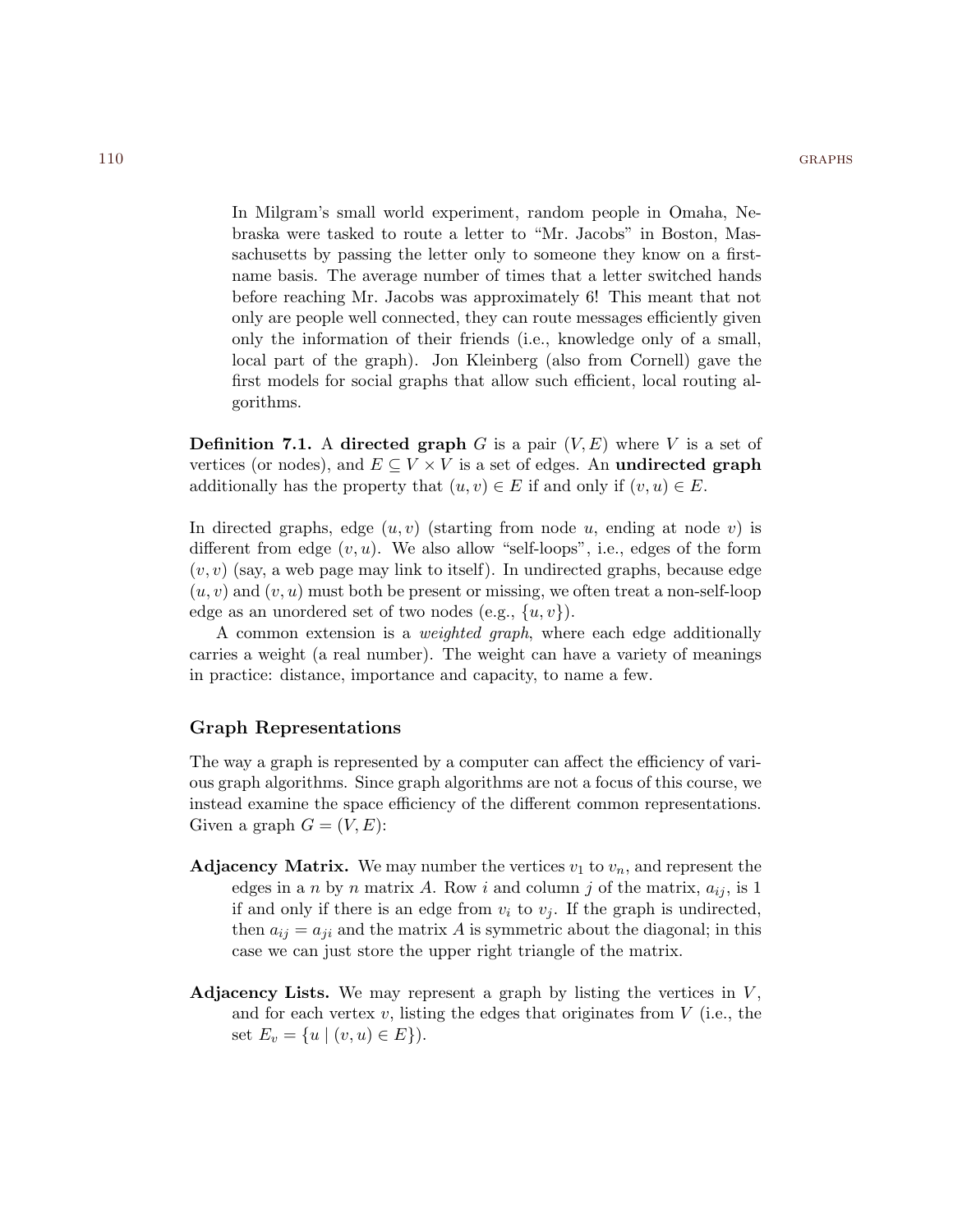**Edge Lists.** We may simply have a list of all the edges in  $E$ , which implicitly defines a set of "interesting" vertices (vertices that have at least one edge entering or leaving).

If the graph is dense (i.e., has lots of edges), then consider the adjacency matrix representation. The matrix requires storing  $O(n^2)$  entries, which is comparable to the space required by adjacency lists or edge lists if the graph is dense. In return, the matrix allows very efficient lookups of whether an edge  $(u, v)$  exists (by comparison, if adjacency lists are used, we would need to traverse the whole adjacency list for the vertex  $u$ ). For sparse graphs, using adjacency lists or edge lists can result in large savings in the size of the representation.<sup>1</sup>

#### Vertex Degree

The degree of a vertex corresponds to the number of edges coming out or going into a vertex. This is defined slightly differently for directed and undirected graphs.

**Definition 7.2.** In a directed graph  $G = (V, E)$ , the **in-degree** of a vertex  $v \in V$  is the number of edges coming in to it (i.e., of the form  $(u, v), u \in$ V; the **out-degree** is the number of edges going out of it (i.e., of the form  $(v, u), u \in V$ . The **degree** of v is the sum of the in-degree and the out-degree.

In an undirected graph the degree of  $v \in V$  is the number of edges going out of the vertex (i.e., of the form  $(v, u), u \in V$ ), with the exception that self loops (i.e., the edge  $(v, v)$ ) is counted twice.

We denote the degree of vertex  $v \in V$  by  $deg(v)$ .

This seemingly cumbersome definition actually makes a lot of sense pictorially: the degree of a vertex corresponds to the number of "lines" connected to the vertex (and hence self loops in undirected graphs are counted twice). The definition also leads to the following theorem:

**Theorem 7.3.** Given a (directed or undirected) graph  $G = (V, E)$ ,  $2|E|$  $\sum_{v \in V} \deg(v)$ .

Proof. In a directed graph, each edge contributes once to the in-degree of some vertex and the out-degree of some, possibly the same, vertex. In an undirected

 $<sup>1</sup>$  Since the advent of the internet, we now have graphs of unprecedented sizes (e.g., the</sup> graph of social networks such as Facebook, or the graph of web pages). Storing and working with these graphs are an entirely different science and a hot topic of research backed by both academic and commercial interests.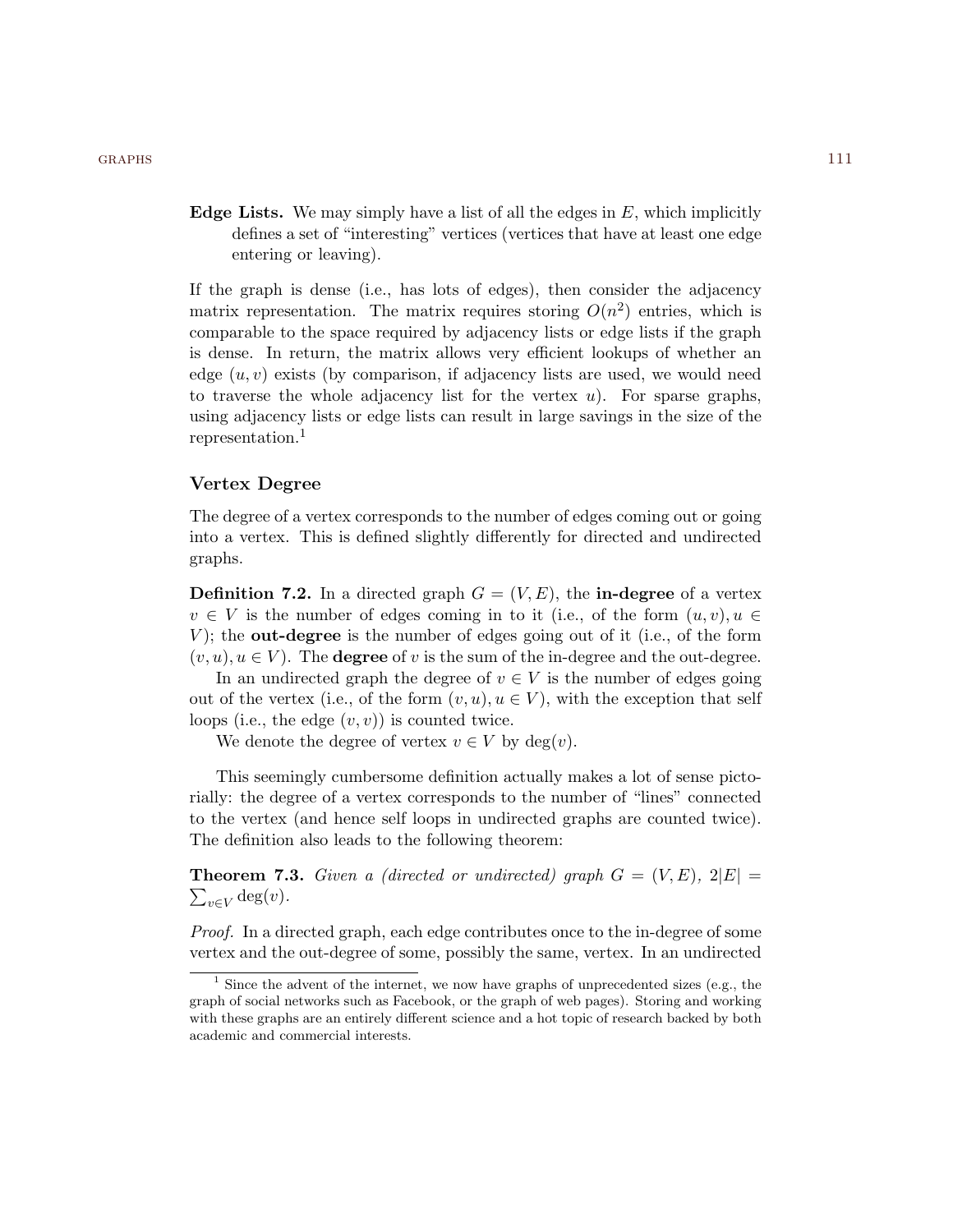graph, each non-looping edge contributes once to the degree of exactly two vertices, and each self-loop contributes twice to the degree of one vertex. In both cases we conclude that  $2|E| = \sum_{v \in V} \deg(v)$ .

A useful corollary is the "hand shaking lemma":<sup>2</sup>

Corollary 7.4. In a graph, the number of vertices with an odd degree is even.

*Proof.* Let A be the set of vertices of even degree, and  $B = V \setminus A$  be the set of vertices of odd degree. Then by Theorem 7.3,

$$
2|E| = \sum_{v \in A} \deg(v) + \sum_{v \in B} \deg(v)
$$

Since the LHS and the first term of RHS is even, we have that  $\sum_{v \in B} \deg(v)$ is even. In order for a sum of odd numbers to be even, there must be a even number of terms.

## 7.1 Graph Isomorphism

When do we consider two graphs "the same"? If the number of vertices or edges differ, then clearly the graphs are different. Therefore let us focus on the case when two graphs have the same number of vertices and edges. Consider:

$$
G_1 = (V_1 = \{a, b, c\}, E_1 = \{(a, b), (b, c)\})
$$
  

$$
G_2 = (V_2 = \{1, 2, 3\}, E_2 = \{(1, 2), (2, 3)\})
$$

The only difference between  $G_1$  and  $G_2$  are the names of the vertices; they are clearly the same graph! On the other hand, the graphs

$$
H_1 = (V_1 = \{a, b, c\}, E_1 = \{(a, b), (b, a)\})
$$
  

$$
H_2 = (V_2 = \{a, b, c\}, E_2 = \{(a, b), (b, c)\})
$$

are clearly different (e.g., in  $H_1$ , there is a node without any incoming or outgoing edges.) What about the undirected graphs shown in Figure 7.1c? One can argue that  $K_1$  and  $K_2$  are also the same graph. One way to get  $K_2$ from  $K_1$  is to rename/permute the nodes a, b and c to b, c and a, respectively. (Can you name another renaming scheme?)

 $2$ The name stems from anecdote that the number of people that shake hands with an odd number of people is even.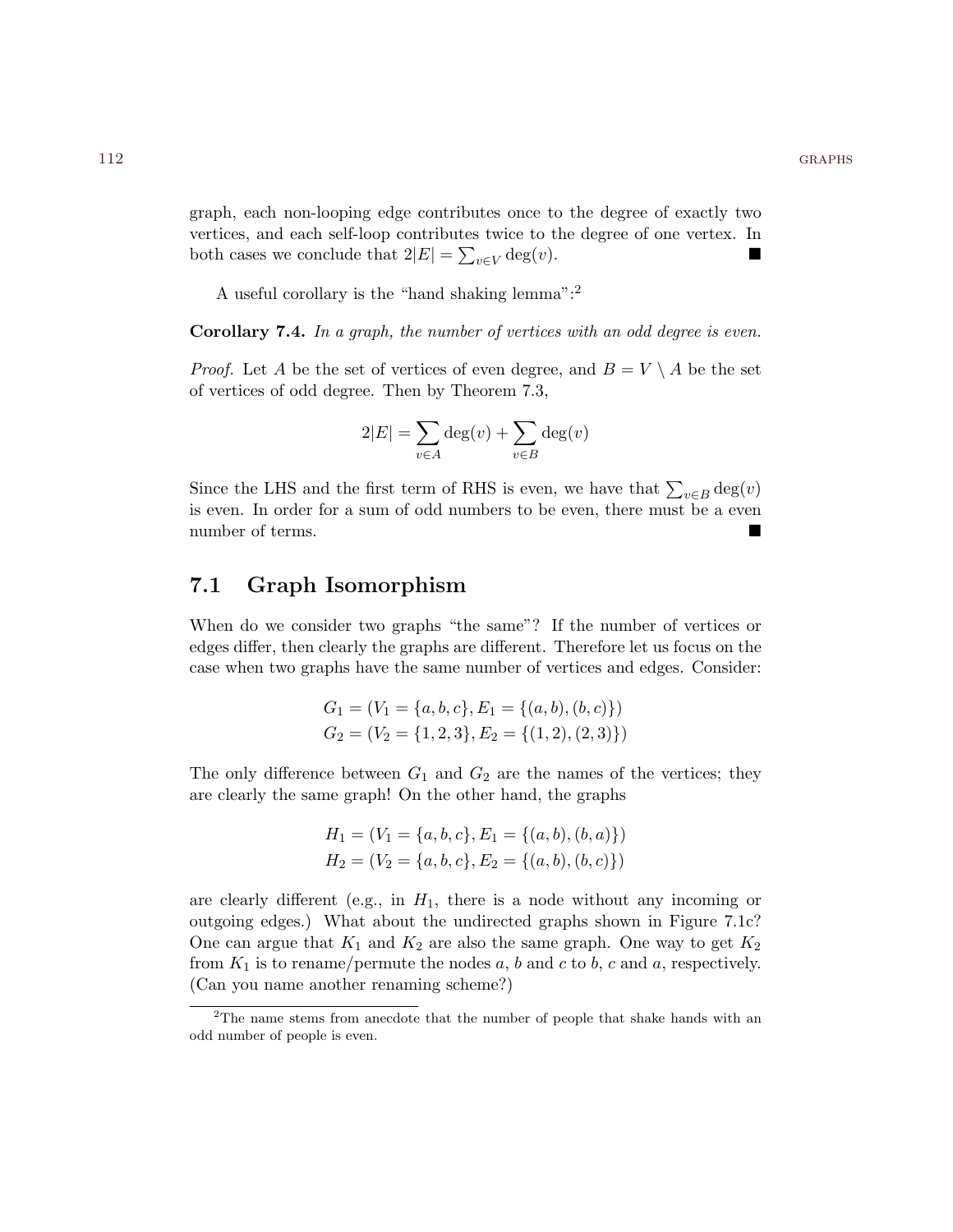

(a)  $G_1$  and  $G_2$  are clearly isomorphic. (b)  $H_1$  and  $H_2$  are clearly not isomorphic. (c) Are  $K_1$  and  $K_2$  isomorphic?

Figure 7.1: Various examples of graph (non-)isomorphism.

**Definition 7.5.** Two graphs  $G_1 = (V_1, E_1)$  and  $G_2 = (V_2, E_2)$  are **isomorphic** if there exists a bijection  $f: V_1 \to V_2$  such that  $(u, v) \in E_1$  if and only if  $(f(u), f(v)) \in E_2$ . The bijection f is called the **isomorphism** from  $G_1$  to  $G_2$ , and we use the notation  $G_2 = f(G_1)$ .

As we would expect, the definition of isomorphism, through the use of the bijection function  $f$ , ensures, at the very least, that the two graphs have the same number of vertices and edges. Another observation is that given an isomorphism f from  $G_1$  to  $G_2$ , then inverse function  $f'$  is an isomorphism from  $G_2$  to  $G_1$  (we leave it to the readers to verify the details); this makes sense since we would expect isomorphisms to be symmetric.

Given two graphs, wow do we check if they are isomorphic? This is hard problem where no efficient algorithm is known. However, if an isomorphism f is found, it can be efficiently stored and validated (as a proper isomorphism) by anyone. In other words, f serves as a short and efficient proof that two graphs are isomorphic.

Can we prove that two graphs are not isomorphic in an efficient way? Sure, if the graphs have a different number of vertices or edges. Or we may be able to find some structure present in one graph  $G_1$  that can be checked to not be in the other graph  $G_2$ , e.g.,  $G_1$  contains a "triangle" (three nodes that are all connected to each other) but  $G_2$  doesn't, or  $G_1$  has a vertex of degree 10 but  $G_2$  doesn't. Unfortunately, no general and efficient method is known for proving that two graphs are not isomorphic. This is analogous to the task of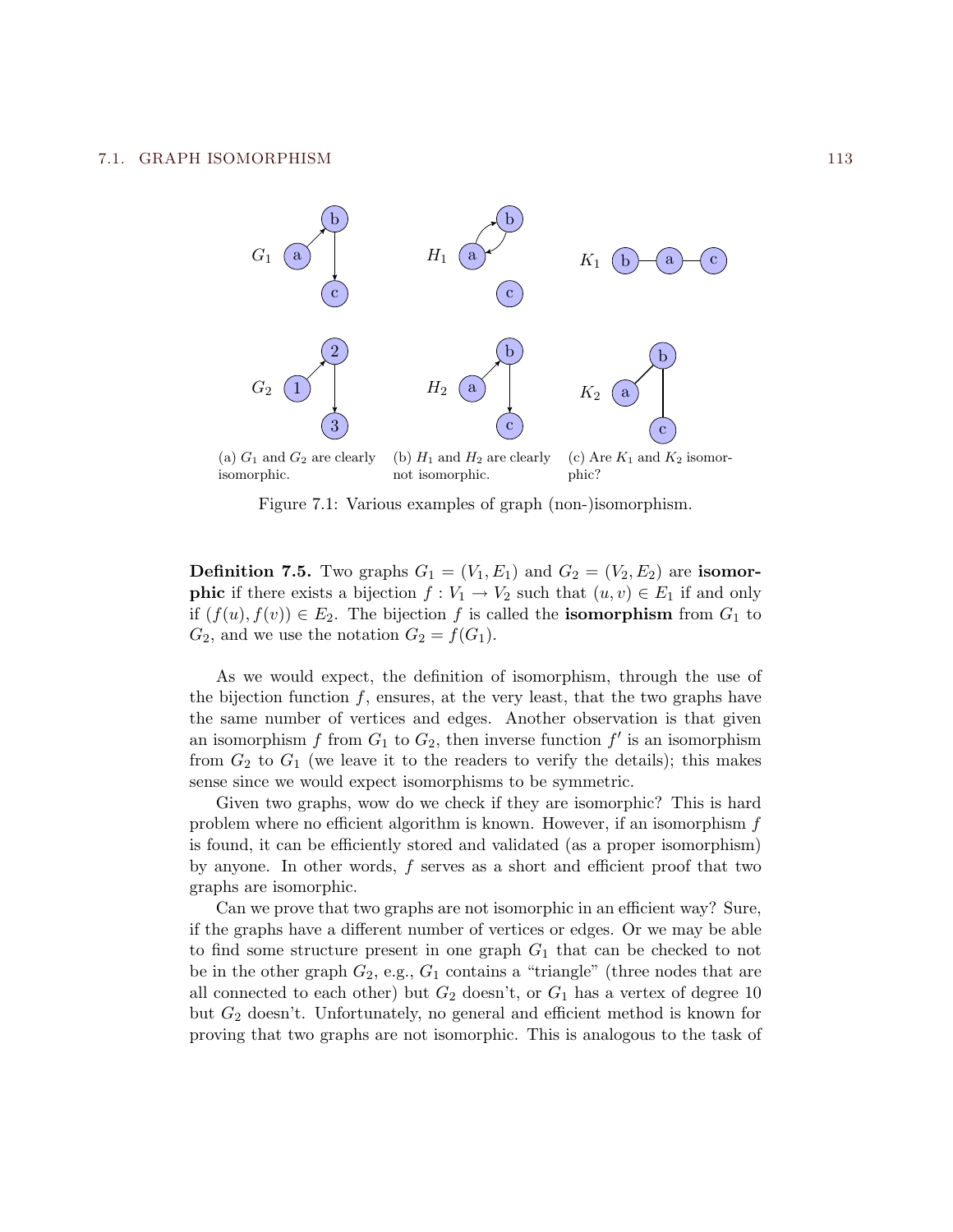- **Input:** Graphs  $G_0 = (V = \{1, ..., n\}, E_0)$  and  $G_1 = (V = \{1, ..., n\}, E_1)$ , allegedly not isomorphic.
- **Step 1:** V picks a random permutation/bijection  $\pi$  :  $\{1,\ldots,n\}$   $\rightarrow$  $\{1,\ldots,n\}$ , a random bit  $b \in \{0,1\}$ , and send  $H = \pi(G_b)$  to P.
- **Step 2:** P checks if H is isomorphic to  $G_0$  or  $G_1$ , and send  $b' = 0$  or  $b' = 1$ to V respectively.
- **Step 3:** V accepts (that the graph are non-isomorphic) if and only if  $b' = b$ .

Figure 7.2: An interactive protocol for graph non-isomorphism (the verifier should accept when  $G_1$  and  $G_2$  are not isomorphic).

proving satisfiability of a propositional formula: if a formula is satisfiable, we can convince others of this efficiently by presenting the satisfying assignment; convincing others that a formula is unsatisfiable seems hard.

#### Interactive Proofs

In 1985, Goldwasser, Micali and Rackoff, and independently Babai, found a work around to prove that two graphs are not isomorphic. The magic is to add interaction to proofs. Consider a proof system that consists of two players, a prover P and a verifier V, where the players may communicate interactively with each other, instead of the prover writing down a single proof. In general the prover (who comes up with the proof) may not be efficient, but the verifier (who checks the proof) must be. As with any proof system, we desire completeness: on input non-isomorphic graphs, the prover P should be able to convince V of this fact. We also require soundness, but with a slight relaxation: on input isomorphic graphs, no matter what the prover says to V, V should reject with very high probability. We present an interactive proof for graph non-isomorphism in Figure 7.2.

Let us check that the interactive proof in Figure 7.2 is complete and sound.

- Completeness: If the graphs are not isomorphic, then H is isomorphic to  $G_b$ , but not to the other input graph  $G_{1-b}$ . This allows P to determine  $b' = b$  every time.
- **Soundness:** If the graphs are isomorphic, then H is isomorphic to both  $G_0$ and  $G_1$ . Therefore it is impossible to tell from which input graph is used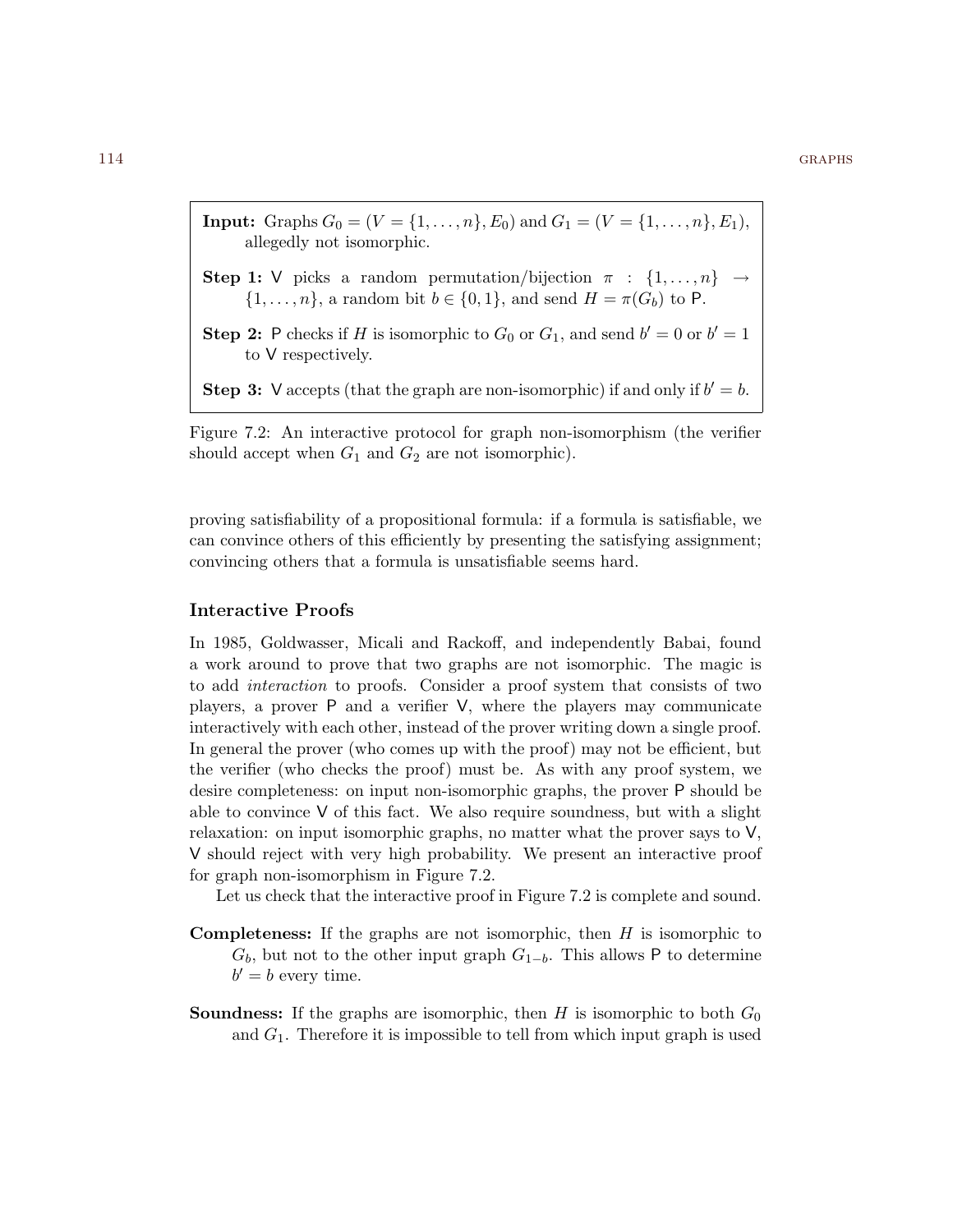by V to generate  $H$ ; the best thing P can do is guess. With probability  $1/2$ , we have  $b' \neq b$  and the verifier rejects.

As of now, given isomorphic graphs, the verifier accepts or rejects with probability 1/2; this may not fit the description "reject with very high probability". Fortunately, we can amplify this probability by repeating the protocol (say) 100 times, and let the verifier accept if only if  $b = b'$  is all 100 repetitions. Then by independence, the verifier would accept in the end with probability at most  $1/2^{100}$ , and reject with probability at least  $1 - 1/2^{100}$ . Note that the completeness of the protocol is unchanged even after the repetitions.

# 7.2 Paths and Cycles

**Definition 7.6.** A path or a walk in a graph  $G = (V, E)$  is a sequence of vertices  $(v_0, v_2, \ldots, v_k)$  such that there exists an edge between any two consecutive vertices, i.e.  $(v_i, v_{i+1}) \in E$  for  $0 \le i \le k$ . A cycle is a walk where  $k \geq 1$  and  $v_0 = v_k$  (i.e., starts and ends at the same vertex). The length of the walk, path or cycle is  $k$  (i.e., the number of edges).

A directed graph without cycles is called a DAG (a directed acyclic graph). For undirected graphs, we are more interested in cycles that use each edge at most once (otherwise an edge  $\{u, v\}$  would induce the "cycle"  $(u, v, u)$ ). A undirected graph without cycles that use each edge at most once is called a tree. We make a few easy observations:

- On a directed graph, every walk or path is "reversible" (i.e.,  $(v_k, \ldots, v_0)$ ) is also a walk/path); this is not necessarily true on a directed graph.
- We allow walks of length 0 (i.e., no walking is done). However cycles must at least have length 1, and length 1 cycles must be a self loop.
- A walk can always be "trimmed" in such away that every vertex is visited at most once, while keeping the same starting and ending vertices.

Example 7.7. The Bacon number of an actor or actress is the shortest path from the actor or actress to Kevin Bacon on the following graph: the nodes are actors and actresses, and edges connect people who star together in a movie. The Erdös number is similarly defined to be the distance of a mathematician to Paul Erdös on the co-authorship graph.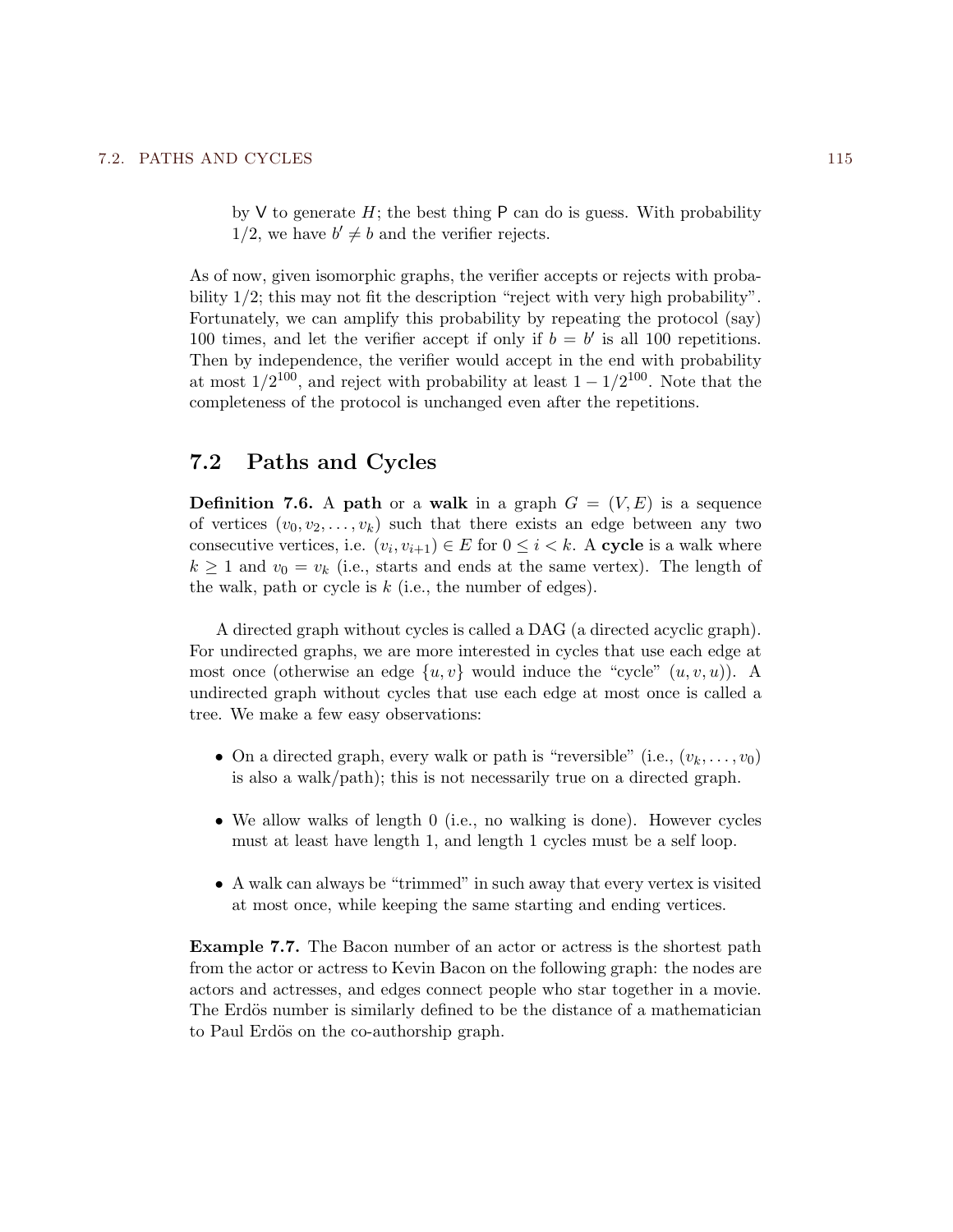

connected if any edge was removed. would not be weakly connected if any edge was removed.

Figure 7.3: The difference between strong and weak connectivity in a directed graph.

#### **Connectivity**

Definition 7.8. An undirected graph is connected if there exists a path between any two nodes  $u, v \in V$  (note that a graph containing a single node v is considered connected via the length 0 path  $(v)$ ).

The notion of connectivity on a directed graph is more complicated, because paths are not reversible.

**Definition 7.9.** A directed graph  $G = (V, E)$  is **strongly connected** if there exists a path from any node  $u$  to any node  $v$ . It is called **weakly connected** if there exists a path from an node  $u$  to any node  $v$  in the underlying undirected graph: the graph  $G' = (V, E')$  where each edge  $(u, v) \in E$  in G induces an undirected edge in  $G'$  (i.e.  $(u, v), (v, u) \in E'$ ).

When a graph is not connected (or strongly connected), we can decompose the graph into smaller connected components.

**Definition 7.10.** Given a graph  $G = (V, E)$ , a subgraph of G is simply a graph  $G' = (V', E')$  with  $V \subseteq V$  and  $E' \subseteq (V' \times V') \cap E$ ; we denote subgraphs using  $G' \subseteq G$ .

A connected component of graph  $G = (V, E)$  is a maximal connected subgraph. I.e., it is a subgraph  $H \subseteq G$  that is connected, and any larger subgraph H' (satisfying  $H' \neq H$ ,  $H \subseteq H' \subseteq G$ ) must be disconnected.

We may similarly define a **strongly connected component** as a *maximal* strongly connected subgraph.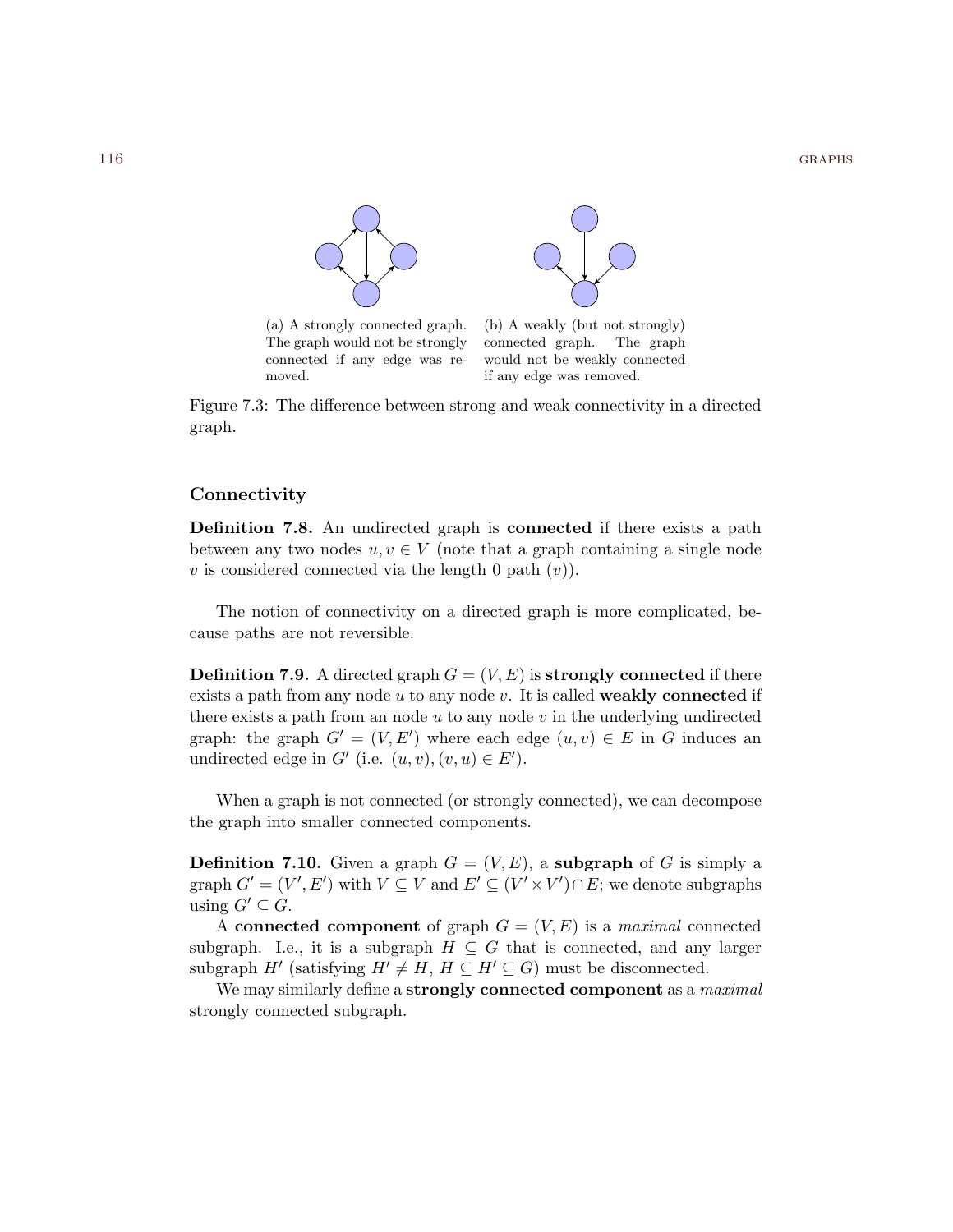#### 7.2. PATHS AND CYCLES 117



(a) Connected components of the graph are circled in red. Note that there are no edges between connected components.



(b) Strongly connected components of the graph are circled in red. Note that there can still be edges between strongly connected components.

Figure 7.4: Example connected components.

#### Computing Connected Components

We can visualize a connected component by starting from any node  $v$  in the (undirected) graph, and "grow" the component as much as possible by including any other node  $u$  that admits a path from  $v$ . Thus, first we need an algorithm to check if there is a path from a vertex v to another vertex  $u \neq v$ .

Breadth first search (BFS) is a basic graph search algorithm that traverses a graph as follows: starting from a vertex  $v$ , the algorithm marks  $v$  as visited, and traverses the neighbors of v (nodes that share an edge with v). After vising the neighbors of  $v$ , the algorithms recursively visits the neighbors of the neighbors, but takes care to ignore nodes that have been visited before. We claim that the algorithm eventually visits vertex  $u$  if and only if there is a path from  $v$  to  $u$ <sup>3</sup>

<sup>3</sup>We have avoided describing implementation details of BFS. It suffice to say that BFS is very efficient, and can be implemented to run in linear time with respect to the size of the graph. Let us also mention here that an alternative graph search algorithm, depth first search (DFS), can also be used here (and is more efficient than BFS at computing strongly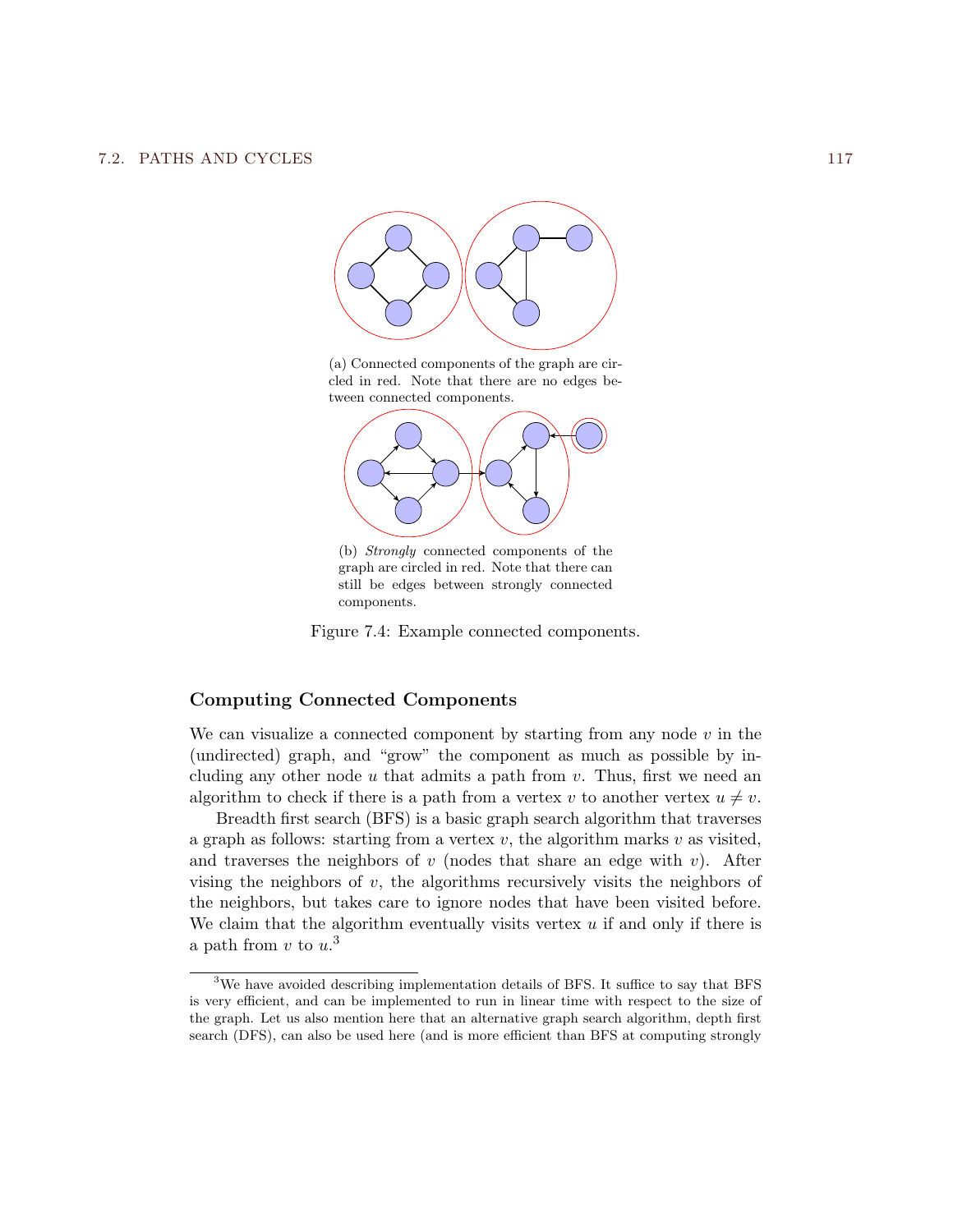To see why, first note that if there are no path between  $v$  and  $u$ , then of course the search algorithm will never reach  $u$ . On the other hand, assume that there exists a path between  $v$  and  $u$ , but for the sake of contradiction, that the BFS algorithm does not visit  $u$  after all the reachable vertices are visited. Let w be the first node on the path from  $v$  to  $u$  that is not visited by BFS (such a node must exists because u is not visited). We know  $w \neq v$  since v is visited right away. Let  $w_{-1}$  be the vertex before w on the path from v to u, which must be visited because  $w$  is the *first* unvisited vertex on the path. But this gives a contradiction; after BFS visits  $w_{-1}$ , it must also visit w since w is an unvisited neighbor of  $w_{-1}.^4$ 

Now let us use BFS to find the connected components of a graph. Simply start BFS from any node v; when the graph search ends, all visited vertex form one connected component. Repeat the BFS on remaining unvisited nodes to recover additional connected components, until all nodes are visited.

### Euler and Hamiltonian Cycles

A cycle that uses every edge in a graph exactly once is called a Euler cycle<sup>5</sup> A cycle that uses every vertex in a graph exactly once, except the starting and ending vertex (which is visited exactly twice), is called a Hamiltonian cycle.

How can we find a Euler cycle (or determine that one does not exist)? The following theorem cleanly characterizes when a graph has an Eulerian cycle.

**Theorem 7.11.** A undirected graph  $G = (V, E)$  has an Euler cycle if and only if G is connected and every  $v \in V$  has even degree. Similarly, a directed graph  $G = (V, E)$  has an Euler cycle if and only if G is strongly connected and every  $v \in V$  has equal in-degree and out-degree.

Proof. We prove the theorem for the case of undirected graphs; it generalizes easily to directed graphs. First observe that if G has a Euler cycle, then of course G is connected by the cycle. Because every edge is in the cycle, and each time the cycle visits a vertex it must enter and leave, the degree of each vertex is even.

To show the converse, we describe an algorithm that builds the Eulerian cycle assuming connectivity and that each node has even degrees. The algorithm grows the Euler cycle in iterations. Starting from any node  $v$ , follow

connected components in directed graphs).

<sup>&</sup>lt;sup>4</sup> This argument can be extended to show that in fact, BFS would traverse a *shortest* path from  $v$  to  $u$ .

<sup>&</sup>lt;sup>5</sup>Originally, Euler was searching for a continuous route that crosses all seven bridges in the city of Königsberg exactly once.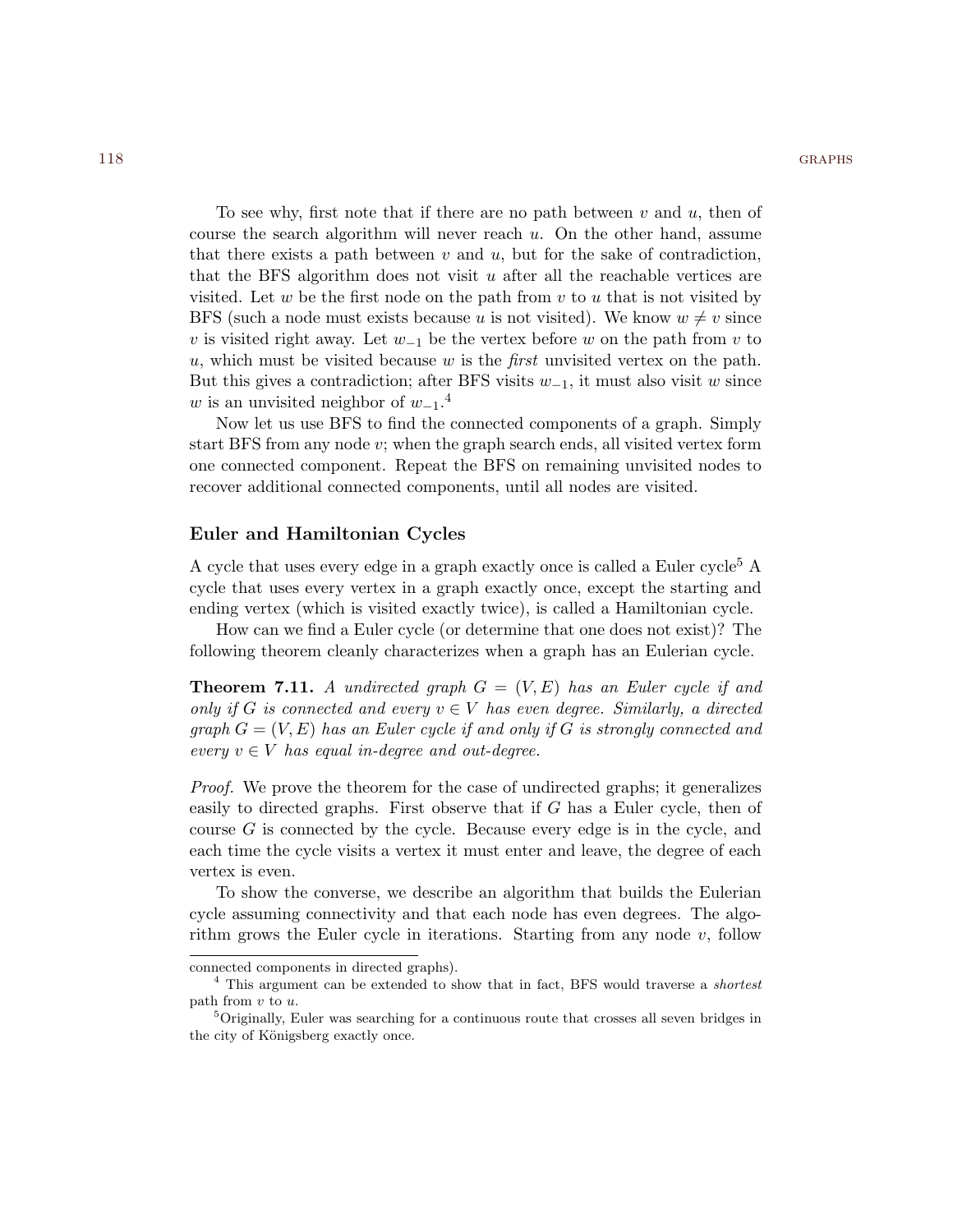#### 7.2. PATHS AND CYCLES 119

any path in the graph without reusing edges (at each node, pick some unused edge to continue the path). We claim the path must eventually return to  $v$ ; this is because the path cannot go on forever, and cannot terminate on any other vertex  $u \neq v$  do to the even degrees constraint: if there is an available edge into  $u$ , there is also an available edge out of  $u$ . That is, we now have a cycle (from  $v$  to  $v$ ). If the cycle uses all edges in  $G$  then we are done.

Otherwise, find the first node on the cycle,  $w$ , that still has an unused edge;  $w$  must exist since otherwise the cycle would be disconnected from the part G that still has unused edges. We repeat the algorithm starting from vertex  $w$ , resulting in a cycle from  $w$  to  $w$  that does not have repeated edges, and does not use edges in the cycle from  $v$  to  $v$ . We can then "stitch" these two cycles together into a larger cycle:

| path from v to      | cycle from        | path from $w$ to                                                                                                                                                                                                                                                                                                                             |
|---------------------|-------------------|----------------------------------------------------------------------------------------------------------------------------------------------------------------------------------------------------------------------------------------------------------------------------------------------------------------------------------------------|
| $w$ in $v$ 's cycle | $w \text{ to } w$ | $v$ in $v$ 's cycle                                                                                                                                                                                                                                                                                                                          |
|                     |                   | $v \sim v$ $\sim$ $v \sim v$ $\sim$ $v \sim v$ $\sim$ $v \sim$ $v \sim v$ $\sim$ $v \sim$ $v \sim$ $v \sim$ $v \sim$ $v \sim$ $v \sim$ $v \sim$ $v \sim$ $v \sim$ $v \sim$ $v \sim$ $v \sim$ $v \sim$ $v \sim$ $v \sim$ $v \sim$ $v \sim$ $v \sim$ $v \sim$ $v \sim$ $v \sim$ $v \sim$ $v \sim$ $v \sim$ $v \sim$ $v \sim$ $v \sim$ $v \sim$ |

Eventually the algorithm terminates after finite iterations (since we steadily use up edges in each iteration). When the algorithm terminates, there are no more unused edges, and so we have a Euler cycle.

We can relax the notion of Euler cycles into Euler paths — a path that uses every edge in the graph exactly once.

**Corollary 7.12.** A undirected graph  $G = (V, E)$  has an Euler path, but not a Euler cycle, if and only if the graph is connected and exactly two nodes has an odd degree.

*Proof.* Again it is easy to see that if G has a Euler path that is not a cycle, then the graph is connected. Moreover, the starting and ending nodes of the path, and only these two nodes, have an odd degree.

To prove the converse, we reduce the problem into finding an Euler cycle. Let  $u, v \in V$  be the unique two nodes that have an odd degree. Consider introducing an extra node w and the edges  $\{u, w\}$ ,  $\{v, w\}$ . This modified graph satisfies the requirements for having a Euler cycle! Once we find the cycle in the modified graph, simply break the cycle at node  $w$  to get a Euler path from  $u$  to  $v$  in the original graph.

How can we compute Hamiltonian cycles or paths? Of course we can always do a brute force search on all possible paths and cycles. As of now, no efficient algorithm for computing Hamiltonian cycles (or deciding whether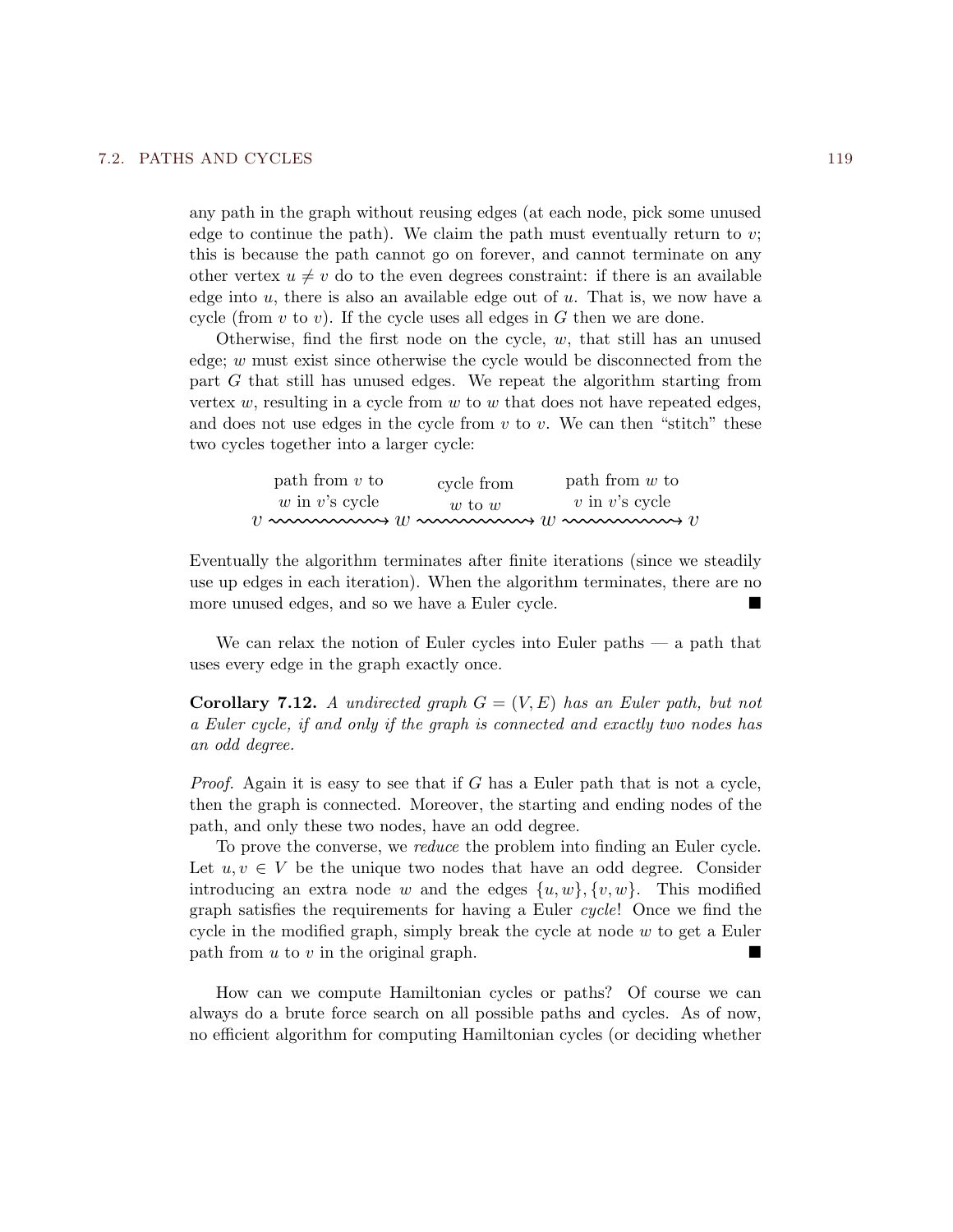one exists) is known. In fact, this problem is NP-complete, i.e., as hard as deciding whether a propositional formula is satisfiable.

# 7.3 Graph Coloring

In this section we discuss the problem of coloring the vertices of a graph, so that vertices sharing an edge gets different colors.

**Definition 7.13.** A (vertex) coloring of an undirected graph  $G = (V, E)$  is function  $c: V \to \mathbb{N}$  (that assigns color  $c(v)$  to node  $v \in V$ ) such that nodes that share an edge has different colors, i.e.,  $\forall (u, v) \in E$ ,  $c(u) \neq c(v)$ .

**Definition 7.14.** A graph is k-colorable if it can be colored with k colors, i.e., i.e., there exists a coloring c satisfying  $\forall v \in V, 0 \leq c(v) < k$ . The chromatic number  $\chi(G)$  of a graph G is the smallest number such that G is  $\chi(G)$ -colorable.

Here are some easy observations and special cases of graph coloring:

- A fully connected graph with n nodes (i.e., every two distinct nodes share an edge) has chromatic number  $n$ ; every node must have a unique color, and every node having a unique color works.
- The chromatic number of a graph is bounded by the max degree of any vertex plus 1 (i.e.,  $\chi(G) \leq 1 + \max_{v \in V} \deg(v)$ ). With this many colors, we can color the graph one vertex at a time, by choosing the smallest color that has not been taken by its neighbors.
- A graph is 1-colorable if and only if it does not have edges.
- It is easy to check if a graph is 2-colorable. Simply color an arbitrary vertex  $v$  black, then color the neighbors of  $v$  white, and the neighbors of neighbors of  $v$  black, etc. The graph is 2-colorable if and only if this coloring scheme succeeds (i.e., produces a valid coloring).

In general, determining whether a graph is 3-colorable is NP-complete, i.e., as hard as determining whether a formula is satisfiable.

Coloring Planar Graphs. A graph is planar if all the edges can be drawn on a plane (e.g., a piece of paper) without any edges crossing. A well-known result in mathematics state that all planar graphs are 4-colorable. E.g., the complete graph with 5 nodes cannot be planar, since it requires 5 colors! Also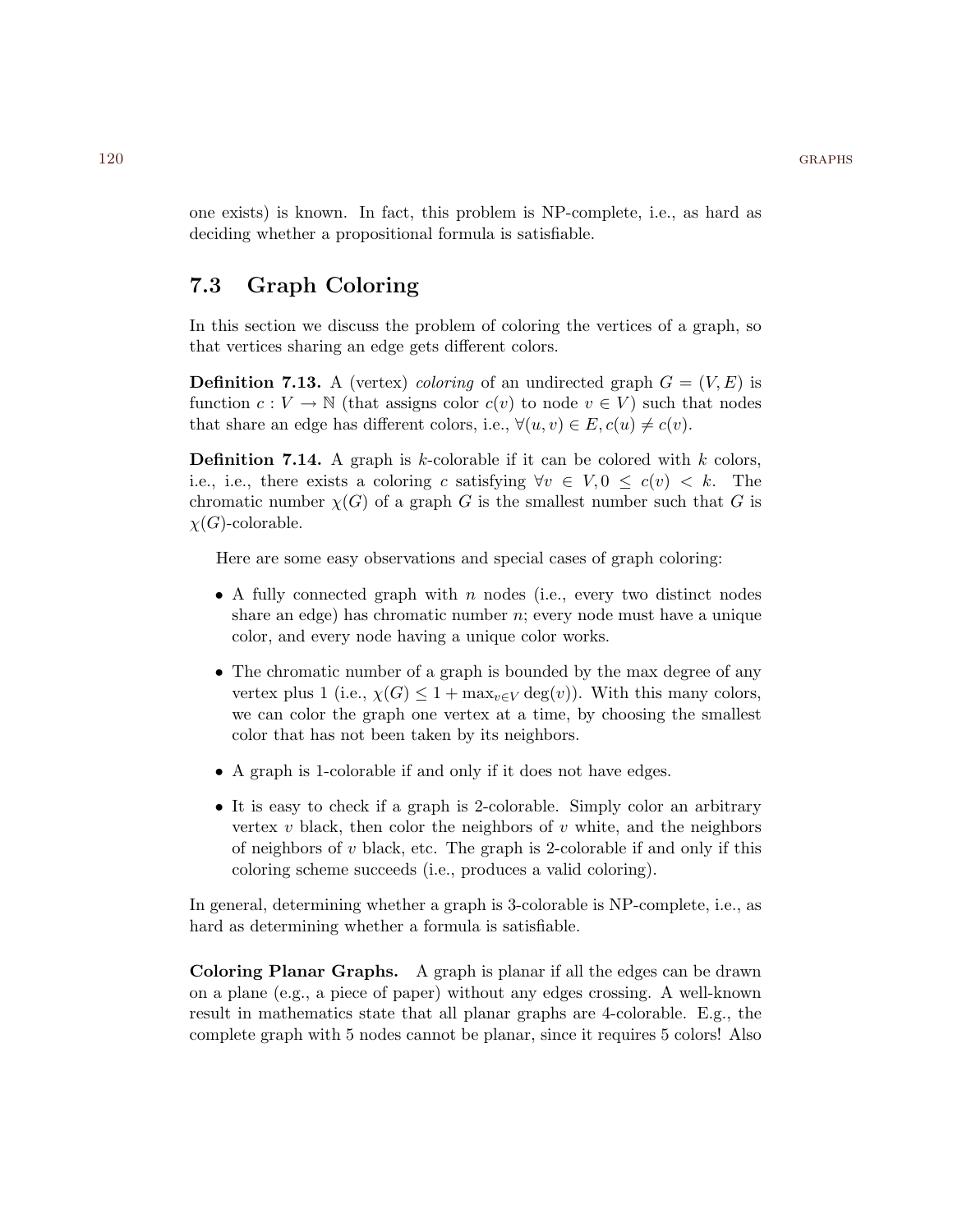#### 7.3. GRAPH COLORING 121

known as the "4 color map theorem", this allow any map to color all the countries (or states, provinces) with only four colors without ambiguity (no neighboring countries will be colored the same). In general, checking whether planar graphs are 3-colorable is still NP-complete.

Applications of Graph Coloring. In task scheduling, if we have a graph whose nodes are tasks, and whose edges connects tasks that are conflicting (e.g., they both require some common resource), then given a coloring, all tasks of the same color can be performed simultaneously. An optimal coloring would partition the tasks into a minimal number of groups (corresponding to the chromatic number).

To decide the number of registers needed to compute a function, consider a graph where the nodes are variables and the edges connect variables that go through a joint operation (i.e., need to be stored on separate registers). Then each color in a coloring corresponds to a need of registers, and the chromatic number is the minimum number of registers required to compute the function.

### An Interactive Proof for 3-Coloring

Consider the interactive proof for graph 3-coloring presented in Figure 7.5. Clearly the protocol in Figure 7.5 is complete; if the graph is 3-colorable, the

**Input:** A graph  $G = (V, E)$ , allegedly 3-colorable.

Step 1: P computes a 3-coloring  $c: V \to \{0, 1, 2\}$  of the graph, and picks a random permutation of the three colors:  $\sigma : \{0, 1, 2\} \rightarrow \{0, 1, 2\}$ . P then colors the graph G with the permuted colors (i.e., the coloring  $\sigma(c(v))$  and sends the colors to of each vertex to V, but covers each vertex using a "cup".

Step 2: V chooses a random edge  $(u, v) \in E$ .

Step 3: P removes the cups covering u and v to reveal their colors,  $\sigma(c(u))$ and  $\sigma(c(v))$ .

**Step 4:** V accepts if and only if  $\sigma(c(u)) \neq \sigma(c(v))$ .

Figure 7.5: An interactive protocol for graph non-isomorphism (the verifier should accept when  $G_1$  and  $G_2$  are not isomorphic).

prover will always convince the verifier by following the protocol. What if the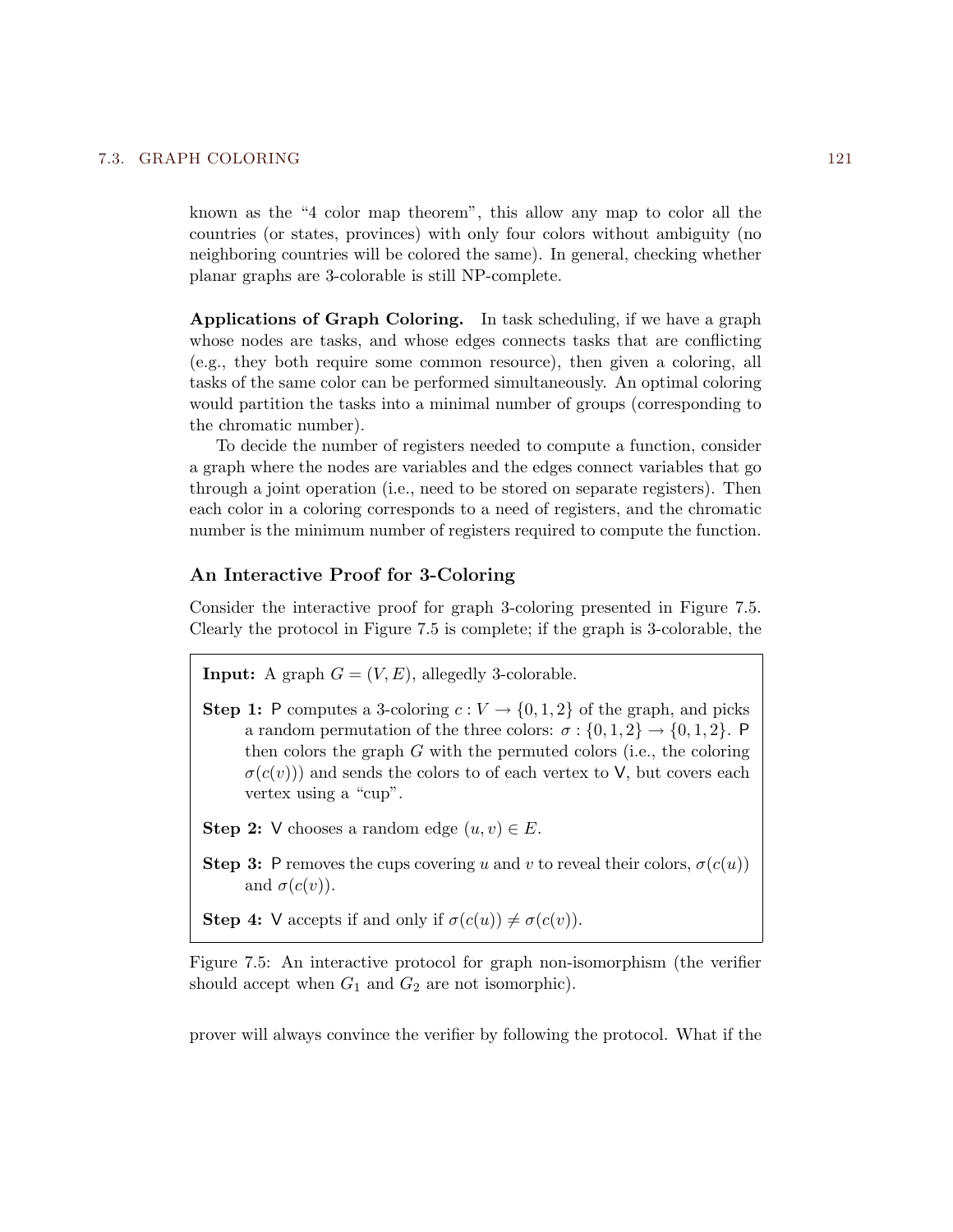graph is not 3-colorable? With what probability can the prover cheat? The coloring  $\sigma(c(v))$  must be wrong for at least one edge. Since the verifier V asks the prover P to reveal the colors along a random edge, P will be caught with probability  $1/|E|$ .

As with before, even though the prover may cheat with a seemingly large probability,  $1-1/|E|$ , we can amplify the probabilities by repeating the protocol (say)  $100|E|$  times. Due to independence, the probability that the prover successfully cheats in all  $100|E|$  repetitions is bounded by

$$
\left(1 - \frac{1}{|E|}\right)^{100|E|} = \left(\left(1 - \frac{1}{|E|}\right)^{|E|}\right)^{100} \approx e^{-100}
$$

The zero-knowledge property. It is easy to "prove" that a graph is 3 colorable: simply write down the coloring! Why do we bother with the interactive proof in Figure 7.5? The answer is that it has the zero-knowledge property.

Intuitively, in a zero-knowledge interactive proof, the verifier should not learn anything from the interaction other than the fact that the proof statement proved is true. E.g., After the interaction, the verifier cannot better compute a 3-coloring for the graph, or better predict the weather for tomorrow. Zero-knowledge is roughly formalized by requiring that the prover only tells the verifier things that he already knows — that the prover messages could have been generated by the verifier itself.

For our 3-coloring interactive proof, it is zero-knowledge because the prover messages consists only of two random colors (and anyone can pick out two random colors from  $\{0, 1, 2\}$ .

Implementing electronic "cups". To implement a cup, the prover P can pick an RSA public-key  $(N, e)$  and encrypt the color of each node using Padded RSA. To reveal a cup, the prover simply provide the color and the padding (and the verifier can check the encryption). We use Padded RSA instead of plain RSA because without the padding, the encryption of the same color would always be the same; essentially, the encryptions themselves would give the coloring away.

# 7.4 Random Graphs [Optional]

A rich subject in graph theory is the study of the properties of randomly generated graphs. We give a simple example in this section.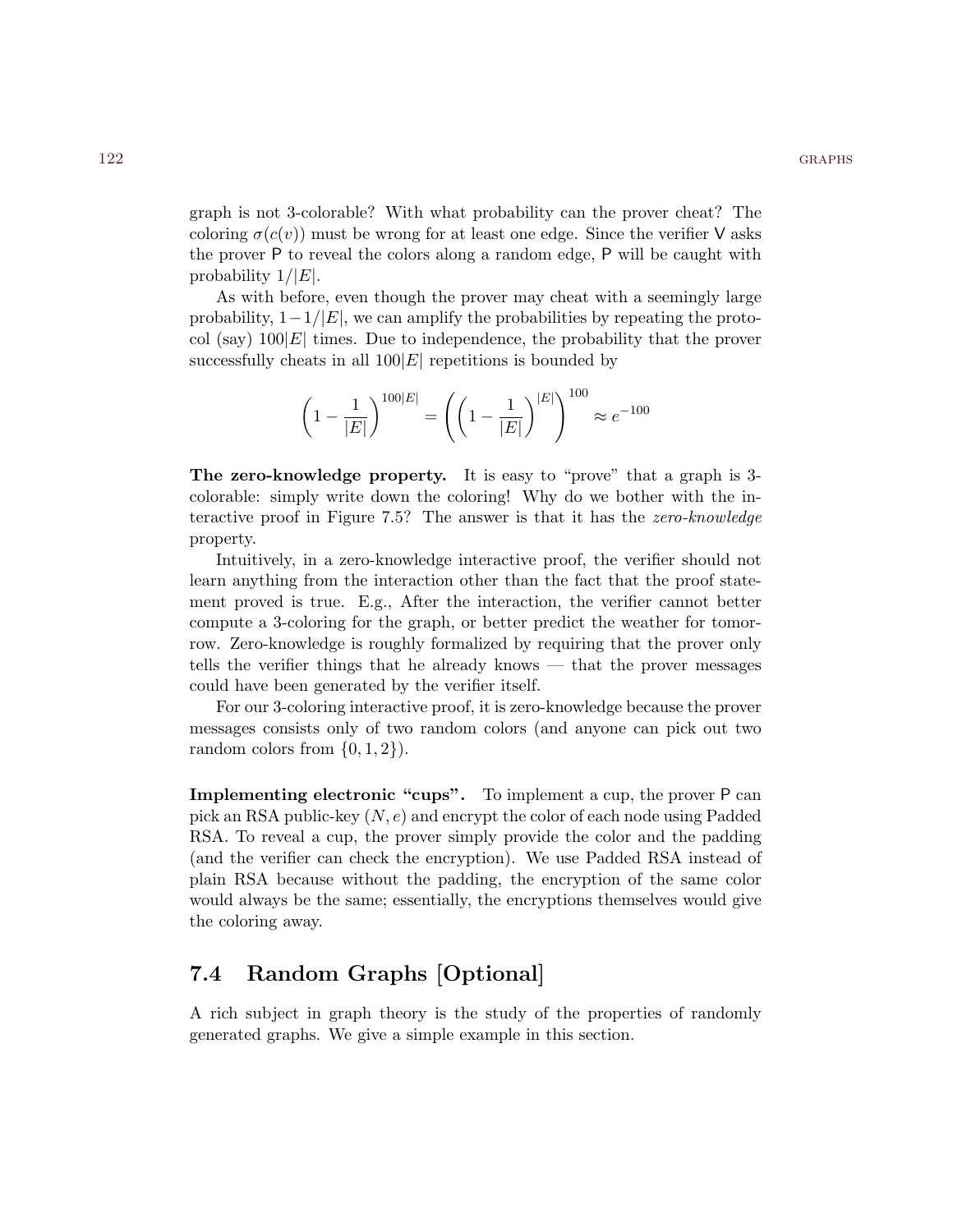#### 7.4. RANDOM GRAPHS [OPTIONAL] 123

Consider the following random process to generate a  $n$  vertex graph: for each pair of vertices, randomly create an edge between them with independent probability 1/2 (we will not have self loops). What is the probability that two nodes,  $u$ , and  $v$ , are connected with a path of length at most 2? (This is a simple version of "six degrees of separation".)

Taking any third node w, the probability that the path  $u-w-v$  does not exist is 3/4 (by independence). Again by independence, ranging over all possible third nodes w, the probability the path  $u-w-v$  does not exist for all  $w \neq u, w \neq v$  is  $(3/4)^{n-2}$ . Therefore, the probability that u and v are more than distance 2 part is at most  $(3/4)^{n-2}$ .

What if we look at all pairs of nodes? By the union bound (Corollary 5.13), the probably the same pair of node is more than distance 2 apart is

$$
\Pr\left[\bigcup_{u \neq v} u, v \text{ has distance } \geq 2\right] \leq \sum_{u \neq v} \Pr[u, v \text{ has distance } \geq 2]
$$

$$
\leq \frac{n(n-1)}{2} \left(\frac{3}{4}\right)^{n-2}
$$

This quantity decreases very quickly as the number of vertices,  $n$  increases. Therefore it is most likely that every pair of nodes is at most distance 2 apart.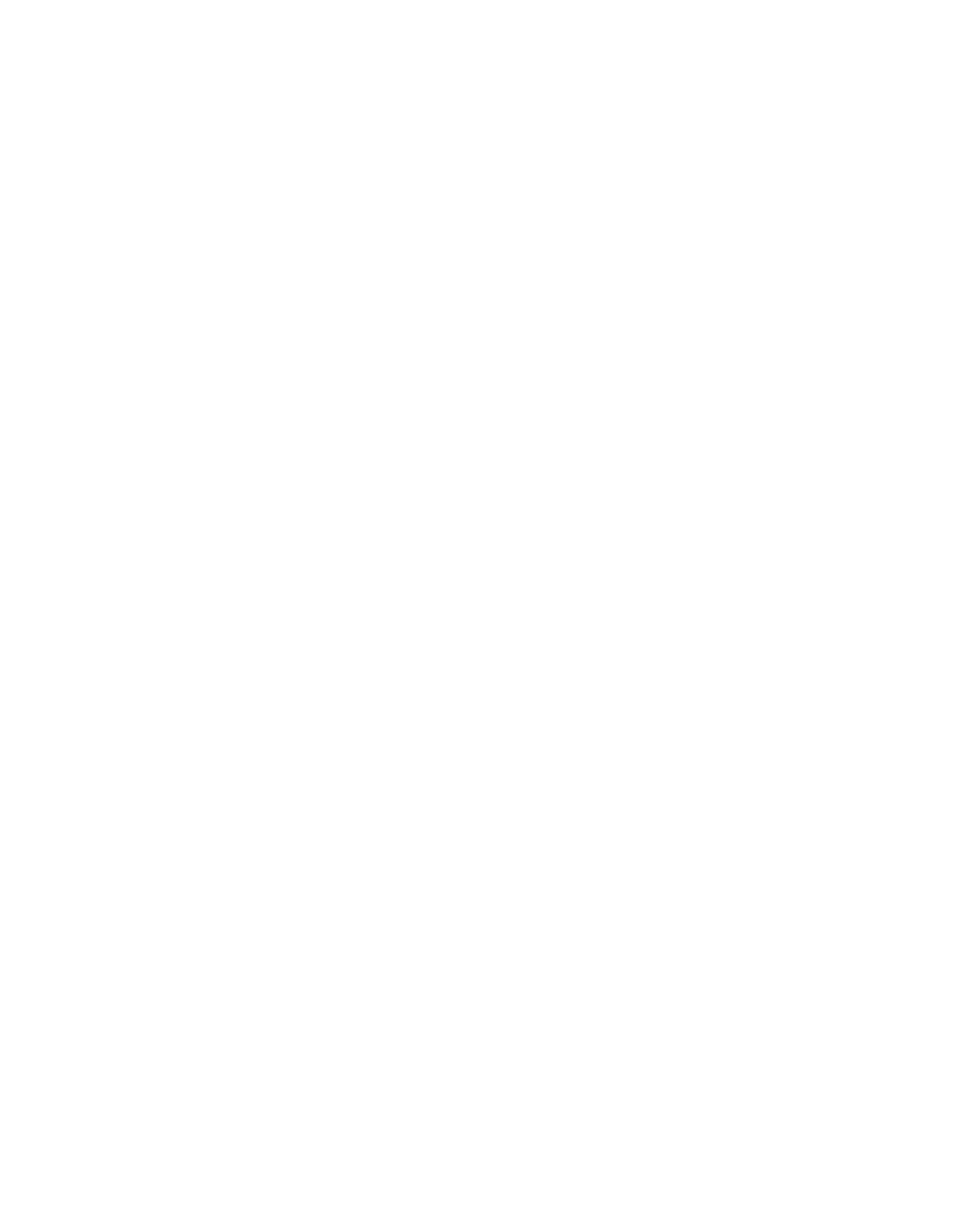# Chapter 8

# Finite Automata

"No finite point has meaning without an infinite reference point." – Jean-Paul Sartre.

A finite automaton is a mathematical model for a very simple form of computing. As such, we are most interested in what it can and cannot compute. More precisely, a finite automaton takes as input a string of characters (taken from some alphabet  $\Sigma$ , typically  $\Sigma = \{0, 1\}$ , and outputs "accept" or "reject". Always accepting or rejecting would be considered "easy computing", while accepting if and only if the input string fits a complex pattern is considered "more powerful computing". What power does a finite automaton hold?

## 8.1 Deterministic Finite Automata

**Definition 8.1.** A deterministic finite automaton (DFA) is a 5-tuple  $M =$  $(S, \Sigma, f, s_0, F)$  where

- $S$  is a finite set of states.
- $\Sigma$  is a finite input alphabet (e.g.,  $\{0, 1\}$ ).
- f is a transition function  $f : S \times \Sigma \to S$ .
- $s_0 \in S$  is the start state (also called the initial state).
- $F \subseteq S$  is a set of final states (also called the accepting states).

Here is how a DFA operates, on input string  $x$ . The DFA starts in state  $s_0$  (the start state). It reads the input string x one character at at time, and transition into a new state by applying the transition function  $f$  to the current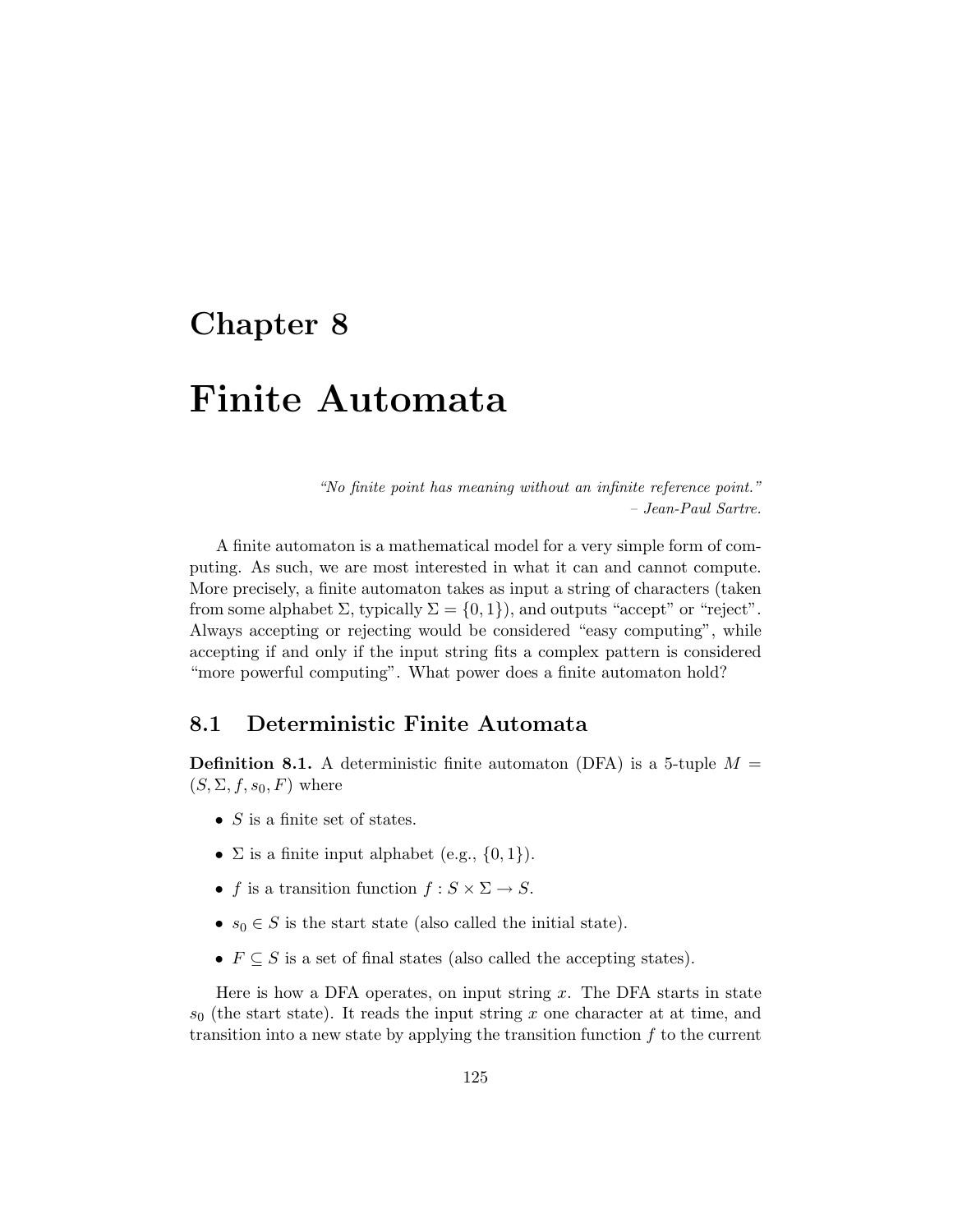state and the character read. For example, if  $x = x_1x_2\cdots$ , the DFA would start by transitioning through the following states:

$$
s^{(0)} = s_0 \rightarrow s^{(1)} = f(s^{(0)}, x_1) \rightarrow s^{(2)} = f(s^{(1)}, x_2)
$$
  
starting state  
after reading  $x_1$  after reading  $x_2$ 

After reading the whole input x, if the DFA ends in an accepting state  $\in F$ , then  $x$  is accepted. Otherwise  $x$  is rejected.

**Definition 8.2.** Given an alphabet  $\Sigma$ , a **language** L is just a set of strings over the alphabet  $\Sigma$ , i.e.,  $L \subseteq \Sigma^*$ . We say a language L is **accepted** or **recognized** by a DFA M, if M accepts an input string  $x \in \Sigma^*$  if and only if  $x \in L$ .

We can illustrate a DFA with a graph: each state  $s \in S$  becomes a node, and each mapping  $(s, \sigma) \mapsto t$  in the transition function becomes an edge from s to t labeled by the character  $\sigma$ . The start state is usually represented by an extra edge pointing to it (from empty space), while the final states are marked with double circles.

**Example 8.3.** Consider the alphabet  $\Sigma = \{0, 1\}$  and the DFA  $M = (S, \Sigma, f, s_0, F)$ defined by

| $S = \{s_0, s_1\}$ | $F = \{s_0\}$     |
|--------------------|-------------------|
| $f(s_0, 0) = s_0$  | $f(s_0,1)=s_1$    |
| $f(s_1,0)=s_1$     | $f(s_1, 1) = s_0$ |

The DFA M accepts all strings that has an even number of 1s. Intuitively, state  $s_0$  corresponds to "we have seen an even number of 1s", and state  $s_1$ corresponds to "we have seen an odd number of 1s". A graph of  $M$  looks like:



Automata with output. Occasionally we consider DFAs with output. We extend the transition function to have the form  $f : S \times \Sigma \to S \times \Sigma$ ; i.e., each time the automata reads a character and makes a transition, it also outputs a character. Additional extensions may allow the DFA to sometimes output a character and sometimes not.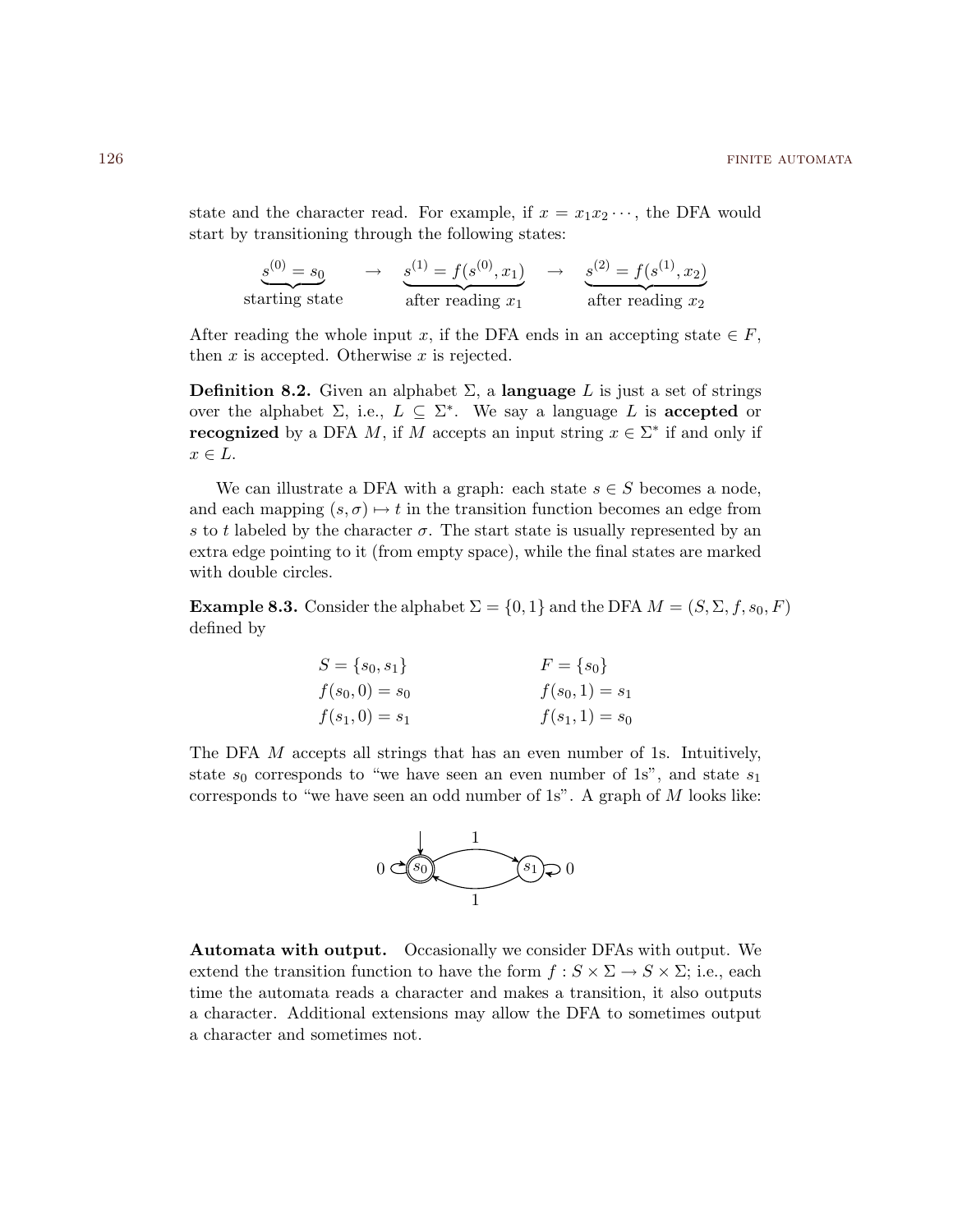#### 8.1. DETERMINISTIC FINITE AUTOMATA 127



(a) State transitions of M when it accepts the string  $1<sup>c</sup>$ .



Figure 8.1: Illustration for Lemma 8.4. If a DFA M with  $\lt c$  states accepts the string  $1<sup>c</sup>$ , then it must also accept infinitely many other strings.

## Limits of Deterministic Finite Automata

Finite automata can recognize a large set of languages (see regular expressions later), but also have some basic limitations. For example, they are not good at counting.

**Lemma 8.4.** Let c be a constant and  $L = \{1^c\}$  (the singleton language containing the string of c many 1s). Then no DFA with  $\lt c$  states can accept L.

*Proof.* Assuming the contrary that some DFA M with  $\lt c$  states accepts L. Let  $s_0, \ldots, s_c$  be the states traversed by M to accept the string 1<sup>c</sup> (and so  $s_c \in F$  is an accept state). By the pigeon hold principle, some state is repeated twice, say  $s^* = s_i = s_j$  with  $j > i$ . Let  $t = j - i$ .

We now claim that M must also accept the strings  $1^{c+t}$ ,  $1^{c+2t}$ , etc; let us describe the behavior of M on these inputs. Starting from  $s_0$ , after reading  $1^i$ , M ends up in state  $s^* = s_i$ . From this point on, for every t many 1s in the input, M will loop back to state  $s^* = s_i = s_j$ . After sufficiently many loops, M reads the final  $c - i - t$  many 1s, and transition from state  $s^* = s_j$  to  $s_c$ , an accept state. See Figure 8.1.

This gives a contradiction, since  $M$  accepts (infinitely) more strings than the language L.

On the other hand, see Figure 8.2 for a DFA with  $c+2$  states that accepts the language  $\{1^c\}$ . The techniques of Lemma 8.1 can be generalized to show the pumping lemma: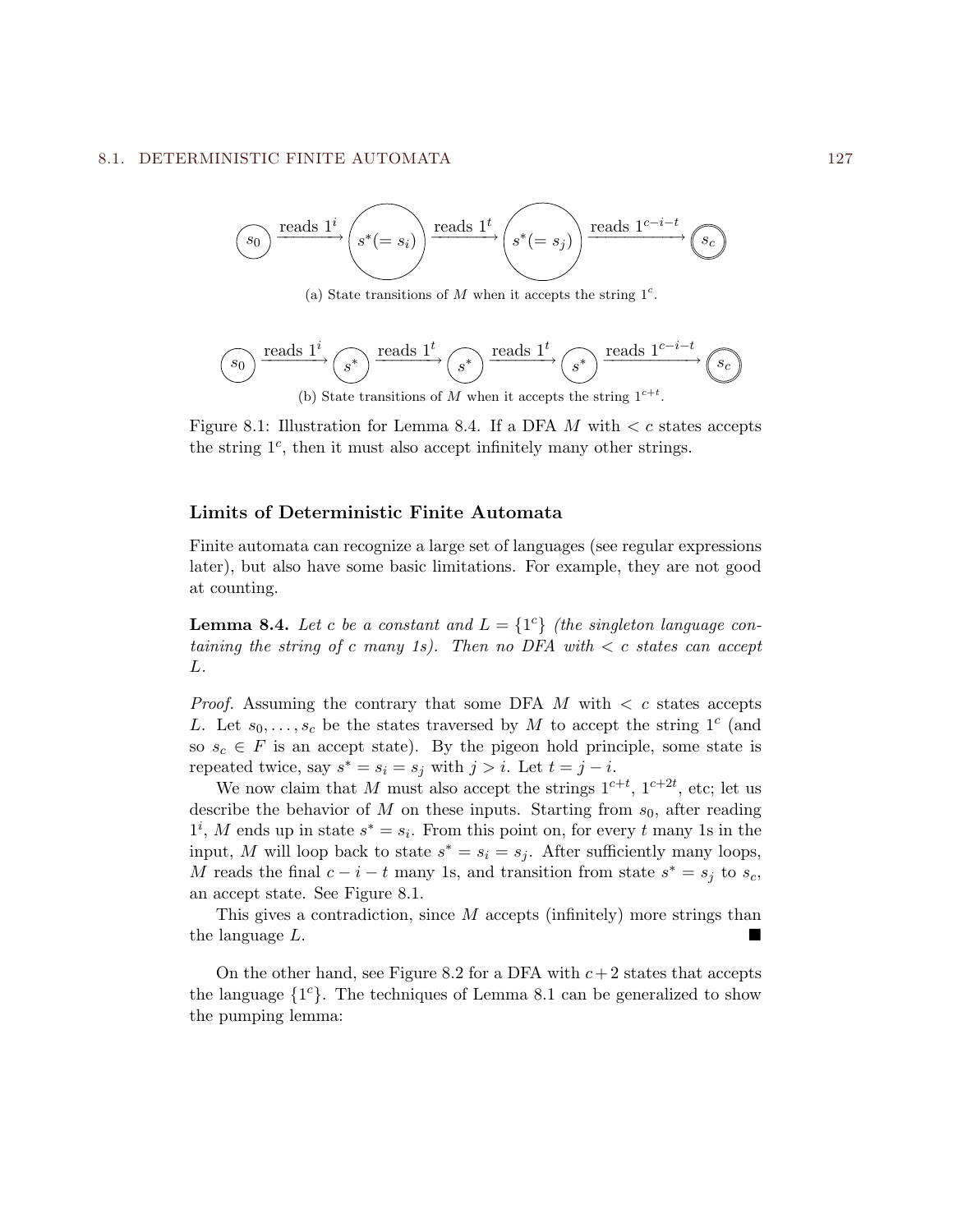

Figure 8.2: A DFA with 4 states that accepts the language  $\{1^2\}$ . This can be easily generalized to construct a DFA with  $c + 2$  states that accepts the language  $\{1^c\}.$ 

**Lemma 8.5** (Pumping Lemma). If M is a DFA with k states and M accepts some string x with  $|x| > k$ , there there exists strings u, v and w such that  $x = uvw, |uv| \leq k, |v| \geq 1$  and  $uv^iw$  is accepted by M for  $i \in \mathbb{N}$ .

*Proof sketch.* Again let  $s_0, \ldots, s_{|x|}$  be the states that M travels through to accept the string  $x_i$ . Due to the pigeonhole principle, some state must be repeated among  $s_0, \ldots, s_k$ , say  $s^* = s_i = s_j$  with  $0 \leq i < j \leq k$ . We can now set u to be the first i characters of x, v to be the next  $j - i > 0$  characters of  $x$ , and  $w$  to be the rest of  $x$ .

**Example 8.6.** No DFA can accept the language  $L = \{0^n1^n \mid n \in \mathbb{N}\}\$  (intuitively, this is another counting exercise). If we take any DFA with  $N$  states, and assume that it accepts the string  $0^N1^N$ , then the pumping lemma says that the same DFA must accept the strings  $0^{N+t}1^N$ ,  $0^{N+2t}1^N$ , etc., for some  $0 < t \leq N$ .

**Example 8.7.** No DFA can accept the language  $L = \{0^{n^2} \mid n \in \mathbb{N}\}\$ . If we take any DFA with N states, and assume that it accepts the string  $0^{N^2}$ , then the pumping lemma says that the same DFA must accept the strings  $0^{N^2+t}$ ,  $0^{N+2t}$ , etc., for some  $0 < t \leq N$ . (In particular,  $0^{N^2+t} \notin L$  because  $0 < t \leq N.$ 

A game theory perspective. Having a computing model that does not count may be a good thing. Consider the repeated prisoner's dilemma from game theory. We have two prisoners under suspicion for robbery. Each prisoner may either cooperate  $(C)$  or defect  $(D)$  (i.e., they may keep their mouths shut, or rat each other out). The utilities of the players (given both players' choices) are as follows (they are symmetric between the players):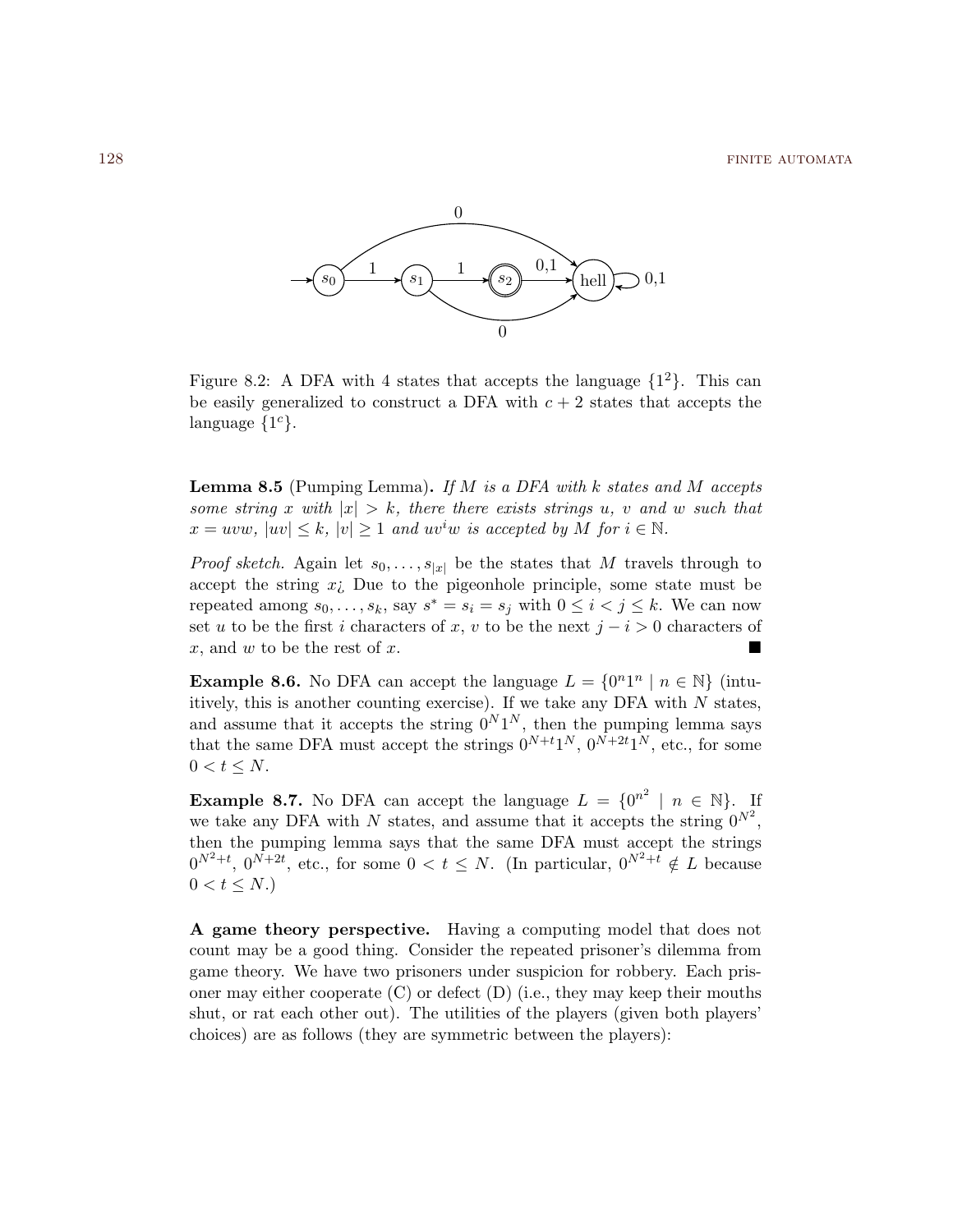|   | (3,3)     | $(-5, 5)$           |
|---|-----------|---------------------|
| D | $(5, -5)$ | $\zeta$ -3)<br>$-5$ |

Roughly the utilities say the following. Both players cooperating is fine (both prisoners get out of jail). But if one prisoner cooperates, the other should defect (not only does the defector get out of jail, he always gets to keep the root all to himself, while his accomplish stays in jail for a long time). If both players defect, then they both stay in jail.

In game theory we look for a stable state called a Nash equilibrium; we look a pair of strategies for the prisoners such that neither player has any incentive to deviate. It is unfortunate (although realistic) that the only Nash equilibrium here is for both prisoners to defect.

Now suppose we repeat this game 100 times. The total utility of a player is  $\sum_{i=1}^{100} \delta^i u^{(i)}$  where  $u^{(i)}$  the utility of the player in round i, and  $0 < \delta < 1$ is a discount factor (for inflation and interests over time, etc.). Instead of prisoners, we now have competing stores on the same street. To cooperate is to continue business as usual, while to defect means to burn the other store down for the day.

Clearly cooperating all the way seems best. But knowing that the first store would cooperate all the time, the second store should defect in that last  $(100<sup>th</sup>)$  round. Knowing this, the first store would defect the round before  $(99<sup>th</sup>$  round). Continuing this argument<sup>1</sup>, the only Nash equilibrium is again for both prisoners to always defect.

What happens in real life? Tit-for-tat<sup>2</sup> seems to be the most popular strategy: cooperate or defect according to the action of the other player in the previous round (e.g., cooperate if the other player cooperated). How can we change our game theoretical model to predict the use of tit-for-tat?

Suppose players use a DFA (with output) to compute their decisions; the input is the decision of the other player in the previous round. Also assume that players need to pay for the number of states in their DFA (intuitively, having many states is cognitively expensive). Then tit-for-tat is a simple DFA with just 1 state s, and the identity transition function:  $f(s, C) = (s, C)$ ,  $f(s, D) = (s, D)$ . Facing a player that follows tit-for-tat, the best strategy would be to cooperate until round 99 and then defect in round 100. But we have seen that counting with DFA requires many states (and therefore bears a heavy cost)! This is especially true if the game has more rounds, or if the

<sup>&</sup>lt;sup>1</sup>See "Induction and Rationality" in Section 2.5

<sup>&</sup>lt;sup>2</sup>In a famous example in 2000, Apple removed all promotions of ATI graphic cards after ATI prematurely leaked information on upcoming Macintosh models.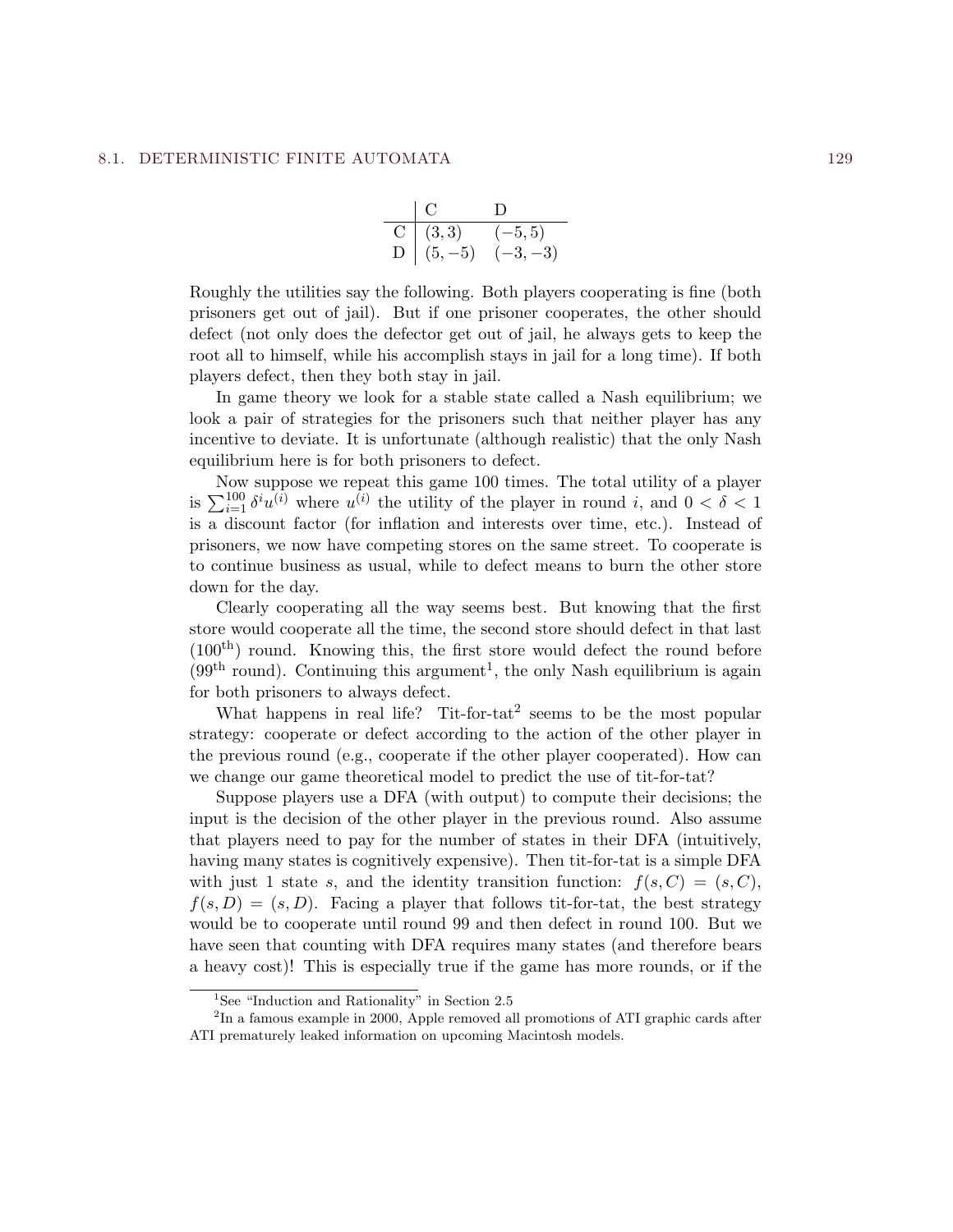discount factor  $\delta$  is harsh (i.e.,  $\ll 1$ ). If we restrict ourselves to 1-state DFAs, then both players following tit-for-tat is a Nash equilibrium.

# 8.2 Non-Deterministic Finite Automata

A non-deterministic finite automaton (NFA) is really just a DFA except that for each character in the alphabet, there may be several edges going out of each state. In other words, after reading a character from the input string, an NFA is given a choice to transition to multiple states. We formalize this by allowing the transition function to output a set of possible new states.

**Definition 8.8.** A nondeterministic finite automaton (NFA) is a 5-tuple  $M =$  $(S, \Sigma, f, s_0, F)$  where

- $S$  is a finite set of states.
- $\Sigma$  is a finite input alphabet.
- f is a transition function  $f : S \times \Sigma \rightarrow \mathcal{P}(S)$ .
- $s_0 \in S$  is the start state (also called the initial state).
- $F \subseteq S$  is a set of final states (also called the accepting states).

An NFA  $M$  is said to accept an input string  $x$  if it is possible to transition from the start state  $s_0$  to some final state  $s \in F$ . More formally, M is said to accept x if there exists a sequence of states  $s^0, s^1, \ldots s^{|x|}$  such that  $s^0 = s_0$ ,  $s^{|x|} \in F$  and for each  $i \in \{0, \ldots, |x| - 1\}$ ,  $s^{i+1} \in f(s^i, x_i)$ . As before, we say M accepts (or recognizes) a language  $L$  for all inputs  $x$ ,  $M$  accepts  $x$  if and only if  $x \in L$ . Note that just as it is possible for a state to have multiple possible transitions after reading a character, a state may have no possible transitions. An input that simply does not have a sequence of valid state transitions (ignoring final states altogether) is of course rejected.

Note that an NFA is not a realistic "physical" model of computation. At any point in the computation where there are multiple possible states to transition into, it is hard to find locally the "correct transition". An alternative model of computation is a *randomized finite automaton* (RFA). A RFA is much like an NFA, with the additional property that whenever there is a choice of transitions, the RFA would specify the probability with which the automaton transitions to each of the allowed states. Correspondingly, a RFA not simply accept or reject an input  $x$ , but instead accepts each input with some probability. Compared to an NFA, a RFA is a more realistic "physical" model of computation.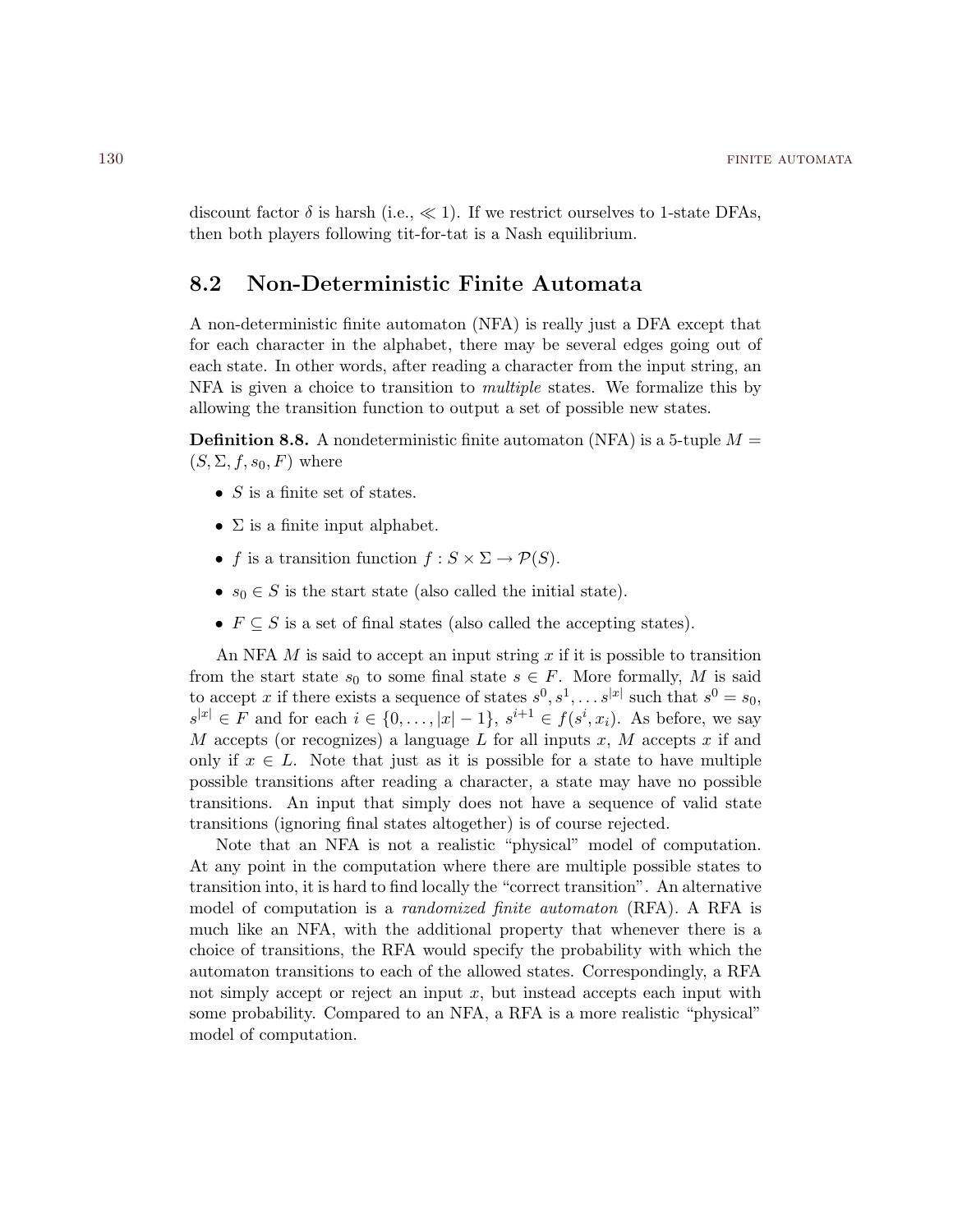

Figure 8.3: A NFA with 5 states that accepts the language  $L_3$ . Intuitively, given a string  $x \in L_3$ , the NFA would choose to remain in state  $s_0$  until it reads the third last character; it would then (magically decide to) transition to state  $s_1$ , read the final two characters (transitioning to  $s_2$  and  $s_3$ ), and accept. The converse that any x accepted by the NFA must be in the language  $L_3$  is easy to see. This can be easily generalized to construct an NFA with  $n + 2$ states that accepts the language  $L_n$ .

**Example 8.9.** Consider the language  $L_n = \{x \in \{0,1\}^* \mid |x| \ge n, x_{|x|-n} = 1\}$ (i.e., the language of bit strings where the  $n<sup>th</sup>$  bit counting from the end is a 1).  $L_n$  can be recognized by a  $O(n)$ -state NFA, as illustrated in Figure 8.3.

On the other hand, any DFA that recognizes  $L_n$  must have at least  $2^n$ states. (Can you construct a DFA for recognizing this language?) Let M be a DFA with less than  $2^n$  states. By the pigeonhole principle, there exists 2 *n*-bit strings x and x' such that M would reach the same state s after reading x or x' as input (because there are a total of  $2^n$  n-bit strings). Let x and x' differ in position  $i$  ( $1 \leq i \leq n$ ), and without loss of generality assume that  $x_i = 1$  and  $x'_i = 0$ . Now consider the strings  $\hat{x} = x1^{n-i}$  and  $\hat{x'} = x'1^{n-i}$  (i.e., appending the string of  $n - i$  many 1s). M would reach the same state after reading  $\hat{x}$  or  $\hat{x'}$  (since it reached the same state after reading x or x'), and so M must either accept both strings or reject both strings. Yet  $\hat{x} \in L_n$  and  $x' \notin L_n$ , i.e., M does not recognize the language  $L_n$ .

Clearly, any language recognized by a DFA can be recognized by a NFA since any DFA is a NFA. The following result show that the converse is true too: any NFA can be converted into a DFA that recognizes the same language. The conversion described below causes an exponential blow-up in the number of states of the automaton; as seen in Example 8.9, such a blow-up is sometimes necessary.

**Theorem 8.10.** Let  $M$  be an NFA and  $L$  be the language recognized by  $M$ . Then there exists a DFA M that recognizes the same language L.

*Proof.* Let  $M = (S, \Sigma, f, s_0, F)$  be an NFA. We construct a DFA  $M' =$  $(T, \Sigma, f', t_0, F')$  as follows: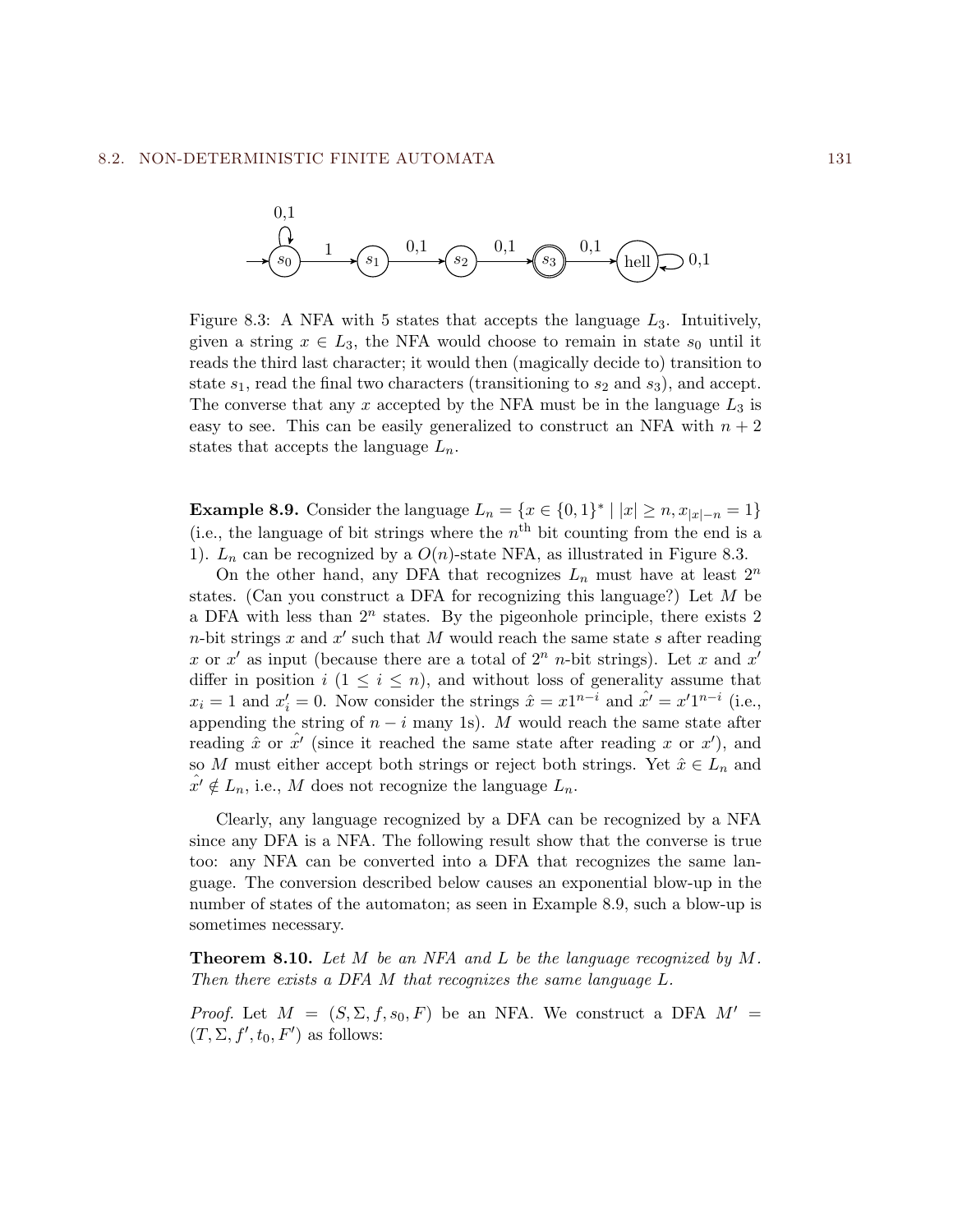- Let  $T = \mathcal{P}(S)$ ; that is, each state t of M' corresponds to a subset of states of M.
- Upon reading the character  $\sigma \in \Sigma$ , we transition from state  $t \in \mathcal{P}(S)$  to the state corresponding to the union of all the possible states that M could have transitioned into, if M is currently in any state  $s \in t$ . More formally, let

$$
f'(t, \sigma) = \bigcup_{s \in t} f(s, \sigma)
$$

- The start state of  $M'$  is the singleton state containing the start state of *M*, i.e.,  $t_0 = \{s_0\}$ .
- The final states of  $M'$  is any state that contains a final state of  $M$ , i.e.,  $F' = \{t \in T = \mathcal{P}(S) \mid t \cap F \neq \emptyset\}.$

Intuitively, after reading any (partial) string, the DFA  $M'$  tries to keep track of all possible states that  $M$  may be in.

We now show that the DFA  $M'$  accepts any input x if and only if the NFA M accepts x. Assume that M accepts x; that is, there exists some path of computation  $s^0, s^1, \ldots, s^{|x|}$  such that  $s^0 = s_0, s^{|x|} \in F$ , and  $s^{i+1} \in f(s^i, x_i)$ . Consider the (deterministic) path of computation of M' on input x:  $t^0, \ldots, t^{|x|}$ . It can be shown inductively that  $s^i \in t^i$  for all  $0 \leq i \leq |x|$ :

**Base case.**  $s^0 \in t^0$  since  $t^0 = \{s^0\}$  by definition. **Inductive step.** If  $s^i \in t^i$ , then because  $s^{i+1} \in f(s^i, x_i)$ , we also have

$$
s^{i+1} \in t^{i+1} = \bigcup f(s, x_i)
$$

$$
\in \iota \quad - \bigcup_{s \in t^i} J(s, x_i)
$$

We conclude that  $s^{|x|} \in t^{|x|}$ . Since  $s^{|x|} \in F$ , we have  $t^{|x|} \in F'$  and so M' would accept x.

For the converse direction, assume M' accepts x. Let  $t^0, \ldots, t^{|x|}$  be the deterministic computation path of  $M'$ , with  $t^0 = t_0$  and  $t^{|x|} \in F'$ . From this we can inductively define an accepting sequence of state transitions for M on input  $x$ , starting from the final state and working backwards.

**Base case.** Because  $t^{|x|} \in F'$ , there exists some  $s^{|x|} \in \tau^{|x|}$  such that  $s^k \in F$ . **Inductive step.** Given some  $s^{i+1} \in t^{i+1}$ , then there must exist some  $s^i \in t^i$ such that  $s^{i+1} \in f(s^i, x_i)$  (in order for  $t^i$  to transition to  $t^{i+1}$ .

It is easy to see that the sequence  $s^0, \ldots, s^{|x|}$ , inductively defined above, is an valid, accepting sequence of state transitions for M on input x:  $s^0 = s_0$ since  $s^0 \in t^0 = t_0 = \{s_0\},\ s^{|x|} \in F$  by the base case of the definition, and the transitions are valid by the inductive step of the definition. Therefore M accepts x.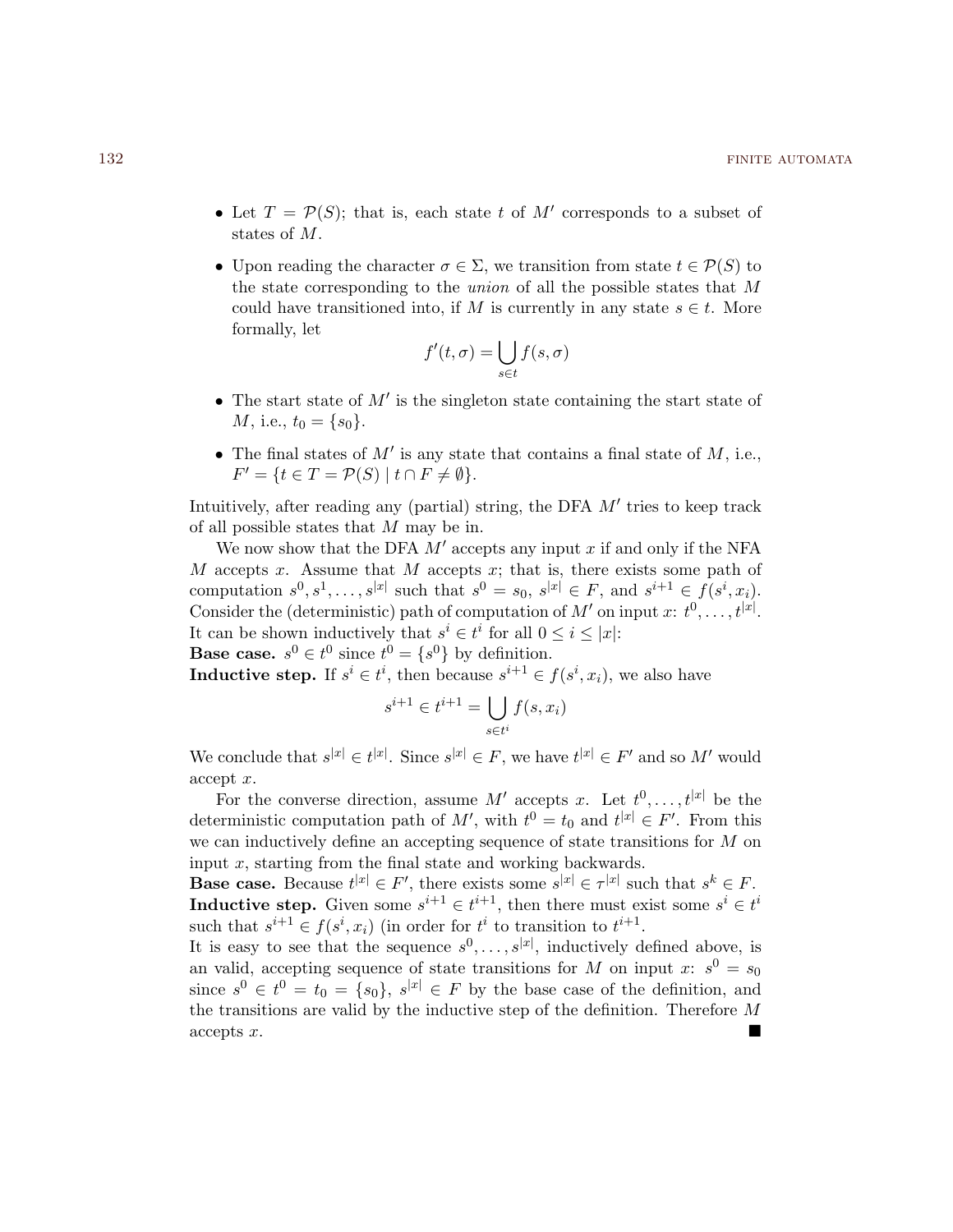## 8.3 Regular Expressions and Kleene's Theorem

Regular expressions provide an "algebraic" way of specifying a language: namely, we start off with some basic alphabet and build up the language using a fixed set of operations.

**Definition 8.11.** The set of regular expressions over alphabet  $\Sigma$  are defined inductively as follows:

- the symbols " $\emptyset$ " and " $\varepsilon$ " are regular expressions.
- the symbol " $\mathbf{x}$ " is a regular expression if  $x \in \Sigma$  (we use boldface to distinguish the symbol **x** from the element  $x \in \Sigma$ ).
- if A and B are regular expressions, then so are  $A|B$  (their alternation),  $AB$  (their concatenation), and  $A^*$  (the Kleene star of  $A$ ).

Usually the Kleene star takes precedence over concatenation, which takes precedence over alternation. In more complex expressions, we use parenthesis to disambiguate the order of operations between concatenations, alternations and Kleene stars. Examples of regular expressions over the lower case letters include:  $ab|c^*, (a|b)(c|\varepsilon), \emptyset$ . A common extension of regular expressions is the "+" operator;  $A+$  is interpreted as syntactic sugar (a shortcut) for  $AA^*$ .

As of now a regular expression is just a syntactic object  $-$  it is just a sequence of symbols. Next we describe how to interpret these symbols to specify a language.

**Definition 8.12.** Given a regular expression E over alphabet  $\Sigma$ , we inductively define  $L(E)$ , the language specified by E, as follows:

- $L(\emptyset) = \emptyset$  (i.e., the empty set).
- $L(\varepsilon) = {\varepsilon}$  (i.e., the set consisting only of the empty string).
- $L(\mathbf{x}) = \{x\}$  (i.e., the singleton set consisting only of the one-character string " $x$ ").
- $L(AB) = L(A)L(B) = \{ab \mid a \in L(A), b \in L(B)\}.$
- $L(A|B) = L(A) \cup L(B)$ .
- $L(A^*) = L(A)^* = {\varepsilon} \cup \{a_1 a_2 \cdots a_n \mid n \in \mathbb{N}^+, a_i \in L(A)\}.$  (note that this is a natural extension of the star notation defined in Definition 1.11).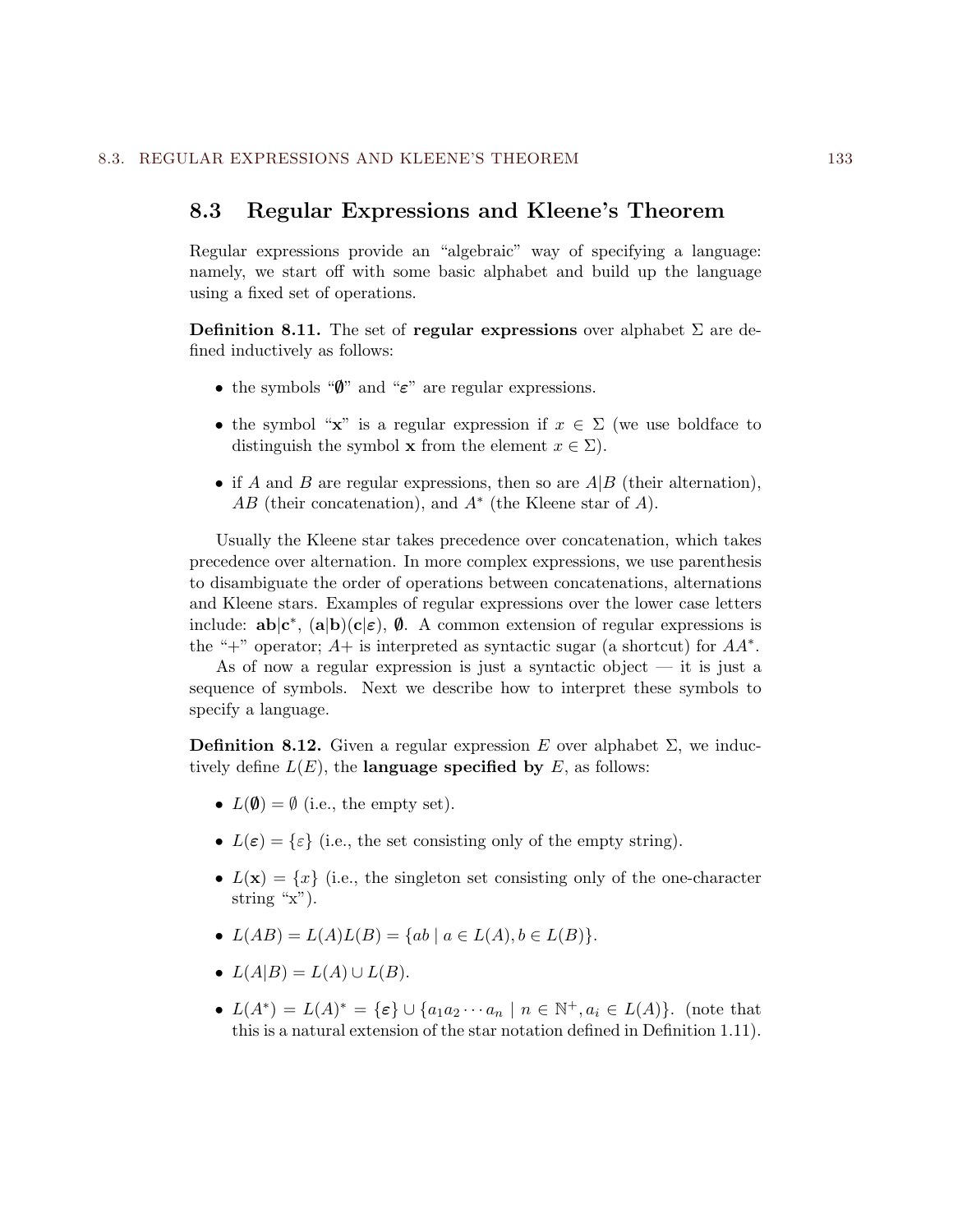Example 8.13. The parity language consisting of all strings with an even number of 1s can be specified by the regular expression  $(0^*10^*10^*)^*$ . The language consisting of all finite strings  $\{0,1\}^*$  can be specified either by  $(0|1)^*$ or  $(0^*1^*)^*$ .

Languages that can be expressed as a regular expression are called regular. The class of regular languages are used in a wide variety of applications such as pattern matching or syntax specification.

**Definition 8.14.** A language L over alphabet  $\Sigma$  is regular if there exists a regular expression E (over  $\Sigma$ ) such that  $L = L(E)$ .

### Kleene's Theorem [Optional]

It turns out that DFAs, and thus also NFAs, recognize exactly the class of regular languages.

**Theorem 8.15** (Kleene). A language is regular if and only if it is recognized by a DFA M.

We can proof Kleene's Theorem constructively. That is, given any DFA, we can generate an equivalent regular expression to describe the language recognized by the DFA, and vice versa. We omit the formal proof of Kleene's Theorem; in the rest of this section, we give an outline of how a regular expression can be transformed into a NFA (which can then be transformed into a DFA).

#### Converting Regular Expressions to NFAs

We sketch how any regular language can be recognized by a NFA; since NFAs are equivalent to DFAs, this means any regular language can be recognized by a DFA as well. The proof proceeds by induction over regular expressions.

Base case: It is easy to show that the language specified by regular expressions  $\emptyset$ ,  $\varepsilon$ , and  $x$  for  $x \in \Sigma$  can be recognized by a NFA (also see Figure 8.4):

- $L(\emptyset)$  is recognized by a NFA/DFA without any final states.
- $L(\varepsilon)$  is recognized by a NFA where the start state is also a final state, and has outgoing transitions.
- $L(\mathbf{x})$  can be recognized by a NFA where the start state transitions to a final state on input  $x$ , and has no other transitions.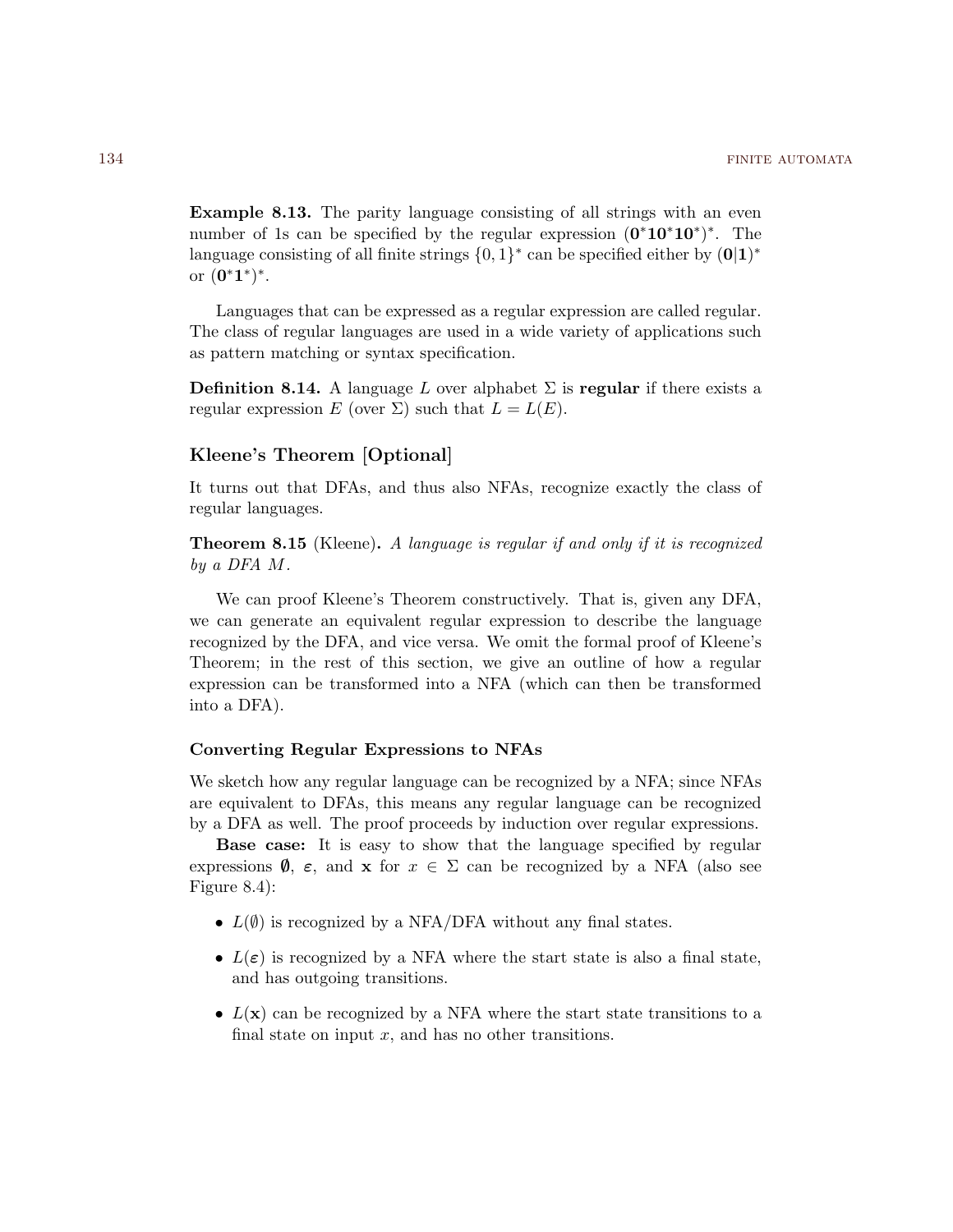

Figure 8.4: NFAs that recognize the languages  $\emptyset$ ,  $\varepsilon$  and **x**, respectively.

Inductive step: Next we show that regular languages specified by regular expressions of the form  $AB$ ,  $A|B$  and  $A^*$  can be recognized by NFAs.

**Case** AB: Let the languages  $L(A)$  and  $L(B)$  be recognized by NFAs  $M_A$ and  $M_B$ , respectively. Recall that  $L(AB)$  contains strings that can be divided into two parts such that the first part is in  $L(A)$ , recognized by  $M_A$ , and the second part is in  $L(B)$ , recognized by  $M_B$ . Hence intuitively, we need a combined NFA  $M_{AB}$  that contains the NFA  $M_A$ followed by the NFA  $M_B$ , sequentially. To do so, let us "link" the final states of  $M_A$  to the start state of  $M_B$ . One way to proceed is to modify all the final states in  $M_A$ , by adding to them all outgoing transitions leaving the start state of  $M_B$  (i.e., each final state in  $M_A$ can now function as the start state of  $M_B$  and transition to appropriate states in  $M_B$ .)

The start state of  $M_{AB}$  is the start state of  $M_A$ . The final states of  $M_{AB}$  is the final states of  $M_B$ ; furthermore, if the start state of  $M_B$  is final, then all of the final states in  $M_A$  is also final in  $M_{AB}$  (because we want the final states of  $M_A$  to be "linked" to the start state of  $M_B$ ). We leave it to the readers to check that this combined NFA  $M_{AB}$  does indeed accept strings in  $L(AB)$ , and only strings in  $L(AB)$ .

Before we proceed onto other cases, let us abstract the notion of a "link" from above. The goal of a "link" from state  $s$  to  $t$ , is to allow the NFA to (nondeterministically) transition from state  $s$  to state  $t$ , without reading any input. We have implemented this "link" above by adding the outgoing transitions of t to s (i.e., this simulate the case when the NFA nondeterministically transitions to state t and then follows one of t's outgoing transition). We also make s a final state if  $t$  is a final state (i.e., this simulate the case when the NFA nondeterministically transitions to state  $t$  and then halt and accepts).

**Case**  $A|B$ : Again, let the languages  $L(A)$  and  $L(B)$  be recognized by NFAs  $M_A$  and  $M_B$ , respectively. This time, we construct a machine  $M_{A|B}$ that contains  $M_A$ ,  $M_B$  and a brand new start state  $s_0$ , and add "links"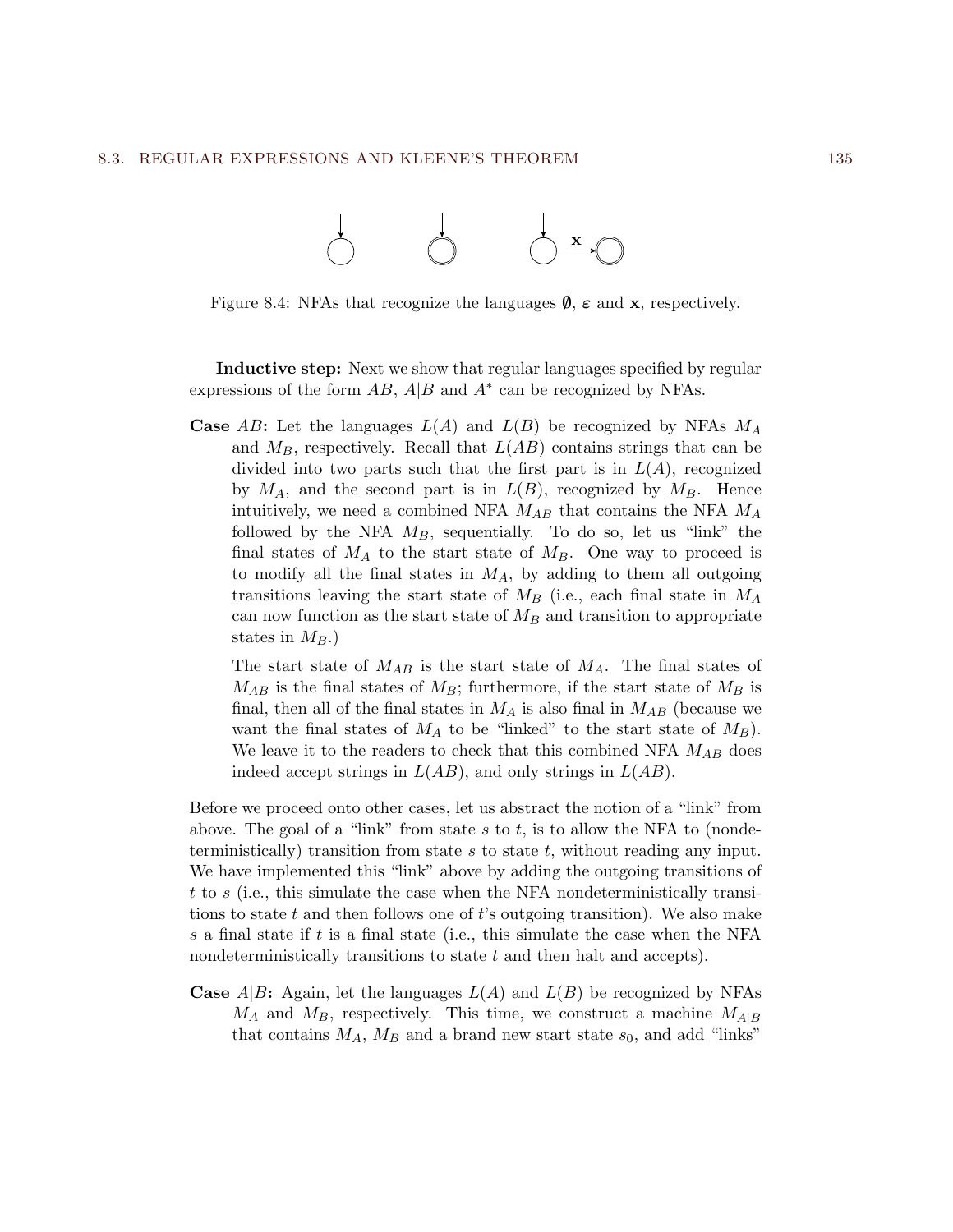from  $s_0$  to the start state of  $M_A$  and  $M_B$ . Intuitively, at state  $s_0$ , the machine  $M_{A|B}$  must nondeterministically decide whether to accept the input string as a member of  $L(A)$  or as a member of  $L(B)$ . The start state of  $M_{A|B}$  is the new state  $s_0$ , and the final states of  $M_{A|B}$  are all the final states of  $M_A$  and  $M_B$ <sup>3</sup>.

**Case**  $A^*$ : Let the languages  $L(A)$  be recognized by NFA  $M_A$ . Consider the NFA  $M_{A+}$  that is simply the NFA  $M_A$  but with "links" from its final states back to its start state (note that we have not constructed the machine  $M_{A^*}$  yet; in order for a string to be accepted by  $M_{A+}$  as described above, the string must be accepted by the machine  $M_A$  at least once). We can then construct the machine  $M_{A^*}$  by using the fact that the regular expressions  $\varepsilon|A+$  and  $A^*$  are equivalent.

 $\varepsilon$ -transitions. The notion of a "link" above can be formalized as a special type of transition, called  $\varepsilon$ -transitions. It can be shown that NFAs have the same power (can accept exactly the same languages), whether or not it has access to  $\varepsilon$ -transitions or not.

 $3A$  tempting solution is to instead "merge" the start state of  $M_A$  and  $M_B$  (combining their incoming and outgoing transitions), and make the newly merged state the start state of  $M_{A|B}$ . This does not work, because such a merger does not force the NFA  $M_{A|B}$  to "choose" between  $M_A$  and  $M_B$ ; on some input,  $M_{A|B}$  may transition between the states of  $M_A$  and  $M_B$  multiple times via the merged state. Can you come up with a counter example?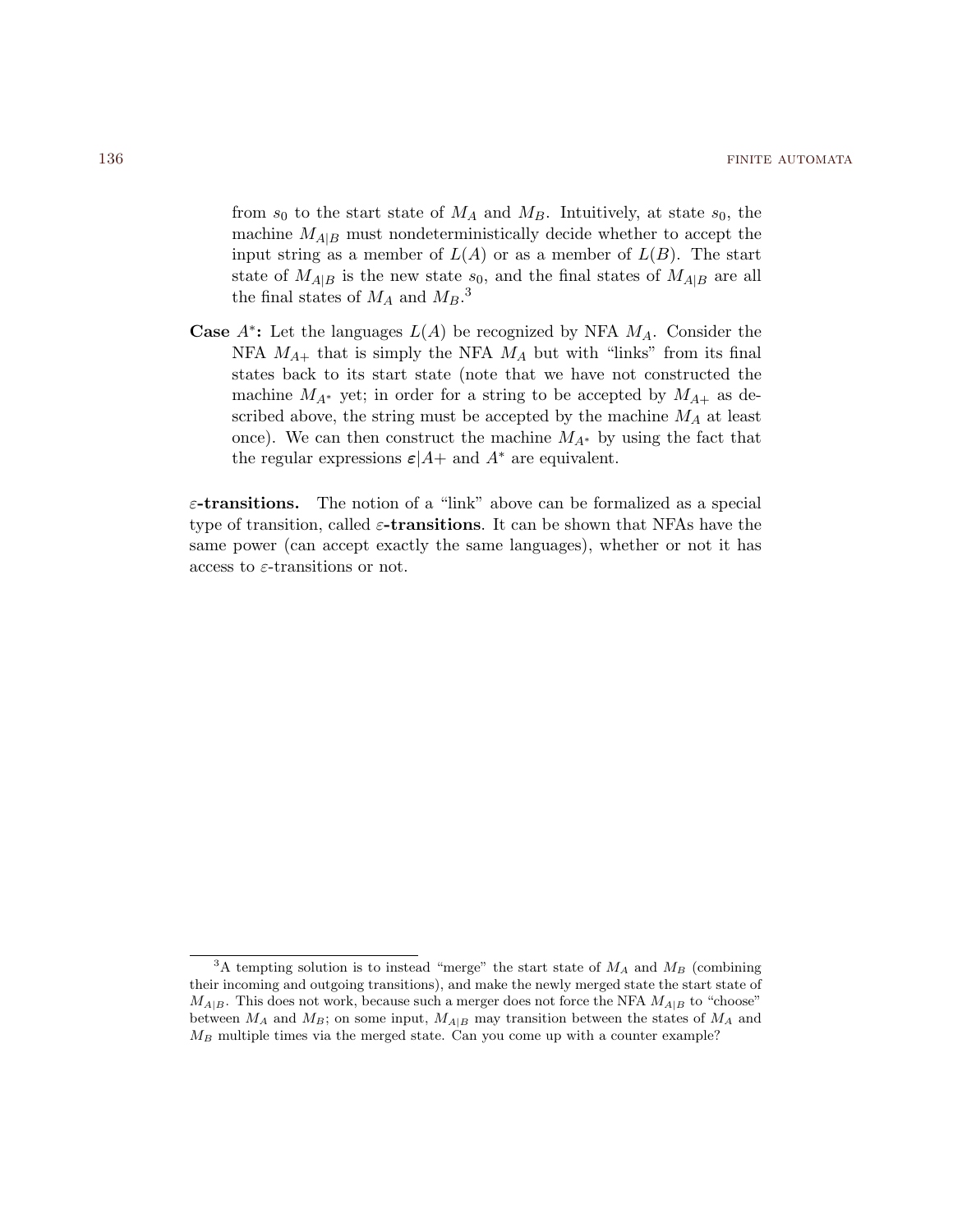# Appendix A

# Problem Sets

# A.1 Problem Set A

Problem 1 [6 points]

Let  $a_0 = -1$ ,  $a_1 = 0$ , and for  $n \ge 2$ , let  $a_n = 3a_{n-1} - 2a_{n-2}$ .

Write a closed-form expression for  $a_n$  (for  $n \geq 0$ ), and prove using strong induction that your expression is correct. (You must use strong induction for this problem. Some clarification: "closed-form expression for  $a_n$ " simply means an expression for  $a_n$  that depends only on n (and other constants) and is not defined recursively, i.e., does not depend on  $a_{n-1}$  or other previous terms of the sequence.)

## Problem 2 [5 points]

Compute  $(3^{8002} \cdot 7^{201})$  mod 55. Show your work.

### Problem  $3\left[2+4=6\right]$  points

Let  $p \geq 3$  be any prime number. Let  $c, a \in \{1, \ldots, p-1\}$  such that a is a solution to the equation  $x^2 \equiv c \pmod{p}$ , i.e.,  $a^2 \equiv c \pmod{p}$ .

- (a) Show that  $p a$  is also a solution to the equation  $x^2 \equiv c \pmod{p}$ , i.e.,  $(p-a)^2 \equiv c \pmod{p}.$
- (b) Show that a and  $p a$  are the only solutions to the equation  $x^2 \equiv c$ (mod p) modulo p, i.e., if  $b \in \mathbb{Z}$  satisfies  $b^2 \equiv c \pmod{p}$ , then  $b \equiv a$  $\pmod{p}$  or  $b \equiv p - a \pmod{p}$ .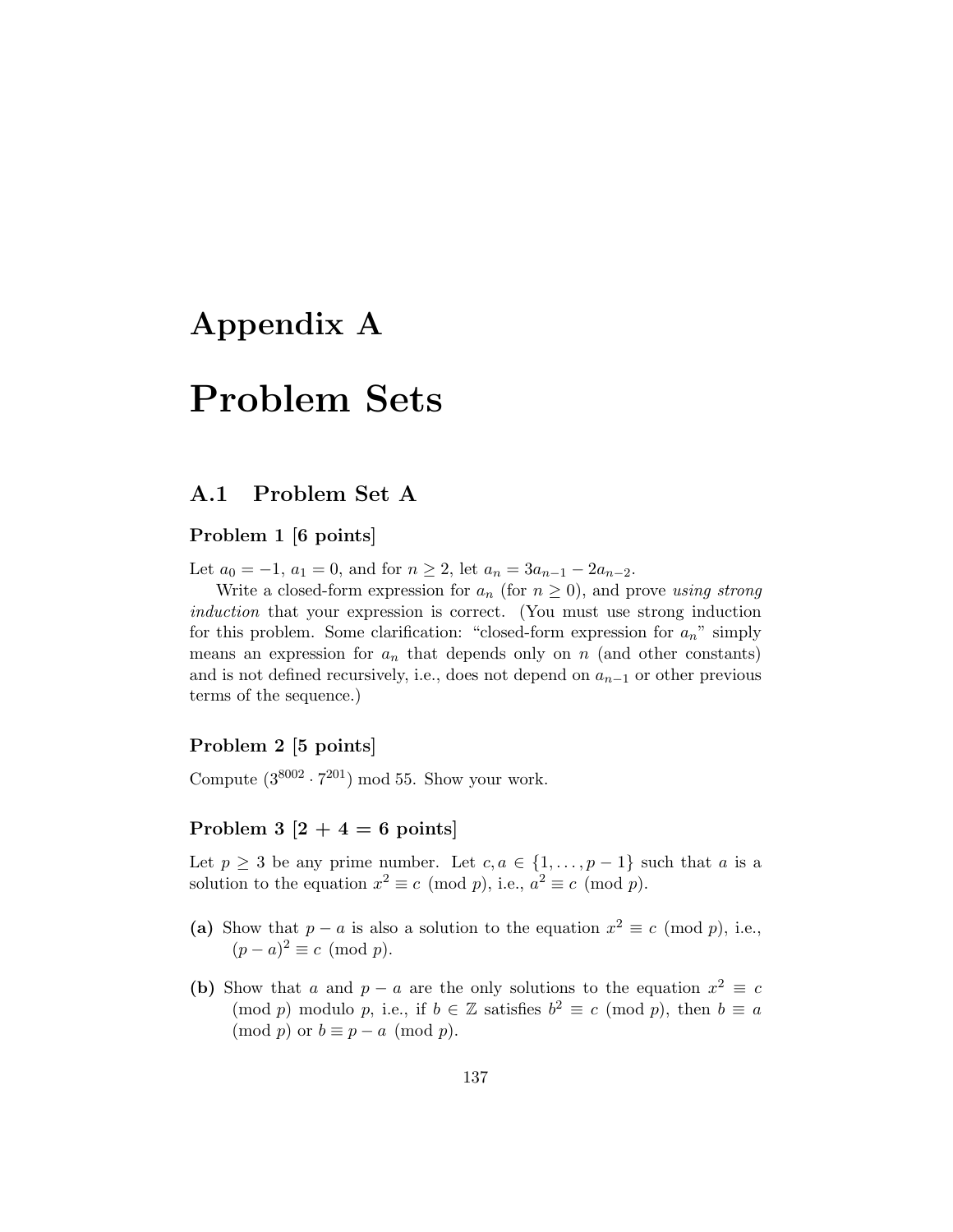## Problem 4 [4 points]

How many solutions are there to the equation  $a+b+c+d = 30$ , if a, b, c,  $d \in \mathbb{N}$ ? (N includes the number 0. You do not need to simplify your answer.)

## Problem 5  $[2 + 2 + 4 = 8 \text{ points}]$

Let  $n$  be a positive *even* integer.

- (a) How many functions  $f: \{0,1\}^n \to \{0,1\}^n$  are there that do not map an element to itself (i.e., f satisfies  $f(x) \neq x$  for all  $x \in \{0,1\}^n$ )?
- (b) Given a string  $x \in \{0,1\}^n$ , let  $x^{rev}$  denote the string in  $\{0,1\}^n$  obtained from x by reversing the ordering of the bits of  $x$  (e.g., the first bit of  $x^{rev}$ is the last bit of x, etc.). How many strings  $x \in \{0,1\}^n$  satisfy  $x^{rev} = x$ ? Justify your answer.
- (c) How many functions  $f: \{0,1\}^n \to \{0,1\}^n$  are there that satisfy  $f(x) \neq x$ and  $f(x) \neq x^{rev}$  for all  $x \in \{0,1\}^n$ ? Justify your answer.

## Problem 6 [6 points]

Let  $n, r, k \in \mathbb{N}^+$  such that  $k \leq r \leq n$ . Show that  $\binom{n}{r}$  $\binom{n}{r}\binom{r}{k} = \binom{n}{k}$  $\binom{n}{k}\binom{n-k}{r-k}$  by using a combinatorial argument (i.e., show that both sides of the equation count the same thing).

## Problem 7  $[3 + 3 = 6$  points

A certain candy similar to Skittles is manufactured with the following properties: 30% of the manufactured candy pieces are sweet, while 70% of the pieces are sour. Each candy piece is colored either red or blue (but not both). If a candy piece is sweet, then it is colored blue with 80% probability (and colored red with 20% probability), and if a piece is sour, then it is colored red with 80% probability. The candy pieces are mixed together randomly before they are sold. You bought a jar containing such candy pieces.

- (a) If you choose a piece at random from the jar, what is the probability that you choose a blue piece? Show your work. (You do not need to simplify your answer.)
- (b) Given that the piece you chose is blue, what is the probability that the piece is sour? Show your work. (You do not need to simplify your answer.)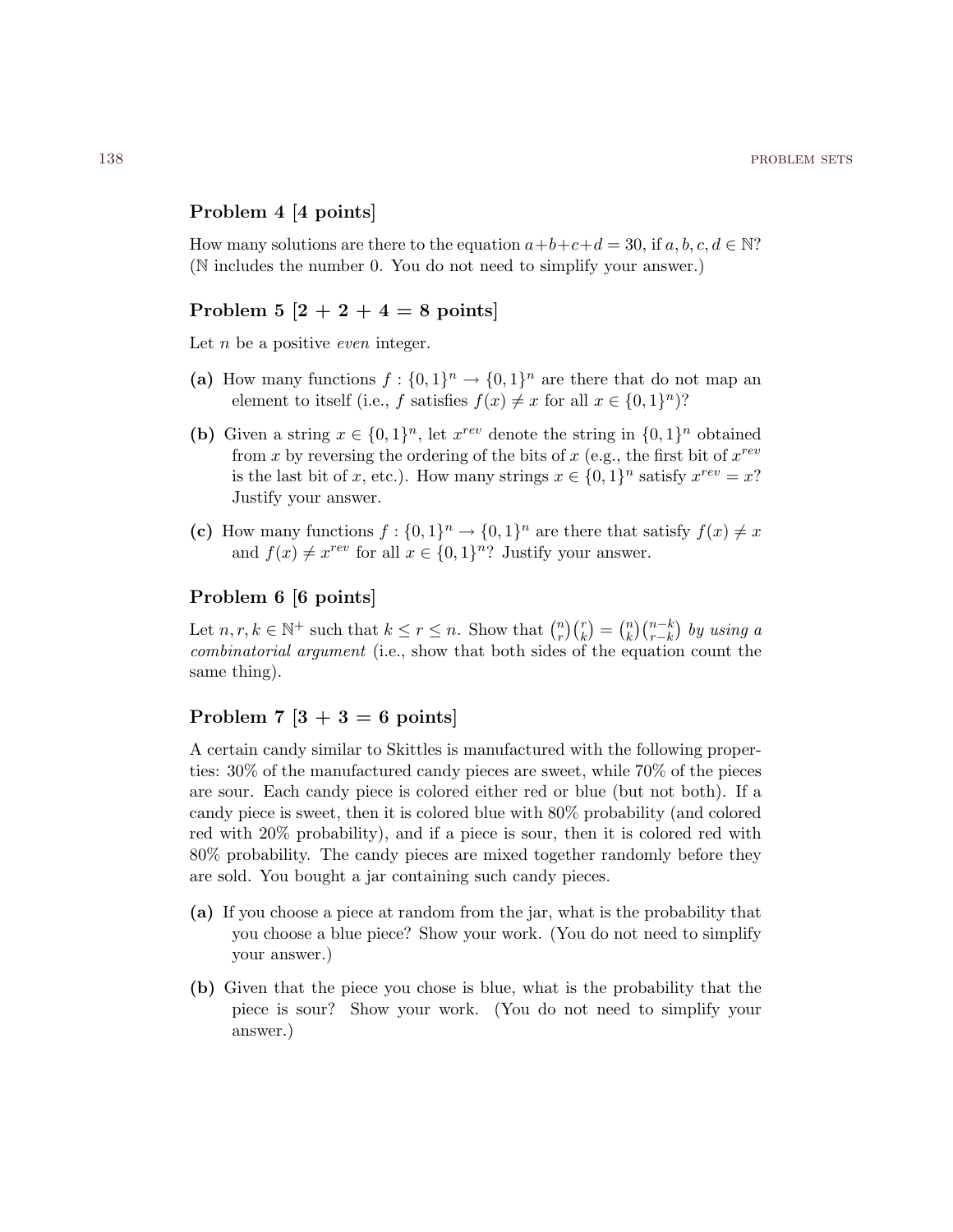#### A.1. PROBLEM SET A 139

## Problem  $8\left[3+3\right]=6$  points

A literal is an atom (i.e., an atomic proposition) or the negation of an atom (e.g., if P is an atom, then P is a literal, and so is  $\neg P$ ). A *clause* is a formula of the form  $l_i \vee l_j \vee l_k$ , where  $l_i, l_j, l_k$  are literals and no atom occurs in  $l_i \vee l_j \vee l_k$ more than once (e.g.,  $P \vee \neg Q \vee \neg P$  is not allowed, since the atom P occurs in  $P \vee \neg Q \vee \neg P$  more than once).

Examples:  $P_1 \vee \neg P_2 \vee \neg P_4$  is a clause, and so is  $P_2 \vee \neg P_4 \vee \neg P_5$ .

- (a) Let  $C$  be a clause. If we choose a uniformly random interpretation by assigning  $True$  with probability  $\frac{1}{2}$  and  $False$  with probability  $\frac{1}{2}$  to each atom *independently*, what is the probability that  $C$  evaluates to  $True$ under the chosen interpretation? Justify your answer.
- (b) Let  $\{C_1, C_2, \ldots, C_n\}$  be a collection of n clauses. If we choose a uniformly random interpretation as in part (a), what is the expected number of clauses in  $\{C_1, C_2, \ldots, C_n\}$  that evaluate to *True* under the chosen interpretation? Justify your answer.

### Problem 9  $[3 + 3 = 6$  points

Consider the formula  $(P \land \neg Q) \Rightarrow (\neg P \lor Q)$ , where P and Q are atoms.

- (a) Is the formula valid? Justify your answer.
- (b) Is the formula satisfiable? Justify your answer.

### Problem 10 [6 points]

Let G be an undirected graph, possibly with self-loops. Suppose we have the predicate symbols  $Equals(\cdot, \cdot)$ ,  $IsVertex(\cdot)$ , and  $Edge(\cdot, \cdot)$ .

Let  $D$  be some domain that contains the set of vertices of  $G$  ( $D$  might contain other elements as well). Let  $I$  be some interpretation that specifies functions for  $Equals(\cdot, \cdot)$ ,  $IsVertex(\cdot)$ , and  $Edge(\cdot, \cdot)$ , so that for all  $u, v \in D$ , we have  $Equals[I](u, v) = T$  (True) if and only if  $u = v$ ,  $IsVertex[I](u) = T$ if and only if  $u$  is a vertex of  $G$ , and if  $u$  and  $v$  are both vertices of  $G$ , then  $Edge[I](u, v) = T$  if and only if  $\{u, v\}$  is an edge of G (we do not know the value of  $Edge[I](u, v)$  when u or v is not a vertex of G).

Write a formula in first order logic that captures the statement "the graph G does not contain a triangle", i.e., the formula is  $T$  (True) under  $(D, I)$  if and only if the graph G does not contain a triangle (a triangle is 3 distinct vertices all of which are connected to one another via an edge).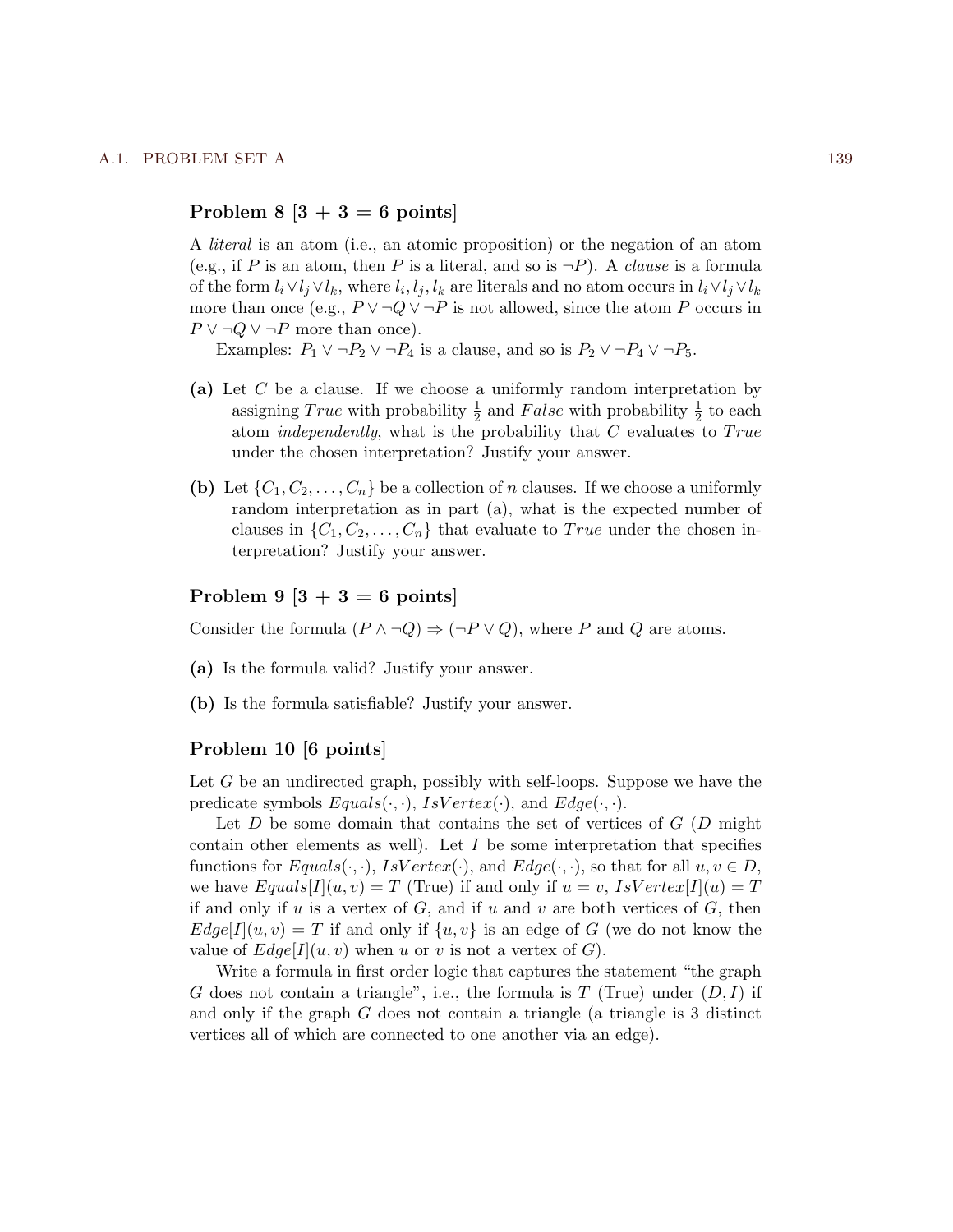# Problem 11 [6 points]

Suppose we have an undirected graph  $G$  such that the degree of each vertex is a multiple of 10 or 15. Show that the number of edges in G must be a multiple of 5.

# Problem 12  $[3 + 2 + 5 = 10 \text{ points}]$

Consider the following non-deterministic finite automaton (NFA):



- (a) Write a regular expression that defines the language recognized by the above NFA.
- (b) Construct (by drawing a state diagram) the smallest deterministic finite automaton (DFA) that recognizes the same language as the above NFA (smallest in terms of the number of states).
- (c) Prove that your DFA for part (b) is indeed the smallest DFA that recognizes the same language as the above NFA (smallest in terms of the number of states).

## Problem 13 [6 points]

Let  $S_1, S_2, S_3, S_4, \ldots$  be an infinite sequence of countable sets. Show that  $\bigcup_{n=1}^{\infty} S_n$  is countable.  $(\bigcup_{n=1}^{\infty} S_n$  is defined by  $\bigcup_{n=1}^{\infty} S_n := \{x \mid x \in S_n \text{ for } x \in S_n\}$ some  $n \in \mathbb{N}^+$ .)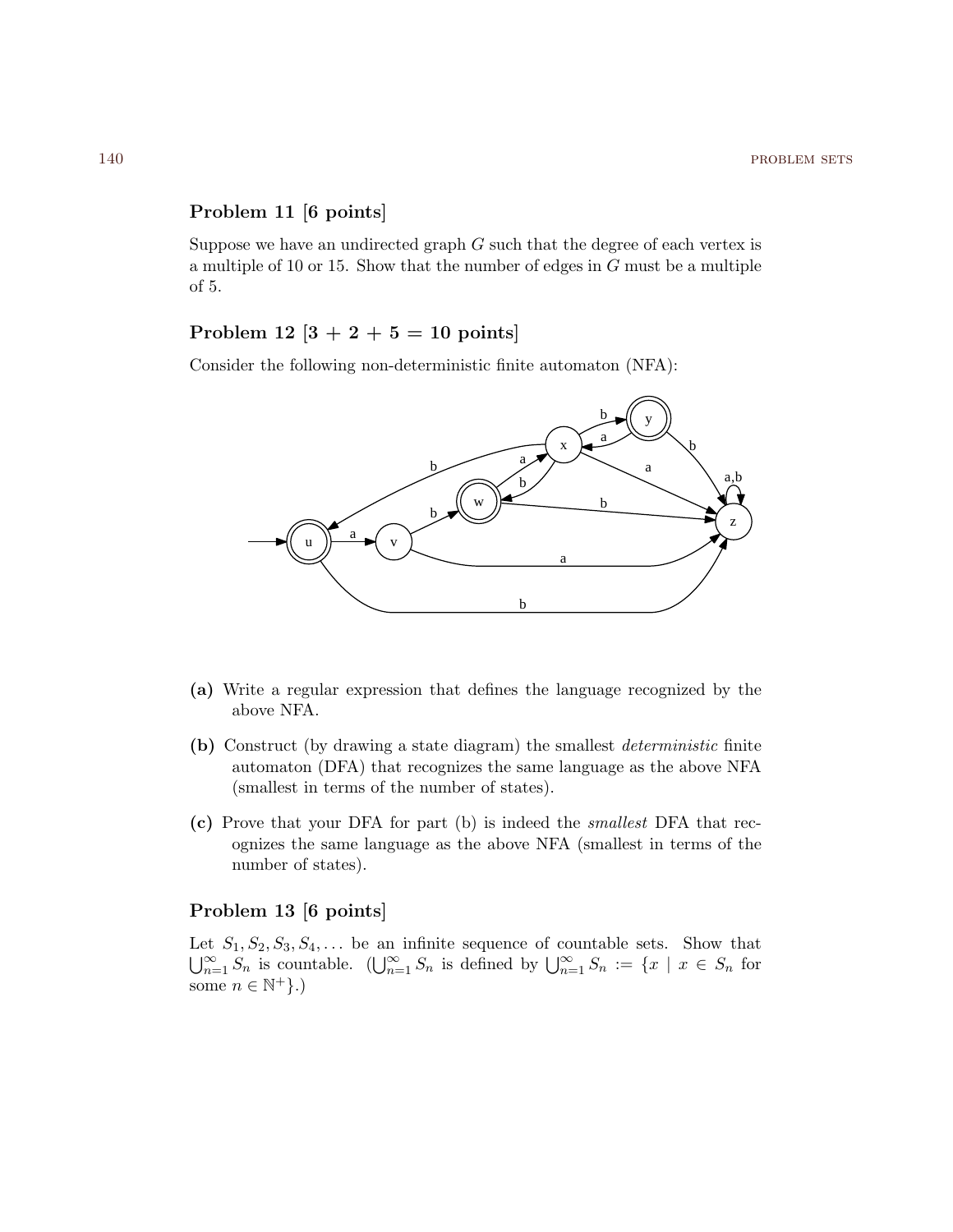# Appendix B

# Solutions to Problem Sets

B.1 Problem Set A

Problem 1 [6 points]

Let  $a_0 = -1$ ,  $a_1 = 0$ , and for  $n \ge 2$ , let  $a_n = 3a_{n-1} - 2a_{n-2}$ .

Write a closed-form expression for  $a_n$  (for  $n \geq 0$ ), and prove using strong induction that your expression is correct. (You must use strong induction for this problem. Some clarification: "closed-form expression for  $a_n$ " simply means an expression for  $a_n$  that depends only on n (and other constants) and is not defined recursively, i.e., does not depend on  $a_{n-1}$  or other previous terms of the sequence.)

**Solution:**  $a_n = 2^n - 2$  for every integer  $n \geq 0$ .

**Base cases:** For  $n = 0$ , we have  $a_n = a_0 = -1$  (by definition) and  $2^n - 2 =$  $2^{0} - 2 = -1$ , so  $a_n = 2^{n} - 2$ , as required. For  $n = 1$ , we have  $a_n = a_1 = 0$  (by definition) and  $2^{n} - 2 = 2^{1} - 2 = 0$ , so  $a_n = 2^{n} - 2$ , as required.

**Induction step:** Let  $n \geq 1$ , and suppose that  $a_k = 2^k - 2$  for  $k = 0, \ldots, n$ . Then,  $a_{n+1} = 3a_n - 2a_{n-1} = 3(2^n - 2) - 2(2^{n-1} - 2) = 3(2^n) - 6 - 2^n + 4 =$  $2(2^n) - 2 = 2^{n+1} - 2$ , where the second equality follows from the induction hypothesis.

Thus,  $a_n = 2^n - 2$  for every integer  $n \geq 0$ .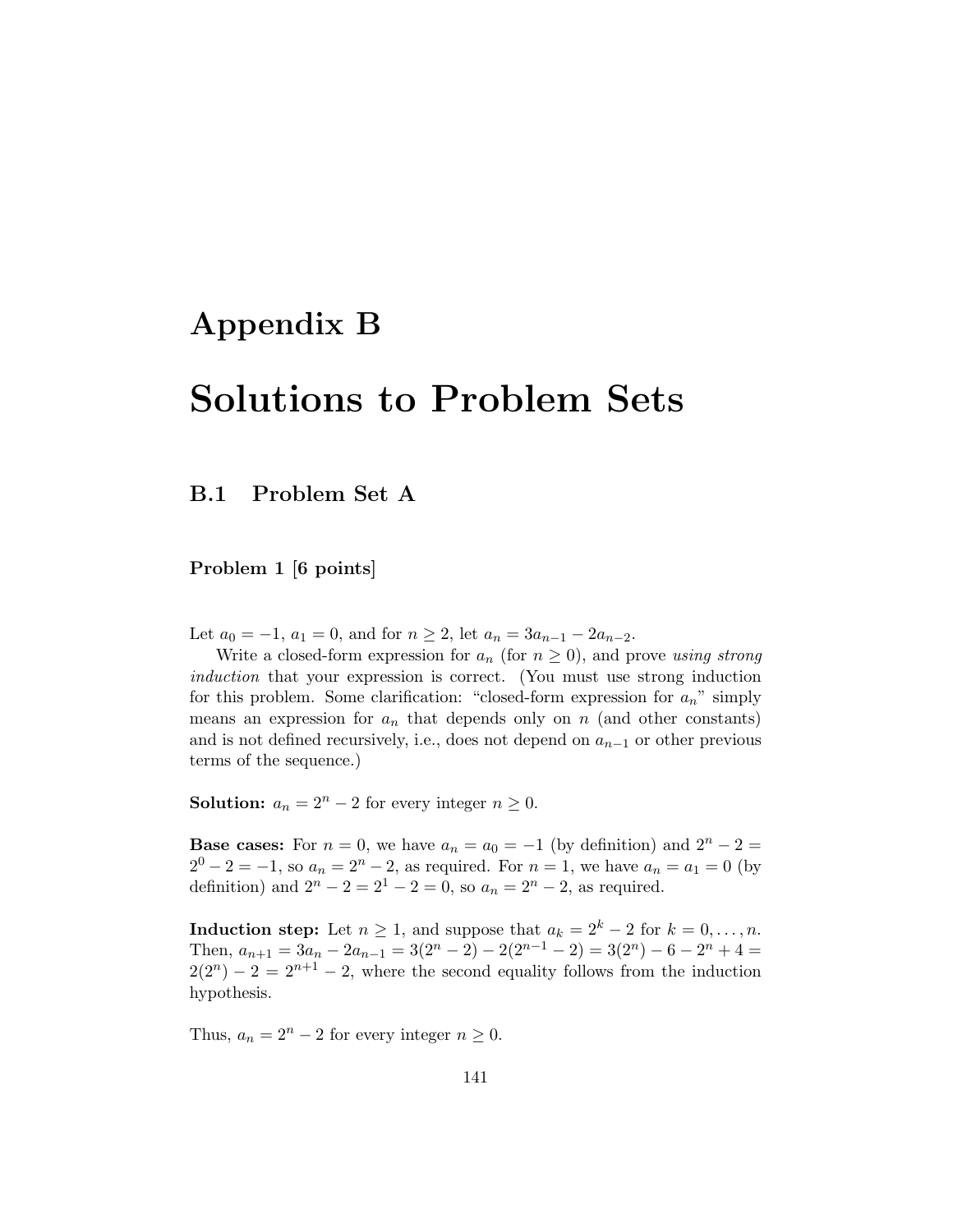## Problem 2 [5 points]

Compute  $(3^{8002} \cdot 7^{201})$  mod 55. Show your work.

#### Solution:

Note that  $55 = 5 \cdot 11$ , so we have  $\phi(55) = (4)(10) = 40$ . Thus, we have  $(3^{8002} \cdot$  $(7^{201}) \mod 55 = ((3^{8002} \mod 55) \cdot (7^{201} \mod 55)) \mod 55 = ((3^{8002} \mod 6^{65}) \mod 55)$  $(55) \cdot (7^{201 \mod \phi(55)} \mod 55) \mod 55 = ((3^{8002 \mod 40} \mod 55) \cdot (7^{201 \mod 40} \mod 55))$ 55)) mod  $55 = ((3^2 \mod 55) \cdot (7^1 \mod 55)) \mod 55 = (9 \cdot 7) \mod 55 = 63 \mod 55$  $55 = 8$ , where we have used Euler's theorem in the second equality.

# Problem 3  $[2 + 4 = 6 \text{ points}]$

Let  $p \geq 3$  be any prime number. Let  $c, a \in \{1, \ldots, p-1\}$  such that a is a solution to the equation  $x^2 \equiv c \pmod{p}$ , i.e.,  $a^2 \equiv c \pmod{p}$ .

- (a) Show that  $p a$  is also a solution to the equation  $x^2 \equiv c \pmod{p}$ , i.e.,  $(p-a)^2 \equiv c \pmod{p}.$
- (b) Show that a and  $p a$  are the only solutions to the equation  $x^2 \equiv c$ (mod p) modulo p, i.e., if  $b \in \mathbb{Z}$  satisfies  $b^2 \equiv c \pmod{p}$ , then  $b \equiv a$ (mod p) or  $b \equiv p - a \pmod{p}$ .

## Solution:

(a) Observe that  $(p - a)^2 = p^2 - 2pa + a^2 \equiv a^2 \equiv c \pmod{p}$ .

(b) Suppose  $b \in \mathbb{Z}$  satisfies  $b^2 \equiv c \pmod{p}$ . Then,  $b^2 \equiv a^2 \pmod{p}$ , so  $b^2 - a^2 \equiv 0 \pmod{p}$ , so  $(b-a)(b+a) \equiv 0 \pmod{p}$ , so  $p \mid (b-a)(b+a)$ . Since p is prime, we must have  $p \mid (b-a)$  or  $p \mid (b+a)$ . The former case implies that  $b \equiv a \pmod{p}$ , and the latter case implies that  $b \equiv -a \pmod{p}$ , so  $b \equiv p - a$  $(mod p)$ , as required.

# Problem 4 [4 points]

How many solutions are there to the equation  $a+b+c+d = 30$ , if  $a, b, c, d \in \mathbb{N}$ ? (N includes the number 0. You do not need to simplify your answer.)

#### Solution: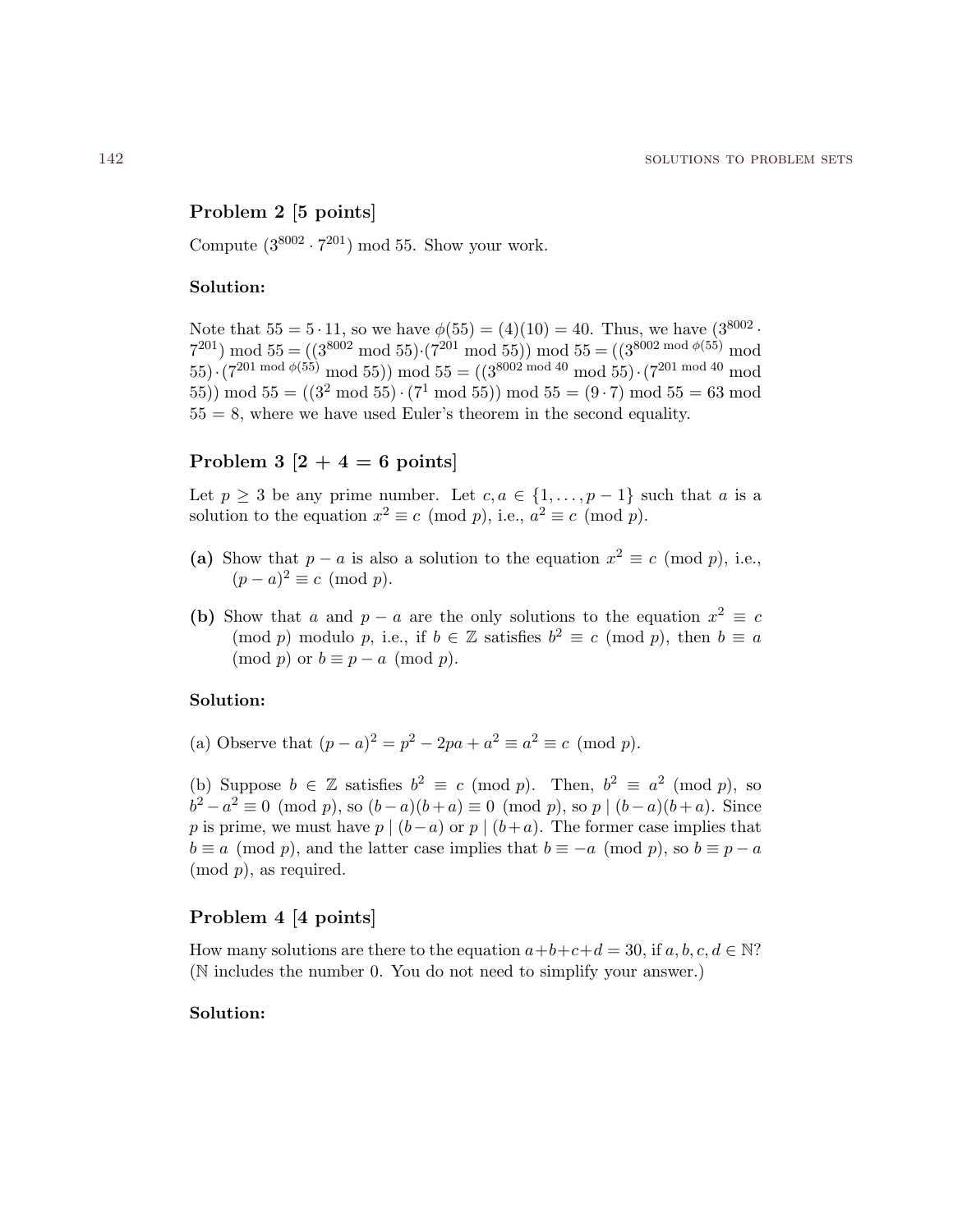#### B.1. PROBLEM SET A 143

 $\binom{33}{2}$  $\binom{33}{3}$ , since there are 4 distinguishable urns  $(a, b, c, \text{ and } d)$  and 30 indistinguishable balls. (See the lecture notes.)

# Problem 5  $[2 + 2 + 4 = 8 \text{ points}]$

Let  $n$  be a positive *even* integer.

- (a) How many functions  $f: \{0,1\}^n \to \{0,1\}^n$  are there that do not map an element to itself (i.e., f satisfies  $f(x) \neq x$  for all  $x \in \{0,1\}^n$ )?
- (b) Given a string  $x \in \{0,1\}^n$ , let  $x^{rev}$  denote the string in  $\{0,1\}^n$  obtained from x by reversing the ordering of the bits of  $x$  (e.g., the first bit of  $x^{rev}$ is the last bit of x, etc.). How many strings  $x \in \{0,1\}^n$  satisfy  $x^{rev} = x$ ? Justify your answer.
- (c) How many functions  $f: \{0,1\}^n \to \{0,1\}^n$  are there that satisfy  $f(x) \neq x$ and  $f(x) \neq x^{rev}$  for all  $x \in \{0,1\}^{n}$ ? Justify your answer.

#### Solution:

(a)  $(2^n - 1)^{(2^n)}$ , since there are  $2^n$  elements in the domain  $\{0, 1\}^n$ , and for each of these elements, f can map the element to any element in  $\{0,1\}^n$  except for itself, so there are  $2<sup>n</sup> - 1$  choices for the element.

(b)  $2^{n/2}$ , since to construct a string  $x \in \{0,1\}^n$  such that  $x^{rev} = x$ , there are 2 choices (either 0 or 1) for each of the first  $n/2$  bits (the first half of the n-bit string), and then the second half is fully determined by the first half.

(c) Consider constructing a function  $f: \{0,1\}^n \to \{0,1\}^n$  such that  $f(x) \neq x$ and  $f(x) \neq x^{rev}$  for all  $x \in \{0,1\}^n$ . For each  $x \in \{0,1\}^n$  such that  $x^{rev} = x$ , there are  $2^{n} - 1$  choices for  $f(x)$ . For each  $x \in \{0, 1\}^{n}$  such that  $x^{rev} \neq x$ , there are  $2^{n} - 2$  choices for  $f(x)$ . Since there are  $2^{n/2}$  strings  $x \in \{0, 1\}^n$  such that  $x^{rev} = x$ , and since there are  $2^n - 2^{n/2}$  strings  $x \in \{0, 1\}^n$  such that  $x^{rev} \neq x$ , the number of functions  $f: \{0,1\}^n \to \{0,1\}^n$  such that  $f(x) \neq x$ and  $f(x) \neq x^{rev}$  for all  $x \in \{0,1\}^n$ , is  $(2^n - 1)^{(2n/2)} \cdot (2^n - 2)^{(2^n - 2n/2)}$ .

## Problem 6 [6 points]

Let  $n, r, k \in \mathbb{N}^+$  such that  $k \leq r \leq n$ . Show that  $\binom{n}{r}$  $\binom{n}{r}\binom{r}{k} = \binom{n}{k}$  $\binom{n}{k}\binom{n-k}{r-k}$  by using a combinatorial argument (i.e., show that both sides of the equation count the same thing).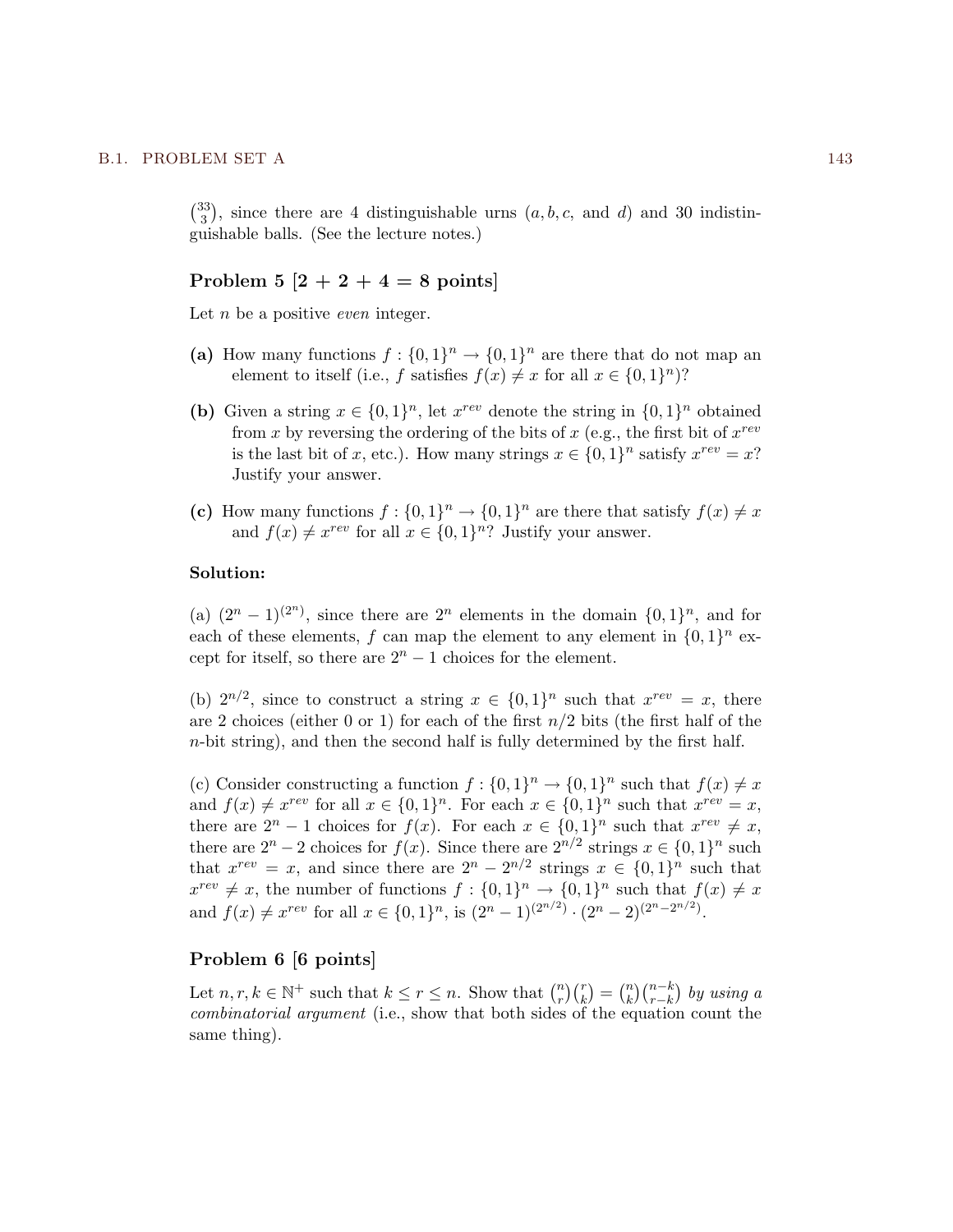## Solution:

Suppose there are  $n$  people, and we want to choose  $r$  of them to serve on a committee, and out of the  $r$  people on the committee, we want to choose  $k$ of them to be responsible for task  $A$  (where task  $A$  is some task). The LHS of the equation counts precisely the number of possible ways to do the choosing above.

Another way to count this is the following: Out of the n people, choose  $k$  of them to be part of the committee and the ones responsible for task  $A$ ; however, we want exactly r people to serve on the committee, so we need to choose  $r-k$  more people out of the remaining  $n-k$  people left to choose from. Thus, there are  $\binom{n}{k}$  $\binom{n}{k}\binom{n-k}{r-k}$  possible ways to do the choosing, which is the RHS.

# Problem  $7 \left[3 + 3 = 6 \text{ points}\right]$

A certain candy similar to Skittles is manufactured with the following properties: 30% of the manufactured candy pieces are sweet, while 70% of the pieces are sour. Each candy piece is colored either red or blue (but not both). If a candy piece is sweet, then it is colored blue with 80% probability (and colored red with 20% probability), and if a piece is sour, then it is colored red with 80% probability. The candy pieces are mixed together randomly before they are sold. You bought a jar containing such candy pieces.

- (a) If you choose a piece at random from the jar, what is the probability that you choose a blue piece? Show your work. (You do not need to simplify your answer.)
- (b) Given that the piece you chose is blue, what is the probability that the piece is sour? Show your work. (You do not need to simplify your answer.)

### Solution:

Let  $B$  be the event that the piece you choose is blue, and let  $D$  be the event that the piece you choose is sweet.

(a)  $Pr[B] = Pr[B | D] Pr[D] + Pr[B | \overline{D}] Pr[\overline{D}] = (0.80)(0.30) + (0.20)(0.70) =$ 0.38.

(b) 
$$
\Pr[\overline{D} \mid B] = \frac{\Pr[B|\overline{D}]\Pr[\overline{D}]}{\Pr[B]} = \frac{(0.20)(0.70)}{(0.80)(0.30) + (0.20)(0.70)} = \frac{7}{19} \approx 0.368.
$$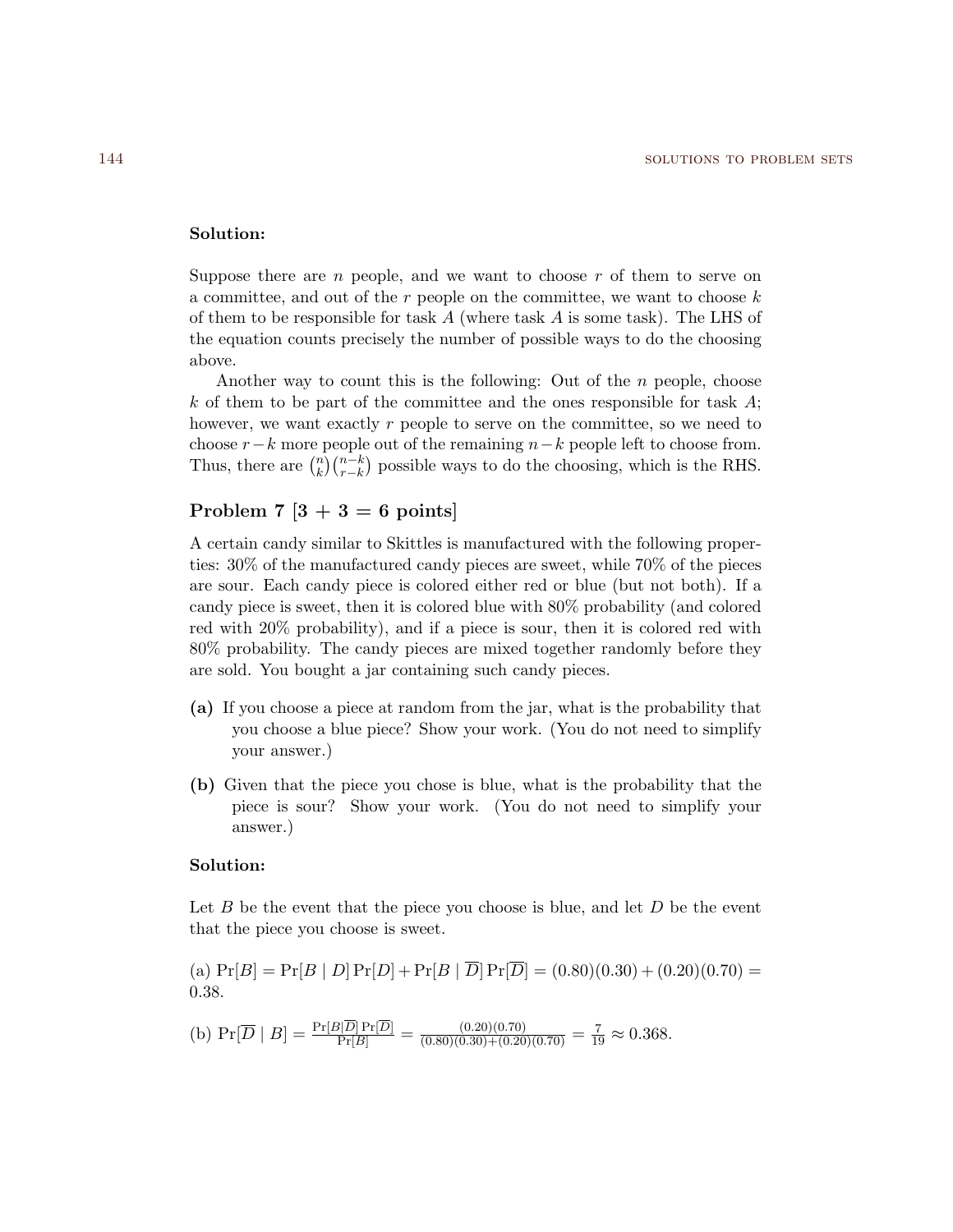#### B.1. PROBLEM SET A 145

# Problem  $8\left[3+3\right]=6$  points

A literal is an atom (i.e., an atomic proposition) or the negation of an atom (e.g., if P is an atom, then P is a literal, and so is  $\neg P$ ). A *clause* is a formula of the form  $l_i \vee l_j \vee l_k$ , where  $l_i, l_j, l_k$  are literals and no atom occurs in  $l_i \vee l_j \vee l_k$ more than once (e.g.,  $P \vee \neg Q \vee \neg P$  is not allowed, since the atom P occurs in  $P \vee \neg Q \vee \neg P$  more than once).

Examples:  $P_1 \vee \neg P_2 \vee \neg P_4$  is a clause, and so is  $P_2 \vee \neg P_4 \vee \neg P_5$ .

- (a) Let  $C$  be a clause. If we choose a uniformly random interpretation by assigning  $True$  with probability  $\frac{1}{2}$  and  $False$  with probability  $\frac{1}{2}$  to each atom *independently*, what is the probability that  $C$  evaluates to  $True$ under the chosen interpretation? Justify your answer.
- (b) Let  $\{C_1, C_2, \ldots, C_n\}$  be a collection of n clauses. If we choose a uniformly random interpretation as in part (a), what is the expected number of clauses in  $\{C_1, C_2, \ldots, C_n\}$  that evaluate to *True* under the chosen interpretation? Justify your answer.

#### Solution:

(a) The probability that C evaluates to  $True$  is equal to 1 minus the probability that C evaluates to False. Now, C evaluates to False if and only if each of the three literals in  $C$  evaluates to  $False$ . A literal in  $C$  evaluates to False with probability  $\frac{1}{2}$ , and since no atom occurs in C more than once, the probability that all three literals in C evaluate to False is  $(\frac{1}{2})^3$  (by independence). Thus, the probability that C evaluates to  $True$  is  $1-(\frac{1}{2})$  $(\frac{1}{2})^3 = \frac{7}{8}$  $\frac{7}{8}$ .

(b) Let  $X_i = 1$  if clause  $C_i$  evaluates to True, and  $X_i = 0$  otherwise. Then, by linearity of expectation, the expected number of clauses that evaluate to *True* is  $\mathbb{E}[\sum_{i=1}^{n} X_i] = \sum_{i=1}^{n} \mathbb{E}[X_i] = \sum_{i=1}^{n} \Pr[X_i = 1] = \sum_{i=1}^{n} \frac{7}{8} = \frac{7n}{8}$  $\frac{n}{8}$ .

## Problem 9  $[3 + 3 = 6$  points

Consider the formula  $(P \land \neg Q) \Rightarrow (\neg P \lor Q)$ , where P and Q are atoms.

(a) Is the formula valid? Justify your answer.

(b) Is the formula satisfiable? Justify your answer.

#### Solution: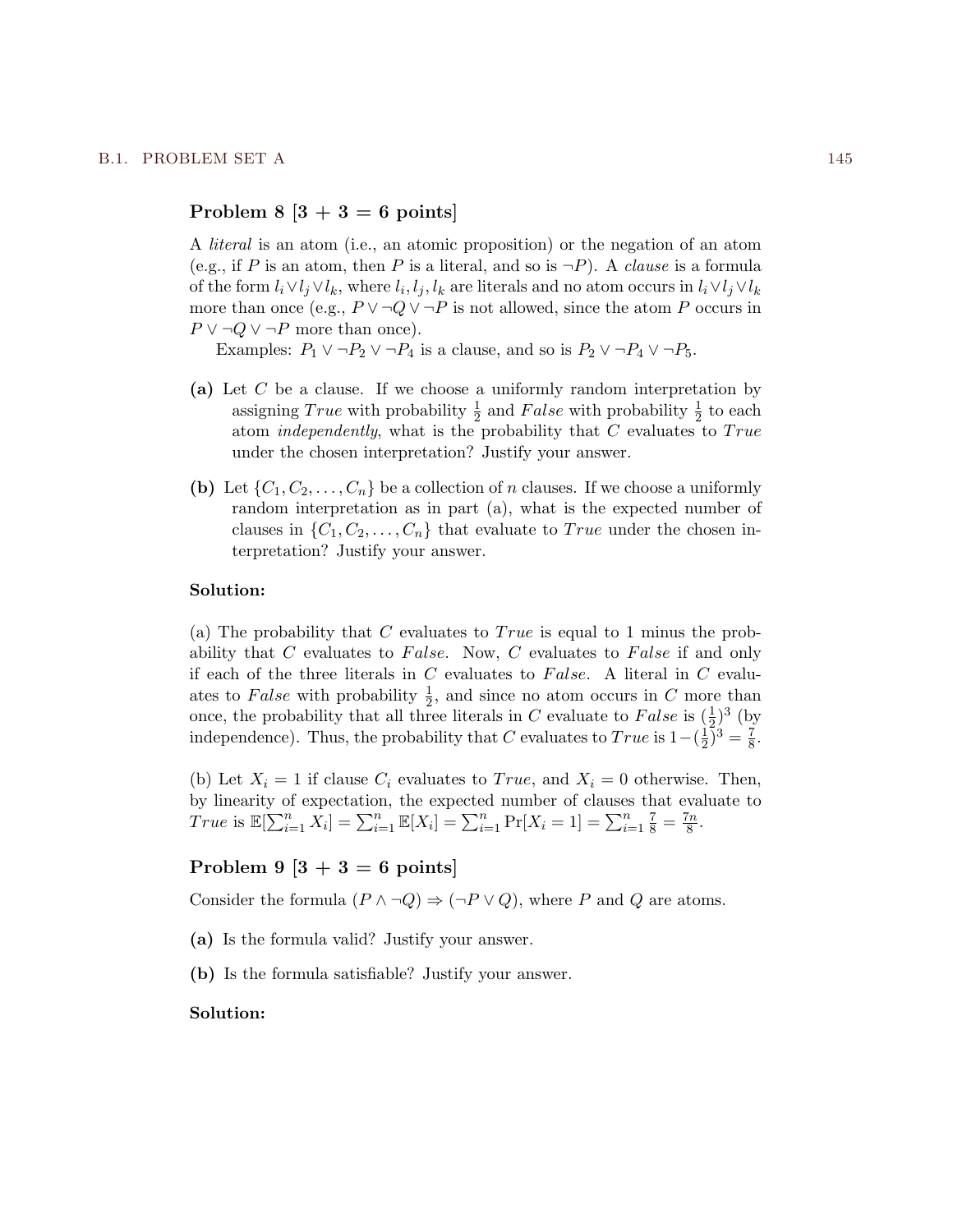(a) No, since the interpretation that assigns  $True$  to P and False to Q would make the formula evaluate to False, since  $(P \wedge \neg Q)$  evaluates to True while  $(\neg P \lor Q)$  evaluates to False.

(b) Yes, since any interpretation that assigns False to P would make  $(P \land \neg Q)$ evaluate to False, and so  $(P \land \neg Q) \Rightarrow (\neg P \lor Q)$  would evaluate to True.

## Problem 10 [6 points]

Let G be an undirected graph, possibly with self-loops. Suppose we have the predicate symbols  $Equals(\cdot, \cdot)$ ,  $IsVertex(\cdot)$ , and  $Edge(\cdot, \cdot)$ .

Let  $D$  be some domain that contains the set of vertices of  $G$  ( $D$  might contain other elements as well). Let  $I$  be some interpretation that specifies functions for  $Equals(\cdot, \cdot)$ ,  $IsVertex(\cdot)$ , and  $Edge(\cdot, \cdot)$ , so that for all  $u, v \in D$ , we have  $Equals[I](u, v) = T$  (True) if and only if  $u = v$ ,  $IsVertex[I](u) = T$ if and only if  $u$  is a vertex of  $G$ , and if  $u$  and  $v$  are both vertices of  $G$ , then  $Edge[I](u, v) = T$  if and only if  $\{u, v\}$  is an edge of G (we do not know the value of  $Edge[I](u, v)$  when u or v is not a vertex of G).

Write a formula in first order logic that captures the statement "the graph G does not contain a triangle", i.e., the formula is  $T$  (True) under  $(D, I)$  if and only if the graph G does not contain a triangle (a triangle is 3 distinct vertices all of which are connected to one another via an edge).

### Solution:

 $\neg \exists u \exists v \exists w (isVertex(u) \land isVertex(v) \land isVertex(w) \land \neg Equals(u, v) \land \neg Equals(u, w) \land$  $\neg Equals(v, w) \wedge Edge(u, v) \wedge Edge(u, w) \wedge Edge(v, w)$ 

# Problem 11 [6 points]

Suppose we have an undirected graph  $G$  such that the degree of each vertex is a multiple of 10 or 15. Show that the number of edges in G must be a multiple of 5.

## Solution:

Let  $G = (V, E)$ . Recall that  $2|E| = \sum_{v \in V} deg(v)$ . The degree of each vertex is a multiple of 10 or 15, and thus is a multiple of 5. Thus,  $2|E| = \sum_{v \in V} deg(v)$ is a multiple of 5, since each term of the sum is a multiple of 5. Thus, 5 divides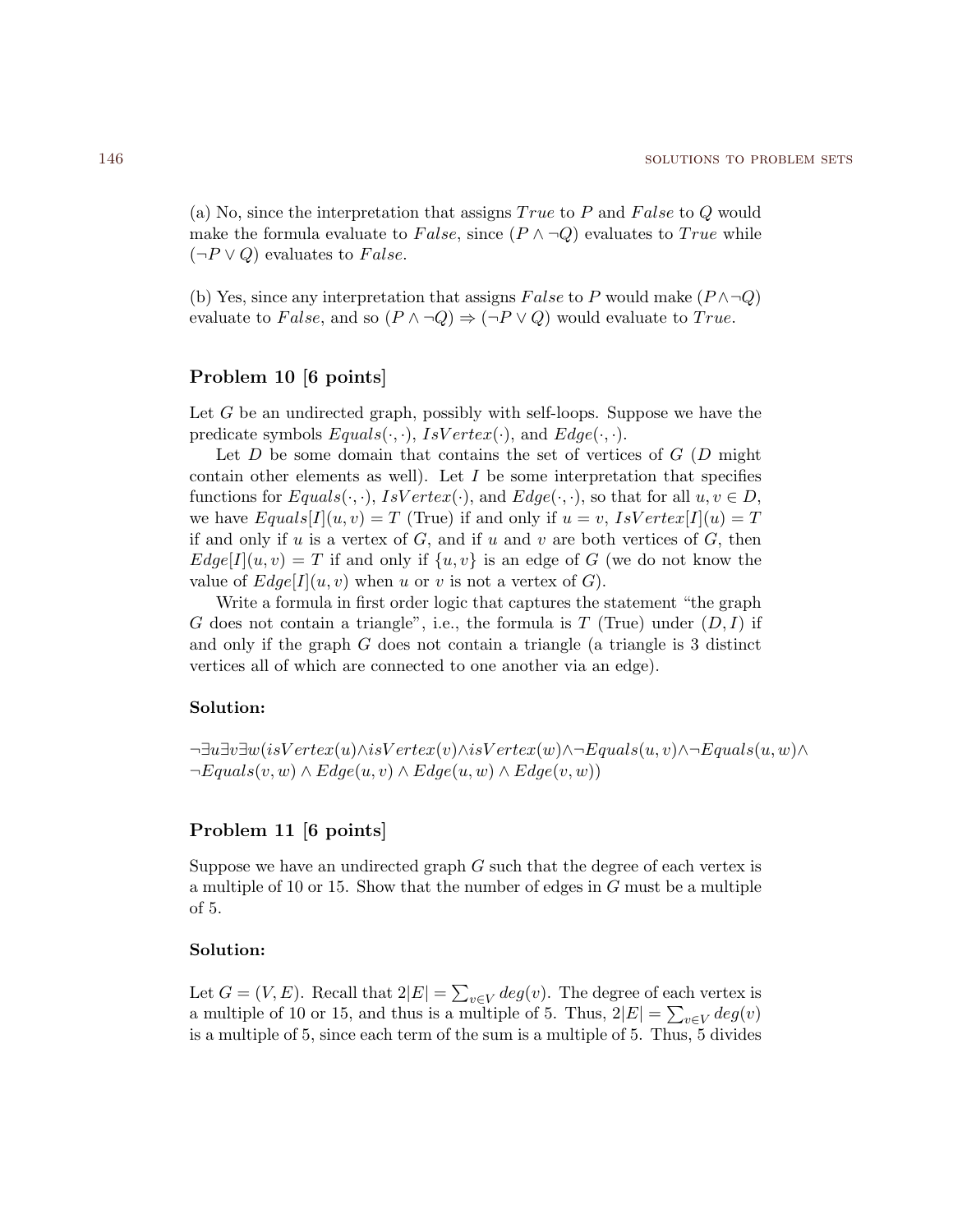#### B.1. PROBLEM SET A 147

 $2|E|$ , and since 5 is prime, 5 must divide 2 or  $|E|$ . 5 clearly does not divide 2, so 5 divides  $|E|$ , as required.

# Problem 12  $[3 + 2 + 5 = 10 \text{ points}]$

Consider the following non-deterministic finite automaton (NFA):



- (a) Write a regular expression that defines the language recognized by the above NFA.
- (b) Construct (by drawing a state diagram) the smallest deterministic finite automaton (DFA) that recognizes the same language as the above NFA (smallest in terms of the number of states).
- (c) Prove that your DFA for part (b) is indeed the smallest DFA that recognizes the same language as the above NFA (smallest in terms of the number of states).

## Solution:

- $(a) (ab)^*$
- (b)